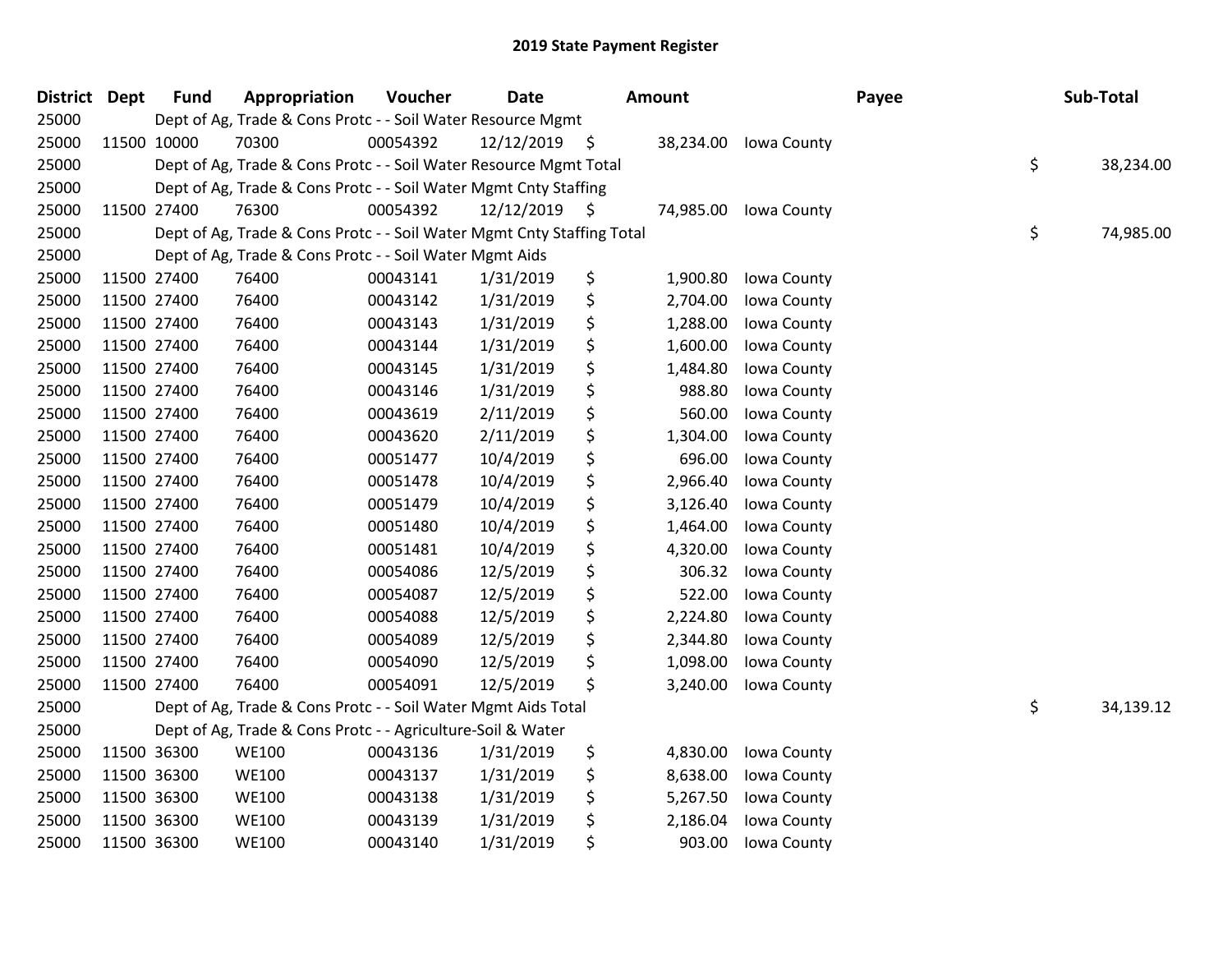| <b>District Dept</b> |             | <b>Fund</b> | Appropriation                                                       | Voucher  | Date       | <b>Amount</b>   |             | Payee | Sub-Total       |
|----------------------|-------------|-------------|---------------------------------------------------------------------|----------|------------|-----------------|-------------|-------|-----------------|
| 25000                | 11500 36300 |             | <b>WE100</b>                                                        | 00049658 | 8/16/2019  | \$<br>425.00    | Iowa County |       |                 |
| 25000                | 11500 36300 |             | <b>WE100</b>                                                        | 00051475 | 10/4/2019  | \$<br>5,451.45  | Iowa County |       |                 |
| 25000                | 11500 36300 |             | <b>WE100</b>                                                        | 00051476 | 10/4/2019  | \$<br>601.30    | Iowa County |       |                 |
| 25000                | 11500 36300 |             | <b>WE100</b>                                                        | 00052041 | 10/17/2019 | \$<br>671.30    | Iowa County |       |                 |
| 25000                | 11500 36300 |             | <b>WE100</b>                                                        | 00052042 | 10/17/2019 | \$<br>1,177.40  | Iowa County |       |                 |
| 25000                | 11500 36300 |             | <b>WE100</b>                                                        | 00052043 | 10/17/2019 | \$<br>432.60    | Iowa County |       |                 |
| 25000                |             |             | Dept of Ag, Trade & Cons Protc - - Agriculture-Soil & Water Total   |          |            |                 |             |       | \$<br>30,583.59 |
| 25000                |             |             | Dept of Financial Institutions - - General Program Operations       |          |            |                 |             |       |                 |
| 25000                | 14400 10000 |             | 13100                                                               | 00013061 | 6/20/2019  | \$<br>7.00      | Iowa County |       |                 |
| 25000                |             |             | Dept of Financial Institutions - - General Program Operations Total |          |            |                 |             |       | \$<br>7.00      |
| 25000                |             |             | Dept of Safety & Prof Services - - Powts Replacement Rehab          |          |            |                 |             |       |                 |
| 25000                | 16500 10000 |             | 23600                                                               | 00032607 | 9/12/2019  | \$<br>37,223.00 | Iowa County |       |                 |
| 25000                |             |             | Dept of Safety & Prof Services - - Powts Replacement Rehab Total    |          |            |                 |             |       | \$<br>37,223.00 |
| 25000                |             |             | Dept of Natural Resources - - Gen Program Ops-State Funds           |          |            |                 |             |       |                 |
| 25000                | 37000 21200 |             | 16100                                                               | 00299955 | 2/19/2019  | \$<br>102.92    | Iowa County |       |                 |
| 25000                | 37000 21200 |             | 16100                                                               | 00301473 | 2/28/2019  | \$<br>381.63    | Iowa County |       |                 |
| 25000                | 37000 21200 |             | 16100                                                               | 00303392 | 4/4/2019   | \$<br>47.64     | Iowa County |       |                 |
| 25000                | 37000 21200 |             | 16100                                                               | 00318574 | 5/10/2019  | \$<br>91.32     | Iowa County |       |                 |
| 25000                | 37000 21200 |             | 16100                                                               | 00326937 | 6/5/2019   | \$<br>150.00    | Iowa County |       |                 |
| 25000                | 37000 21200 |             | 16100                                                               | 00340338 | 7/11/2019  | \$<br>121.53    | Iowa County |       |                 |
| 25000                | 37000 21200 |             | 16100                                                               | 00340339 | 7/11/2019  | \$<br>85.43     | Iowa County |       |                 |
| 25000                | 37000 21200 |             | 16100                                                               | 00341217 | 7/30/2019  | \$<br>52.00     | Iowa County |       |                 |
| 25000                | 37000 21200 |             | 16100                                                               | 00341867 | 8/1/2019   | \$<br>105.21    | Iowa County |       |                 |
| 25000                | 37000 21200 |             | 16100                                                               | 00346765 | 8/6/2019   | \$<br>150.00    | Iowa County |       |                 |
| 25000                | 37000 21200 |             | 16100                                                               | 00346773 | 8/16/2019  | \$<br>105.21    | Iowa County |       |                 |
| 25000                | 37000 21200 |             | 16100                                                               | 00362589 | 10/25/2019 | \$<br>238.10    | Iowa County |       |                 |
| 25000                | 37000 21200 |             | 16100                                                               | 00364195 | 10/30/2019 | \$<br>157.81    | Iowa County |       |                 |
| 25000                | 37000 21200 |             | 16100                                                               | 00372616 | 11/20/2019 | \$<br>1,578.23  | Iowa County |       |                 |
| 25000                | 37000 21200 |             | 16100                                                               | 00376013 | 12/10/2019 | \$<br>3,045.48  | Iowa County |       |                 |
| 25000                | 37000 21200 |             | 16100                                                               | 00378126 | 12/30/2019 | \$<br>72.60     | Iowa County |       |                 |
| 25000                |             |             | Dept of Natural Resources - - Gen Program Ops-State Funds Total     |          |            |                 |             |       | \$<br>6,485.11  |
| 25000                |             |             | Dept of Natural Resources - - Er--Vol Pay, Sale, Lease & Fee        |          |            |                 |             |       |                 |
| 25000                | 37000 21200 |             | 16300                                                               | 00291400 | 1/17/2019  | \$<br>30.00     | Iowa County |       |                 |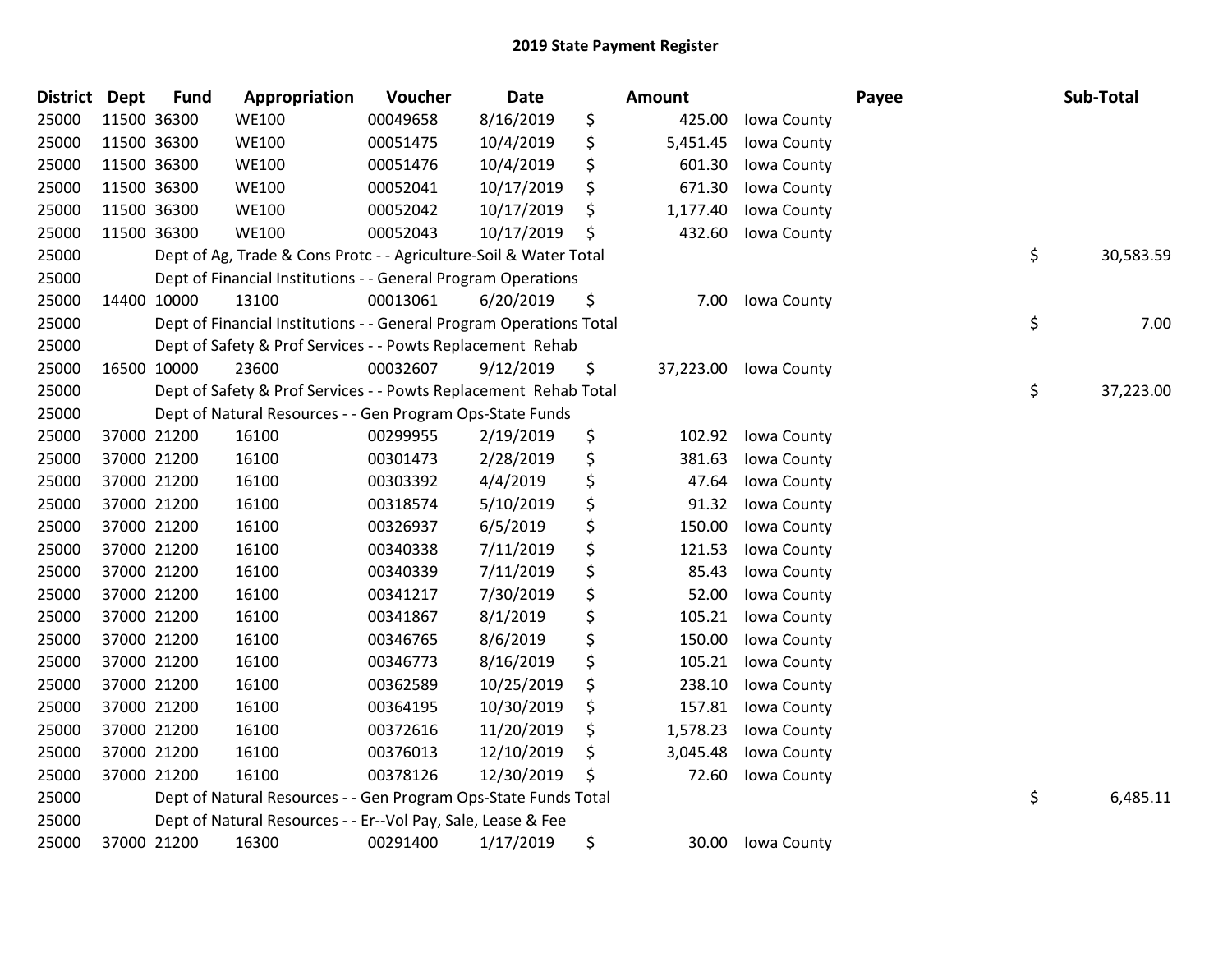| District Dept |             | <b>Fund</b> | Appropriation                                                      | Voucher  | <b>Date</b> | <b>Amount</b>   |             | Payee | Sub-Total       |
|---------------|-------------|-------------|--------------------------------------------------------------------|----------|-------------|-----------------|-------------|-------|-----------------|
| 25000         |             |             | Dept of Natural Resources - - Er--Vol Pay, Sale, Lease & Fee Total |          |             |                 |             | \$    | 30.00           |
| 25000         |             |             | Dept of Natural Resources - - General Program Operations --        |          |             |                 |             |       |                 |
| 25000         | 37000 21200 |             | 25400                                                              | 00307000 | 3/27/2019   | \$<br>240.00    | Iowa County |       |                 |
| 25000         | 37000 21200 |             | 25400                                                              | 00308890 | 4/2/2019    | \$<br>240.00    | Iowa County |       |                 |
| 25000         | 37000 21200 |             | 25400                                                              | 00341923 | 7/18/2019   | \$<br>30.00     | Iowa County |       |                 |
| 25000         | 37000 21200 |             | 25400                                                              | 00342901 | 7/19/2019   | \$<br>450.00    | Iowa County |       |                 |
| 25000         |             |             | Dept of Natural Resources - - General Program Operations -- Total  |          |             |                 |             |       | \$<br>960.00    |
| 25000         |             |             | Dept of Natural Resources - - Wildlife Damage Claims & Abat        |          |             |                 |             |       |                 |
| 25000         | 37000 21200 |             | 55300                                                              | 00286921 | 1/2/2019    | \$<br>8,046.50  | Iowa County |       |                 |
| 25000         | 37000 21200 |             | 55300                                                              | 00300403 | 3/6/2019    | \$<br>2,970.44  | Iowa County |       |                 |
| 25000         | 37000 21200 |             | 55300                                                              | 00318103 | 5/24/2019   | \$<br>4,394.00  | Iowa County |       |                 |
| 25000         | 37000 21200 |             | 55300                                                              | 00348551 | 8/27/2019   | \$<br>4,998.10  | Iowa County |       |                 |
| 25000         | 37000 21200 |             | 55300                                                              | 00369469 | 11/4/2019   | \$<br>8,318.10  | Iowa County |       |                 |
| 25000         |             |             | Dept of Natural Resources - - Wildlife Damage Claims & Abat Total  |          |             |                 |             |       | \$<br>28,727.14 |
| 25000         |             |             | Dept of Natural Resources - - Resaids - County Cons Aids           |          |             |                 |             |       |                 |
| 25000         | 37000 21200 |             | 56300                                                              | 00289904 | 1/10/2019   | \$<br>807.50    | Iowa County |       |                 |
| 25000         |             |             | Dept of Natural Resources - - Resaids - County Cons Aids Total     |          |             |                 |             | \$    | 807.50          |
| 25000         |             |             | Dept of Natural Resources - - Resaids - Forest Croplnd & Mfl       |          |             |                 |             |       |                 |
| 25000         | 37000 21200 |             | 56600                                                              | 00359787 | 9/23/2019   | \$<br>20,221.00 | Iowa County |       |                 |
| 25000         |             |             | Dept of Natural Resources - - Resaids - Forest CropInd & Mfl Total |          |             |                 |             |       | \$<br>20,221.00 |
| 25000         |             |             | Dept of Natural Resources - - Land Acquisition                     |          |             |                 |             |       |                 |
| 25000         | 37000 36300 |             | <b>TA100</b>                                                       | 00364023 | 10/21/2019  | \$<br>3.00      | Iowa County |       |                 |
| 25000         | 37000 36300 |             | TA100                                                              | 00364307 | 10/21/2019  | \$<br>26.00     | Iowa County |       |                 |
| 25000         | 37000 36300 |             | <b>TA100</b>                                                       | 00364309 | 10/21/2019  | \$<br>5.00      | Iowa County |       |                 |
| 25000         | 37000 36300 |             | TA100                                                              | 00370604 | 11/12/2019  | \$<br>4.00      | Iowa County |       |                 |
| 25000         |             |             | Dept of Natural Resources - - Land Acquisition Total               |          |             |                 |             | \$    | 38.00           |
| 25000         |             |             | WI Dept of Transportation - - Eldly&Disa Co/Aid Sf                 |          |             |                 |             |       |                 |
| 25000         | 39500 21100 |             | 16800                                                              | 00340224 | 1/9/2019    | \$<br>72,389.00 | Iowa County |       |                 |
| 25000         |             |             | WI Dept of Transportation - - Eldly&Disa Co/Aid Sf Total           |          |             |                 |             |       | \$<br>72,389.00 |
| 25000         |             |             | WI Dept of Transportation - - Hwy Sfty Loc Aid Ffd                 |          |             |                 |             |       |                 |
| 25000         | 39500 21100 |             | 18500                                                              | 00409197 | 7/5/2019    | \$<br>1,289.16  | Iowa County |       |                 |
| 25000         | 39500 21100 |             | 18500                                                              | 00410687 | 7/10/2019   | \$<br>1,463.44  | Iowa County |       |                 |
| 25000         | 39500 21100 |             | 18500                                                              | 00421161 | 8/12/2019   | \$<br>4,000.00  | Iowa County |       |                 |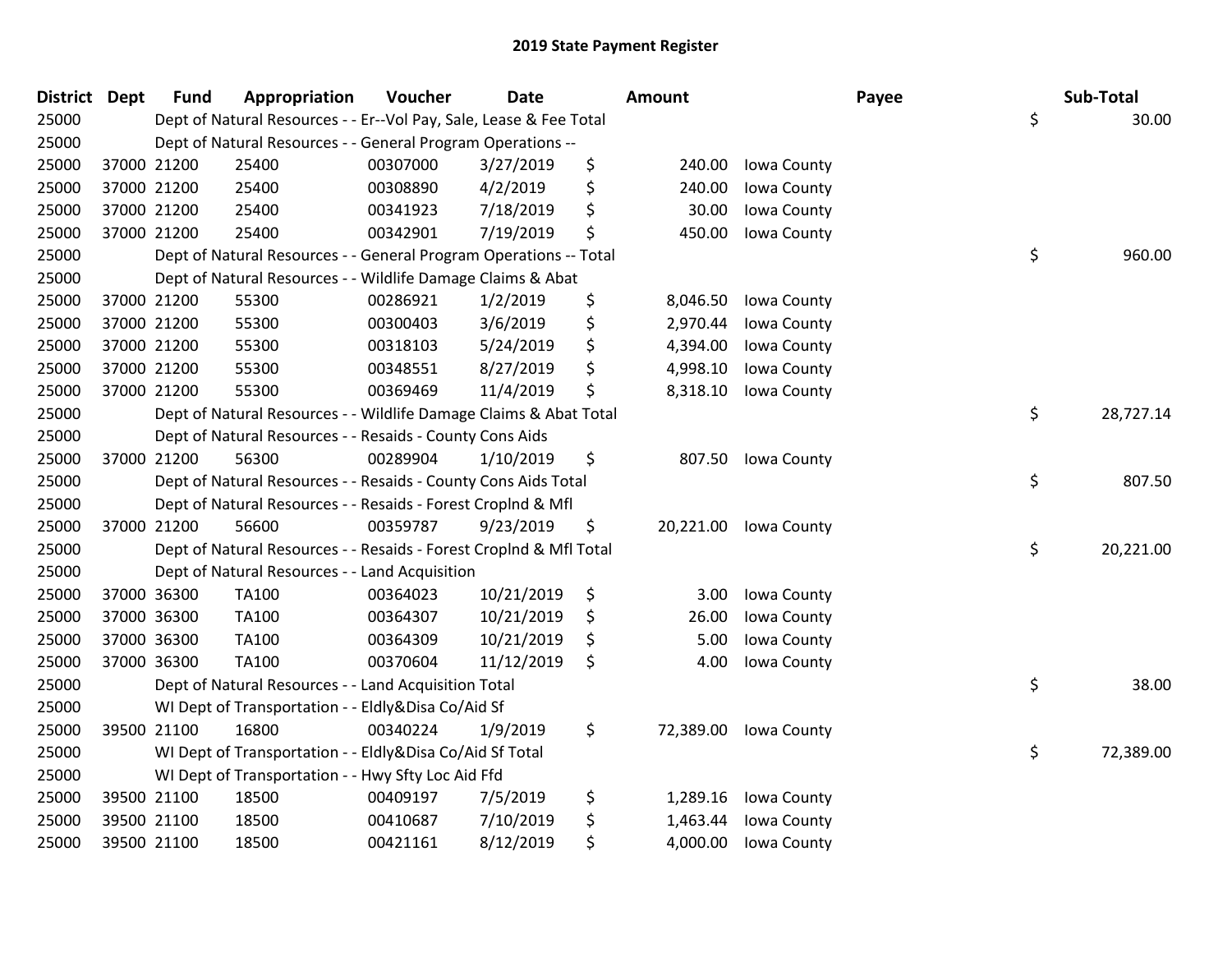| <b>District</b> | <b>Dept</b> | <b>Fund</b> | Appropriation                                            | Voucher  | Date       | <b>Amount</b>    |             | Payee | Sub-Total        |
|-----------------|-------------|-------------|----------------------------------------------------------|----------|------------|------------------|-------------|-------|------------------|
| 25000           |             | 39500 21100 | 18500                                                    | 00421162 | 8/12/2019  | \$<br>4,000.00   | Iowa County |       |                  |
| 25000           |             | 39500 21100 | 18500                                                    | 00422392 | 8/12/2019  | \$<br>4,025.99   | Iowa County |       |                  |
| 25000           |             | 39500 21100 | 18500                                                    | 00435025 | 9/17/2019  | \$<br>2,596.25   | Iowa County |       |                  |
| 25000           | 39500 21100 |             | 18500                                                    | 00443727 | 10/4/2019  | \$<br>3,540.16   | Iowa County |       |                  |
| 25000           |             | 39500 21100 | 18500                                                    | 00470452 | 12/12/2019 | \$<br>1,546.56   | Iowa County |       |                  |
| 25000           |             | 39500 21100 | 18500                                                    | 00471316 | 12/17/2019 | \$<br>1,446.84   | Iowa County |       |                  |
| 25000           |             | 39500 21100 | 18500                                                    | 00471363 | 12/17/2019 | \$<br>1,446.84   | Iowa County |       |                  |
| 25000           |             |             | WI Dept of Transportation - - Hwy Sfty Loc Aid Ffd Total |          |            |                  |             |       | \$<br>25,355.24  |
| 25000           |             |             | WI Dept of Transportation - - Trans Aids To Co.-Sf       |          |            |                  |             |       |                  |
| 25000           |             | 39500 21100 | 19000                                                    | 00335797 | 1/7/2019   | \$<br>226,380.36 | Iowa County |       |                  |
| 25000           |             | 39500 21100 | 19000                                                    | 00401122 | 7/1/2019   | \$<br>452,760.72 | Iowa County |       |                  |
| 25000           |             | 39500 21100 | 19000                                                    | 00443940 | 10/7/2019  | \$<br>226,380.36 | Iowa County |       |                  |
| 25000           |             |             | WI Dept of Transportation - - Trans Aids To Co.-Sf Total |          |            |                  |             |       | \$<br>905,521.44 |
| 25000           |             |             | WI Dept of Transportation - - Loc Rd Imp Prg St Fd       |          |            |                  |             |       |                  |
| 25000           |             | 39500 21100 | 27800                                                    | 00465110 | 11/29/2019 | \$<br>3,754.79   | Iowa County |       |                  |
| 25000           |             |             | WI Dept of Transportation - - Loc Rd Imp Prg St Fd Total |          |            |                  |             |       | \$<br>3,754.79   |
| 25000           |             |             | WI Dept of Transportation - - Hwy Mgmt & Opers Sf        |          |            |                  |             |       |                  |
| 25000           |             | 39500 21100 | 36500                                                    | 00340362 | 1/11/2019  | \$<br>3,635.45   | Iowa County |       |                  |
| 25000           |             | 39500 21100 | 36500                                                    | 00343574 | 1/18/2019  | \$<br>1,420.26   | Iowa County |       |                  |
| 25000           |             | 39500 21100 | 36500                                                    | 00355829 | 2/26/2019  | \$<br>12,931.74  | Iowa County |       |                  |
| 25000           |             | 39500 21100 | 36500                                                    | 00357960 | 3/13/2019  | \$<br>880.11     | Iowa County |       |                  |
| 25000           |             | 39500 21100 | 36500                                                    | 00378921 | 5/24/2019  | \$<br>378.00     | Iowa County |       |                  |
| 25000           |             | 39500 21100 | 36500                                                    | 00391134 | 6/7/2019   | \$<br>378.00     | Iowa County |       |                  |
| 25000           | 39500 21100 |             | 36500                                                    | 00393697 | 6/17/2019  | \$<br>378.00     | Iowa County |       |                  |
| 25000           |             | 39500 21100 | 36500                                                    | 00419536 | 8/5/2019   | \$<br>958.81     | Iowa County |       |                  |
| 25000           |             | 39500 21100 | 36500                                                    | 00433482 | 9/13/2019  | \$<br>351.00     | Iowa County |       |                  |
| 25000           |             | 39500 21100 | 36500                                                    | 00453525 | 10/25/2019 | \$<br>351.00     | Iowa County |       |                  |
| 25000           |             | 39500 21100 | 36500                                                    | 00465139 | 11/25/2019 | \$<br>1,579.12   | Iowa County |       |                  |
| 25000           |             | 39500 21100 | 36500                                                    | 00468565 | 12/6/2019  | \$<br>4,092.45   | Iowa County |       |                  |
| 25000           |             | 39500 21100 | 36500                                                    | 00475132 | 12/30/2019 | \$<br>6,329.86   | Iowa County |       |                  |
| 25000           |             |             | WI Dept of Transportation - - Hwy Mgmt & Opers Sf Total  |          |            |                  |             |       | \$<br>33,663.80  |
| 25000           |             |             | WI Dept of Transportation - - Routine Maint Sf           |          |            |                  |             |       |                  |
| 25000           |             | 39500 21100 | 36800                                                    | 00340362 | 1/11/2019  | \$<br>162,272.44 | Iowa County |       |                  |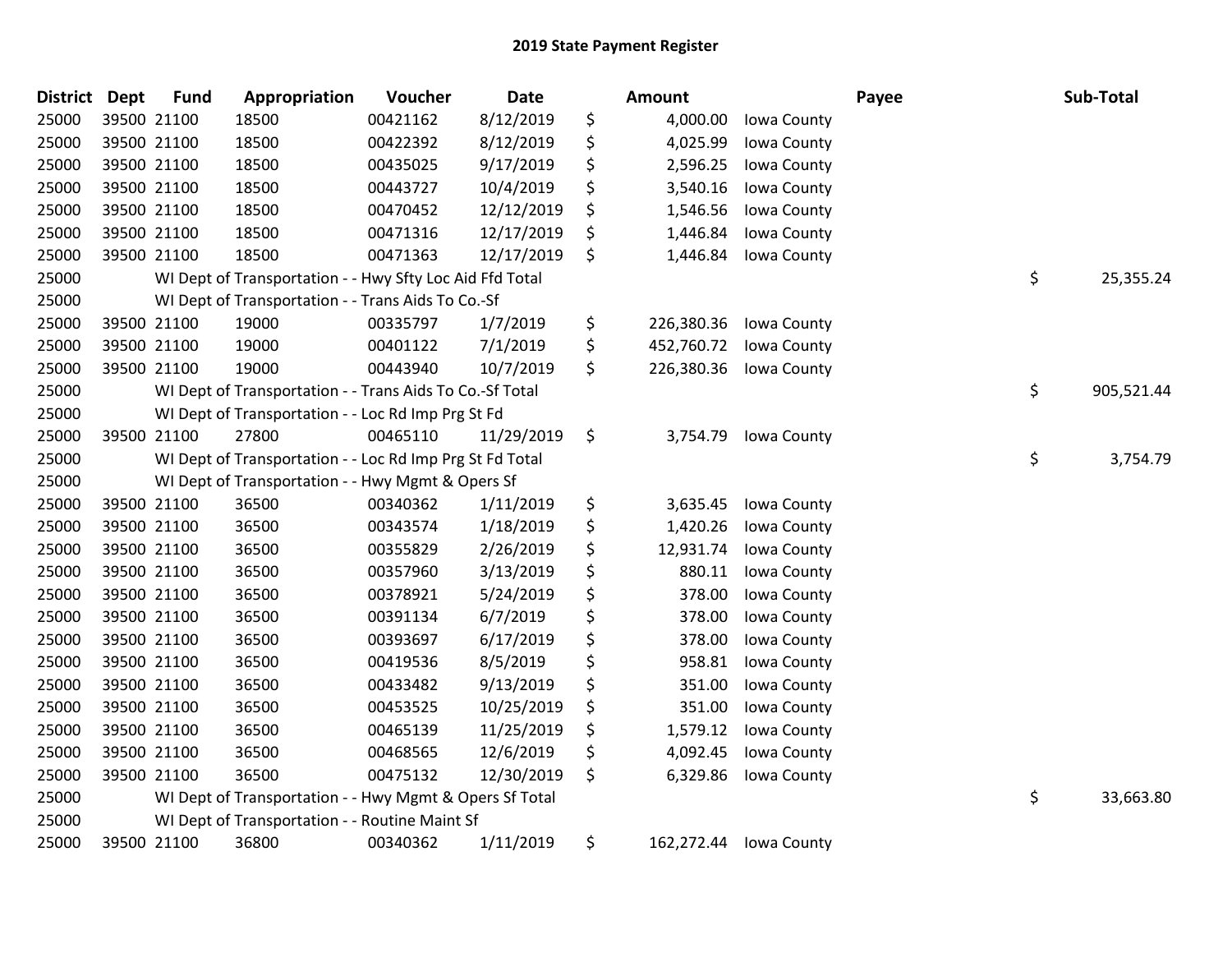| <b>District</b> | <b>Dept</b> | <b>Fund</b> | Appropriation                                                | Voucher  | Date       | Amount           |             | Payee | Sub-Total          |
|-----------------|-------------|-------------|--------------------------------------------------------------|----------|------------|------------------|-------------|-------|--------------------|
| 25000           | 39500 21100 |             | 36800                                                        | 00343574 | 1/18/2019  | \$<br>135,616.14 | Iowa County |       |                    |
| 25000           | 39500 21100 |             | 36800                                                        | 00355829 | 2/26/2019  | \$<br>135,928.16 | Iowa County |       |                    |
| 25000           | 39500 21100 |             | 36800                                                        | 00357960 | 3/13/2019  | \$<br>216,295.68 | Iowa County |       |                    |
| 25000           | 39500 21100 |             | 36800                                                        | 00361593 | 3/19/2019  | \$<br>101,694.91 | Iowa County |       |                    |
| 25000           | 39500 21100 |             | 36800                                                        | 00378400 | 5/3/2019   | \$<br>273,270.73 | Iowa County |       |                    |
| 25000           | 39500 21100 |             | 36800                                                        | 00378921 | 5/24/2019  | \$<br>370,334.94 | Iowa County |       |                    |
| 25000           | 39500 21100 |             | 36800                                                        | 00391134 | 6/7/2019   | \$<br>133,417.89 | Iowa County |       |                    |
| 25000           | 39500 21100 |             | 36800                                                        | 00393697 | 6/17/2019  | \$<br>88,574.33  | Iowa County |       |                    |
| 25000           | 39500 21100 |             | 36800                                                        | 00419536 | 8/5/2019   | \$<br>64,927.95  | Iowa County |       |                    |
| 25000           | 39500 21100 |             | 36800                                                        | 00433482 | 9/13/2019  | \$<br>142,957.19 | Iowa County |       |                    |
| 25000           | 39500 21100 |             | 36800                                                        | 00453525 | 10/25/2019 | \$<br>77,416.25  | Iowa County |       |                    |
| 25000           | 39500 21100 |             | 36800                                                        | 00465139 | 11/25/2019 | \$<br>61,311.35  | Iowa County |       |                    |
| 25000           | 39500 21100 |             | 36800                                                        | 00466634 | 11/29/2019 | \$<br>39,401.72  | Iowa County |       |                    |
| 25000           | 39500 21100 |             | 36800                                                        | 00468565 | 12/6/2019  | \$<br>166,395.61 | Iowa County |       |                    |
| 25000           | 39500 21100 |             | 36800                                                        | 00470006 | 12/12/2019 | \$<br>147,910.71 | Iowa County |       |                    |
| 25000           | 39500 21100 |             | 36800                                                        | 00472278 | 12/18/2019 | \$<br>498.76     | Iowa County |       |                    |
| 25000           | 39500 21100 |             | 36800                                                        | 00473276 | 12/23/2019 | \$<br>1,872.29   | Iowa County |       |                    |
| 25000           | 39500 21100 |             | 36800                                                        | 00475132 | 12/30/2019 | \$<br>222,459.15 | Iowa County |       |                    |
| 25000           |             |             | WI Dept of Transportation - - Routine Maint Sf Total         |          |            |                  |             |       | \$<br>2,542,556.20 |
| 25000           |             |             | WI Dept of Transportation - - Routine Maint Ff               |          |            |                  |             |       |                    |
| 25000           | 39500 21100 |             | 38000                                                        | 00433487 | 9/13/2019  | \$<br>28,344.90  | Iowa County |       |                    |
| 25000           | 39500 21100 |             | 38000                                                        | 00453525 | 10/25/2019 | \$<br>145,948.23 | Iowa County |       |                    |
| 25000           | 39500 21100 |             | 38000                                                        | 00465139 | 11/25/2019 | \$<br>107,713.54 | Iowa County |       |                    |
| 25000           |             |             | WI Dept of Transportation - - Routine Maint Ff Total         |          |            |                  |             |       | \$<br>282,006.67   |
| 25000           |             |             | Department of Corrections - - Corrections Contracts And Agre |          |            |                  |             |       |                    |
| 25000           | 41000 10000 |             | 11400                                                        | 00257561 | 1/2/2019   | \$<br>1,698.18   | Iowa County |       |                    |
| 25000           | 41000 10000 |             | 11400                                                        | 00276800 | 4/3/2019   | \$<br>360.22     | Iowa County |       |                    |
| 25000           | 41000 10000 |             | 11400                                                        | 00281075 | 4/23/2019  | \$<br>1,698.18   | Iowa County |       |                    |
| 25000           | 41000 10000 |             | 11400                                                        | 00289548 | 6/4/2019   | \$<br>2,624.46   | Iowa County |       |                    |
| 25000           | 41000 10000 |             | 11400                                                        | 00295589 | 7/2/2019   | \$<br>617.52     | Iowa County |       |                    |
| 25000           | 41000 10000 |             | 11400                                                        | 00314054 | 10/2/2019  | \$<br>102.92     | Iowa County |       |                    |
| 25000           | 41000 10000 |             | 11400                                                        | 00318354 | 10/22/2019 | \$<br>1,500.48   | Iowa County |       |                    |
| 25000           | 41000 10000 |             | 11400                                                        | 00324320 | 11/20/2019 | \$<br>3,702.54   | Iowa County |       |                    |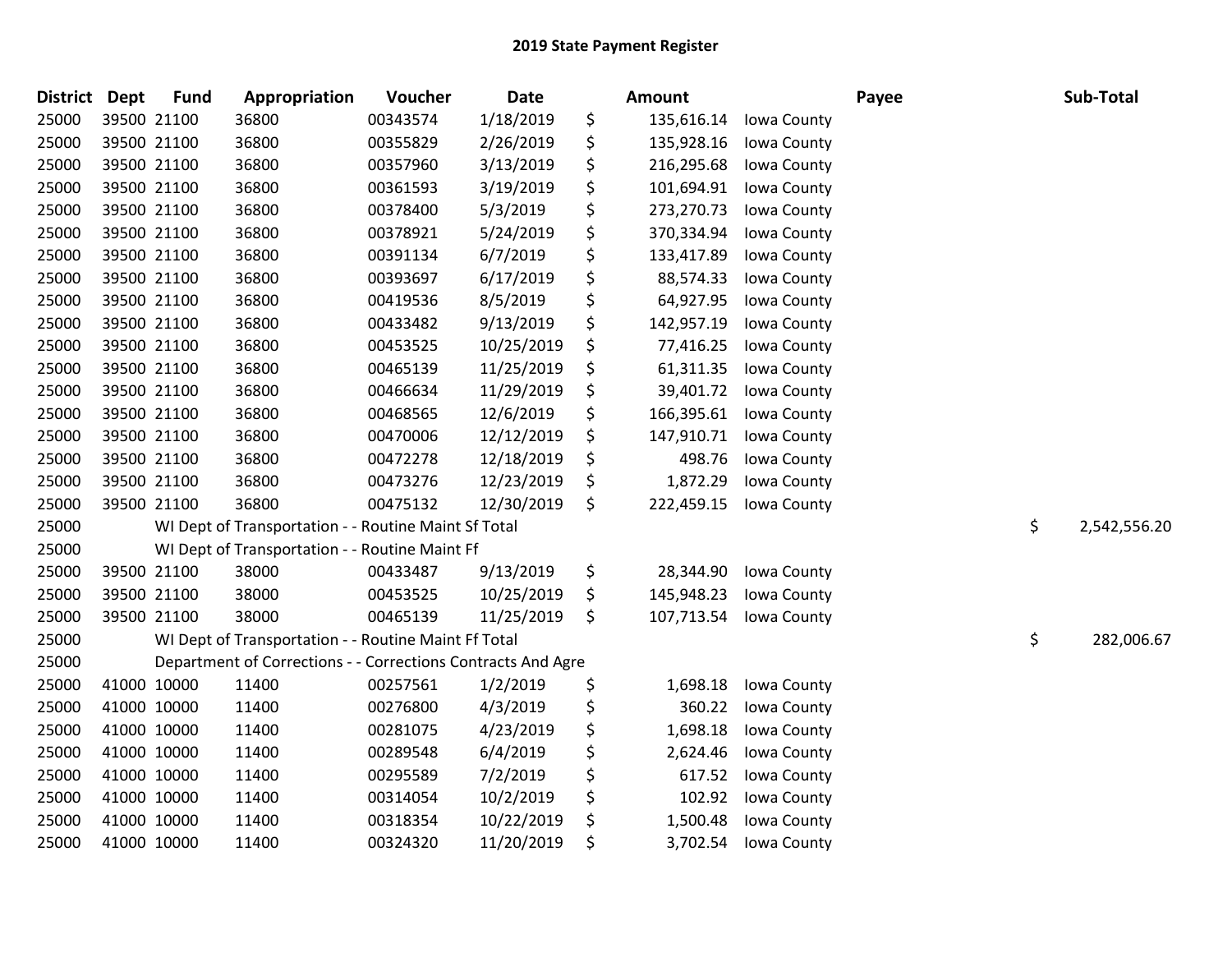| <b>District Dept</b> | <b>Fund</b> | Appropriation                                                      | Voucher  | <b>Date</b> | <b>Amount</b>   | Payee                                                                                                         | Sub-Total        |
|----------------------|-------------|--------------------------------------------------------------------|----------|-------------|-----------------|---------------------------------------------------------------------------------------------------------------|------------------|
| 25000                | 41000 10000 | 11400                                                              | 00330680 | 12/20/2019  | \$              | 5,506.22 Iowa County                                                                                          |                  |
| 25000                |             | Department of Corrections - - Corrections Contracts And Agre Total |          |             |                 |                                                                                                               | \$<br>17,810.72  |
| 25000                |             |                                                                    |          |             |                 | Department of Corrections - - Reimbursing Counties For Probation, Extended Supervision And Parole Holds       |                  |
| 25000                | 41000 10000 | 11600                                                              | 00320909 | 11/4/2019   | \$              | 10,511.14 Iowa County                                                                                         |                  |
| 25000                |             |                                                                    |          |             |                 | Department of Corrections - - Reimbursing Counties For Probation, Extended Supervision And Parole Holds Total | \$<br>10,511.14  |
| 25000                |             | Department of Corrections - - Probation, Parole And Extended       |          |             |                 |                                                                                                               |                  |
| 25000                | 41000 10000 | 18700                                                              | 00320909 | 11/4/2019   | \$<br>4,408.86  | Iowa County                                                                                                   |                  |
| 25000                |             | Department of Corrections - - Probation, Parole And Extended Total |          |             |                 |                                                                                                               | \$<br>4,408.86   |
| 25000                |             | Department of Health Services - - State/Federal Aids               |          |             |                 |                                                                                                               |                  |
| 25000                | 43500 10000 | 00000                                                              | 90906    | 1/2/2019    | \$<br>9,940.00  | Iowa County                                                                                                   |                  |
| 25000                | 43500 10000 | 00000                                                              | 90907    | 2/1/2019    | \$<br>1,753.00  | Iowa County                                                                                                   |                  |
| 25000                | 43500 10000 | 00000                                                              | 90909    | 3/1/2019    | \$<br>20,359.00 | Iowa County                                                                                                   |                  |
| 25000                | 43500 10000 | 00000                                                              | 90910    | 4/1/2019    | \$<br>29,091.00 | Iowa County                                                                                                   |                  |
| 25000                | 43500 10000 | 00000                                                              | 90911    | 5/1/2019    | \$<br>2,029.00  | Iowa County                                                                                                   |                  |
| 25000                | 43500 10000 | 00000                                                              | 90913    | 6/3/2019    | \$<br>21,675.00 | Iowa County                                                                                                   |                  |
| 25000                | 43500 10000 | 00000                                                              | 92000    | 7/1/2019    | \$<br>99,914.00 | Iowa County                                                                                                   |                  |
| 25000                | 43500 10000 | 00000                                                              | 92001    | 8/1/2019    | \$<br>38,591.00 | Iowa County                                                                                                   |                  |
| 25000                | 43500 10000 | 00000                                                              | 92002    | 9/3/2019    | \$<br>16,475.00 | Iowa County                                                                                                   |                  |
| 25000                | 43500 10000 | 00000                                                              | 92003    | 10/1/2019   | \$<br>7,180.00  | Iowa County                                                                                                   |                  |
| 25000                | 43500 10000 | 00000                                                              | 92004    | 11/1/2019   | \$<br>18,031.00 | Iowa County                                                                                                   |                  |
| 25000                | 43500 10000 | 00000                                                              | 92005    | 12/2/2019   | \$<br>18,357.00 | Iowa County                                                                                                   |                  |
| 25000                |             | Department of Health Services - - State/Federal Aids Total         |          |             |                 |                                                                                                               | \$<br>283,395.00 |
| 25000                |             | Department of Health Services - - Federal Project Aids             |          |             |                 |                                                                                                               |                  |
| 25000                | 43500 10000 | 15000                                                              | 00254616 | 1/10/2019   | \$<br>11,926.72 | Iowa County                                                                                                   |                  |
| 25000                | 43500 10000 | 15000                                                              | 00267660 | 3/15/2019   | \$<br>54,045.06 | Iowa County                                                                                                   |                  |
| 25000                | 43500 10000 | 15000                                                              | 00278696 | 5/10/2019   | \$<br>35,651.88 | Iowa County                                                                                                   |                  |
| 25000                | 43500 10000 | 15000                                                              | 00288169 | 6/13/2019   | \$<br>43,102.18 | Iowa County                                                                                                   |                  |
| 25000                | 43500 10000 | 15000                                                              | 00293205 | 7/11/2019   | \$<br>61,562.45 | Iowa County                                                                                                   |                  |
| 25000                | 43500 10000 | 15000                                                              | 00303535 | 8/21/2019   | \$<br>67,513.09 | Iowa County                                                                                                   |                  |
| 25000                | 43500 10000 | 15000                                                              | 00312869 | 10/11/2019  | \$<br>29,550.45 | Iowa County                                                                                                   |                  |
| 25000                |             | Department of Health Services - - Federal Project Aids Total       |          |             |                 |                                                                                                               | \$<br>303,351.83 |
| 25000                |             | Department of Health Services - - General Program Operations       |          |             |                 |                                                                                                               |                  |
| 25000                | 43500 10000 | 40100                                                              | 00303485 | 8/14/2019   | \$<br>1.50      | Iowa County                                                                                                   |                  |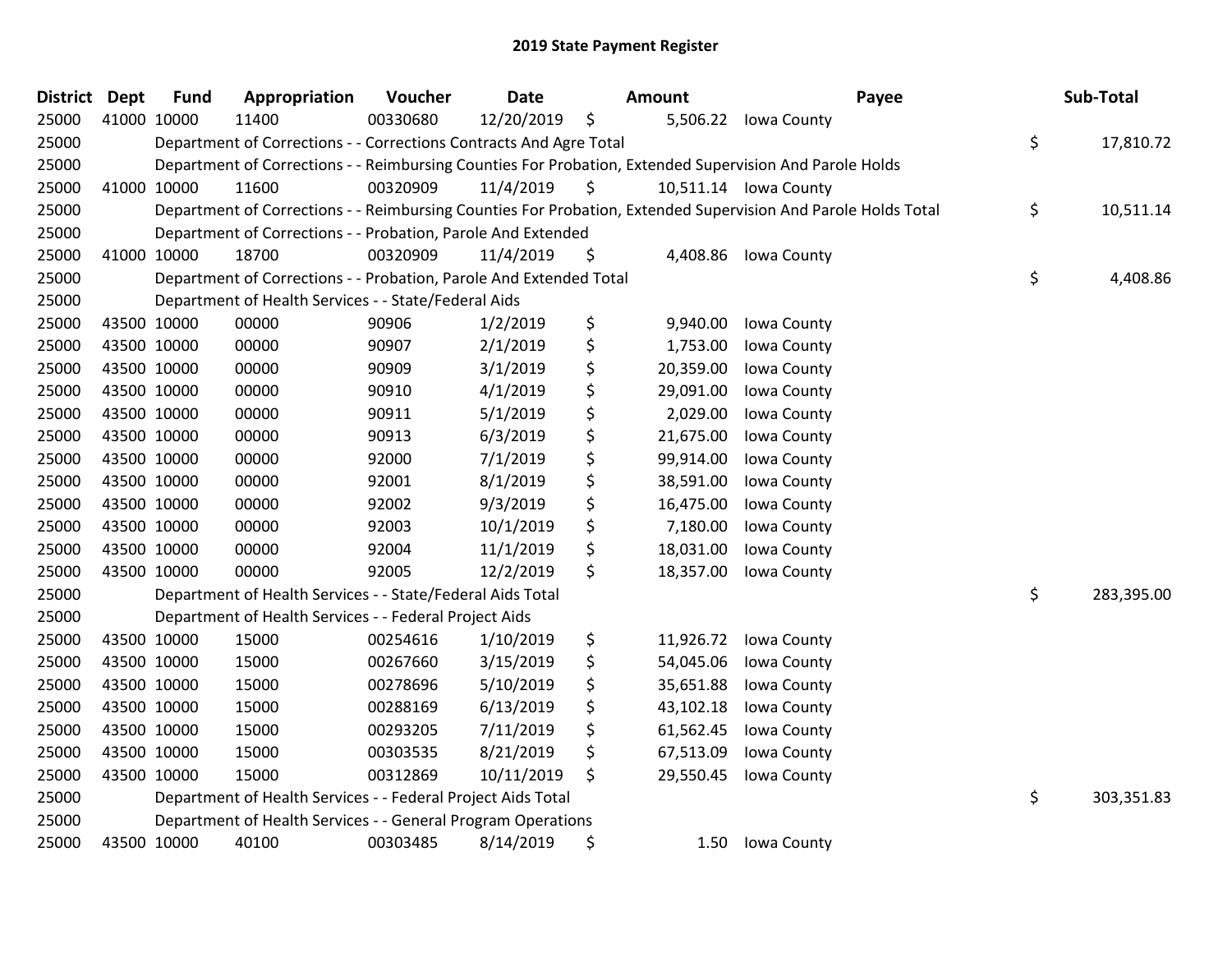| <b>District Dept</b> | <b>Fund</b> | Appropriation                                                          | Voucher  | <b>Date</b> | <b>Amount</b>   |             | Payee | Sub-Total    |
|----------------------|-------------|------------------------------------------------------------------------|----------|-------------|-----------------|-------------|-------|--------------|
| 25000                | 43500 10000 | 40100                                                                  | 00312762 | 9/25/2019   | \$<br>1.50      | Iowa County |       |              |
| 25000                | 43500 10000 | 40100                                                                  | 00329596 | 12/11/2019  | \$<br>1.50      | Iowa County |       |              |
| 25000                |             | Department of Health Services - - General Program Operations Total     |          |             |                 |             |       | \$<br>4.50   |
| 25000                |             | Department of Health Services - - Medical Assistance State Admin       |          |             |                 |             |       |              |
| 25000                | 43500 10000 | 44000                                                                  | 00303485 | 8/14/2019   | \$<br>1.50      | Iowa County |       |              |
| 25000                | 43500 10000 | 44000                                                                  | 00312762 | 9/25/2019   | \$<br>1.50      | Iowa County |       |              |
| 25000                | 43500 10000 | 44000                                                                  | 00329596 | 12/11/2019  | \$<br>1.50      | Iowa County |       |              |
| 25000                |             | Department of Health Services - - Medical Assistance State Admin Total |          |             |                 |             |       | \$<br>4.50   |
| 25000                |             | Dept of Children and Families - - Fees For Administrative Servic       |          |             |                 |             |       |              |
| 25000                | 43700 10000 | 23100                                                                  | 00049852 | 2/5/2019    | \$<br>30.00     | Iowa County |       |              |
| 25000                | 43700 10000 | 23100                                                                  | 00054472 | 4/30/2019   | \$<br>55.00     | Iowa County |       |              |
| 25000                | 43700 10000 | 23100                                                                  | 00058394 | 7/26/2019   | \$<br>50.00     | Iowa County |       |              |
| 25000                | 43700 10000 | 23100                                                                  | 00062285 | 10/31/2019  | \$<br>75.00     | Iowa County |       |              |
| 25000                |             | Dept of Children and Families - - Fees For Administrative Servic Total |          |             |                 |             |       | \$<br>210.00 |
| 25000                |             | Dept of Children and Families - - General Aids                         |          |             |                 |             |       |              |
| 25000                | 43700 10000 | 99000                                                                  | 00048521 | 1/7/2019    | \$<br>2,203.80  | Iowa County |       |              |
| 25000                | 43700 10000 | 99000                                                                  | 00049408 | 2/1/2019    | \$<br>37,925.21 | Iowa County |       |              |
| 25000                | 43700 10000 | 99000                                                                  | 00049486 | 2/5/2019    | \$<br>21.00     | Iowa County |       |              |
| 25000                | 43700 10000 | 99000                                                                  | 00049647 | 2/5/2019    | \$<br>126.52    | Iowa County |       |              |
| 25000                | 43700 10000 | 99000                                                                  | 00049719 | 2/5/2019    | \$<br>154.00    | Iowa County |       |              |
| 25000                | 43700 10000 | 99000                                                                  | 00050925 | 3/6/2019    | \$<br>10,451.00 | Iowa County |       |              |
| 25000                | 43700 10000 | 99000                                                                  | 00050926 | 3/5/2019    | \$<br>69,529.60 | Iowa County |       |              |
| 25000                | 43700 10000 | 99000                                                                  | 00052151 | 3/29/2019   | \$<br>1,779.63  | Iowa County |       |              |
| 25000                | 43700 10000 | 99000                                                                  | 00052865 | 4/5/2019    | \$<br>77,029.77 | Iowa County |       |              |
| 25000                | 43700 10000 | 99000                                                                  | 00053268 | 4/16/2019   | \$<br>6,243.00  | Iowa County |       |              |
| 25000                | 43700 10000 | 99000                                                                  | 00053622 | 4/23/2019   | \$<br>4,490.00  | Iowa County |       |              |
| 25000                | 43700 10000 | 99000                                                                  | 00053994 | 4/30/2019   | \$<br>47,155.84 | Iowa County |       |              |
| 25000                | 43700 10000 | 99000                                                                  | 00054662 | 5/6/2019    | \$<br>48,323.48 | Iowa County |       |              |
| 25000                | 43700 10000 | 99000                                                                  | 00056093 | 6/5/2019    | \$<br>12,145.10 | Iowa County |       |              |
| 25000                | 43700 10000 | 99000                                                                  | 00057361 | 7/5/2019    | \$<br>9,806.52  | Iowa County |       |              |
| 25000                | 43700 10000 | 99000                                                                  | 00057822 | 7/16/2019   | \$<br>1,727.00  | Iowa County |       |              |
| 25000                | 43700 10000 | 99000                                                                  | 00058468 | 7/30/2019   | \$<br>39,588.89 | Iowa County |       |              |
| 25000                | 43700 10000 | 99000                                                                  | 00058604 | 8/1/2019    | \$<br>325.20    | Iowa County |       |              |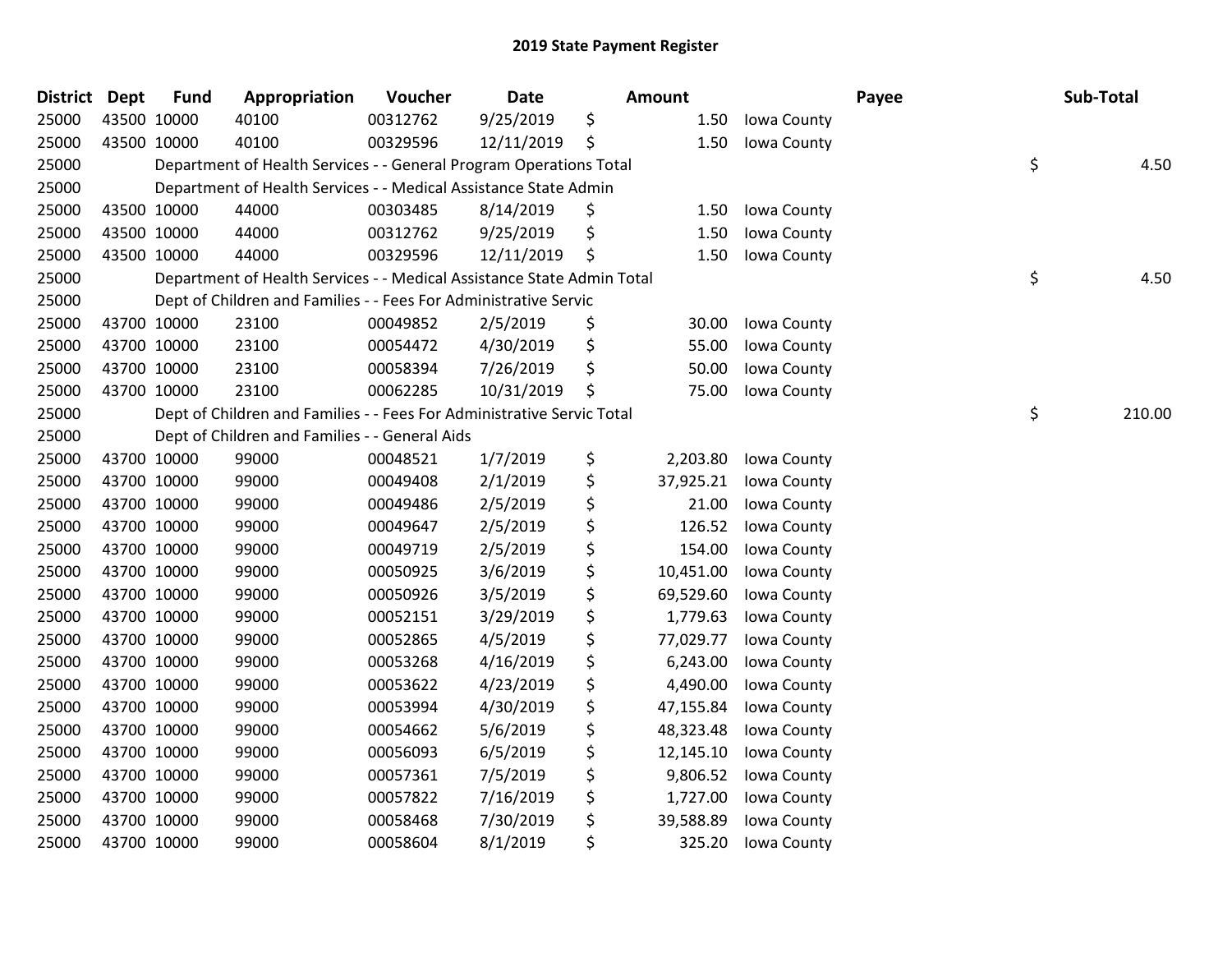| District Dept |             | <b>Fund</b> | Appropriation                                                         | Voucher  | Date       | Amount           |             | Payee | Sub-Total        |
|---------------|-------------|-------------|-----------------------------------------------------------------------|----------|------------|------------------|-------------|-------|------------------|
| 25000         |             | 43700 10000 | 99000                                                                 | 00058683 | 8/6/2019   | \$<br>11,291.00  | Iowa County |       |                  |
| 25000         |             | 43700 10000 | 99000                                                                 | 00058766 | 8/5/2019   | \$<br>5,774.88   | Iowa County |       |                  |
| 25000         |             | 43700 10000 | 99000                                                                 | 00059890 | 9/5/2019   | \$<br>7,846.95   | Iowa County |       |                  |
| 25000         | 43700 10000 |             | 99000                                                                 | 00060351 | 9/18/2019  | \$<br>322,127.90 | Iowa County |       |                  |
| 25000         |             | 43700 10000 | 99000                                                                 | 00060748 | 9/27/2019  | \$<br>1,264.00   | Iowa County |       |                  |
| 25000         |             | 43700 10000 | 99000                                                                 | 00060749 | 9/27/2019  | \$<br>318.58     | Iowa County |       |                  |
| 25000         |             | 43700 10000 | 99000                                                                 | 00061158 | 10/7/2019  | \$<br>7,035.59   | Iowa County |       |                  |
| 25000         |             | 43700 10000 | 99000                                                                 | 00061967 | 10/30/2019 | \$<br>38,194.61  | Iowa County |       |                  |
| 25000         |             | 43700 10000 | 99000                                                                 | 00062379 | 11/5/2019  | \$<br>4,447.37   | Iowa County |       |                  |
| 25000         |             | 43700 10000 | 99000                                                                 | 00062541 | 11/8/2019  | \$<br>11,767.40  | Iowa County |       |                  |
| 25000         |             | 43700 10000 | 99000                                                                 | 00063549 | 12/5/2019  | \$<br>5,691.00   | Iowa County |       |                  |
| 25000         | 43700 10000 |             | 99000                                                                 | 00063628 | 12/5/2019  | \$<br>93.60      | Iowa County |       |                  |
| 25000         |             |             | Dept of Children and Families - - General Aids Total                  |          |            |                  |             |       | \$<br>784,878.44 |
| 25000         |             |             | Dept of Workforce Development - - Ui Admin Fed                        |          |            |                  |             |       |                  |
| 25000         |             | 44500 10000 | 15100                                                                 | 00208772 | 2/4/2019   | \$<br>15.00      | Iowa County |       |                  |
| 25000         |             | 44500 10000 | 15100                                                                 | 00213472 | 3/4/2019   | \$<br>5.00       | Iowa County |       |                  |
| 25000         |             | 44500 10000 | 15100                                                                 | 00218404 | 4/2/2019   | \$<br>50.00      | Iowa County |       |                  |
| 25000         |             | 44500 10000 | 15100                                                                 | 00223361 | 5/2/2019   | \$<br>15.00      | Iowa County |       |                  |
| 25000         |             | 44500 10000 | 15100                                                                 | 00228648 | 6/4/2019   | \$<br>10.00      | Iowa County |       |                  |
| 25000         |             | 44500 10000 | 15100                                                                 | 00233334 | 7/2/2019   | \$<br>25.00      | Iowa County |       |                  |
| 25000         |             | 44500 10000 | 15100                                                                 | 00238704 | 8/2/2019   | \$<br>15.00      | Iowa County |       |                  |
| 25000         |             | 44500 10000 | 15100                                                                 | 00249246 | 10/2/2019  | \$<br>20.00      | Iowa County |       |                  |
| 25000         |             | 44500 10000 | 15100                                                                 | 00255633 | 11/4/2019  | \$<br>30.00      | Iowa County |       |                  |
| 25000         | 44500 10000 |             | 15100                                                                 | 00261194 | 12/3/2019  | \$<br>15.00      | Iowa County |       |                  |
| 25000         |             |             | Dept of Workforce Development - - Ui Admin Fed Total                  |          |            |                  |             |       | \$<br>200.00     |
| 25000         |             |             | Dept of Workforce Development - - Wc Ops Uninsured Emplyr Admin       |          |            |                  |             |       |                  |
| 25000         |             | 44500 22700 | 17700                                                                 | 00215975 | 3/18/2019  | \$<br>15.00      | Iowa County |       |                  |
| 25000         |             | 44500 22700 | 17700                                                                 | 00215978 | 3/18/2019  | \$<br>25.00      | Iowa County |       |                  |
| 25000         |             |             | Dept of Workforce Development - - Wc Ops Uninsured Emplyr Admin Total |          |            |                  |             |       | \$<br>40.00      |
| 25000         |             |             | Department of Justice - - Legal Expenses                              |          |            |                  |             |       |                  |
| 25000         |             | 45500 10000 | 10400                                                                 | 00067937 | 7/19/2019  | \$<br>92.00      | Iowa County |       |                  |
| 25000         |             | 45500 10000 | 10400                                                                 | 00067961 | 7/19/2019  | \$<br>70.00      | Iowa County |       |                  |
| 25000         | 45500 10000 |             | 10400                                                                 | 00067962 | 7/19/2019  | \$<br>70.00      | Iowa County |       |                  |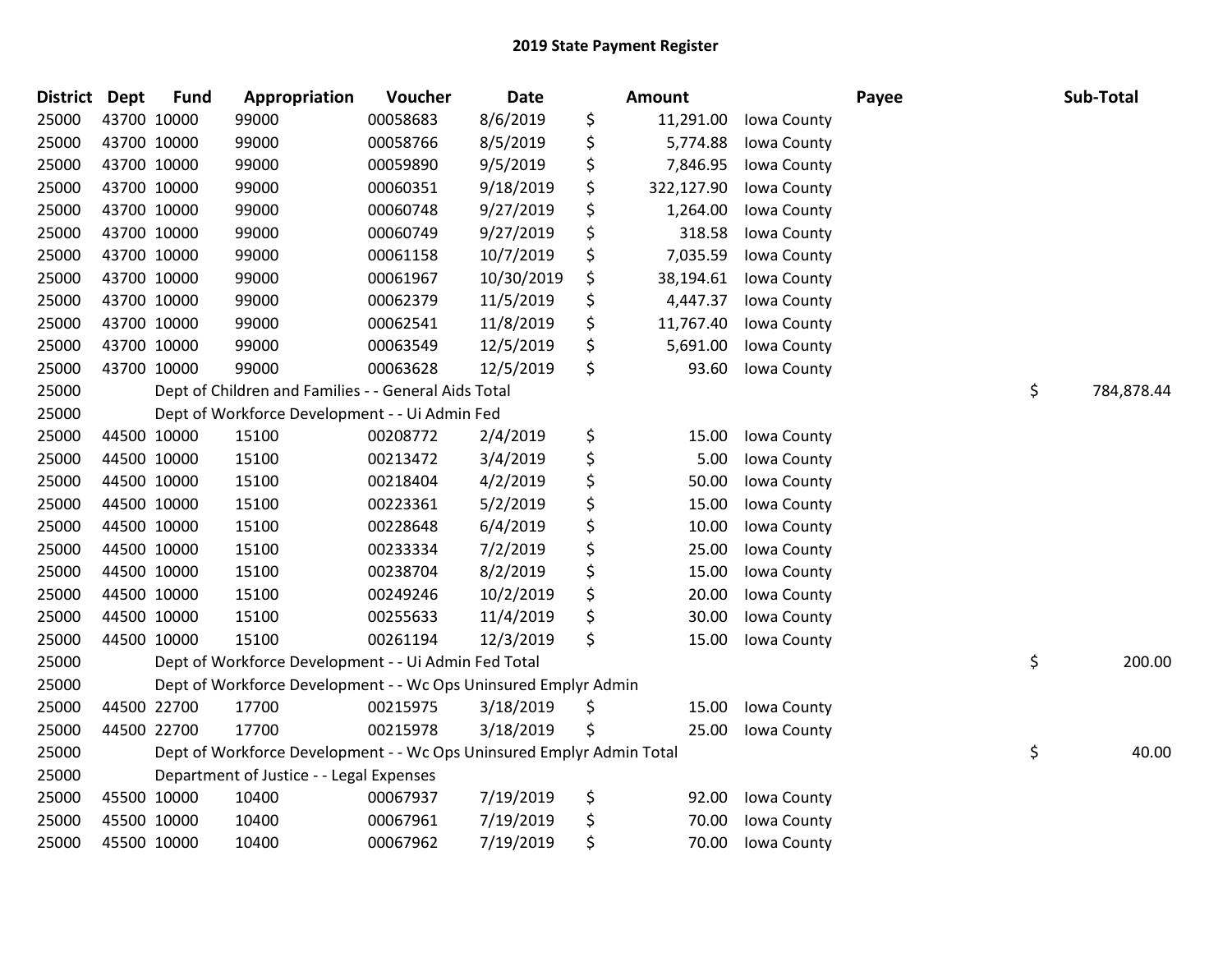| District Dept |             | <b>Fund</b> | Appropriation                                                  | Voucher  | <b>Date</b> | <b>Amount</b>   |             | Payee | Sub-Total |
|---------------|-------------|-------------|----------------------------------------------------------------|----------|-------------|-----------------|-------------|-------|-----------|
| 25000         | 45500 10000 |             | 10400                                                          | 00067963 | 7/19/2019   | \$<br>90.00     | Iowa County |       |           |
| 25000         | 45500 10000 |             | 10400                                                          | 00067964 | 7/19/2019   | \$<br>88.50     | Iowa County |       |           |
| 25000         | 45500 10000 |             | 10400                                                          | 00067965 | 7/19/2019   | \$<br>90.00     | Iowa County |       |           |
| 25000         | 45500 10000 |             | 10400                                                          | 00067966 | 7/19/2019   | \$<br>40.00     | Iowa County |       |           |
| 25000         | 45500 10000 |             | 10400                                                          | 00076906 | 12/18/2019  | \$<br>73.50     | Iowa County |       |           |
| 25000         |             |             | Department of Justice - - Legal Expenses Total                 |          |             |                 |             | \$    | 614.00    |
| 25000         |             |             | Department of Justice - - Drug Trafficking Resp Grants         |          |             |                 |             |       |           |
| 25000         | 45500 10000 |             | 20800                                                          | 00068963 | 7/29/2019   | \$<br>18,394.87 | Iowa County |       |           |
| 25000         | 45500 10000 |             | 20800                                                          | 00073270 | 10/18/2019  | \$<br>23,170.16 | Iowa County |       |           |
| 25000         |             |             | Department of Justice - - Drug Trafficking Resp Grants Total   |          |             |                 |             | \$    | 41,565.03 |
| 25000         |             |             | Department of Justice - - Crime Laboratories, Dna              |          |             |                 |             |       |           |
| 25000         | 45500 10000 |             | 22100                                                          | 00068546 | 7/19/2019   | \$<br>710.00    | Iowa County |       |           |
| 25000         |             |             | Department of Justice - - Crime Laboratories, Dna Total        |          |             |                 |             | \$    | 710.00    |
| 25000         |             |             | Department of Justice - - Drug Crimes Enforcement, Local       |          |             |                 |             |       |           |
| 25000         | 45500 10000 |             | 22500                                                          | 00060415 | 2/27/2019   | \$<br>9,338.00  | Iowa County |       |           |
| 25000         |             |             | Department of Justice - - Drug Crimes Enforcement, Local Total |          |             |                 |             | \$    | 9,338.00  |
| 25000         |             |             | Department of Justice - - Law Enforcement Train, Local         |          |             |                 |             |       |           |
| 25000         | 45500 10000 |             | 23100                                                          | 00064338 | 5/6/2019    | \$<br>2,088.01  | Iowa County |       |           |
| 25000         | 45500 10000 |             | 23100                                                          | 00069246 | 8/2/2019    | \$<br>1,953.43  | Iowa County |       |           |
| 25000         | 45500 10000 |             | 23100                                                          | 00073224 | 10/21/2019  | \$<br>6,240.00  | Iowa County |       |           |
| 25000         |             |             | Department of Justice - - Law Enforcement Train, Local Total   |          |             |                 |             | \$    | 10,281.44 |
| 25000         |             |             | Department of Justice - - Federal Aid, Local Assistance        |          |             |                 |             |       |           |
| 25000         | 45500 10000 |             | 25100                                                          | 00058691 | 2/1/2019    | \$<br>3,236.81  | Iowa County |       |           |
| 25000         | 45500 10000 |             | 25100                                                          | 00065902 | 6/3/2019    | \$<br>2,768.82  | Iowa County |       |           |
| 25000         | 45500 10000 |             | 25100                                                          | 00068990 | 7/29/2019   | \$<br>2,219.27  | Iowa County |       |           |
| 25000         | 45500 10000 |             | 25100                                                          | 00069029 | 7/29/2019   | \$<br>2,250.00  | Iowa County |       |           |
| 25000         | 45500 10000 |             | 25100                                                          | 00073323 | 10/21/2019  | \$<br>1,773.42  | Iowa County |       |           |
| 25000         |             |             | Department of Justice - - Federal Aid, Local Assistance Total  |          |             |                 |             | \$    | 12,248.32 |
| 25000         |             |             | Department of Justice - - Alt Prosecution Alcohol Drugs        |          |             |                 |             |       |           |
| 25000         | 45500 10000 |             | 27100                                                          | 00062823 | 4/11/2019   | \$<br>35,874.18 | Iowa County |       |           |
| 25000         | 45500 10000 |             | 27100                                                          | 00064366 | 5/6/2019    | \$<br>8,116.84  | Iowa County |       |           |
| 25000         | 45500 10000 |             | 27100                                                          | 00074141 | 11/5/2019   | \$<br>8,314.28  | Iowa County |       |           |
| 25000         |             |             | Department of Justice - - Alt Prosecution Alcohol Drugs Total  |          |             |                 |             | \$    | 52,305.30 |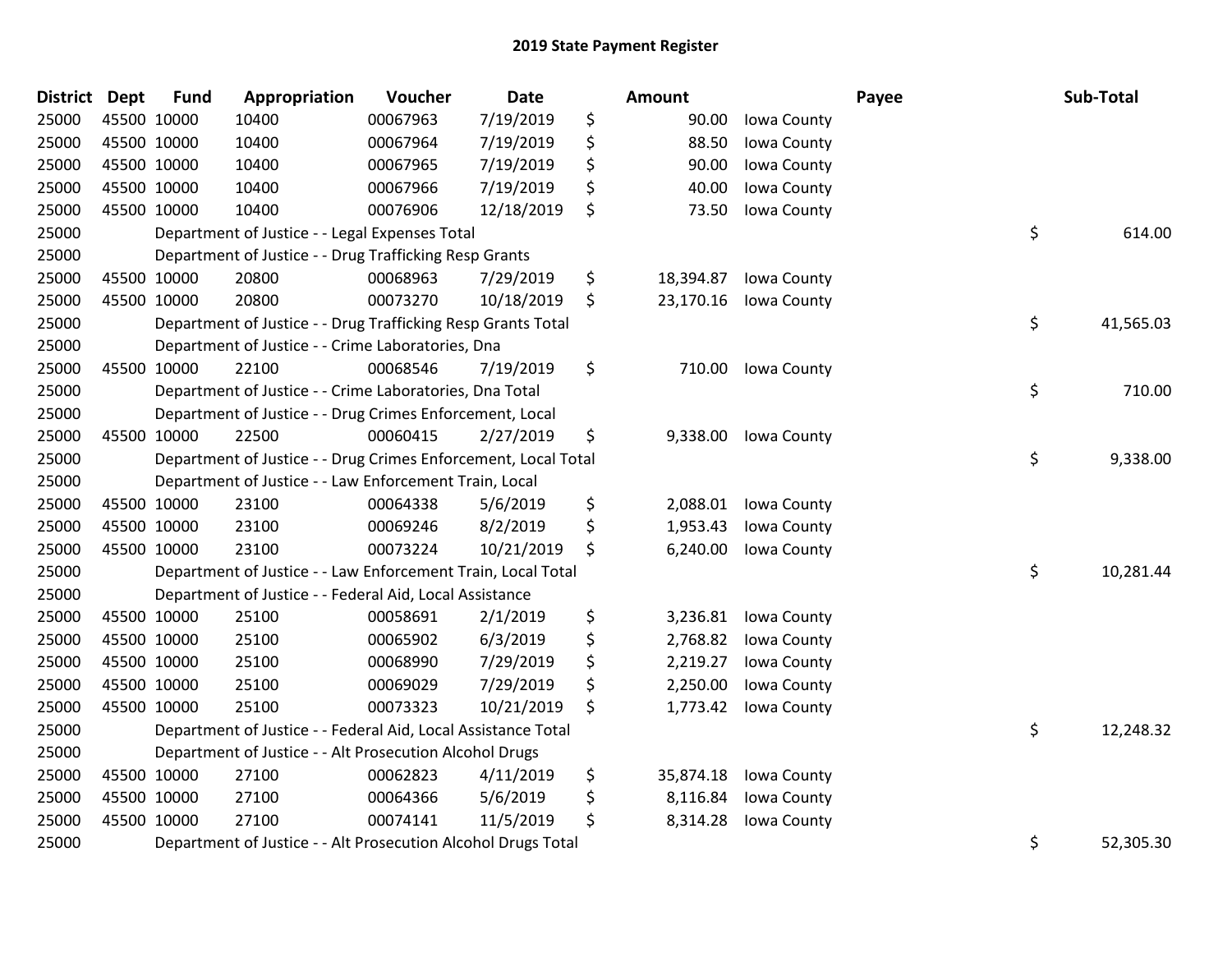| <b>District</b> | <b>Dept</b> | <b>Fund</b> | Appropriation                                                           | Voucher  | <b>Date</b> | <b>Amount</b>   |             | Payee | Sub-Total       |
|-----------------|-------------|-------------|-------------------------------------------------------------------------|----------|-------------|-----------------|-------------|-------|-----------------|
| 25000           |             |             | Department of Justice - - Crime Victim Witness Assist                   |          |             |                 |             |       |                 |
| 25000           | 45500 10000 |             | 53200                                                                   | 00060564 | 2/28/2019   | \$<br>16,134.14 | Iowa County |       |                 |
| 25000           | 45500 10000 |             | 53200                                                                   | 00068324 | 7/18/2019   | \$<br>14,934.01 | Iowa County |       |                 |
| 25000           |             |             | Department of Justice - - Crime Victim Witness Assist Total             |          |             |                 |             |       | \$<br>31,068.15 |
| 25000           |             |             | Department of Military Affairs - - Emergency Response Equipment         |          |             |                 |             |       |                 |
| 25000           |             | 46500 10000 | 30800                                                                   | 00053946 | 1/4/2019    | \$<br>8,077.05  | Iowa County |       |                 |
| 25000           | 46500 10000 |             | 30800                                                                   | 00059133 | 4/17/2019   | \$<br>1,250.47  | Iowa County |       |                 |
| 25000           | 46500 10000 |             | 30800                                                                   | 00070151 | 12/4/2019   | \$<br>7,475.13  | Iowa County |       |                 |
| 25000           |             |             | Department of Military Affairs - - Emergency Response Equipment Total   |          |             |                 |             |       | \$<br>16,802.65 |
| 25000           |             |             | Department of Military Affairs - - Federal Aid, Local Assistance        |          |             |                 |             |       |                 |
| 25000           |             | 46500 10000 | 34200                                                                   | 00055536 | 1/31/2019   | \$<br>16,684.64 | Iowa County |       |                 |
| 25000           | 46500 10000 |             | 34200                                                                   | 00066721 | 9/16/2019   | \$<br>4,984.83  | Iowa County |       |                 |
| 25000           |             |             | Department of Military Affairs - - Federal Aid, Local Assistance Total  |          |             |                 |             |       | \$<br>21,669.47 |
| 25000           |             |             | Department of Military Affairs - - St Emerg Response Bd Grant Pif       |          |             |                 |             |       |                 |
| 25000           |             | 46500 27200 | 36400                                                                   | 00055474 | 1/31/2019   | \$<br>3,844.62  | Iowa County |       |                 |
| 25000           |             |             | Department of Military Affairs - - St Emerg Response Bd Grant Pif Total |          |             |                 |             |       | \$<br>3,844.62  |
| 25000           |             |             | Department of Veterans Affairs - - Grants To Counties                   |          |             |                 |             |       |                 |
| 25000           | 48500 15200 |             | 12700                                                                   | 00060687 | 2/22/2019   | \$<br>1,000.00  | Iowa County |       |                 |
| 25000           |             |             | Department of Veterans Affairs - - Grants To Counties Total             |          |             |                 |             |       | \$<br>1,000.00  |
| 25000           |             |             | Department of Veterans Affairs - - County Grants                        |          |             |                 |             |       |                 |
| 25000           |             | 48500 58200 | 26700                                                                   | 00060687 | 2/22/2019   | \$<br>4,500.00  | Iowa County |       |                 |
| 25000           |             |             | Department of Veterans Affairs - - County Grants Total                  |          |             |                 |             |       | \$<br>4,500.00  |
| 25000           |             |             | Department of Veterans Affairs - - County Grants                        |          |             |                 |             |       |                 |
| 25000           | 48500 58300 |             | 37000                                                                   | 00060687 | 2/22/2019   | \$<br>4,500.00  | Iowa County |       |                 |
| 25000           |             |             | Department of Veterans Affairs - - County Grants Total                  |          |             |                 |             |       | \$<br>4,500.00  |
| 25000           |             |             | Department of Administration - - Federal Aid, Local Assistance          |          |             |                 |             |       |                 |
| 25000           |             | 50500 10000 | 15500                                                                   | 00095316 | 1/14/2019   | \$<br>1,972.00  | Iowa County |       |                 |
| 25000           | 50500 10000 |             | 15500                                                                   | 00097060 | 2/14/2019   | \$<br>545.00    | Iowa County |       |                 |
| 25000           | 50500 10000 |             | 15500                                                                   | 00099628 | 3/28/2019   | \$<br>868.00    | Iowa County |       |                 |
| 25000           |             | 50500 10000 | 15500                                                                   | 00100669 | 4/15/2019   | \$<br>1,609.00  | Iowa County |       |                 |
| 25000           |             | 50500 10000 | 15500                                                                   | 00103200 | 5/28/2019   | \$<br>1,891.00  | Iowa County |       |                 |
| 25000           |             | 50500 10000 | 15500                                                                   | 00104184 | 6/14/2019   | \$<br>281.00    | Iowa County |       |                 |
| 25000           |             | 50500 10000 | 15500                                                                   | 00105871 | 7/17/2019   | \$<br>2,570.00  | Iowa County |       |                 |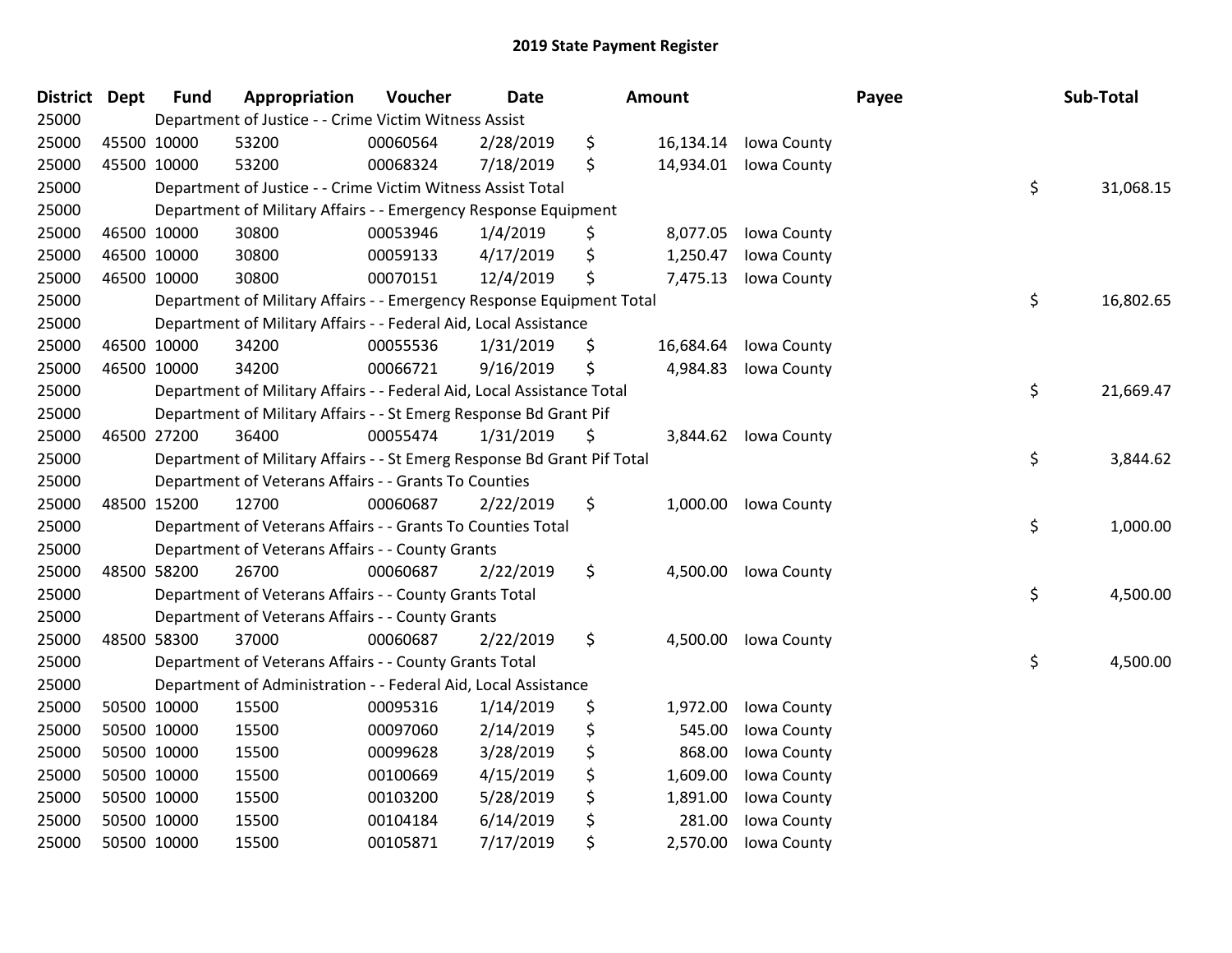| <b>District</b> | <b>Dept</b> | <b>Fund</b> | Appropriation                                                         | Voucher  | <b>Date</b> | Amount          |             | Payee | Sub-Total       |
|-----------------|-------------|-------------|-----------------------------------------------------------------------|----------|-------------|-----------------|-------------|-------|-----------------|
| 25000           |             | 50500 10000 | 15500                                                                 | 00107931 | 8/30/2019   | \$<br>773.00    | Iowa County |       |                 |
| 25000           |             |             | Department of Administration - - Federal Aid, Local Assistance Total  |          |             |                 |             |       | \$<br>10,509.00 |
| 25000           |             |             | Department of Administration - - Federal Aid, Local Assistance        |          |             |                 |             |       |                 |
| 25000           |             | 50500 10000 | 74300                                                                 | 00095818 | 2/4/2019    | \$<br>9,743.00  | Iowa County |       |                 |
| 25000           |             |             | Department of Administration - - Federal Aid, Local Assistance Total  |          |             |                 |             |       | \$<br>9,743.00  |
| 25000           |             |             | Department of Administration - - Low-Income Assistance Grants         |          |             |                 |             |       |                 |
| 25000           |             | 50500 23500 | 37100                                                                 | 00099628 | 3/28/2019   | \$<br>675.00    | Iowa County |       |                 |
| 25000           |             | 50500 23500 | 37100                                                                 | 00100669 | 4/15/2019   | \$<br>189.00    | Iowa County |       |                 |
| 25000           | 50500 23500 |             | 37100                                                                 | 00103200 | 5/28/2019   | \$<br>236.00    | Iowa County |       |                 |
| 25000           | 50500 23500 |             | 37100                                                                 | 00104184 | 6/14/2019   | \$<br>507.00    | Iowa County |       |                 |
| 25000           |             | 50500 23500 | 37100                                                                 | 00107931 | 8/30/2019   | \$<br>309.00    | Iowa County |       |                 |
| 25000           |             | 50500 23500 | 37100                                                                 | 00109304 | 9/20/2019   | \$<br>2,082.00  | Iowa County |       |                 |
| 25000           |             | 50500 23500 | 37100                                                                 | 00111607 | 10/29/2019  | \$<br>452.00    | Iowa County |       |                 |
| 25000           | 50500 23500 |             | 37100                                                                 | 00113464 | 12/2/2019   | \$<br>10,592.00 | Iowa County |       |                 |
| 25000           |             | 50500 23500 | 37100                                                                 | 00115150 | 12/31/2019  | \$<br>13,031.00 | Iowa County |       |                 |
| 25000           |             |             | Department of Administration - - Low-Income Assistance Grants Total   |          |             |                 |             |       | \$<br>28,073.00 |
| 25000           |             |             | Department of Administration - - Land Information Program; Loca       |          |             |                 |             |       |                 |
| 25000           |             | 50500 26900 | 17300                                                                 | 00095071 | 1/17/2019   | \$<br>1,000.00  | Iowa County |       |                 |
| 25000           | 50500 26900 |             | 17300                                                                 | 00097074 | 2/26/2019   | \$<br>62,288.00 | Iowa County |       |                 |
| 25000           | 50500 26900 |             | 17300                                                                 | 00099827 | 5/15/2019   | \$<br>25,000.00 | Iowa County |       |                 |
| 25000           |             |             | Department of Administration - - Land Information Program; Loca Total |          |             |                 |             |       | \$<br>88,288.00 |
| 25000           |             |             | Public Defender Board - - Transcript, Discovery And Int               |          |             |                 |             |       |                 |
| 25000           |             | 55000 10000 | 10600                                                                 | 00182601 | 2/19/2019   | \$<br>2,117.40  | Iowa County |       |                 |
| 25000           | 55000 10000 |             | 10600                                                                 | 00191495 | 4/18/2019   | \$<br>61.20     | Iowa County |       |                 |
| 25000           | 55000 10000 |             | 10600                                                                 | 00197427 | 5/30/2019   | \$<br>795.60    | Iowa County |       |                 |
| 25000           |             | 55000 10000 | 10600                                                                 | 00210092 | 8/20/2019   | \$<br>5.93      | Iowa County |       |                 |
| 25000           |             | 55000 10000 | 10600                                                                 | 00216597 | 10/7/2019   | \$<br>1,465.00  | Iowa County |       |                 |
| 25000           |             |             | Public Defender Board - - Transcript, Discovery And Int Total         |          |             |                 |             |       | \$<br>4,445.13  |
| 25000           |             |             | Department of Revenue - - Warrants and Satisfactions                  |          |             |                 |             |       |                 |
| 25000           |             | 56600 10000 | 10100                                                                 | 00123026 | 3/7/2019    | \$<br>210.50    | Iowa County |       |                 |
| 25000           |             | 56600 10000 | 10100                                                                 | 00123844 | 3/14/2019   | \$<br>92.50     | Iowa County |       |                 |
| 25000           |             | 56600 10000 | 10100                                                                 | 00150636 | 11/21/2019  | \$<br>130.00    | Iowa County |       |                 |
| 25000           |             | 56600 10000 | 10100                                                                 | 00154081 | 12/26/2019  | \$<br>40.00     | Iowa County |       |                 |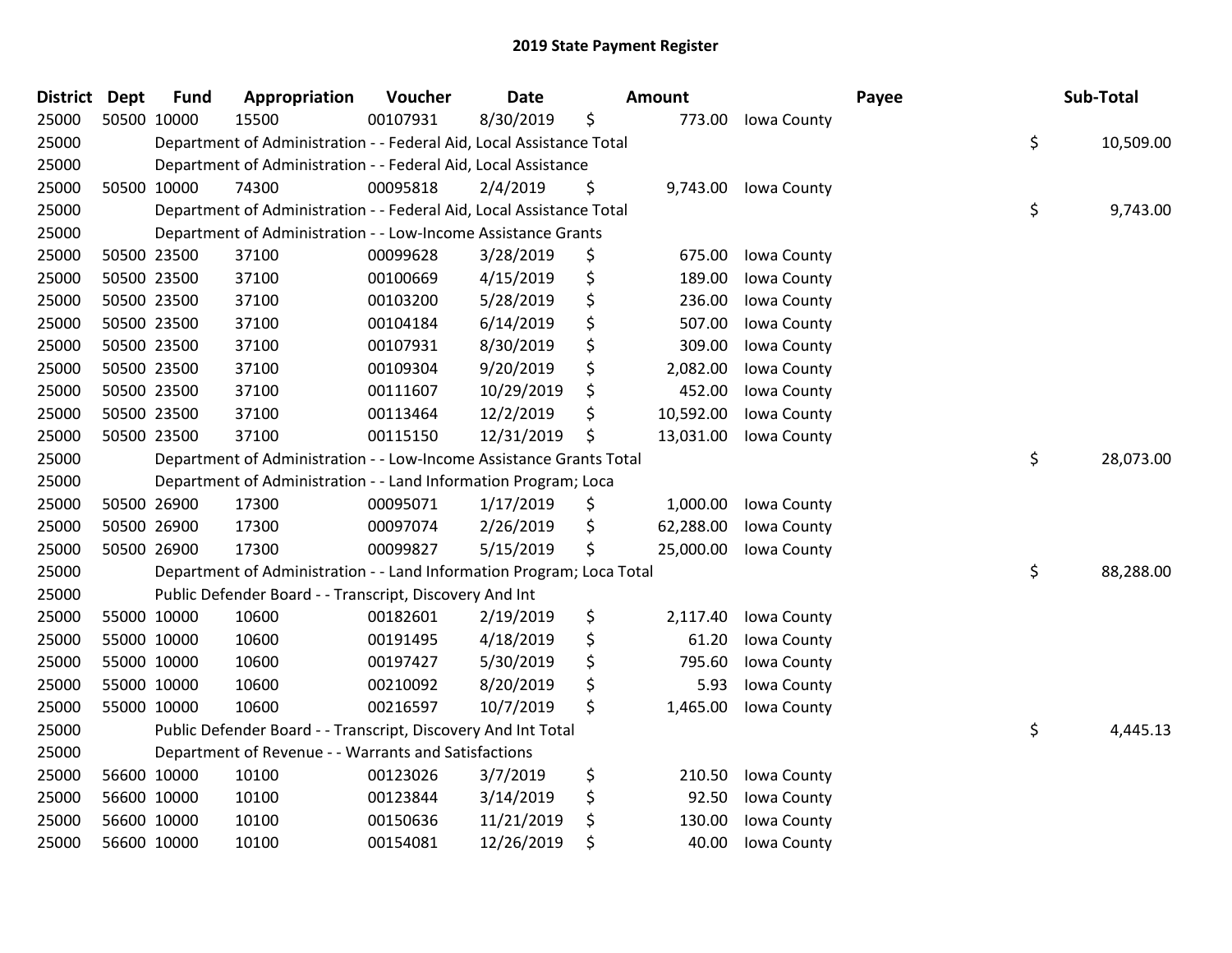| <b>District</b>    | Dept        | <b>Fund</b> | Appropriation                                                         | Voucher  | <b>Date</b> | Amount             |             | Payee | Sub-Total           |
|--------------------|-------------|-------------|-----------------------------------------------------------------------|----------|-------------|--------------------|-------------|-------|---------------------|
| 25000              |             |             | Department of Revenue - - Warrants and Satisfactions Total            |          |             |                    |             |       | \$<br>473.00        |
| 25000              |             |             | Circuit Courts - - Circuit Court Costs                                |          |             |                    |             |       |                     |
| 25000              | 62500 10000 |             | 10500                                                                 | 00001228 | 1/17/2019   | \$<br>28,586.90    | Iowa County |       |                     |
| 25000              | 62500 10000 |             | 10500                                                                 | 00001437 | 7/5/2019    | \$<br>3,796.00     | Iowa County |       |                     |
| 25000              | 62500 10000 |             | 10500                                                                 | 00001538 | 8/1/2019    | \$<br>56,936.00    | Iowa County |       |                     |
| 25000              |             |             | Circuit Courts - - Circuit Court Costs Total                          |          |             |                    |             |       | \$<br>89,318.90     |
| 25000              |             |             | Shared Revenue and Tax Relief - - County And Municipal Aid            |          |             |                    |             |       |                     |
| 25000              | 83500 10000 |             | 10500                                                                 | 00048941 | 7/22/2019   | \$<br>17,528.39    | Iowa County |       |                     |
| 25000              | 83500 10000 |             | 10500                                                                 | 00053237 | 11/18/2019  | \$<br>99,327.53    | Iowa County |       |                     |
| 25000              |             |             | Shared Revenue and Tax Relief - - County And Municipal Aid Total      |          |             |                    |             |       | \$<br>116,855.92    |
| 25000              |             |             | Shared Revenue and Tax Relief - - Exempt Computer Aid                 |          |             |                    |             |       |                     |
| 25000              | 83500 10000 |             | 10900                                                                 | 00045394 | 7/22/2019   | \$<br>139,365.23   | Iowa County |       |                     |
| 25000              |             |             | Shared Revenue and Tax Relief - - Exempt Computer Aid Total           |          |             |                    |             |       | \$<br>139,365.23    |
| 25000              |             |             | Shared Revenue and Tax Relief - - Utility Aid                         |          |             |                    |             |       |                     |
| 25000              | 83500 10000 |             | 11000                                                                 | 00048941 | 7/22/2019   | \$<br>34,306.53    | Iowa County |       |                     |
| 25000              | 83500 10000 |             | 11000                                                                 | 00053237 | 11/18/2019  | \$<br>219,240.01   | Iowa County |       |                     |
| 25000              |             |             | Shared Revenue and Tax Relief - - Utility Aid Total                   |          |             |                    |             |       | \$<br>253,546.54    |
| 25000              |             |             | Shared Revenue and Tax Relief - - Personal Property Aid               |          |             |                    |             |       |                     |
| 25000              | 83500 10000 |             | 11100                                                                 | 00039917 | 5/6/2019    | \$<br>131,352.61   | Iowa County |       |                     |
| 25000              |             |             | Shared Revenue and Tax Relief - - Personal Property Aid Total         |          |             |                    |             |       | \$<br>131,352.61    |
| 25000              |             |             | Shared Revenue and Tax Relief - - School Lvy Tx/First Dollar Cr       |          |             |                    |             |       |                     |
| 25000              | 83500 10000 |             | 30200                                                                 | 00045252 | 7/22/2019   | \$<br>4,017,173.74 | Iowa County |       |                     |
| 25000              | 83500 10000 |             | 30200                                                                 | 00048136 | 7/22/2019   | \$<br>878,285.41   | Iowa County |       |                     |
| 25000              |             |             | Shared Revenue and Tax Relief - - School Lvy Tx/First Dollar Cr Total |          |             |                    |             |       | \$<br>4,895,459.15  |
| 25000              |             |             | Shared Revenue and Tax Relief - - Lottery & Gaming Credit             |          |             |                    |             |       |                     |
| 25000              | 83500 52100 |             | 36300                                                                 | 00038622 | 3/25/2019   | \$<br>1,296,542.17 | Iowa County |       |                     |
| 25000              |             |             | Shared Revenue and Tax Relief - - Lottery & Gaming Credit Total       |          |             |                    |             |       | \$<br>1,296,542.17  |
| <b>25000 Total</b> |             |             |                                                                       |          |             |                    |             |       | \$<br>12,816,921.22 |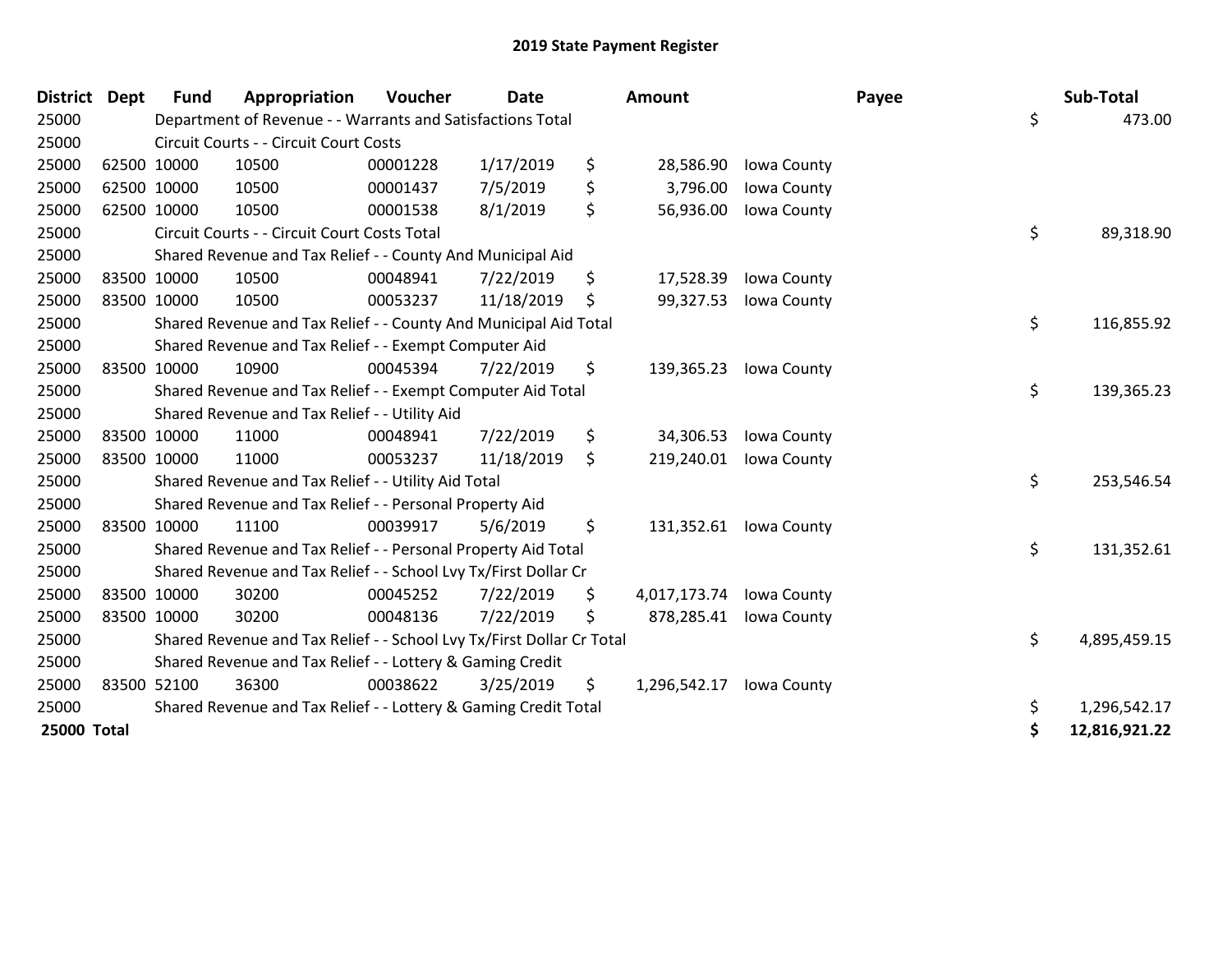| District Dept |             | <b>Fund</b> | Appropriation                                                                   | Voucher                 | Date       | Amount          |                         | Payee | Sub-Total  |
|---------------|-------------|-------------|---------------------------------------------------------------------------------|-------------------------|------------|-----------------|-------------------------|-------|------------|
| 25002         |             |             | Dept of Safety & Prof Services - - Fire Dues Distribution                       |                         |            |                 |                         |       |            |
| 25002         | 16500 10000 |             | 22500                                                                           | 00030427                | 7/16/2019  | \$              | 5,925.53 Town Of Arena  |       |            |
| 25002         |             |             | Dept of Safety & Prof Services - - Fire Dues Distribution Total                 |                         |            |                 |                         | \$    | 5,925.53   |
| 25002         |             |             | Dept of Natural Resources - - Aids In Lieu Of Taxes - Gener                     |                         |            |                 |                         |       |            |
| 25002         |             | 37000 10000 | 50300                                                                           | 00296433                | 2/6/2019   | \$<br>2,886.22  | Town Of Arena           |       |            |
| 25002         |             | 37000 10000 | 50300                                                                           | 00296434                | 2/6/2019   | \$<br>23,085.67 | Town Of Arena           |       |            |
| 25002         |             | 37000 10000 | 50300                                                                           | 00313411                | 4/19/2019  | \$<br>1,256.33  | Town Of Arena           |       |            |
| 25002         |             | 37000 10000 | 50300                                                                           | 00313412                | 4/19/2019  | \$<br>109.51    | Town Of Arena           |       |            |
| 25002         | 37000 10000 |             | 50300                                                                           | 00313413                | 4/19/2019  | \$<br>28.50     | Town Of Arena           |       |            |
| 25002         |             |             | Dept of Natural Resources - - Aids In Lieu Of Taxes - Gener Total               |                         |            |                 |                         | \$    | 27,366.23  |
| 25002         |             |             | Dept of Natural Resources - - Taxes & Assessmts-Conserv Fund                    |                         |            |                 |                         |       |            |
| 25002         |             | 37000 21200 | 16900                                                                           | 00293571                | 1/25/2019  | \$              | 159.48 Town Of Arena    |       |            |
| 25002         |             |             | Dept of Natural Resources - - Taxes & Assessmts-Conserv Fund Total              |                         |            |                 |                         | \$    | 159.48     |
| 25002         |             |             | Dept of Natural Resources - - Resaids - Cnty Forst, Cl & Mfl                    |                         |            |                 |                         |       |            |
| 25002         |             | 37000 21200 | 57100                                                                           | 00332623                | 6/21/2019  | \$              | 1,308.72 Town Of Arena  |       |            |
| 25002         |             |             | Dept of Natural Resources - - Resaids - Cnty Forst, CI & Mfl Total              |                         |            |                 |                         | \$    | 1,308.72   |
| 25002         |             |             | Dept of Natural Resources - - Fin Asst For Responsible Units                    |                         |            |                 |                         |       |            |
| 25002         |             | 37000 27400 | 67000                                                                           | 00322701                | 5/22/2019  | \$              | 1,412.84 Town Of Arena  |       |            |
| 25002         |             |             | Dept of Natural Resources - - Fin Asst For Responsible Units Total              |                         |            |                 |                         | \$    | 1,412.84   |
| 25002         |             |             | WI Dept of Transportation - - Trns Aids To Mnc.-Sf                              |                         |            |                 |                         |       |            |
| 25002         |             | 39500 21100 | 19100                                                                           | 00336496                | 1/7/2019   | \$              | 46,310.76 Town Of Arena |       |            |
| 25002         |             | 39500 21100 | 19100                                                                           | 00363811                | 4/1/2019   | \$              | 46,310.76 Town Of Arena |       |            |
| 25002         |             | 39500 21100 | 19100                                                                           | 00401820                | 7/1/2019   | \$              | 46,310.76 Town Of Arena |       |            |
| 25002         | 39500 21100 |             | 19100                                                                           | 00444638                | 10/7/2019  | \$              | 46,310.78 Town Of Arena |       |            |
| 25002         |             |             | WI Dept of Transportation - - Trns Aids To Mnc.-Sf Total                        |                         |            |                 |                         | \$    | 185,243.06 |
| 25002         |             |             | Department of Health Services - - Prepaid Medical Transport Reimbursement       |                         |            |                 |                         |       |            |
| 25002         | 43500 10000 |             | 16300                                                                           | AMBULANCE 11/18/2019 \$ |            | 2,056.10        | Town Of Arena           |       |            |
| 25002         |             |             | Department of Health Services - - Prepaid Medical Transport Reimbursement Total |                         |            |                 |                         | \$    | 2,056.10   |
| 25002         |             |             | Shared Revenue and Tax Relief - - County And Municipal Aid                      |                         |            |                 |                         |       |            |
| 25002         |             | 83500 10000 | 10500                                                                           | 00048916                | 7/22/2019  | \$<br>3,784.45  | Town Of Arena           |       |            |
| 25002         |             | 83500 10000 | 10500                                                                           | 00053212                | 11/18/2019 | \$<br>19,667.70 | Town Of Arena           |       |            |
| 25002         |             |             | Shared Revenue and Tax Relief - - County And Municipal Aid Total                |                         |            |                 |                         | \$    | 23,452.15  |
| 25002         |             |             | Shared Revenue and Tax Relief - - Exempt Computer Aid                           |                         |            |                 |                         |       |            |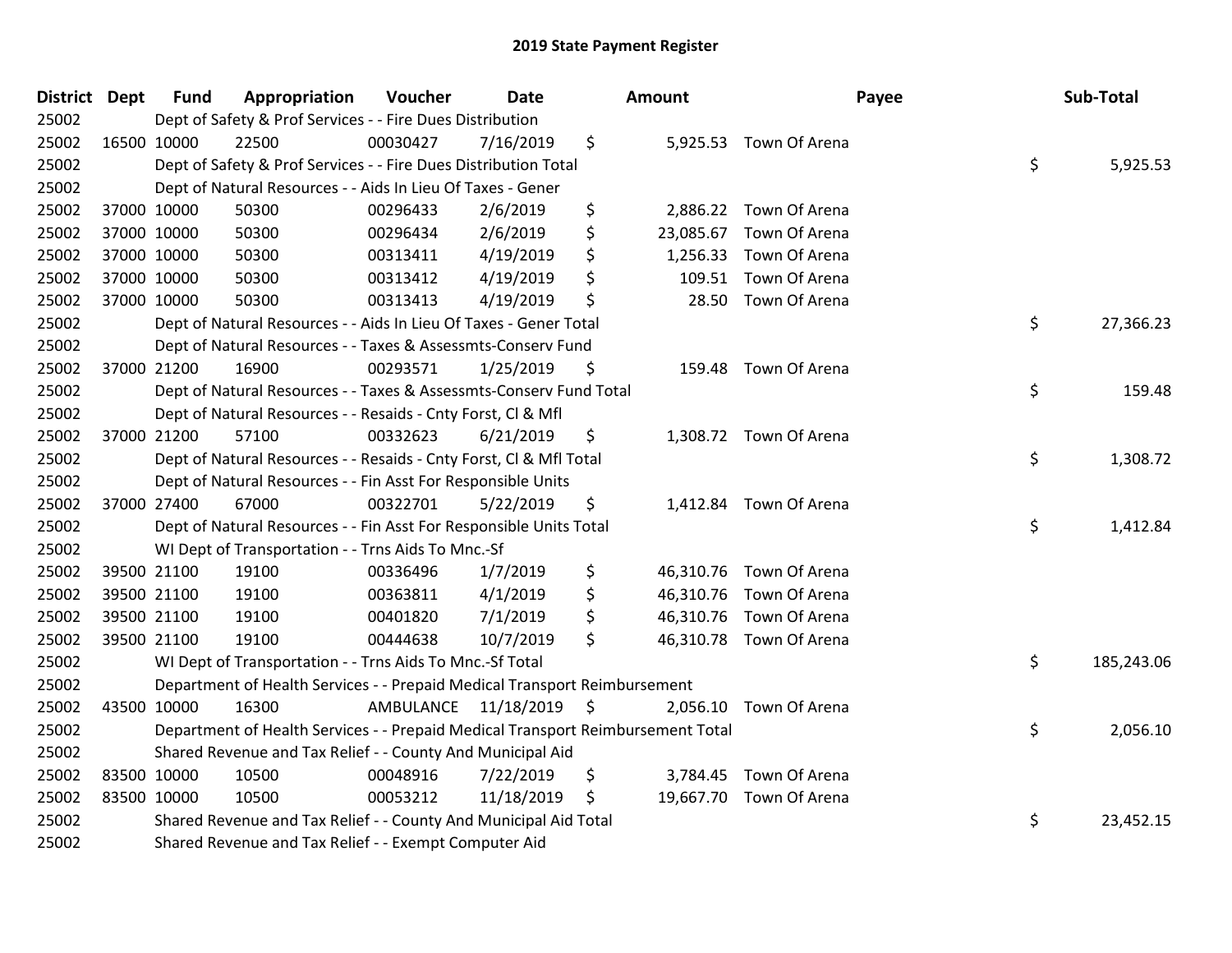| <b>District</b> | Dept        | Fund | Appropriation                                                   | Voucher  | Date       |    | Amount   |                     | Payee | Sub-Total  |
|-----------------|-------------|------|-----------------------------------------------------------------|----------|------------|----|----------|---------------------|-------|------------|
| 25002           | 83500 10000 |      | 10900                                                           | 00046059 | 7/22/2019  | \$ |          | 34.30 Town Of Arena |       |            |
| 25002           |             |      | Shared Revenue and Tax Relief - - Exempt Computer Aid Total     |          |            |    |          |                     |       | 34.30      |
| 25002           |             |      | Shared Revenue and Tax Relief - - Utility Aid                   |          |            |    |          |                     |       |            |
| 25002           | 83500 10000 |      | 11000                                                           | 00053212 | 11/18/2019 | \$ | 457.54   | Town Of Arena       |       |            |
| 25002           |             |      | Shared Revenue and Tax Relief - - Utility Aid Total             |          |            |    |          |                     |       | 457.54     |
| 25002           |             |      | Shared Revenue and Tax Relief - - Personal Property Aid         |          |            |    |          |                     |       |            |
| 25002           | 83500 10000 |      | 11100                                                           | 00040599 | 5/6/2019   | \$ | 433.07   | Town Of Arena       |       |            |
| 25002           |             |      | Shared Revenue and Tax Relief - - Personal Property Aid Total   |          |            |    |          |                     |       | 433.07     |
| 25002           |             |      | Shared Revenue and Tax Relief - - Lottery & Gaming Credit       |          |            |    |          |                     |       |            |
| 25002           | 83500 52100 |      | 36300                                                           | 00038291 | 3/25/2019  | S  | 1.941.68 | Town Of Arena       |       |            |
| 25002           |             |      | Shared Revenue and Tax Relief - - Lottery & Gaming Credit Total |          |            |    |          |                     |       | 1,941.68   |
| 25002 Total     |             |      |                                                                 |          |            |    |          |                     |       | 249,790.70 |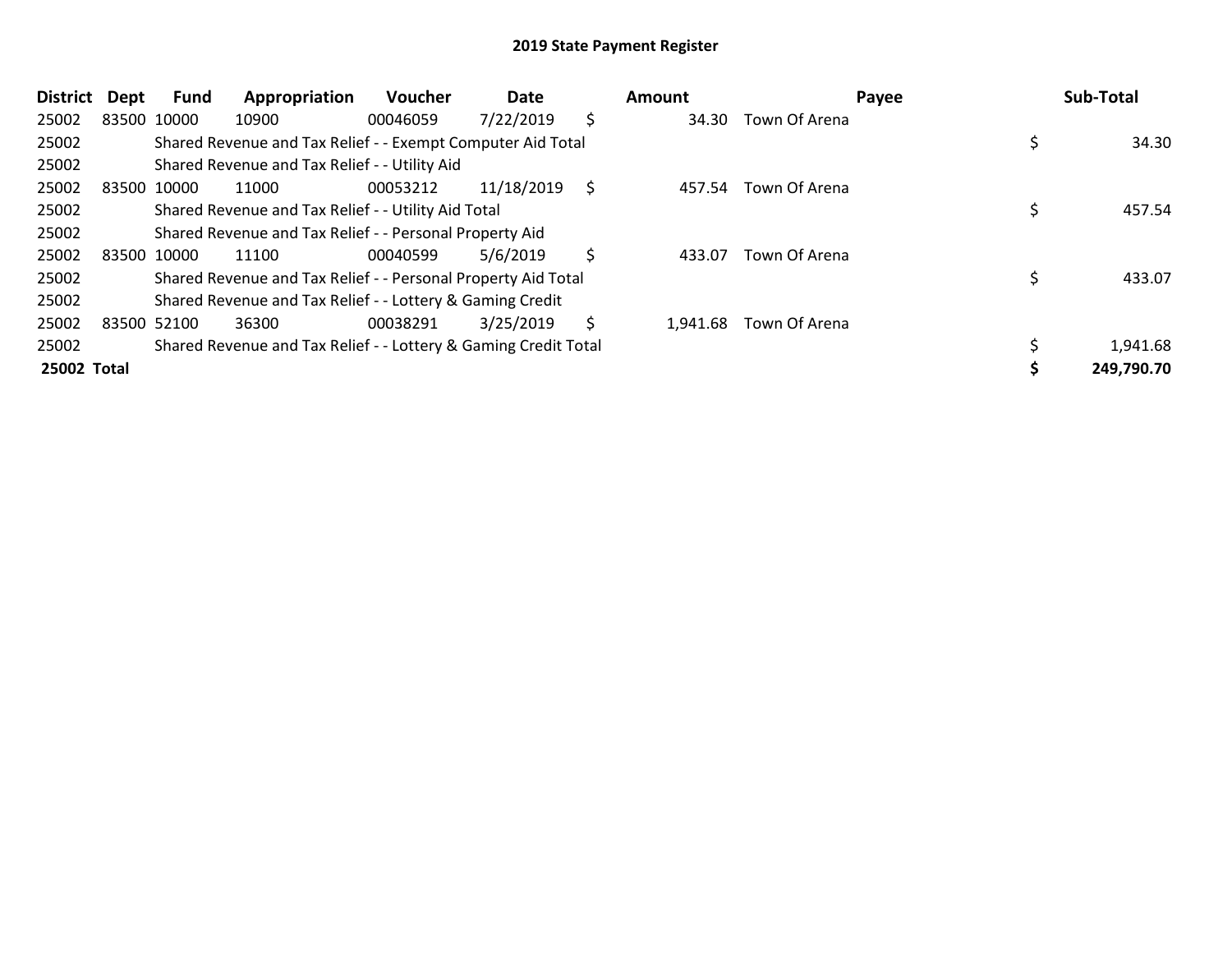| <b>District Dept</b> | <b>Fund</b> | Appropriation                                                      | Voucher  | <b>Date</b> | Amount          | Payee                     | Sub-Total        |
|----------------------|-------------|--------------------------------------------------------------------|----------|-------------|-----------------|---------------------------|------------------|
| 25004                |             | Dept of Safety & Prof Services - - Fire Dues Distribution          |          |             |                 |                           |                  |
| 25004                | 16500 10000 | 22500                                                              | 00030509 | 7/16/2019   | \$              | 5,087.46 Town Of Brigham  |                  |
| 25004                |             | Dept of Safety & Prof Services - - Fire Dues Distribution Total    |          |             |                 |                           | \$<br>5,087.46   |
| 25004                |             | Dept of Natural Resources - - Aids In Lieu Of Taxes - Gener        |          |             |                 |                           |                  |
| 25004                | 37000 10000 | 50300                                                              | 00296489 | 2/6/2019    | \$<br>6,983.49  | Town Of Brigham           |                  |
| 25004                | 37000 10000 | 50300                                                              | 00314716 | 4/19/2019   | \$<br>505.68    | Town Of Brigham           |                  |
| 25004                | 37000 10000 | 50300                                                              | 00314717 | 4/19/2019   | \$<br>535.08    | Town Of Brigham           |                  |
| 25004                |             | Dept of Natural Resources - - Aids In Lieu Of Taxes - Gener Total  |          |             |                 |                           | \$<br>8,024.25   |
| 25004                |             | Dept of Natural Resources - - Gen Program Ops-State Funds          |          |             |                 |                           |                  |
| 25004                | 37000 21200 | 16100                                                              | 00359695 | 9/27/2019   | \$              | 50.00 Town Of Brigham     |                  |
| 25004                |             | Dept of Natural Resources - - Gen Program Ops-State Funds Total    |          |             |                 |                           | \$<br>50.00      |
| 25004                |             | Dept of Natural Resources - - Resaids - Cnty Forst, Cl & Mfl       |          |             |                 |                           |                  |
| 25004                | 37000 21200 | 57100                                                              | 00332624 | 6/21/2019   | \$              | 1,087.93 Town Of Brigham  |                  |
| 25004                |             | Dept of Natural Resources - - Resaids - Cnty Forst, Cl & Mfl Total |          |             |                 |                           | \$<br>1,087.93   |
| 25004                |             | Dept of Natural Resources - - Aids In Lieu Of Taxes - Sum S        |          |             |                 |                           |                  |
| 25004                | 37000 21200 | 57900                                                              | 00314718 | 4/19/2019   | \$<br>19.88     | Town Of Brigham           |                  |
| 25004                | 37000 21200 | 57900                                                              | 00314719 | 4/19/2019   | \$              | 654.87 Town Of Brigham    |                  |
| 25004                |             | Dept of Natural Resources - - Aids In Lieu Of Taxes - Sum S Total  |          |             |                 |                           | \$<br>674.75     |
| 25004                |             | Dept of Natural Resources - - Fin Asst For Responsible Units       |          |             |                 |                           |                  |
| 25004                | 37000 27400 | 67000                                                              | 00323445 | 5/22/2019   | \$              | 4,354.07 Town Of Brigham  |                  |
| 25004                |             | Dept of Natural Resources - - Fin Asst For Responsible Units Total |          |             |                 |                           | \$<br>4,354.07   |
| 25004                |             | WI Dept of Transportation - - Trns Aids To Mnc.-Sf                 |          |             |                 |                           |                  |
| 25004                | 39500 21100 | 19100                                                              | 00336497 | 1/7/2019    | \$              | 34,515.07 Town Of Brigham |                  |
| 25004                | 39500 21100 | 19100                                                              | 00363812 | 4/1/2019    | \$<br>34,515.07 | Town Of Brigham           |                  |
| 25004                | 39500 21100 | 19100                                                              | 00401821 | 7/1/2019    | \$<br>34,515.07 | Town Of Brigham           |                  |
| 25004                | 39500 21100 | 19100                                                              | 00444639 | 10/7/2019   | \$<br>34,515.10 | Town Of Brigham           |                  |
| 25004                |             | WI Dept of Transportation - - Trns Aids To Mnc.-Sf Total           |          |             |                 |                           | \$<br>138,060.31 |
| 25004                |             | Shared Revenue and Tax Relief - - County And Municipal Aid         |          |             |                 |                           |                  |
| 25004                | 83500 10000 | 10500                                                              | 00048917 | 7/22/2019   | \$<br>2,424.44  | Town Of Brigham           |                  |
| 25004                | 83500 10000 | 10500                                                              | 00053213 | 11/18/2019  | \$              | 13,738.51 Town Of Brigham |                  |
| 25004                |             | Shared Revenue and Tax Relief - - County And Municipal Aid Total   |          |             |                 |                           | \$<br>16,162.95  |
| 25004                |             | Shared Revenue and Tax Relief - - Exempt Computer Aid              |          |             |                 |                           |                  |
| 25004                | 83500 10000 | 10900                                                              | 00046060 | 7/22/2019   | \$              | 124.71 Town Of Brigham    |                  |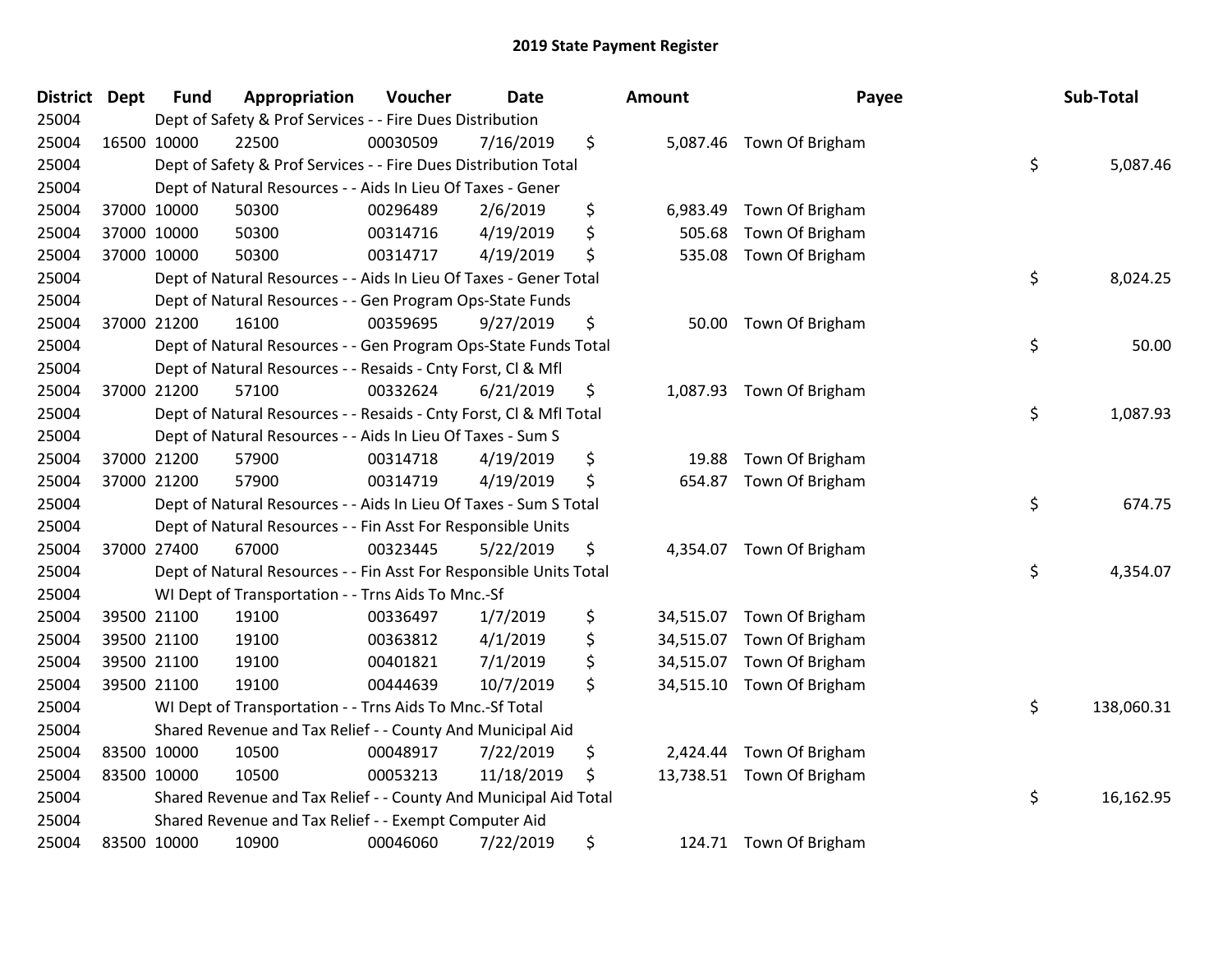| <b>District</b> | <b>Dept</b> | Fund | Appropriation                                                       | Voucher  | Date       |    | <b>Amount</b> | Payee           | Sub-Total  |
|-----------------|-------------|------|---------------------------------------------------------------------|----------|------------|----|---------------|-----------------|------------|
| 25004           |             |      | Shared Revenue and Tax Relief - - Exempt Computer Aid Total         |          |            |    |               |                 | 124.71     |
| 25004           |             |      | Shared Revenue and Tax Relief - - Utility Aid                       |          |            |    |               |                 |            |
| 25004           | 83500 10000 |      | 11000                                                               | 00048917 | 7/22/2019  | \$ | 85.48         | Town Of Brigham |            |
| 25004           | 83500 10000 |      | 11000                                                               | 00053213 | 11/18/2019 | S  | 625.08        | Town Of Brigham |            |
| 25004           |             |      | Shared Revenue and Tax Relief - - Utility Aid Total                 |          |            |    |               |                 | 710.56     |
| 25004           |             |      | Shared Revenue and Tax Relief - - Personal Property Aid             |          |            |    |               |                 |            |
| 25004           | 83500 10000 |      | 11100                                                               | 00040600 | 5/6/2019   | \$ | 1,218.53      | Town Of Brigham |            |
| 25004           |             |      | Shared Revenue and Tax Relief - - Personal Property Aid Total       |          |            |    |               |                 | 1,218.53   |
| 25004           |             |      | Shared Revenue and Tax Relief - - Payments For Municipal Svcs       |          |            |    |               |                 |            |
| 25004           | 83500 10000 |      | 50100                                                               | 00037969 | 1/31/2019  | \$ | 945.32        | Town Of Brigham |            |
| 25004           |             |      | Shared Revenue and Tax Relief - - Payments For Municipal Svcs Total |          |            |    |               |                 | 945.32     |
| 25004 Total     |             |      |                                                                     |          |            |    |               |                 | 176,500.84 |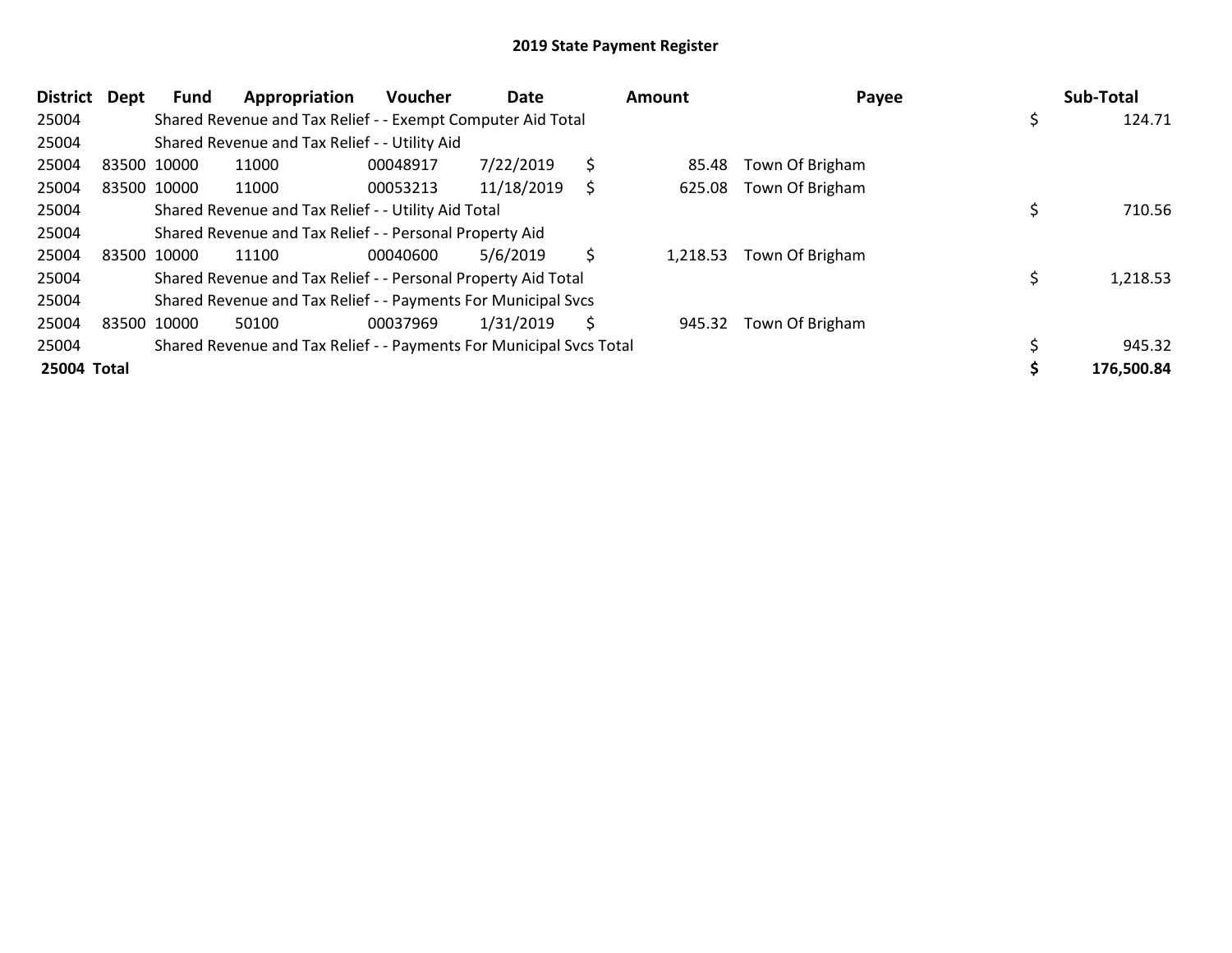| District Dept |             | <b>Fund</b> | Appropriation                                                      | Voucher  | Date       | <b>Amount</b>   |                         | Payee | Sub-Total |
|---------------|-------------|-------------|--------------------------------------------------------------------|----------|------------|-----------------|-------------------------|-------|-----------|
| 25006         |             |             | Dept of Safety & Prof Services - - Fire Dues Distribution          |          |            |                 |                         |       |           |
| 25006         |             | 16500 10000 | 22500                                                              | 00031249 | 7/17/2019  | \$              | 1,585.88 Town Of Clyde  |       |           |
| 25006         |             |             | Dept of Safety & Prof Services - - Fire Dues Distribution Total    |          |            |                 |                         | \$    | 1,585.88  |
| 25006         |             |             | Dept of Natural Resources - - Aids In Lieu Of Taxes - Gener        |          |            |                 |                         |       |           |
| 25006         |             | 37000 10000 | 50300                                                              | 00296490 | 2/5/2019   | \$<br>14,486.86 | Town Of Clyde           |       |           |
| 25006         |             | 37000 10000 | 50300                                                              | 00296491 | 2/5/2019   | \$<br>622.64    | Town Of Clyde           |       |           |
| 25006         |             | 37000 10000 | 50300                                                              | 00296492 | 2/5/2019   | \$<br>11,452.82 | Town Of Clyde           |       |           |
| 25006         |             | 37000 10000 | 50300                                                              | 00314734 | 4/19/2019  | \$<br>209.04    | Town Of Clyde           |       |           |
| 25006         |             |             | Dept of Natural Resources - - Aids In Lieu Of Taxes - Gener Total  |          |            |                 |                         | \$    | 26,771.36 |
| 25006         |             |             | Dept of Natural Resources - - Resaids - Cnty Forst, Cl & Mfl       |          |            |                 |                         |       |           |
| 25006         |             | 37000 21200 | 57100                                                              | 00332625 | 6/21/2019  | \$<br>877.83    | Town Of Clyde           |       |           |
| 25006         |             |             | Dept of Natural Resources - - Resaids - Cnty Forst, Cl & Mfl Total |          |            |                 |                         | \$    | 877.83    |
| 25006         |             |             | Dept of Natural Resources - - Aids In Lieu Of Taxes - Sum S        |          |            |                 |                         |       |           |
| 25006         |             | 37000 21200 | 57900                                                              | 00314733 | 4/19/2019  | \$              | 20.75 Town Of Clyde     |       |           |
| 25006         |             |             | Dept of Natural Resources - - Aids In Lieu Of Taxes - Sum S Total  |          |            |                 |                         | \$    | 20.75     |
| 25006         |             |             | Dept of Natural Resources - - Fin Asst For Responsible Units       |          |            |                 |                         |       |           |
| 25006         |             | 37000 27400 | 67000                                                              | 00323563 | 5/22/2019  | \$<br>805.94    | Town Of Clyde           |       |           |
| 25006         |             |             | Dept of Natural Resources - - Fin Asst For Responsible Units Total |          |            |                 |                         | \$    | 805.94    |
| 25006         |             |             | WI Dept of Transportation - - Trns Aids To Mnc.-Sf                 |          |            |                 |                         |       |           |
| 25006         |             | 39500 21100 | 19100                                                              | 00336498 | 1/7/2019   | \$              | 17,051.48 Town Of Clyde |       |           |
| 25006         |             | 39500 21100 | 19100                                                              | 00363813 | 4/1/2019   | \$<br>17,051.48 | Town Of Clyde           |       |           |
| 25006         |             | 39500 21100 | 19100                                                              | 00401822 | 7/1/2019   | \$<br>17,051.48 | Town Of Clyde           |       |           |
| 25006         |             | 39500 21100 | 19100                                                              | 00444640 | 10/7/2019  | \$              | 17,051.51 Town Of Clyde |       |           |
| 25006         |             |             | WI Dept of Transportation - - Trns Aids To Mnc.-Sf Total           |          |            |                 |                         | \$    | 68,205.95 |
| 25006         |             |             | WI Dept of Transportation - - Hwy Mgmt & Opers Sf                  |          |            |                 |                         |       |           |
| 25006         |             | 39500 21100 | 36500                                                              | 00446910 | 10/11/2019 | \$<br>500.00    | Town Of Clyde           |       |           |
| 25006         |             |             | WI Dept of Transportation - - Hwy Mgmt & Opers Sf Total            |          |            |                 |                         | \$    | 500.00    |
| 25006         |             |             | Elections Commission - - 2018 Hava Election Security               |          |            |                 |                         |       |           |
| 25006         |             | 51000 22000 | 18200                                                              | 00002345 | 11/7/2019  | \$              | 1,100.00 Town Of Clyde  |       |           |
| 25006         |             |             | Elections Commission - - 2018 Hava Election Security Total         |          |            |                 |                         | \$    | 1,100.00  |
| 25006         |             |             | Shared Revenue and Tax Relief - - County And Municipal Aid         |          |            |                 |                         |       |           |
| 25006         | 83500 10000 |             | 10500                                                              | 00048918 | 7/22/2019  | \$<br>1,552.84  | Town Of Clyde           |       |           |
| 25006         | 83500 10000 |             | 10500                                                              | 00053214 | 11/18/2019 | \$              | 8,799.45 Town Of Clyde  |       |           |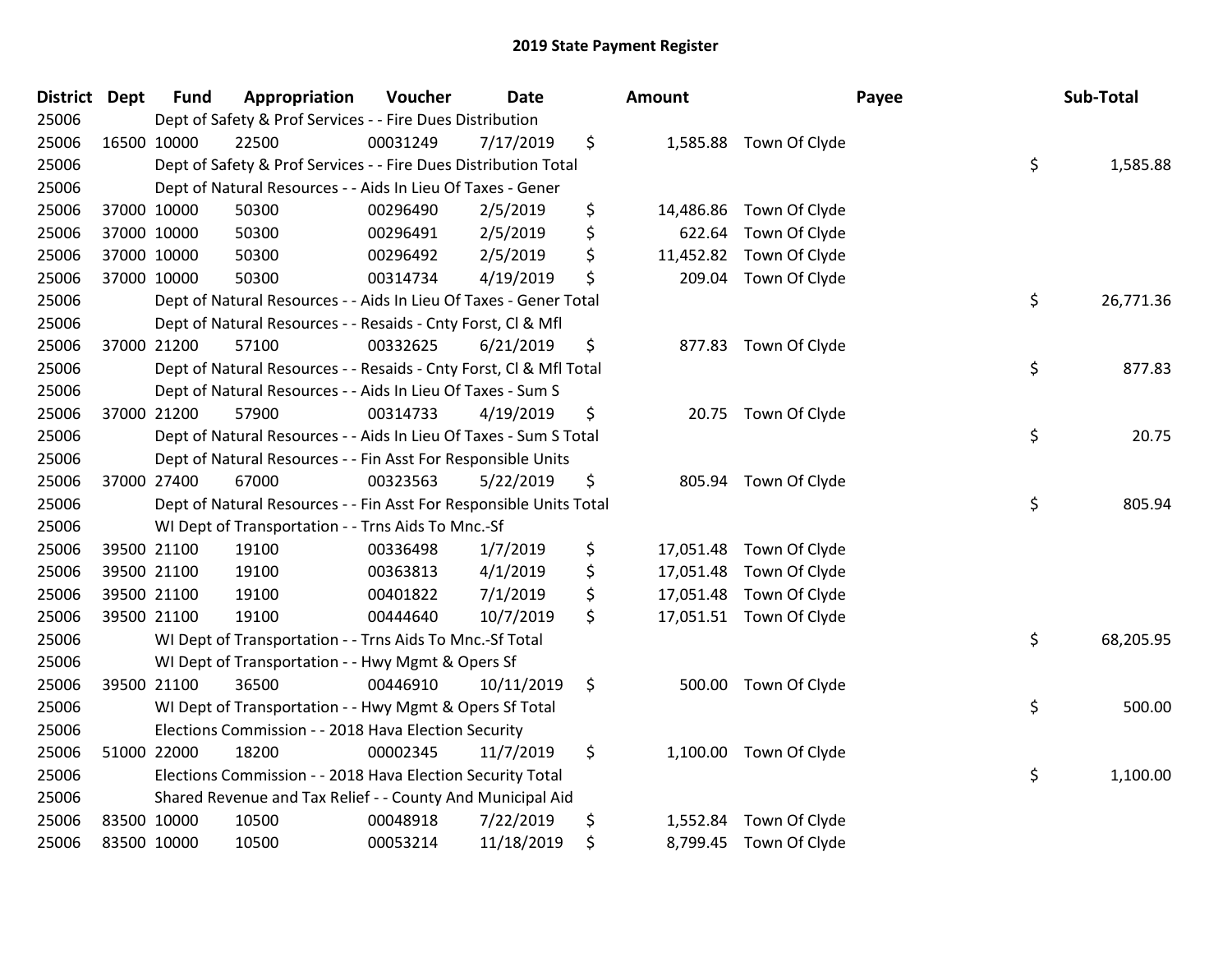|             | District Dept | <b>Fund</b> | Appropriation                                                    | Voucher  | Date      | Amount |                    | Payee | Sub-Total  |
|-------------|---------------|-------------|------------------------------------------------------------------|----------|-----------|--------|--------------------|-------|------------|
| 25006       |               |             | Shared Revenue and Tax Relief - - County And Municipal Aid Total |          |           |        |                    |       | 10,352.29  |
| 25006       |               |             | Shared Revenue and Tax Relief - - Exempt Computer Aid            |          |           |        |                    |       |            |
| 25006       |               | 83500 10000 | 10900                                                            | 00046061 | 7/22/2019 |        | 4.16 Town Of Clyde |       |            |
| 25006       |               |             | Shared Revenue and Tax Relief - - Exempt Computer Aid Total      |          |           |        |                    |       | 4.16       |
| 25006 Total |               |             |                                                                  |          |           |        |                    |       | 110,224.16 |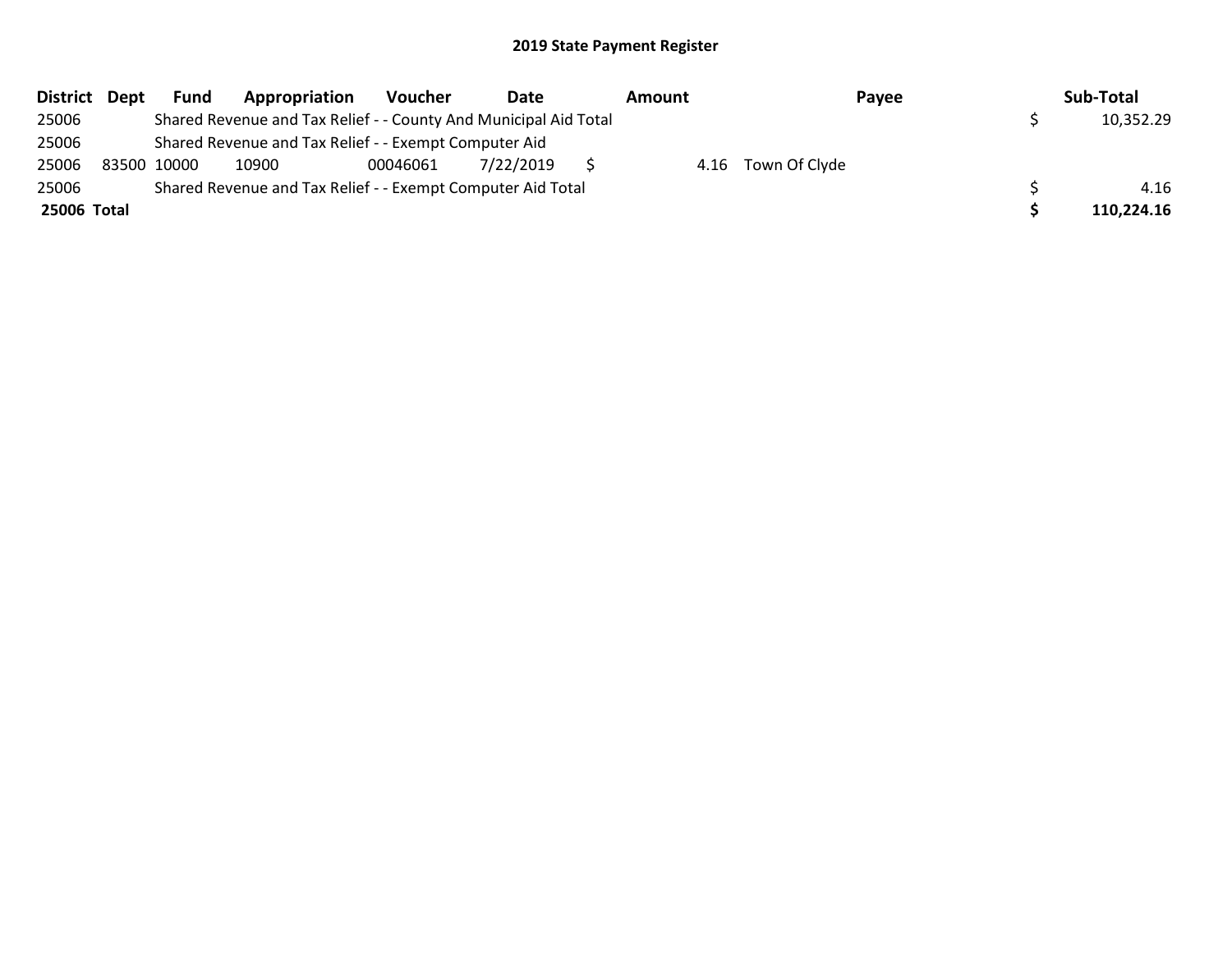| District | <b>Dept</b> | <b>Fund</b> | Appropriation                                                      | Voucher  | <b>Date</b> | Amount          | Payee                       | Sub-Total        |
|----------|-------------|-------------|--------------------------------------------------------------------|----------|-------------|-----------------|-----------------------------|------------------|
| 25008    |             |             | Dept of Safety & Prof Services - - Fire Dues Distribution          |          |             |                 |                             |                  |
| 25008    |             | 16500 10000 | 22500                                                              | 00030258 | 7/16/2019   | \$<br>8,444.93  | Town Of Dodgeville          |                  |
| 25008    |             |             | Dept of Safety & Prof Services - - Fire Dues Distribution Total    |          |             |                 |                             | \$<br>8,444.93   |
| 25008    |             |             | Dept of Natural Resources - - Aids In Lieu Of Taxes - Gener        |          |             |                 |                             |                  |
| 25008    |             | 37000 10000 | 50300                                                              | 00296466 | 2/6/2019    | \$<br>2,256.49  | Town Of Dodgeville          |                  |
| 25008    |             | 37000 10000 | 50300                                                              | 00296467 | 2/6/2019    | \$<br>12,558.57 | Town Of Dodgeville          |                  |
| 25008    |             | 37000 10000 | 50300                                                              | 00314277 | 4/19/2019   | \$<br>3,335.99  | Town Of Dodgeville          |                  |
| 25008    |             |             | Dept of Natural Resources - - Aids In Lieu Of Taxes - Gener Total  |          |             |                 |                             | \$<br>18,151.05  |
| 25008    |             |             | Dept of Natural Resources - - Resaids - Cnty Forst, Cl & Mfl       |          |             |                 |                             |                  |
| 25008    |             | 37000 21200 | 57100                                                              | 00332626 | 6/21/2019   | \$<br>1,292.38  | Town Of Dodgeville          |                  |
| 25008    |             |             | Dept of Natural Resources - - Resaids - Cnty Forst, Cl & Mfl Total |          |             |                 |                             | \$<br>1,292.38   |
| 25008    |             |             | Dept of Natural Resources - - Aids In Lieu Of Taxes - Sum S        |          |             |                 |                             |                  |
| 25008    |             | 37000 21200 | 57900                                                              | 00314278 | 4/19/2019   | \$              | 1,077.76 Town Of Dodgeville |                  |
| 25008    |             |             | Dept of Natural Resources - - Aids In Lieu Of Taxes - Sum S Total  |          |             |                 |                             | \$<br>1,077.76   |
| 25008    |             |             | Dept of Natural Resources - - Fin Asst For Responsible Units       |          |             |                 |                             |                  |
| 25008    |             | 37000 27400 | 67000                                                              | 00323370 | 5/22/2019   | \$              | 2,515.31 Town Of Dodgeville |                  |
| 25008    |             |             | Dept of Natural Resources - - Fin Asst For Responsible Units Total |          |             |                 |                             | \$<br>2,515.31   |
| 25008    |             |             | WI Dept of Transportation - - Trns Aids To Mnc.-Sf                 |          |             |                 |                             |                  |
| 25008    |             | 39500 21100 | 19100                                                              | 00336499 | 1/7/2019    | \$<br>42,416.69 | Town Of Dodgeville          |                  |
| 25008    |             | 39500 21100 | 19100                                                              | 00363814 | 4/1/2019    | \$<br>42,416.69 | Town Of Dodgeville          |                  |
| 25008    |             | 39500 21100 | 19100                                                              | 00401823 | 7/1/2019    | \$<br>42,416.69 | Town Of Dodgeville          |                  |
| 25008    |             | 39500 21100 | 19100                                                              | 00444641 | 10/7/2019   | \$<br>42,416.71 | Town Of Dodgeville          |                  |
| 25008    |             |             | WI Dept of Transportation - - Trns Aids To Mnc.-Sf Total           |          |             |                 |                             | \$<br>169,666.78 |
| 25008    |             |             | Elections Commission - - 2018 Hava Election Security               |          |             |                 |                             |                  |
| 25008    |             | 51000 22000 | 18200                                                              | 00002485 | 11/14/2019  | \$<br>1,200.00  | Town Of Dodgeville          |                  |
| 25008    |             |             | Elections Commission - - 2018 Hava Election Security Total         |          |             |                 |                             | \$<br>1,200.00   |
| 25008    |             |             | Shared Revenue and Tax Relief - - County And Municipal Aid         |          |             |                 |                             |                  |
| 25008    |             | 83500 10000 | 10500                                                              | 00048919 | 7/22/2019   | \$<br>3,876.46  | Town Of Dodgeville          |                  |
| 25008    |             | 83500 10000 | 10500                                                              | 00053215 | 11/18/2019  | \$<br>21,966.62 | Town Of Dodgeville          |                  |
| 25008    |             |             | Shared Revenue and Tax Relief - - County And Municipal Aid Total   |          |             |                 |                             | \$<br>25,843.08  |
| 25008    |             |             | Shared Revenue and Tax Relief - - Exempt Computer Aid              |          |             |                 |                             |                  |
| 25008    |             | 83500 10000 | 10900                                                              | 00046062 | 7/22/2019   | \$<br>443.77    | Town Of Dodgeville          |                  |
| 25008    |             |             | Shared Revenue and Tax Relief - - Exempt Computer Aid Total        |          |             |                 |                             | \$<br>443.77     |

| າount     | Payee              | Sub-Total        |
|-----------|--------------------|------------------|
| 8,444.93  | Town Of Dodgeville | \$<br>8,444.93   |
| 2,256.49  | Town Of Dodgeville |                  |
| 12,558.57 | Town Of Dodgeville |                  |
| 3,335.99  | Town Of Dodgeville |                  |
|           |                    | \$<br>18,151.05  |
| 1,292.38  | Town Of Dodgeville |                  |
|           |                    | \$<br>1,292.38   |
| 1,077.76  | Town Of Dodgeville |                  |
|           |                    | \$<br>1,077.76   |
| 2,515.31  | Town Of Dodgeville | \$<br>2,515.31   |
| 42,416.69 | Town Of Dodgeville |                  |
| 42,416.69 | Town Of Dodgeville |                  |
| 42,416.69 | Town Of Dodgeville |                  |
| 42,416.71 | Town Of Dodgeville |                  |
|           |                    | \$<br>169,666.78 |
| 1,200.00  | Town Of Dodgeville |                  |
|           |                    | \$<br>1,200.00   |
| 3,876.46  | Town Of Dodgeville |                  |
| 21,966.62 | Town Of Dodgeville |                  |
|           |                    | \$<br>25,843.08  |
| 443.77    | Town Of Dodgeville |                  |
|           |                    | \$<br>443.77     |
|           |                    |                  |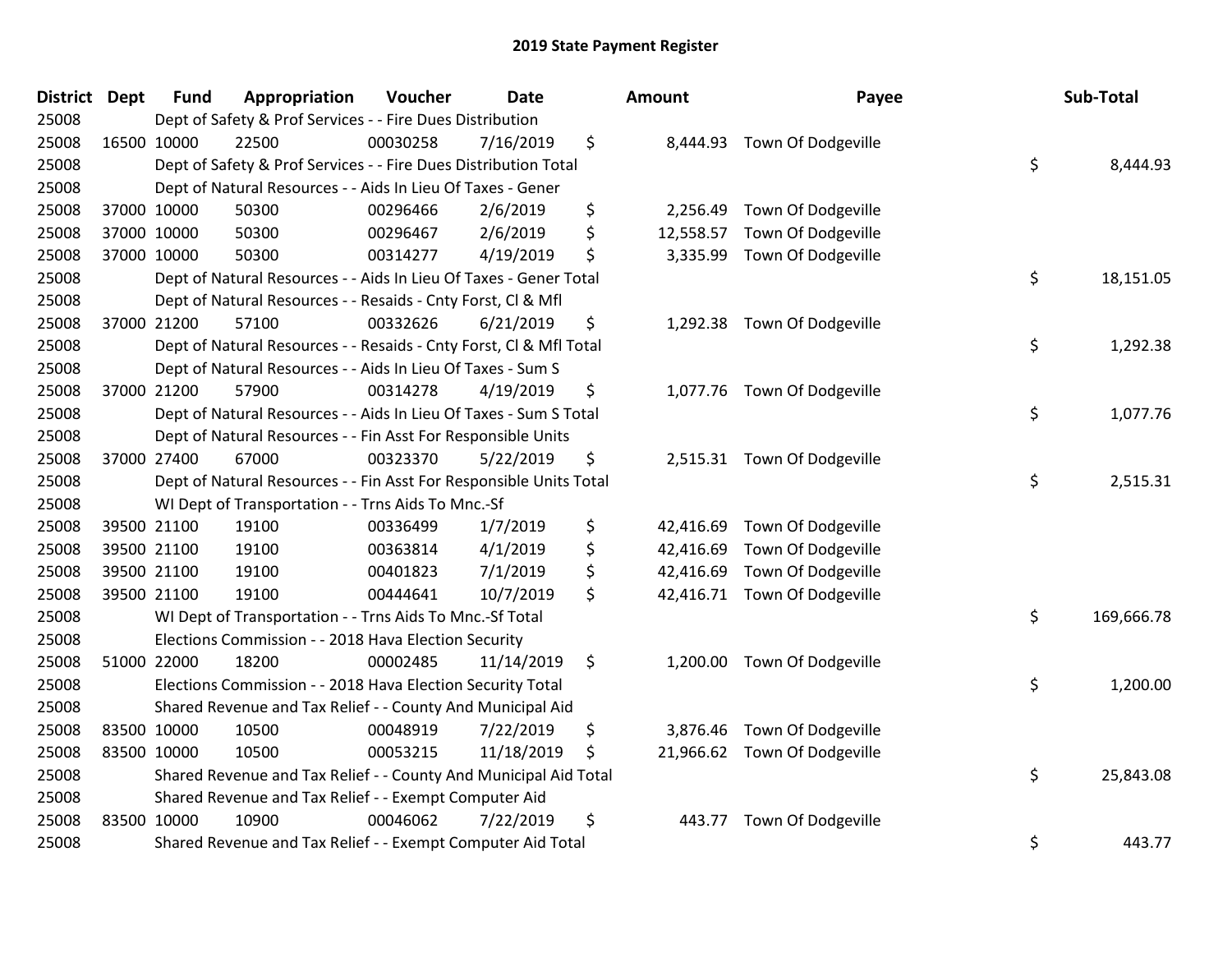| District    | Dept | <b>Fund</b> | Appropriation                                                       | <b>Voucher</b> | Date       |    | Amount   | Payee                     | Sub-Total  |
|-------------|------|-------------|---------------------------------------------------------------------|----------------|------------|----|----------|---------------------------|------------|
| 25008       |      |             | Shared Revenue and Tax Relief - - Utility Aid                       |                |            |    |          |                           |            |
| 25008       |      | 83500 10000 | 11000                                                               | 00048919       | 7/22/2019  | \$ | 231.46   | <b>Town Of Dodgeville</b> |            |
| 25008       |      | 83500 10000 | 11000                                                               | 00053215       | 11/18/2019 | S  | 1.417.72 | Town Of Dodgeville        |            |
| 25008       |      |             | Shared Revenue and Tax Relief - - Utility Aid Total                 |                |            |    |          |                           | 1,649.18   |
| 25008       |      |             | Shared Revenue and Tax Relief - - Personal Property Aid             |                |            |    |          |                           |            |
| 25008       |      | 83500 10000 | 11100                                                               | 00040601       | 5/6/2019   | Ś  | 2.429.63 | Town Of Dodgeville        |            |
| 25008       |      |             | Shared Revenue and Tax Relief - - Personal Property Aid Total       |                |            |    |          |                           | 2,429.63   |
| 25008       |      |             | Shared Revenue and Tax Relief - - Payments For Municipal Svcs       |                |            |    |          |                           |            |
| 25008       |      | 83500 10000 | 50100                                                               | 00037893       | 1/31/2019  | Ś  | 570.45   | Town Of Dodgeville        |            |
| 25008       |      |             | Shared Revenue and Tax Relief - - Payments For Municipal Svcs Total |                |            |    |          |                           | 570.45     |
| 25008 Total |      |             |                                                                     |                |            |    |          |                           | 233,284.32 |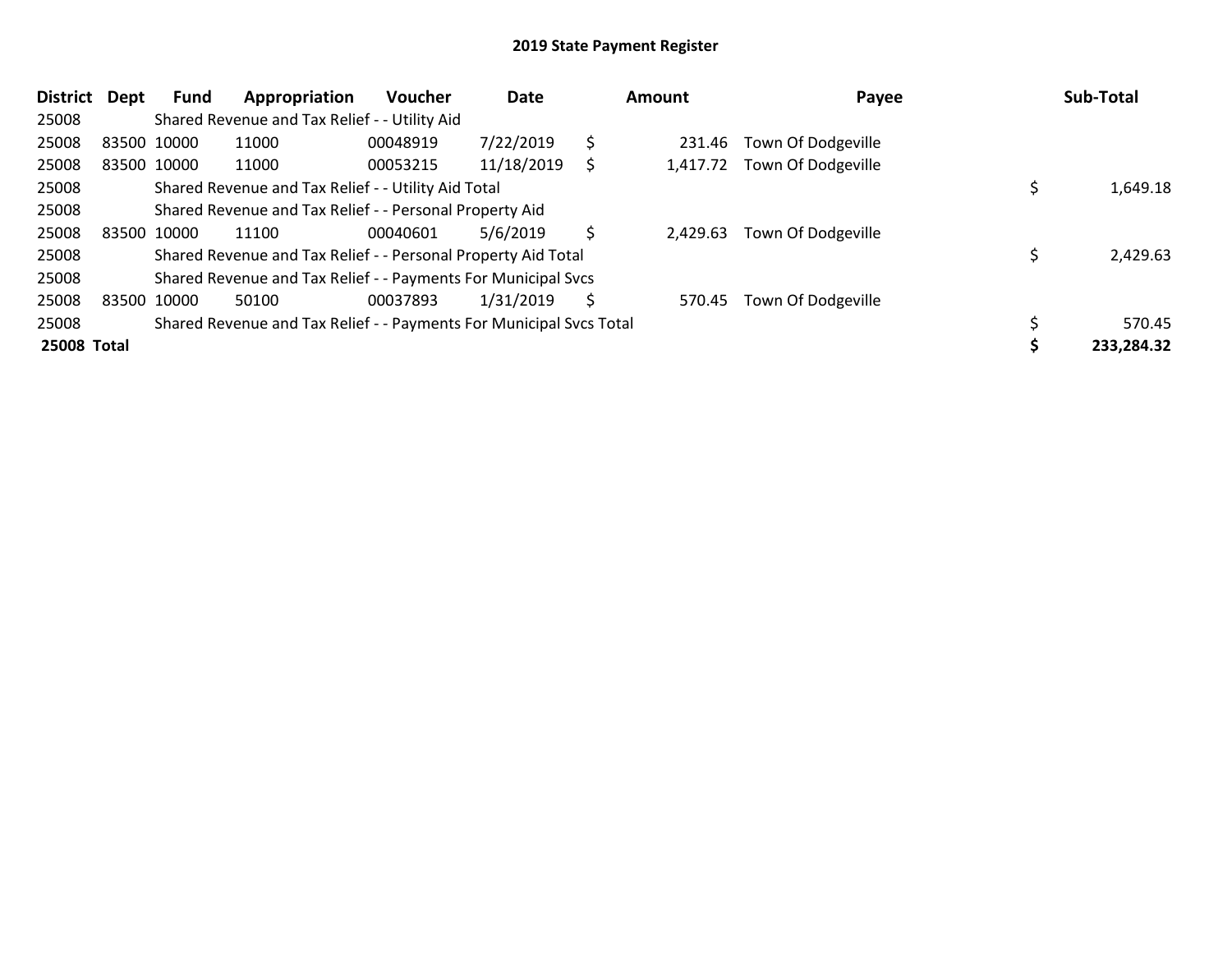| District Dept |             | <b>Fund</b> | Appropriation                                                      | Voucher  | <b>Date</b> | Amount       |                        | Payee | Sub-Total |
|---------------|-------------|-------------|--------------------------------------------------------------------|----------|-------------|--------------|------------------------|-------|-----------|
| 25010         |             |             | Dept of Safety & Prof Services - - Fire Dues Distribution          |          |             |              |                        |       |           |
| 25010         | 16500 10000 |             | 22500                                                              | 00031301 | 7/18/2019   | \$           | 1,436.01 Town Of Eden  |       |           |
| 25010         |             |             | Dept of Safety & Prof Services - - Fire Dues Distribution Total    |          |             |              |                        | \$    | 1,436.01  |
| 25010         |             |             | Dept of Natural Resources - - Aids In Lieu Of Taxes - Gener        |          |             |              |                        |       |           |
| 25010         | 37000 10000 |             | 50300                                                              | 00314739 | 4/19/2019   | \$           | 124.38 Town Of Eden    |       |           |
| 25010         |             |             | Dept of Natural Resources - - Aids In Lieu Of Taxes - Gener Total  |          |             |              |                        | \$    | 124.38    |
| 25010         |             |             | Dept of Natural Resources - - Resaids - Cnty Forst, Cl & Mfl       |          |             |              |                        |       |           |
| 25010         |             | 37000 21200 | 57100                                                              | 00332627 | 6/21/2019   | \$           | 258.56 Town Of Eden    |       |           |
| 25010         |             |             | Dept of Natural Resources - - Resaids - Cnty Forst, Cl & Mfl Total |          |             |              |                        | \$    | 258.56    |
| 25010         |             |             | Dept of Natural Resources - - Aids In Lieu Of Taxes - Sum S        |          |             |              |                        |       |           |
| 25010         |             | 37000 21200 | 57900                                                              | 00314740 | 4/19/2019   | \$<br>822.90 | Town Of Eden           |       |           |
| 25010         | 37000 21200 |             | 57900                                                              | 00314741 | 4/19/2019   | \$<br>74.80  | Town Of Eden           |       |           |
| 25010         |             |             | Dept of Natural Resources - - Aids In Lieu Of Taxes - Sum S Total  |          |             |              |                        | \$    | 897.70    |
| 25010         |             |             | Dept of Natural Resources - - Fin Asst For Responsible Units       |          |             |              |                        |       |           |
| 25010         | 37000 27400 |             | 67000                                                              | 00323299 | 5/22/2019   | \$<br>832.89 | Town Of Eden           |       |           |
| 25010         |             |             | Dept of Natural Resources - - Fin Asst For Responsible Units Total |          |             |              |                        | \$    | 832.89    |
| 25010         |             |             | WI Dept of Transportation - - Trns Aids To Mnc.-Sf                 |          |             |              |                        |       |           |
| 25010         |             | 39500 21100 | 19100                                                              | 00336500 | 1/7/2019    | \$           | 21,297.93 Town Of Eden |       |           |
| 25010         | 39500 21100 |             | 19100                                                              | 00363815 | 4/1/2019    | \$           | 21,297.93 Town Of Eden |       |           |
| 25010         |             | 39500 21100 | 19100                                                              | 00401824 | 7/1/2019    | \$           | 21,297.93 Town Of Eden |       |           |
| 25010         |             | 39500 21100 | 19100                                                              | 00444642 | 10/7/2019   | \$           | 21,297.95 Town Of Eden |       |           |
| 25010         |             |             | WI Dept of Transportation - - Trns Aids To Mnc.-Sf Total           |          |             |              |                        | \$    | 85,191.74 |
| 25010         |             |             | Elections Commission - - 2018 Hava Election Security               |          |             |              |                        |       |           |
| 25010         | 51000 22000 |             | 18200                                                              | 00002804 | 11/21/2019  | \$           | 1,100.00 Town Of Eden  |       |           |
| 25010         |             |             | Elections Commission - - 2018 Hava Election Security Total         |          |             |              |                        | \$    | 1,100.00  |
| 25010         |             |             | Shared Revenue and Tax Relief - - County And Municipal Aid         |          |             |              |                        |       |           |
| 25010         | 83500 10000 |             | 10500                                                              | 00048920 | 7/22/2019   | \$           | 1,983.50 Town Of Eden  |       |           |
| 25010         | 83500 10000 |             | 10500                                                              | 00053216 | 11/18/2019  | \$           | 11,239.86 Town Of Eden |       |           |
| 25010         |             |             | Shared Revenue and Tax Relief - - County And Municipal Aid Total   |          |             |              |                        | \$    | 13,223.36 |
| 25010         |             |             | Shared Revenue and Tax Relief - - Exempt Computer Aid              |          |             |              |                        |       |           |
| 25010         | 83500 10000 |             | 10900                                                              | 00046063 | 7/22/2019   | \$           | 23.90 Town Of Eden     |       |           |
| 25010         |             |             | Shared Revenue and Tax Relief - - Exempt Computer Aid Total        |          |             |              |                        | \$    | 23.90     |
| 25010         |             |             | Shared Revenue and Tax Relief - - Utility Aid                      |          |             |              |                        |       |           |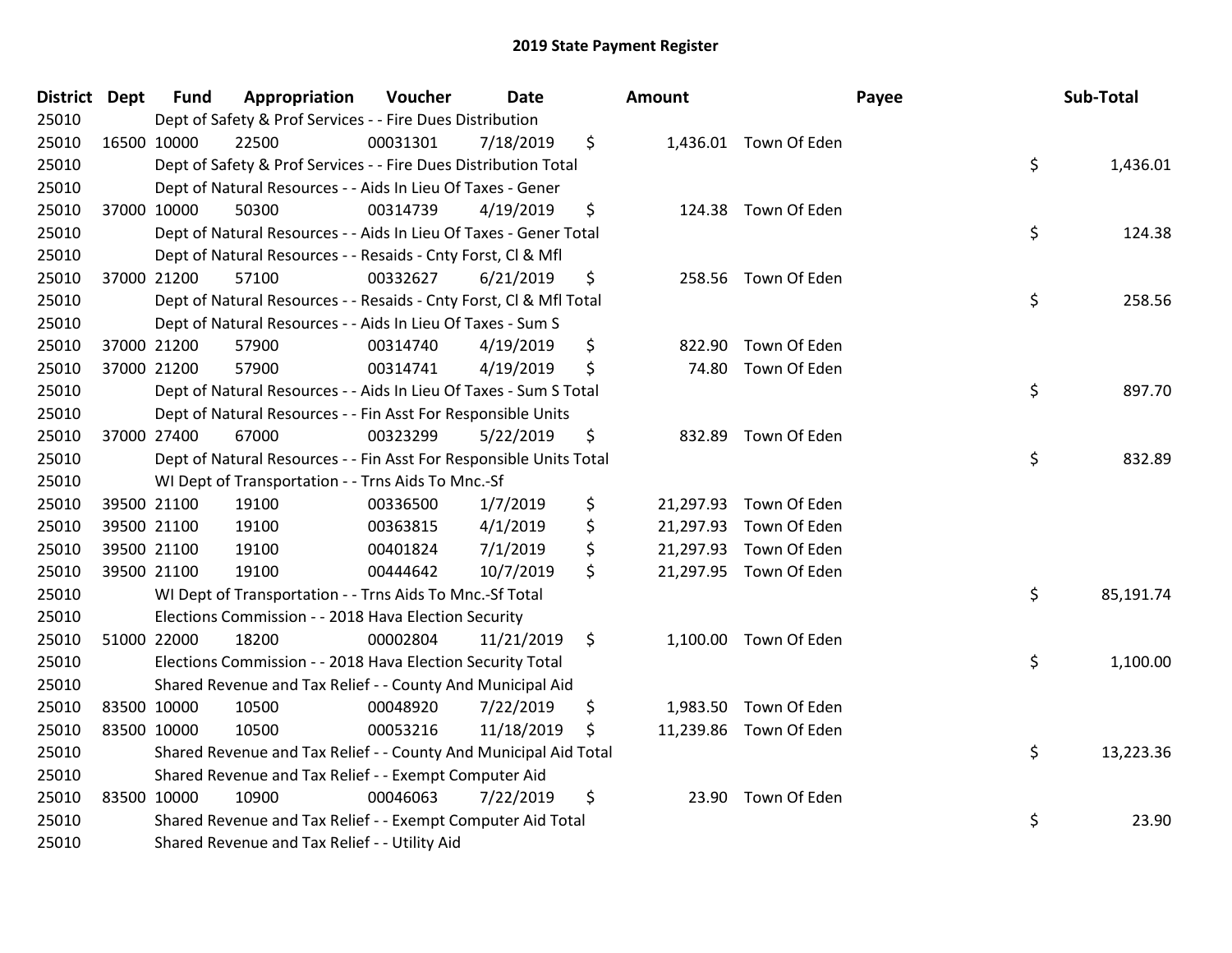| District Dept      |             | Fund        | Appropriation                                                 | Voucher  | Date       | Amount |           |              | Payee | Sub-Total |            |
|--------------------|-------------|-------------|---------------------------------------------------------------|----------|------------|--------|-----------|--------------|-------|-----------|------------|
| 25010              |             | 83500 10000 | 11000                                                         | 00048920 | 7/22/2019  |        | 14,990.02 | Town Of Eden |       |           |            |
| 25010              | 83500 10000 |             | 11000                                                         | 00053216 | 11/18/2019 |        | 95,840.56 | Town Of Eden |       |           |            |
| 25010              |             |             | Shared Revenue and Tax Relief - - Utility Aid Total           |          |            |        |           |              |       |           | 110,830.58 |
| 25010              |             |             | Shared Revenue and Tax Relief - - Personal Property Aid       |          |            |        |           |              |       |           |            |
| 25010              | 83500 10000 |             | 11100                                                         | 00040602 | 5/6/2019   |        | 462.10    | Town Of Eden |       |           |            |
| 25010              |             |             | Shared Revenue and Tax Relief - - Personal Property Aid Total |          |            |        |           |              |       |           | 462.10     |
| <b>25010 Total</b> |             |             |                                                               |          |            |        |           |              |       |           | 214,381.22 |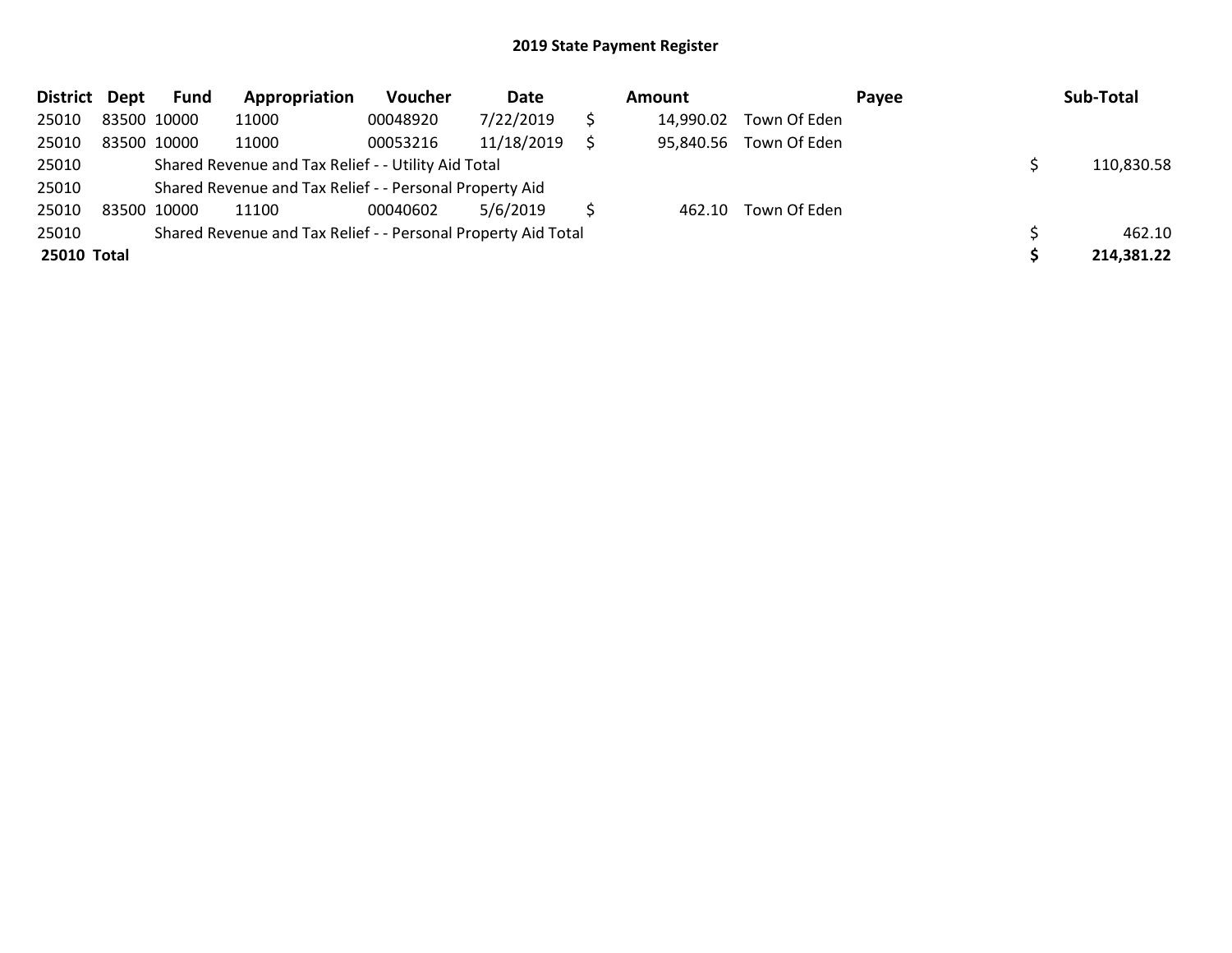| <b>District Dept</b> | <b>Fund</b> | Appropriation                                                          | Voucher  | <b>Date</b> | Amount          | Payee                      | Sub-Total        |
|----------------------|-------------|------------------------------------------------------------------------|----------|-------------|-----------------|----------------------------|------------------|
| 25012                |             | Dept of Safety & Prof Services - - Fire Dues Distribution              |          |             |                 |                            |                  |
| 25012                | 16500 10000 | 22500                                                                  | 00030917 | 7/17/2019   | \$              | 2,667.14 Town Of Highland  |                  |
| 25012                |             | Dept of Safety & Prof Services - - Fire Dues Distribution Total        |          |             |                 |                            | \$<br>2,667.14   |
| 25012                |             | Dept of Natural Resources - - Aids In Lieu Of Taxes - Gener            |          |             |                 |                            |                  |
| 25012                | 37000 10000 | 50300                                                                  | 00296493 | 2/6/2019    | \$<br>5,307.32  | Town Of Highland           |                  |
| 25012                | 37000 10000 | 50300                                                                  | 00314752 | 4/19/2019   | \$<br>367.52    | Town Of Highland           |                  |
| 25012                | 37000 10000 | 50300                                                                  | 00314754 | 4/19/2019   | \$<br>142.11    | Town Of Highland           |                  |
| 25012                |             | Dept of Natural Resources - - Aids In Lieu Of Taxes - Gener Total      |          |             |                 |                            | \$<br>5,816.95   |
| 25012                |             | Dept of Natural Resources - - Resaids - Cnty Forst, Cl & Mfl           |          |             |                 |                            |                  |
| 25012                | 37000 21200 | 57100                                                                  | 00332628 | 6/21/2019   | \$<br>832.39    | Town Of Highland           |                  |
| 25012                |             | Dept of Natural Resources - - Resaids - Cnty Forst, Cl & Mfl Total     |          |             |                 |                            | \$<br>832.39     |
| 25012                |             | Dept of Natural Resources - - Aids In Lieu Of Taxes - Sum S            |          |             |                 |                            |                  |
| 25012                | 37000 21200 | 57900                                                                  | 00314753 | 4/19/2019   | \$              | 635.32 Town Of Highland    |                  |
| 25012                |             | Dept of Natural Resources - - Aids In Lieu Of Taxes - Sum S Total      |          |             |                 |                            | \$<br>635.32     |
| 25012                |             | Dept of Natural Resources - - Fin Asst For Responsible Units           |          |             |                 |                            |                  |
| 25012                | 37000 27400 | 67000                                                                  | 00322884 | 5/22/2019   | \$<br>1,045.27  | Town Of Highland           |                  |
| 25012                |             | Dept of Natural Resources - - Fin Asst For Responsible Units Total     |          |             |                 |                            | \$<br>1,045.27   |
| 25012                |             | WI Dept of Transportation - - Trns Aids To Mnc.-Sf                     |          |             |                 |                            |                  |
| 25012                | 39500 21100 | 19100                                                                  | 00336501 | 1/7/2019    | \$<br>42,440.58 | Town Of Highland           |                  |
| 25012                | 39500 21100 | 19100                                                                  | 00363816 | 4/1/2019    | \$<br>42,440.58 | Town Of Highland           |                  |
| 25012                | 39500 21100 | 19100                                                                  | 00401825 | 7/1/2019    | \$<br>42,440.58 | Town Of Highland           |                  |
| 25012                | 39500 21100 | 19100                                                                  | 00444643 | 10/7/2019   | \$<br>42,440.60 | Town Of Highland           |                  |
| 25012                |             | WI Dept of Transportation - - Trns Aids To Mnc.-Sf Total               |          |             |                 |                            | \$<br>169,762.34 |
| 25012                |             | Department of Military Affairs - - Disaster Recovery Aid               |          |             |                 |                            |                  |
| 25012                | 46500 10000 | 30500                                                                  | 00057351 | 3/8/2019    | \$<br>2,753.30  | Town Of Highland           |                  |
| 25012                | 46500 10000 | 30500                                                                  | 00063260 | 6/28/2019   | \$<br>30.00     | Town Of Highland           |                  |
| 25012                |             | Department of Military Affairs - - Disaster Recovery Aid Total         |          |             |                 |                            | \$<br>2,783.30   |
| 25012                |             | Department of Military Affairs - - Federal Aid, Local Assistance       |          |             |                 |                            |                  |
| 25012                | 46500 10000 | 34200                                                                  | 00057351 | 3/8/2019    | \$              | 16,519.76 Town Of Highland |                  |
| 25012                |             | Department of Military Affairs - - Federal Aid, Local Assistance Total |          |             |                 |                            | \$<br>16,519.76  |
| 25012                |             | Shared Revenue and Tax Relief - - County And Municipal Aid             |          |             |                 |                            |                  |
| 25012                | 83500 10000 | 10500                                                                  | 00048921 | 7/22/2019   | \$<br>2,862.00  | Town Of Highland           |                  |
| 25012                | 83500 10000 | 10500                                                                  | 00053217 | 11/18/2019  | \$              | 16,217.98 Town Of Highland |                  |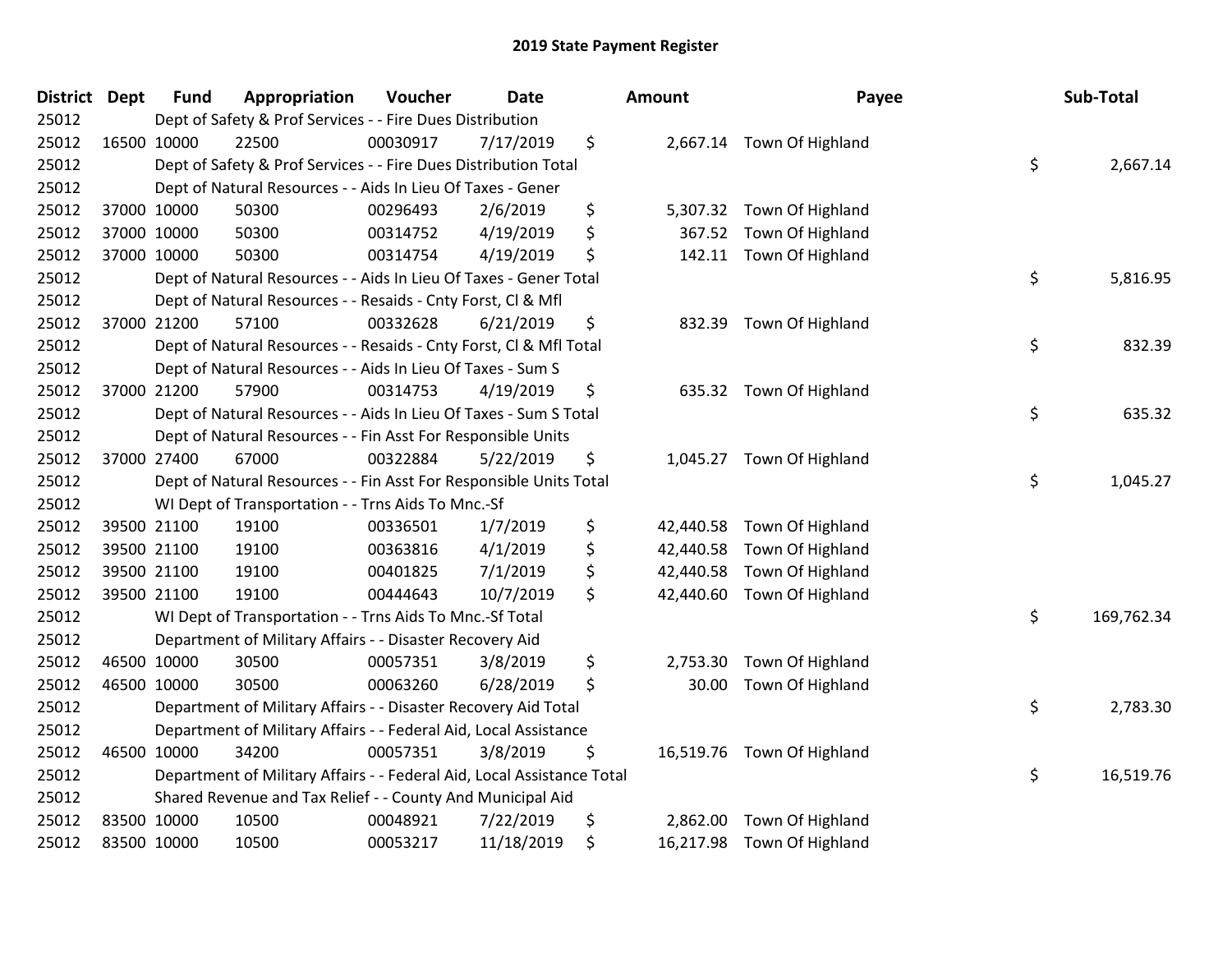| <b>District</b> | Dept        | Fund        | Appropriation                                                       | <b>Voucher</b> | Date      |    | Amount   | Payee            | Sub-Total  |
|-----------------|-------------|-------------|---------------------------------------------------------------------|----------------|-----------|----|----------|------------------|------------|
| 25012           |             |             | Shared Revenue and Tax Relief - - County And Municipal Aid Total    |                |           |    |          |                  | 19,079.98  |
| 25012           |             |             | Shared Revenue and Tax Relief - - Exempt Computer Aid               |                |           |    |          |                  |            |
| 25012           | 83500 10000 |             | 10900                                                               | 00046064       | 7/22/2019 | \$ | 14.55    | Town Of Highland |            |
| 25012           |             |             | Shared Revenue and Tax Relief - - Exempt Computer Aid Total         |                |           |    |          |                  | 14.55      |
| 25012           |             |             | Shared Revenue and Tax Relief - - Personal Property Aid             |                |           |    |          |                  |            |
| 25012           |             | 83500 10000 | 11100                                                               | 00040603       | 5/6/2019  | Ś. | 1.908.18 | Town Of Highland |            |
| 25012           |             |             | Shared Revenue and Tax Relief - - Personal Property Aid Total       |                |           |    |          |                  | 1,908.18   |
| 25012           |             |             | Shared Revenue and Tax Relief - - Payments For Municipal Svcs       |                |           |    |          |                  |            |
| 25012           |             | 83500 10000 | 50100                                                               | 00037977       | 1/31/2019 | \$ | 221.76   | Town Of Highland |            |
| 25012           |             |             | Shared Revenue and Tax Relief - - Payments For Municipal Svcs Total |                |           |    |          |                  | 221.76     |
| 25012 Total     |             |             |                                                                     |                |           |    |          |                  | 221,286.94 |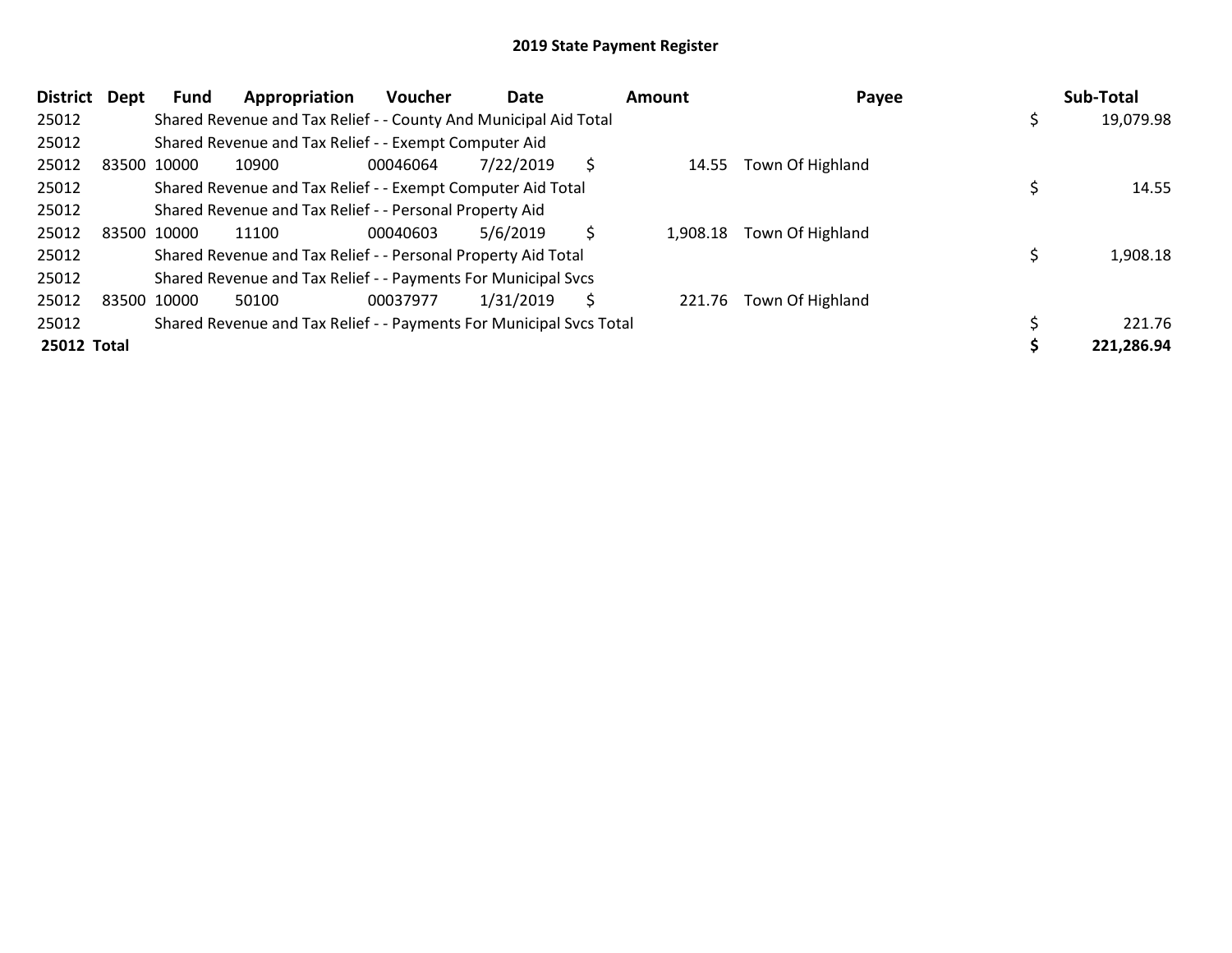| <b>District Dept</b> |             | <b>Fund</b> | Appropriation                                                      | Voucher  | <b>Date</b> |     | Amount    | Payee                    | Sub-Total        |
|----------------------|-------------|-------------|--------------------------------------------------------------------|----------|-------------|-----|-----------|--------------------------|------------------|
| 25014                |             |             | Dept of Safety & Prof Services - - Fire Dues Distribution          |          |             |     |           |                          |                  |
| 25014                |             | 16500 10000 | 22500                                                              | 00031006 | 7/17/2019   | \$  |           | 2,361.38 Town Of Linden  |                  |
| 25014                |             |             | Dept of Safety & Prof Services - - Fire Dues Distribution Total    |          |             |     |           |                          | \$<br>2,361.38   |
| 25014                |             |             | Dept of Natural Resources - - Aids In Lieu Of Taxes - Gener        |          |             |     |           |                          |                  |
| 25014                |             | 37000 10000 | 50300                                                              | 00296471 | 2/6/2019    | \$  |           | 304.15 Town Of Linden    |                  |
| 25014                |             |             | Dept of Natural Resources - - Aids In Lieu Of Taxes - Gener Total  |          |             |     |           |                          | \$<br>304.15     |
| 25014                |             |             | Dept of Natural Resources - - Resaids - Cnty Forst, CI & Mfl       |          |             |     |           |                          |                  |
| 25014                | 37000 21200 |             | 57100                                                              | 00332629 | 6/21/2019   | \$  |           | 290.76 Town Of Linden    |                  |
| 25014                |             |             | Dept of Natural Resources - - Resaids - Cnty Forst, Cl & Mfl Total |          |             |     |           |                          | \$<br>290.76     |
| 25014                |             |             | WI Dept of Transportation - - Trns Aids To Mnc.-Sf                 |          |             |     |           |                          |                  |
| 25014                |             | 39500 21100 | 19100                                                              | 00336502 | 1/7/2019    | \$  | 31,690.08 | Town Of Linden           |                  |
| 25014                |             | 39500 21100 | 19100                                                              | 00363817 | 4/1/2019    | \$  | 31,690.08 | Town Of Linden           |                  |
| 25014                |             | 39500 21100 | 19100                                                              | 00401826 | 7/1/2019    | \$  |           | 31,690.08 Town Of Linden |                  |
| 25014                | 39500 21100 |             | 19100                                                              | 00444644 | 10/7/2019   | \$  |           | 31,690.10 Town Of Linden |                  |
| 25014                |             |             | WI Dept of Transportation - - Trns Aids To Mnc.-Sf Total           |          |             |     |           |                          | \$<br>126,760.34 |
| 25014                |             |             | Elections Commission - - 2018 Hava Election Security               |          |             |     |           |                          |                  |
| 25014                |             | 51000 22000 | 18200                                                              | 00002864 | 11/22/2019  | \$  |           | 1,100.00 Town Of Linden  |                  |
| 25014                |             |             | Elections Commission - - 2018 Hava Election Security Total         |          |             |     |           |                          | \$<br>1,100.00   |
| 25014                |             |             | Shared Revenue and Tax Relief - - County And Municipal Aid         |          |             |     |           |                          |                  |
| 25014                | 83500 10000 |             | 10500                                                              | 00048922 | 7/22/2019   | \$  |           | 2,874.58 Town Of Linden  |                  |
| 25014                | 83500 10000 |             | 10500                                                              | 00053218 | 11/18/2019  | \$. |           | 16,289.28 Town Of Linden |                  |
| 25014                |             |             | Shared Revenue and Tax Relief - - County And Municipal Aid Total   |          |             |     |           |                          | \$<br>19,163.86  |
| 25014                |             |             | Shared Revenue and Tax Relief - - Exempt Computer Aid              |          |             |     |           |                          |                  |
| 25014                | 83500 10000 |             | 10900                                                              | 00046065 | 7/22/2019   | \$  | 4.16      | Town Of Linden           |                  |
| 25014                |             |             | Shared Revenue and Tax Relief - - Exempt Computer Aid Total        |          |             |     |           |                          | \$<br>4.16       |
| 25014                |             |             | Shared Revenue and Tax Relief - - Personal Property Aid            |          |             |     |           |                          |                  |
| 25014                | 83500 10000 |             | 11100                                                              | 00040604 | 5/6/2019    | \$  | 46.70     | Town Of Linden           |                  |
| 25014                |             |             | Shared Revenue and Tax Relief - - Personal Property Aid Total      |          |             |     |           |                          | \$<br>46.70      |
| <b>25014 Total</b>   |             |             |                                                                    |          |             |     |           |                          | 150,031.35       |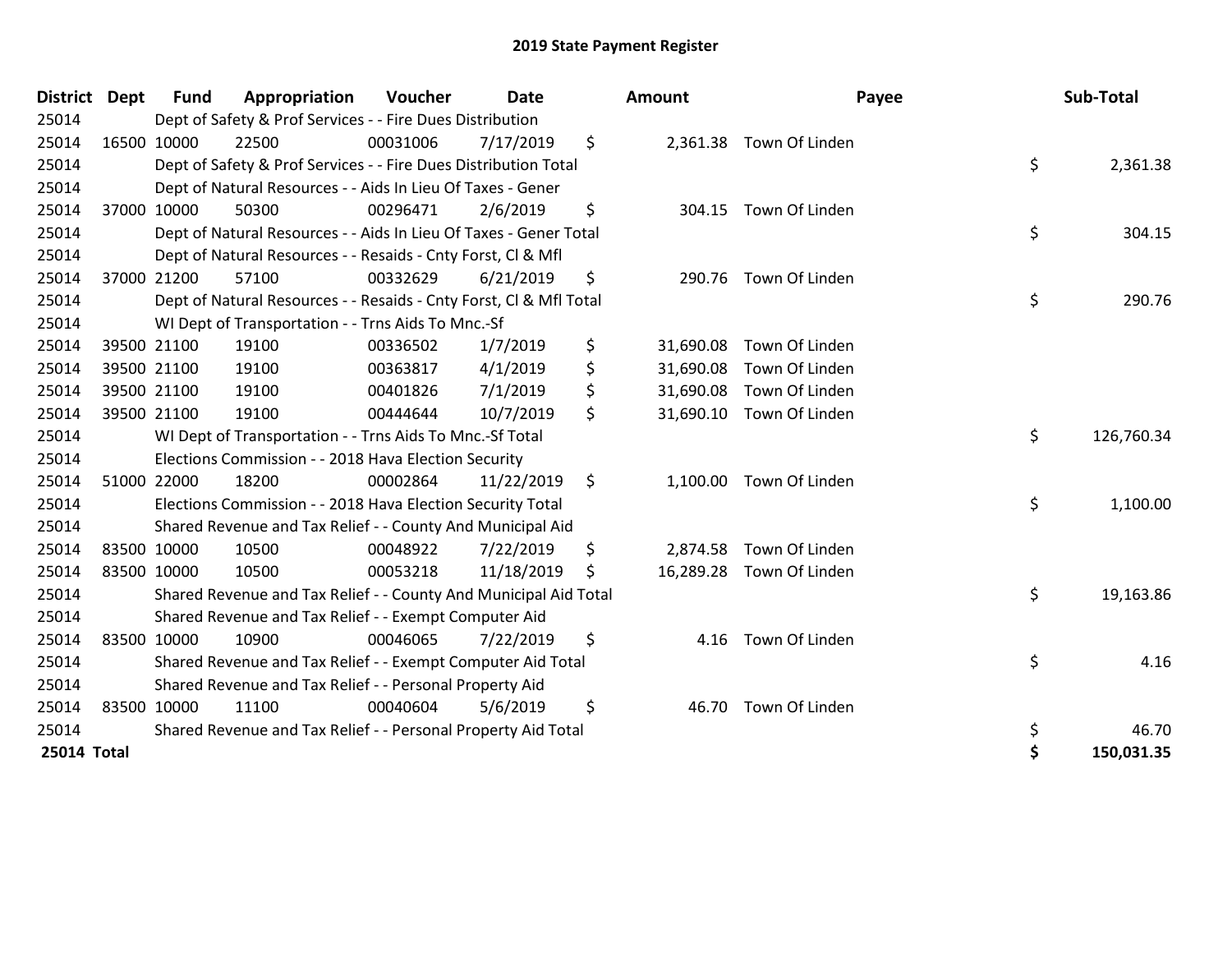| District Dept |             | <b>Fund</b> | Appropriation                                                      | Voucher  | Date       | <b>Amount</b>   | Payee            | Sub-Total        |
|---------------|-------------|-------------|--------------------------------------------------------------------|----------|------------|-----------------|------------------|------------------|
| 25016         |             |             | Dept of Safety & Prof Services - - Fire Dues Distribution          |          |            |                 |                  |                  |
| 25016         | 16500 10000 |             | 22500                                                              | 00031224 | 7/18/2019  | \$<br>1,656.64  | Mifflin, Town of |                  |
| 25016         |             |             | Dept of Safety & Prof Services - - Fire Dues Distribution Total    |          |            |                 |                  | \$<br>1,656.64   |
| 25016         |             |             | Dept of Natural Resources - - Aids In Lieu Of Taxes - Gener        |          |            |                 |                  |                  |
| 25016         |             | 37000 10000 | 50300                                                              | 00296476 | 2/6/2019   | \$<br>95.14     | Mifflin, Town of |                  |
| 25016         |             | 37000 10000 | 50300                                                              | 00314436 | 4/19/2019  | \$<br>77.16     | Mifflin, Town of |                  |
| 25016         |             |             | Dept of Natural Resources - - Aids In Lieu Of Taxes - Gener Total  |          |            |                 |                  | \$<br>172.30     |
| 25016         |             |             | Dept of Natural Resources - - Resaids - Cnty Forst, Cl & Mfl       |          |            |                 |                  |                  |
| 25016         |             | 37000 21200 | 57100                                                              | 00332630 | 6/21/2019  | \$<br>60.80     | Mifflin, Town of |                  |
| 25016         |             |             | Dept of Natural Resources - - Resaids - Cnty Forst, CI & Mfl Total |          |            |                 |                  | \$<br>60.80      |
| 25016         |             |             | Dept of Natural Resources - - Fin Asst For Responsible Units       |          |            |                 |                  |                  |
| 25016         |             | 37000 27400 | 67000                                                              | 00322725 | 5/22/2019  | \$<br>1,122.93  | Mifflin, Town of |                  |
| 25016         |             |             | Dept of Natural Resources - - Fin Asst For Responsible Units Total |          |            |                 |                  | \$<br>1,122.93   |
| 25016         |             |             | WI Dept of Transportation - - Trns Aids To Mnc.-Sf                 |          |            |                 |                  |                  |
| 25016         |             | 39500 21100 | 19100                                                              | 00336503 | 1/7/2019   | \$<br>23,149.41 | Mifflin, Town of |                  |
| 25016         |             | 39500 21100 | 19100                                                              | 00363818 | 4/1/2019   | \$<br>23,149.41 | Mifflin, Town of |                  |
| 25016         | 39500 21100 |             | 19100                                                              | 00401827 | 7/1/2019   | \$<br>23,149.41 | Mifflin, Town of |                  |
| 25016         | 39500 21100 |             | 19100                                                              | 00444645 | 10/7/2019  | \$<br>23,149.41 | Mifflin, Town of |                  |
| 25016         |             |             | WI Dept of Transportation - - Trns Aids To Mnc.-Sf Total           |          |            |                 |                  | \$<br>92,597.64  |
| 25016         |             |             | Elections Commission - - 2018 Hava Election Security               |          |            |                 |                  |                  |
| 25016         | 51000 22000 |             | 18200                                                              | 00002262 | 11/6/2019  | \$<br>500.00    | Mifflin, Town of |                  |
| 25016         |             |             | Elections Commission - - 2018 Hava Election Security Total         |          |            |                 |                  | \$<br>500.00     |
| 25016         |             |             | Shared Revenue and Tax Relief - - County And Municipal Aid         |          |            |                 |                  |                  |
| 25016         |             | 83500 10000 | 10500                                                              | 00048923 | 7/22/2019  | \$<br>2,908.59  | Mifflin, Town of |                  |
| 25016         |             | 83500 10000 | 10500                                                              | 00053219 | 11/18/2019 | \$<br>16,481.98 | Mifflin, Town of |                  |
| 25016         |             |             | Shared Revenue and Tax Relief - - County And Municipal Aid Total   |          |            |                 |                  | \$<br>19,390.57  |
| 25016         |             |             | Shared Revenue and Tax Relief - - Exempt Computer Aid              |          |            |                 |                  |                  |
| 25016         | 83500 10000 |             | 10900                                                              | 00046066 | 7/22/2019  | \$<br>30.14     | Mifflin, Town of |                  |
| 25016         |             |             | Shared Revenue and Tax Relief - - Exempt Computer Aid Total        |          |            |                 |                  | \$<br>30.14      |
| 25016         |             |             | Shared Revenue and Tax Relief - - Personal Property Aid            |          |            |                 |                  |                  |
| 25016         | 83500 10000 |             | 11100                                                              | 00040605 | 5/6/2019   | \$<br>332.61    | Mifflin, Town of |                  |
| 25016         |             |             | Shared Revenue and Tax Relief - - Personal Property Aid Total      |          |            |                 |                  | \$<br>332.61     |
| 25016 Total   |             |             |                                                                    |          |            |                 |                  | \$<br>115,863.63 |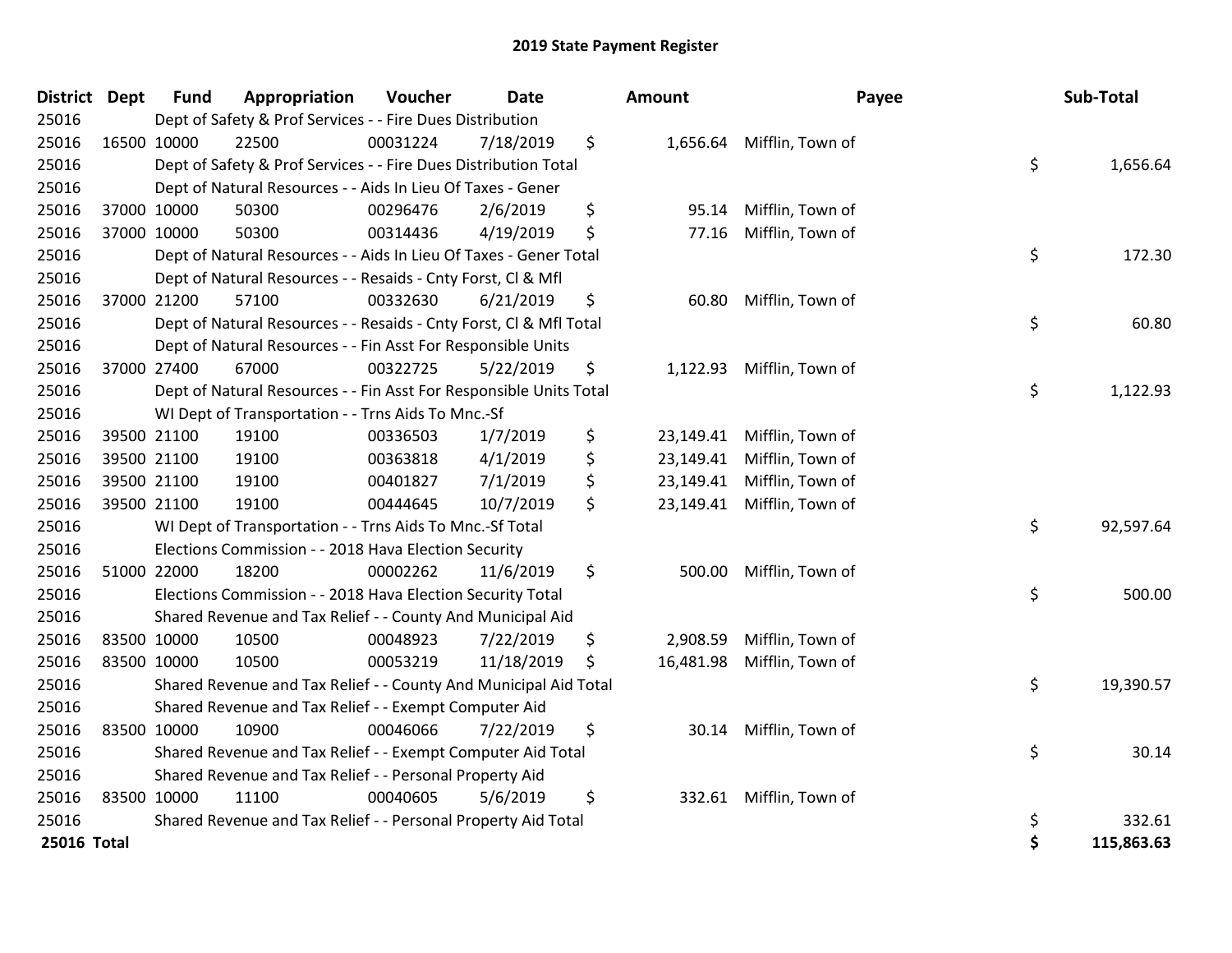| District Dept | <b>Fund</b> | Appropriation                                                      | Voucher  | Date       | <b>Amount</b>  | Payee                           | Sub-Total        |
|---------------|-------------|--------------------------------------------------------------------|----------|------------|----------------|---------------------------------|------------------|
| 25018         |             | Dept of Safety & Prof Services - - Fire Dues Distribution          |          |            |                |                                 |                  |
| 25018         | 16500 10000 | 22500                                                              | 00030700 | 7/17/2019  | \$             | 3,619.43 Town Of Mineral Point  |                  |
| 25018         |             | Dept of Safety & Prof Services - - Fire Dues Distribution Total    |          |            |                |                                 | \$<br>3,619.43   |
| 25018         |             | Dept of Natural Resources - - Aids In Lieu Of Taxes - Gener        |          |            |                |                                 |                  |
| 25018         | 37000 10000 | 50300                                                              | 00296477 | 2/6/2019   | \$             | 499.76 Town Of Mineral Point    |                  |
| 25018         |             | Dept of Natural Resources - - Aids In Lieu Of Taxes - Gener Total  |          |            |                |                                 | \$<br>499.76     |
| 25018         |             | Dept of Natural Resources - - Resaids - Cnty Forst, Cl & Mfl       |          |            |                |                                 |                  |
| 25018         | 37000 21200 | 57100                                                              | 00332631 | 6/21/2019  | \$             | 167.45 Town Of Mineral Point    |                  |
| 25018         |             | Dept of Natural Resources - - Resaids - Cnty Forst, CI & Mfl Total |          |            |                |                                 | \$<br>167.45     |
| 25018         |             | Dept of Natural Resources - - Fin Asst For Responsible Units       |          |            |                |                                 |                  |
| 25018         | 37000 27400 | 67000                                                              | 00322898 | 5/22/2019  | \$             | 3,650.65 Town Of Mineral Point  |                  |
| 25018         |             | Dept of Natural Resources - - Fin Asst For Responsible Units Total |          |            |                |                                 | \$<br>3,650.65   |
| 25018         |             | WI Dept of Transportation - - Trns Aids To Mnc.-Sf                 |          |            |                |                                 |                  |
| 25018         | 39500 21100 | 19100                                                              | 00336504 | 1/7/2019   | \$             | 31,379.51 Town Of Mineral Point |                  |
| 25018         | 39500 21100 | 19100                                                              | 00363819 | 4/1/2019   | \$             | 31,379.51 Town Of Mineral Point |                  |
| 25018         | 39500 21100 | 19100                                                              | 00401828 | 7/1/2019   | \$             | 31,379.51 Town Of Mineral Point |                  |
| 25018         | 39500 21100 | 19100                                                              | 00444646 | 10/7/2019  | \$             | 31,379.53 Town Of Mineral Point |                  |
| 25018         |             | WI Dept of Transportation - - Trns Aids To Mnc.-Sf Total           |          |            |                |                                 | \$<br>125,518.06 |
| 25018         |             | Shared Revenue and Tax Relief - - County And Municipal Aid         |          |            |                |                                 |                  |
| 25018         | 83500 10000 | 10500                                                              | 00048924 | 7/22/2019  | \$             | 2,962.15 Town Of Mineral Point  |                  |
| 25018         | 83500 10000 | 10500                                                              | 00053220 | 11/18/2019 | \$             | 16,785.49 Town Of Mineral Point |                  |
| 25018         |             | Shared Revenue and Tax Relief - - County And Municipal Aid Total   |          |            |                |                                 | \$<br>19,747.64  |
| 25018         |             | Shared Revenue and Tax Relief - - Exempt Computer Aid              |          |            |                |                                 |                  |
| 25018         | 83500 10000 | 10900                                                              | 00046067 | 7/22/2019  | \$<br>46.76    | Town Of Mineral Point           |                  |
| 25018         |             | Shared Revenue and Tax Relief - - Exempt Computer Aid Total        |          |            |                |                                 | \$<br>46.76      |
| 25018         |             | Shared Revenue and Tax Relief - - Utility Aid                      |          |            |                |                                 |                  |
| 25018         | 83500 10000 | 11000                                                              | 00048924 | 7/22/2019  | \$<br>550.63   | Town Of Mineral Point           |                  |
| 25018         | 83500 10000 | 11000                                                              | 00053220 | 11/18/2019 | \$             | 3,145.67 Town Of Mineral Point  |                  |
| 25018         |             | Shared Revenue and Tax Relief - - Utility Aid Total                |          |            |                |                                 | \$<br>3,696.30   |
| 25018         |             | Shared Revenue and Tax Relief - - Personal Property Aid            |          |            |                |                                 |                  |
| 25018         | 83500 10000 | 11100                                                              | 00040606 | 5/6/2019   | \$<br>1,379.90 | Town Of Mineral Point           |                  |
| 25018         |             | Shared Revenue and Tax Relief - - Personal Property Aid Total      |          |            |                |                                 | \$<br>1,379.90   |
| 25018         |             | Shared Revenue and Tax Relief - - Lottery & Gaming Credit          |          |            |                |                                 |                  |

| lount     | Payee                                                                                                                                    | Sub-Total        |
|-----------|------------------------------------------------------------------------------------------------------------------------------------------|------------------|
| 3,619.43  | <b>Town Of Mineral Point</b>                                                                                                             | \$<br>3,619.43   |
| 499.76    | <b>Town Of Mineral Point</b>                                                                                                             | \$<br>499.76     |
| 167.45    | <b>Town Of Mineral Point</b>                                                                                                             | \$<br>167.45     |
| 3,650.65  | <b>Town Of Mineral Point</b>                                                                                                             | \$<br>3,650.65   |
|           | 31,379.51 Town Of Mineral Point<br>31,379.51 Town Of Mineral Point<br>31,379.51 Town Of Mineral Point<br>31,379.53 Town Of Mineral Point |                  |
| 16,785.49 | 2,962.15 Town Of Mineral Point<br>Town Of Mineral Point                                                                                  | \$<br>125,518.06 |
|           |                                                                                                                                          | \$<br>19,747.64  |
| 46.76     | <b>Town Of Mineral Point</b>                                                                                                             | \$<br>46.76      |
|           | 550.63 Town Of Mineral Point<br>3,145.67 Town Of Mineral Point                                                                           |                  |
|           |                                                                                                                                          | \$<br>3,696.30   |
| 1,379.90  | Town Of Mineral Point                                                                                                                    | \$<br>1,379.90   |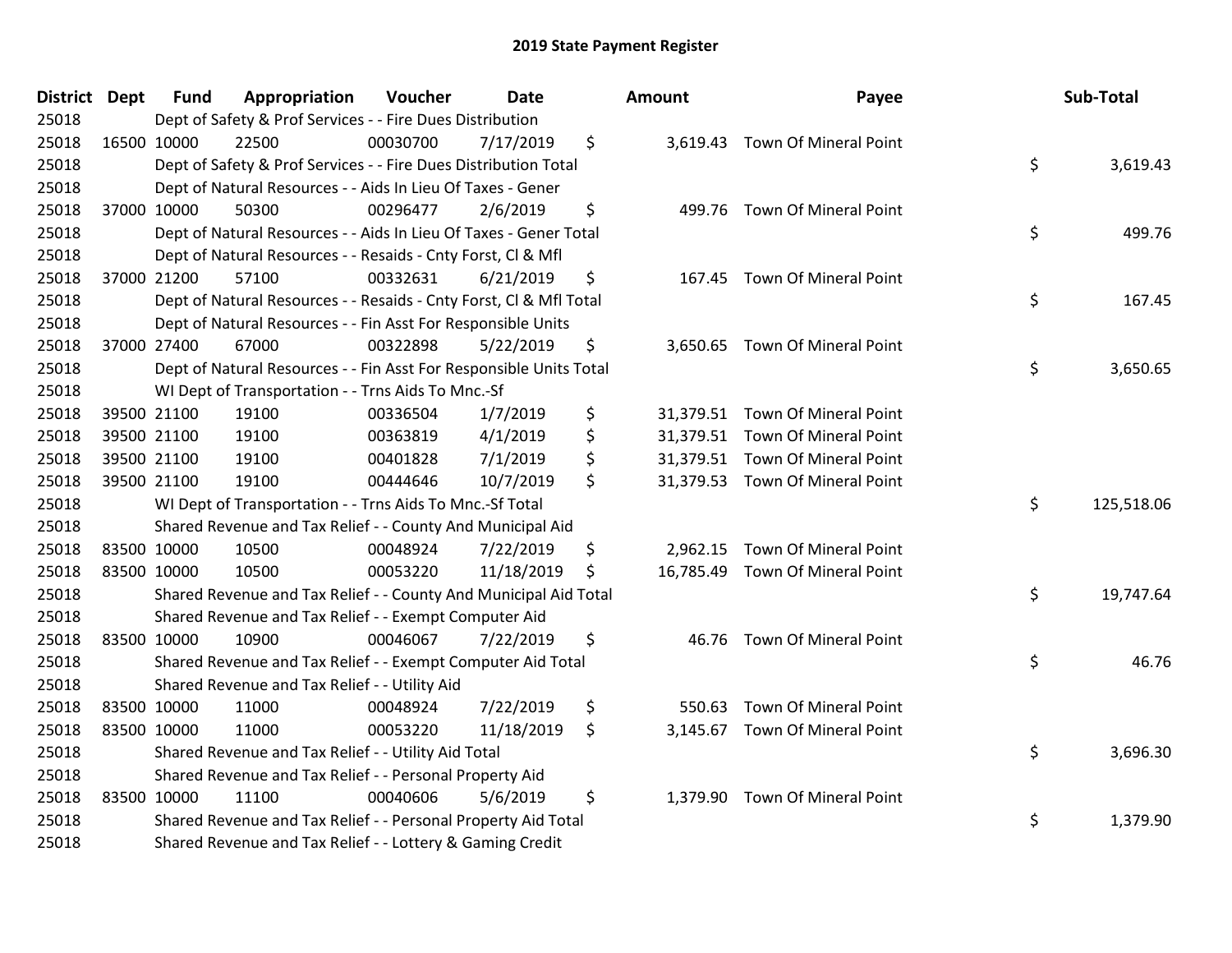|             |                                                                 | District Dept Fund | <b>Appropriation</b> | <b>Voucher</b> | Date      |  | Amount | Pavee                        |  | Sub-Total  |
|-------------|-----------------------------------------------------------------|--------------------|----------------------|----------------|-----------|--|--------|------------------------------|--|------------|
| 25018       | 83500 52100                                                     |                    | 36300                | 00038292       | 3/25/2019 |  |        | 769.12 Town Of Mineral Point |  |            |
| 25018       | Shared Revenue and Tax Relief - - Lottery & Gaming Credit Total |                    |                      |                |           |  |        |                              |  |            |
| 25018 Total |                                                                 |                    |                      |                |           |  |        |                              |  | 159,095.07 |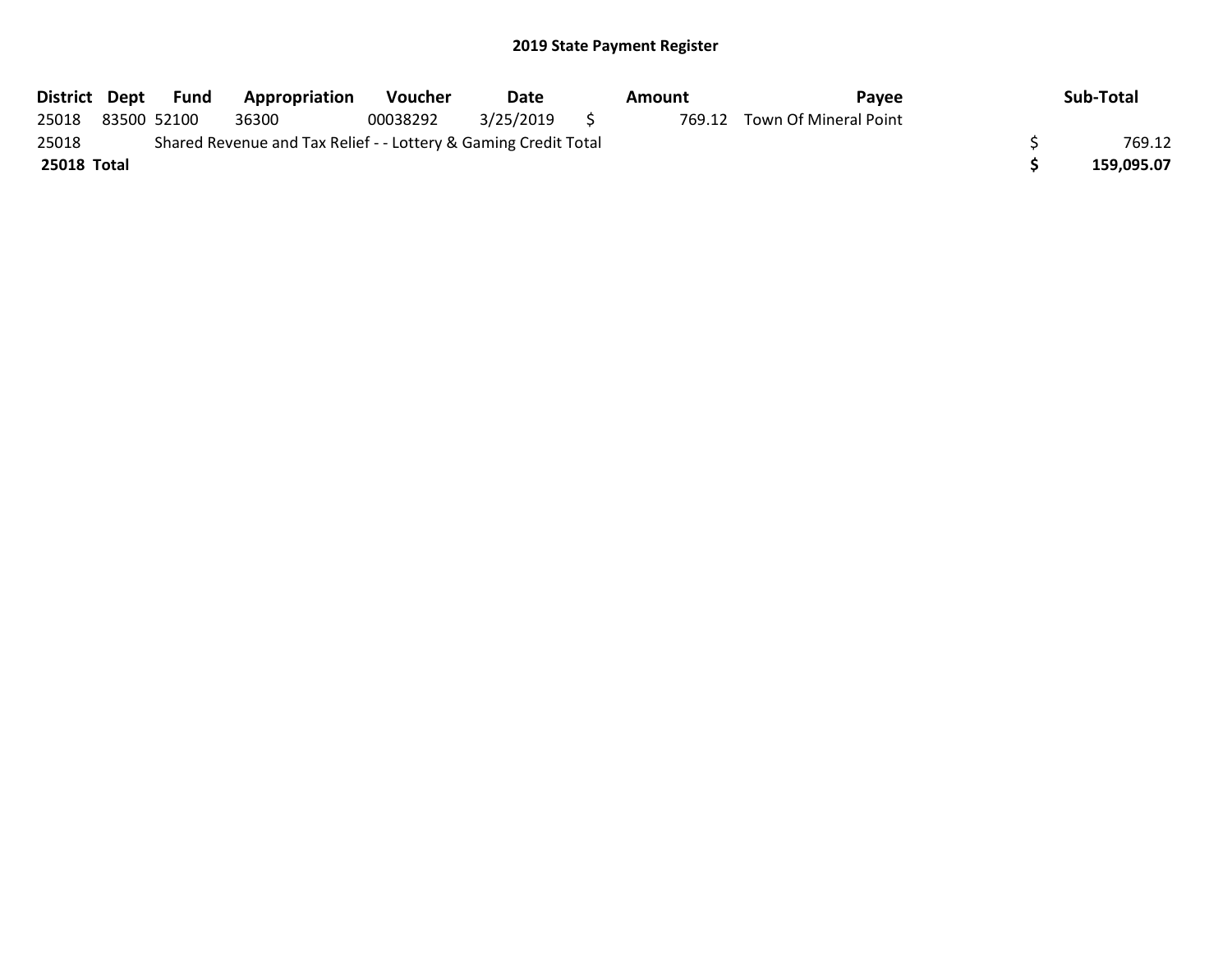| District Dept |             | <b>Fund</b> | Appropriation                                                      | Voucher  | <b>Date</b> | <b>Amount</b>   | Payee                    | Sub-Total       |
|---------------|-------------|-------------|--------------------------------------------------------------------|----------|-------------|-----------------|--------------------------|-----------------|
| 25020         |             |             | Dept of Safety & Prof Services - - Fire Dues Distribution          |          |             |                 |                          |                 |
| 25020         |             | 16500 10000 | 22500                                                              | 00031033 | 7/17/2019   | \$              | 2,268.08 Town Of Moscow  |                 |
| 25020         |             |             | Dept of Safety & Prof Services - - Fire Dues Distribution Total    |          |             |                 |                          | \$<br>2,268.08  |
| 25020         |             |             | Dept of Natural Resources - - Resaids - Cnty Forst, Cl & Mfl       |          |             |                 |                          |                 |
| 25020         |             | 37000 21200 | 57100                                                              | 00332632 | 6/21/2019   | \$<br>340.80    | <b>Town Of Moscow</b>    |                 |
| 25020         |             |             | Dept of Natural Resources - - Resaids - Cnty Forst, CI & Mfl Total |          |             |                 |                          | \$<br>340.80    |
| 25020         |             |             | Dept of Natural Resources - - Fin Asst For Responsible Units       |          |             |                 |                          |                 |
| 25020         |             | 37000 27400 | 67000                                                              | 00323110 | 5/22/2019   | \$              | 809.91 Town Of Moscow    |                 |
| 25020         |             |             | Dept of Natural Resources - - Fin Asst For Responsible Units Total |          |             |                 |                          | \$<br>809.91    |
| 25020         |             |             | WI Dept of Transportation - - Trns Aids To Mnc.-Sf                 |          |             |                 |                          |                 |
| 25020         |             | 39500 21100 | 19100                                                              | 00336505 | 1/7/2019    | \$              | 23,436.09 Town Of Moscow |                 |
| 25020         |             | 39500 21100 | 19100                                                              | 00363820 | 4/1/2019    | \$<br>23,436.09 | Town Of Moscow           |                 |
| 25020         |             | 39500 21100 | 19100                                                              | 00401829 | 7/1/2019    | \$              | 23,436.09 Town Of Moscow |                 |
| 25020         |             | 39500 21100 | 19100                                                              | 00444647 | 10/7/2019   | \$              | 23,436.09 Town Of Moscow |                 |
| 25020         |             |             | WI Dept of Transportation - - Trns Aids To Mnc.-Sf Total           |          |             |                 |                          | \$<br>93,744.36 |
| 25020         |             |             | Elections Commission - - General Program Ops, GPR                  |          |             |                 |                          |                 |
| 25020         |             | 51000 10000 | 10100                                                              | 00001460 | 1/25/2019   | \$<br>276.00    | <b>Town Of Moscow</b>    |                 |
| 25020         |             |             | Elections Commission - - General Program Ops, GPR Total            |          |             |                 |                          | \$<br>276.00    |
| 25020         |             |             | Elections Commission - - 2018 Hava Election Security               |          |             |                 |                          |                 |
| 25020         |             | 51000 22000 | 18200                                                              | 00002740 | 11/20/2019  | \$              | 100.00 Town Of Moscow    |                 |
| 25020         |             |             | Elections Commission - - 2018 Hava Election Security Total         |          |             |                 |                          | \$<br>100.00    |
| 25020         |             |             | Shared Revenue and Tax Relief - - County And Municipal Aid         |          |             |                 |                          |                 |
| 25020         |             | 83500 10000 | 10500                                                              | 00048925 | 7/22/2019   | \$              | 2,210.50 Town Of Moscow  |                 |
| 25020         |             | 83500 10000 | 10500                                                              | 00053221 | 11/18/2019  | \$              | 12,526.15 Town Of Moscow |                 |
| 25020         |             |             | Shared Revenue and Tax Relief - - County And Municipal Aid Total   |          |             |                 |                          | \$<br>14,736.65 |
| 25020         |             |             | Shared Revenue and Tax Relief - - Exempt Computer Aid              |          |             |                 |                          |                 |
| 25020         |             | 83500 10000 | 10900                                                              | 00046068 | 7/22/2019   | \$<br>4.16      | <b>Town Of Moscow</b>    |                 |
| 25020         |             |             | Shared Revenue and Tax Relief - - Exempt Computer Aid Total        |          |             |                 |                          | \$<br>4.16      |
| 25020         |             |             | Shared Revenue and Tax Relief - - Utility Aid                      |          |             |                 |                          |                 |
| 25020         |             | 83500 10000 | 11000                                                              | 00048925 | 7/22/2019   | \$              | 40.92 Town Of Moscow     |                 |
| 25020         | 83500 10000 |             | 11000                                                              | 00053221 | 11/18/2019  | \$              | 330.77 Town Of Moscow    |                 |
| 25020         |             |             | Shared Revenue and Tax Relief - - Utility Aid Total                |          |             |                 |                          | \$<br>371.69    |
| 25020         |             |             | Shared Revenue and Tax Relief - - Personal Property Aid            |          |             |                 |                          |                 |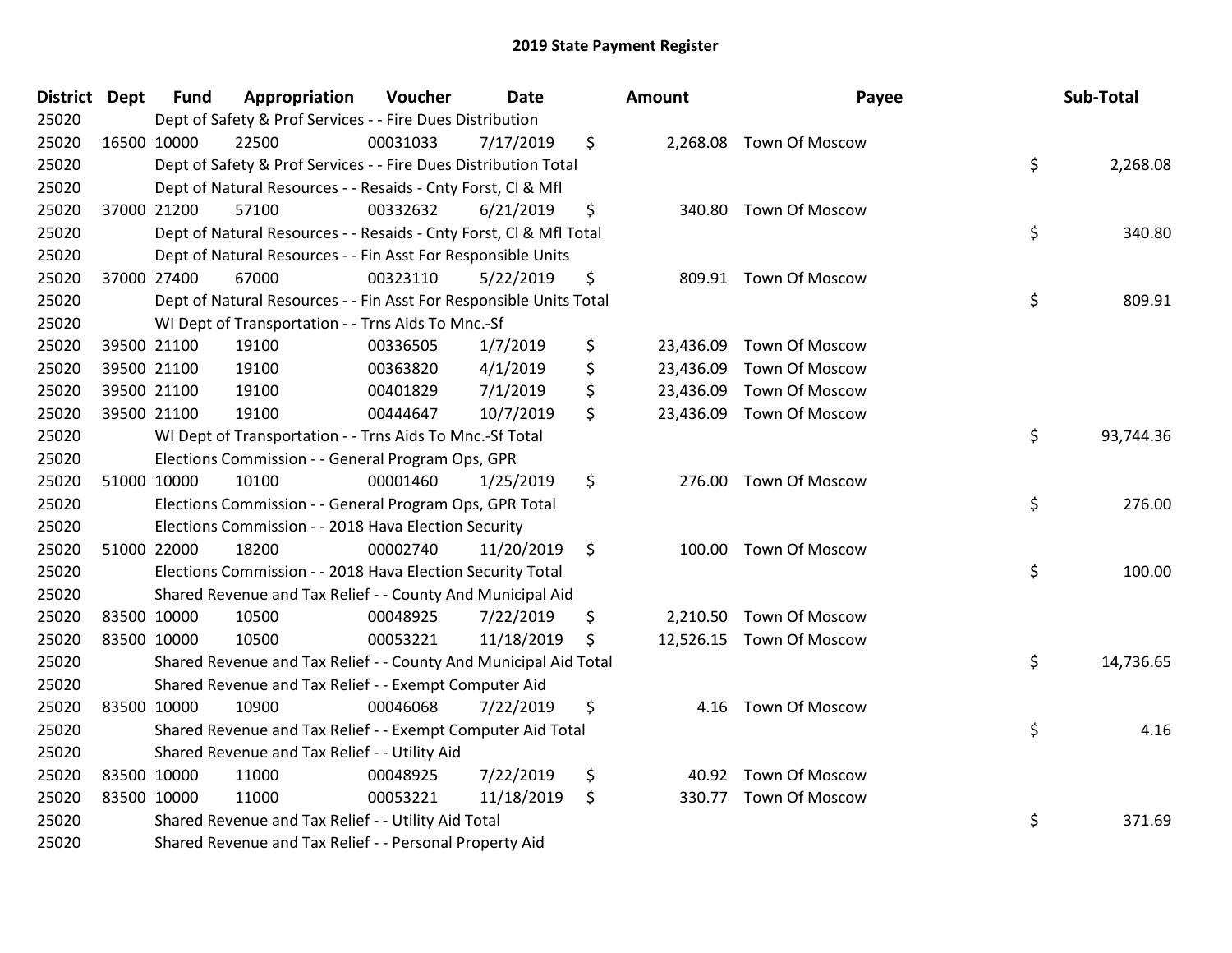| District Dept |                                                               | Fund        | <b>Appropriation</b> | <b>Voucher</b> | Date     |              | Amount | Pavee                 |  | Sub-Total  |
|---------------|---------------------------------------------------------------|-------------|----------------------|----------------|----------|--------------|--------|-----------------------|--|------------|
| 25020         |                                                               | 83500 10000 | 11100                | 00040607       | 5/6/2019 | $\mathbf{S}$ |        | 249.80 Town Of Moscow |  |            |
| 25020         | Shared Revenue and Tax Relief - - Personal Property Aid Total |             |                      |                |          |              |        |                       |  |            |
| 25020 Total   |                                                               |             |                      |                |          |              |        |                       |  | 112.901.45 |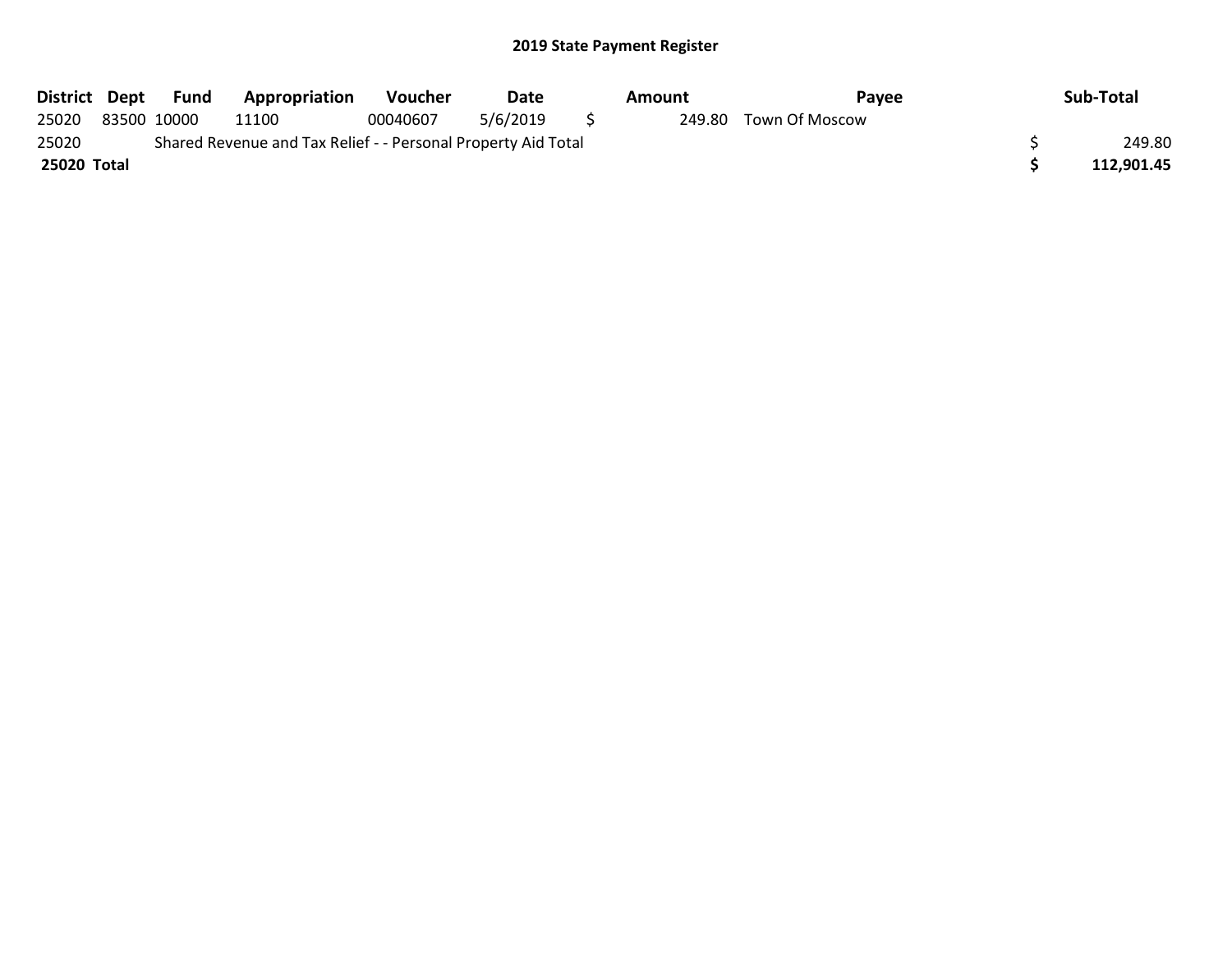| District Dept |             | <b>Fund</b> | Appropriation                                                      | Voucher  | <b>Date</b> | Amount          |                           | Payee | Sub-Total |
|---------------|-------------|-------------|--------------------------------------------------------------------|----------|-------------|-----------------|---------------------------|-------|-----------|
| 25022         |             |             | Dept of Safety & Prof Services - - Fire Dues Distribution          |          |             |                 |                           |       |           |
| 25022         | 16500 10000 |             | 22500                                                              | 00031392 | 7/18/2019   | \$              | 1,145.04 Town Of Pulaski  |       |           |
| 25022         |             |             | Dept of Safety & Prof Services - - Fire Dues Distribution Total    |          |             |                 |                           | \$    | 1,145.04  |
| 25022         |             |             | Dept of Natural Resources - - Aids In Lieu Of Taxes - Gener        |          |             |                 |                           |       |           |
| 25022         |             | 37000 10000 | 50300                                                              | 00296435 | 2/6/2019    | \$              | 15,565.17 Town Of Pulaski |       |           |
| 25022         |             | 37000 10000 | 50300                                                              | 00296436 | 2/6/2019    | \$<br>28,513.43 | Town Of Pulaski           |       |           |
| 25022         | 37000 10000 |             | 50300                                                              | 00313515 | 4/19/2019   | \$<br>668.20    | Town Of Pulaski           |       |           |
| 25022         |             |             | Dept of Natural Resources - - Aids In Lieu Of Taxes - Gener Total  |          |             |                 |                           | \$    | 44,746.80 |
| 25022         |             |             | Dept of Natural Resources - - Resaids - Cnty Forst, Cl & Mfl       |          |             |                 |                           |       |           |
| 25022         |             | 37000 21200 | 57100                                                              | 00332633 | 6/21/2019   | \$              | 933.52 Town Of Pulaski    |       |           |
| 25022         |             |             | Dept of Natural Resources - - Resaids - Cnty Forst, Cl & Mfl Total |          |             |                 |                           | \$    | 933.52    |
| 25022         |             |             | Dept of Natural Resources - - Aids In Lieu Of Taxes - Sum S        |          |             |                 |                           |       |           |
| 25022         |             | 37000 21200 | 57900                                                              | 00313514 | 4/19/2019   | \$              | 1,990.22 Town Of Pulaski  |       |           |
| 25022         |             |             | Dept of Natural Resources - - Aids In Lieu Of Taxes - Sum S Total  |          |             |                 |                           | \$    | 1,990.22  |
| 25022         |             |             | Dept of Natural Resources - - Resource Maint Develop Sp Frst       |          |             |                 |                           |       |           |
| 25022         |             | 37000 21200 | 77900                                                              | 00317304 | 5/23/2019   | \$              | 2,373.13 Town Of Pulaski  |       |           |
| 25022         | 37000 21200 |             | 77900                                                              | 00357371 | 10/4/2019   | \$              | 1,876.87 Town Of Pulaski  |       |           |
| 25022         |             |             | Dept of Natural Resources - - Resource Maint Develop Sp Frst Total |          |             |                 |                           | \$    | 4,250.00  |
| 25022         |             |             | Dept of Natural Resources - - Fin Asst For Responsible Units       |          |             |                 |                           |       |           |
| 25022         |             | 37000 27400 | 67000                                                              | 00323526 | 5/22/2019   | \$              | 1,298.86 Town Of Pulaski  |       |           |
| 25022         |             |             | Dept of Natural Resources - - Fin Asst For Responsible Units Total |          |             |                 |                           | \$    | 1,298.86  |
| 25022         |             |             | WI Dept of Transportation - - Trns Aids To Mnc.-Sf                 |          |             |                 |                           |       |           |
| 25022         |             | 39500 21100 | 19100                                                              | 00336506 | 1/7/2019    | \$              | 22,247.56 Town Of Pulaski |       |           |
| 25022         |             | 39500 21100 | 19100                                                              | 00363821 | 4/1/2019    | \$              | 22,247.56 Town Of Pulaski |       |           |
| 25022         |             | 39500 21100 | 19100                                                              | 00401830 | 7/1/2019    | \$              | 22,247.56 Town Of Pulaski |       |           |
| 25022         |             | 39500 21100 | 19100                                                              | 00444648 | 10/7/2019   | \$              | 22,247.57 Town Of Pulaski |       |           |
| 25022         |             |             | WI Dept of Transportation - - Trns Aids To Mnc.-Sf Total           |          |             |                 |                           | \$    | 88,990.25 |
| 25022         |             |             | Shared Revenue and Tax Relief - - County And Municipal Aid         |          |             |                 |                           |       |           |
| 25022         | 83500 10000 |             | 10500                                                              | 00048926 | 7/22/2019   | \$<br>1,841.64  | Town Of Pulaski           |       |           |
| 25022         | 83500 10000 |             | 10500                                                              | 00053222 | 11/18/2019  | \$              | 10,435.95 Town Of Pulaski |       |           |
| 25022         |             |             | Shared Revenue and Tax Relief - - County And Municipal Aid Total   |          |             |                 |                           | \$    | 12,277.59 |
| 25022         |             |             | Shared Revenue and Tax Relief - - Exempt Computer Aid              |          |             |                 |                           |       |           |
| 25022         | 83500 10000 |             | 10900                                                              | 00046069 | 7/22/2019   | \$<br>1.03      | Town Of Pulaski           |       |           |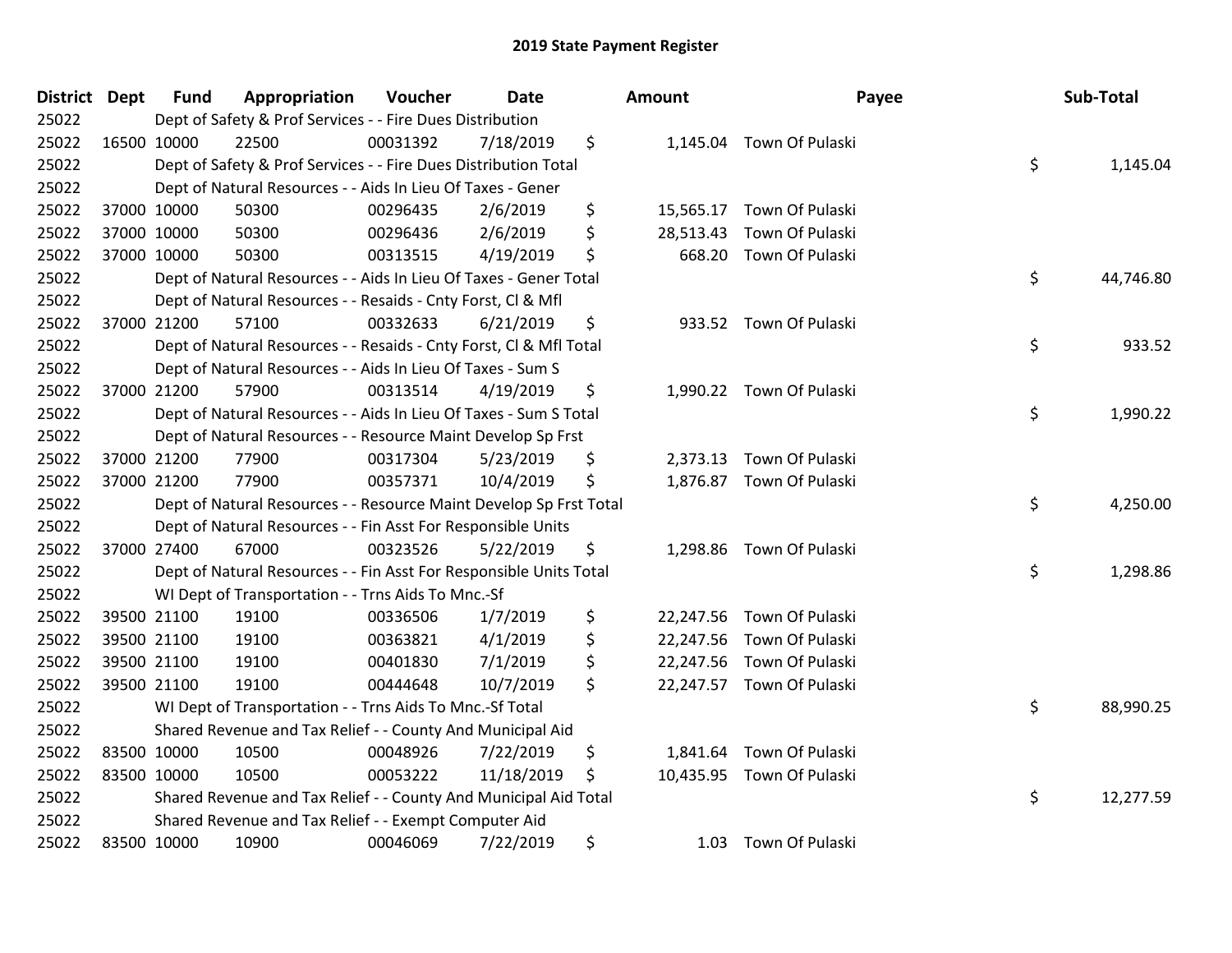| <b>District</b> | Dept        | Fund        | Appropriation                                                 | <b>Voucher</b> | Date       |   | Amount | Payee                 | Sub-Total  |
|-----------------|-------------|-------------|---------------------------------------------------------------|----------------|------------|---|--------|-----------------------|------------|
| 25022           |             |             | Shared Revenue and Tax Relief - - Exempt Computer Aid Total   |                |            |   |        |                       | 1.03       |
| 25022           |             |             | Shared Revenue and Tax Relief - - Utility Aid                 |                |            |   |        |                       |            |
| 25022           | 83500 10000 |             | 11000                                                         | 00048926       | 7/22/2019  |   | 35.70  | Town Of Pulaski       |            |
| 25022           |             | 83500 10000 | 11000                                                         | 00053222       | 11/18/2019 | S | 208.61 | Town Of Pulaski       |            |
| 25022           |             |             | Shared Revenue and Tax Relief - - Utility Aid Total           |                |            |   |        |                       | 244.31     |
| 25022           |             |             | Shared Revenue and Tax Relief - - Personal Property Aid       |                |            |   |        |                       |            |
| 25022           | 83500 10000 |             | 11100                                                         | 00040608       | 5/6/2019   |   |        | 39.22 Town Of Pulaski |            |
| 25022           |             |             | Shared Revenue and Tax Relief - - Personal Property Aid Total |                |            |   |        |                       | 39.22      |
| 25022 Total     |             |             |                                                               |                |            |   |        |                       | 155,916.84 |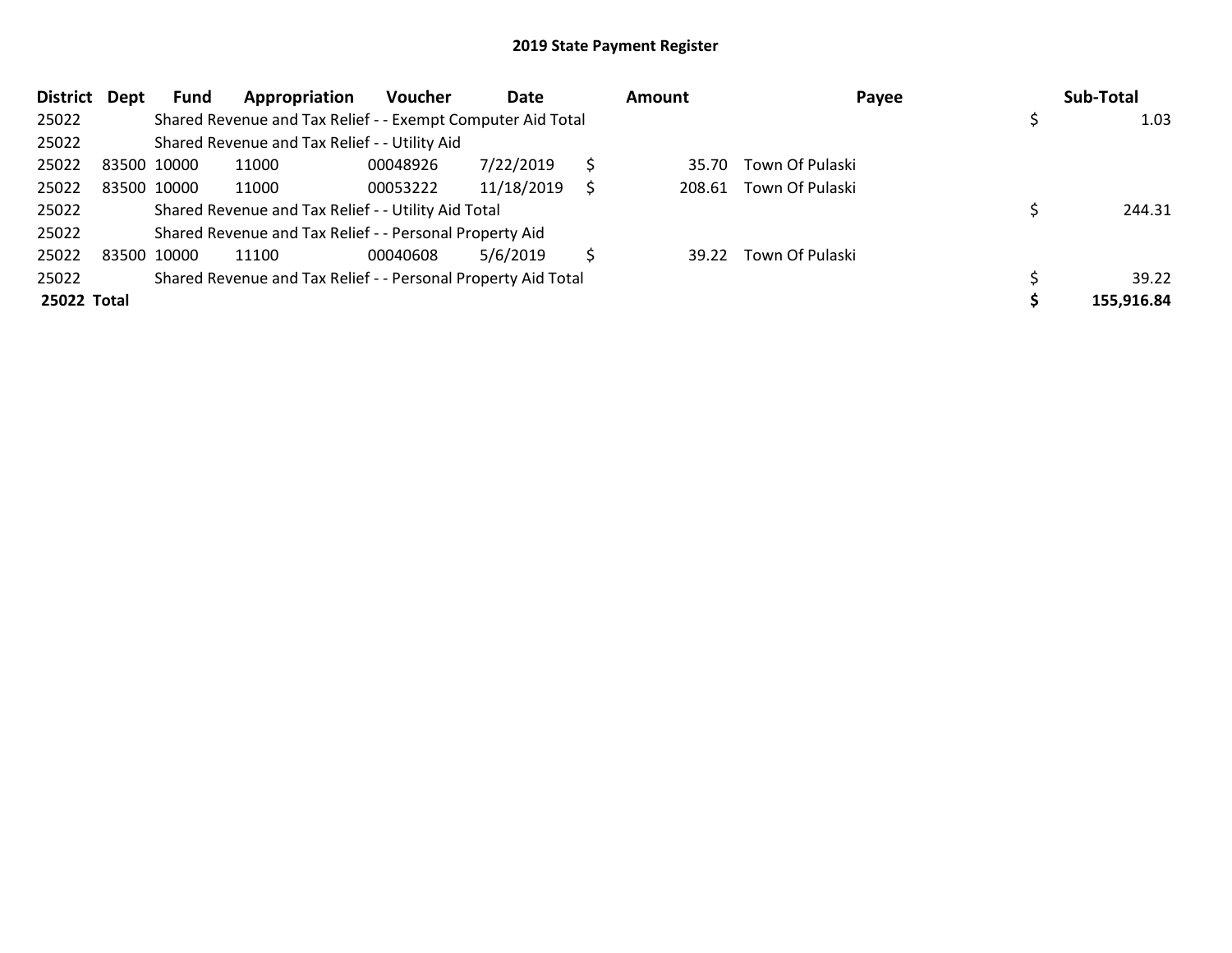| <b>District Dept</b> | <b>Fund</b> | Appropriation                                                      | Voucher  | <b>Date</b> |    | <b>Amount</b> | Payee                     | Sub-Total        |
|----------------------|-------------|--------------------------------------------------------------------|----------|-------------|----|---------------|---------------------------|------------------|
| 25024                |             | Dept of Safety & Prof Services - - Fire Dues Distribution          |          |             |    |               |                           |                  |
| 25024                | 16500 10000 | 22500                                                              | 00030950 | 7/17/2019   | \$ |               | 2,561.88 Town Of Ridgeway |                  |
| 25024                |             | Dept of Safety & Prof Services - - Fire Dues Distribution Total    |          |             |    |               |                           | \$<br>2,561.88   |
| 25024                |             | Dept of Natural Resources - - Aids In Lieu Of Taxes - Gener        |          |             |    |               |                           |                  |
| 25024                | 37000 10000 | 50300                                                              | 00296481 | 2/6/2019    | \$ | 38,458.11     | Town Of Ridgeway          |                  |
| 25024                | 37000 10000 | 50300                                                              | 00314521 | 4/19/2019   | \$ | 58.49         | Town Of Ridgeway          |                  |
| 25024                | 37000 10000 | 50300                                                              | 00314522 | 4/19/2019   | \$ | 865.32        | Town Of Ridgeway          |                  |
| 25024                |             | Dept of Natural Resources - - Aids In Lieu Of Taxes - Gener Total  |          |             |    |               |                           | \$<br>39,381.92  |
| 25024                |             | Dept of Natural Resources - - Resaids - Cnty Forst, Cl & Mfl       |          |             |    |               |                           |                  |
| 25024                | 37000 21200 | 57100                                                              | 00332634 | 6/21/2019   | \$ |               | 922.72 Town Of Ridgeway   |                  |
| 25024                |             | Dept of Natural Resources - - Resaids - Cnty Forst, Cl & Mfl Total |          |             |    |               |                           | \$<br>922.72     |
| 25024                |             | Dept of Natural Resources - - Fin Asst For Responsible Units       |          |             |    |               |                           |                  |
| 25024                | 37000 27400 | 67000                                                              | 00323147 | 5/22/2019   | \$ | 3,786.09      | Town Of Ridgeway          |                  |
| 25024                |             | Dept of Natural Resources - - Fin Asst For Responsible Units Total |          |             |    |               |                           | \$<br>3,786.09   |
| 25024                |             | WI Dept of Transportation - - Trns Aids To Mnc.-Sf                 |          |             |    |               |                           |                  |
| 25024                | 39500 21100 | 19100                                                              | 00336507 | 1/7/2019    | \$ | 29,115.93     | Town Of Ridgeway          |                  |
| 25024                | 39500 21100 | 19100                                                              | 00363822 | 4/1/2019    | \$ | 29,115.93     | Town Of Ridgeway          |                  |
| 25024                | 39500 21100 | 19100                                                              | 00401831 | 7/1/2019    | \$ | 29,115.93     | Town Of Ridgeway          |                  |
| 25024                | 39500 21100 | 19100                                                              | 00444649 | 10/7/2019   | \$ | 29,115.96     | Town Of Ridgeway          |                  |
| 25024                |             | WI Dept of Transportation - - Trns Aids To Mnc.-Sf Total           |          |             |    |               |                           | \$<br>116,463.75 |
| 25024                |             | Shared Revenue and Tax Relief - - County And Municipal Aid         |          |             |    |               |                           |                  |
| 25024                | 83500 10000 | 10500                                                              | 00048927 | 7/22/2019   | \$ | 1,560.50      | Town Of Ridgeway          |                  |
| 25024                | 83500 10000 | 10500                                                              | 00053223 | 11/18/2019  | Ŝ. | 8,842.84      | Town Of Ridgeway          |                  |
| 25024                |             | Shared Revenue and Tax Relief - - County And Municipal Aid Total   |          |             |    |               |                           | \$<br>10,403.34  |
| 25024                |             | Shared Revenue and Tax Relief - - Exempt Computer Aid              |          |             |    |               |                           |                  |
| 25024                | 83500 10000 | 10900                                                              | 00046070 | 7/22/2019   | \$ | 3.11          | Town Of Ridgeway          |                  |
| 25024                |             | Shared Revenue and Tax Relief - - Exempt Computer Aid Total        |          |             |    |               |                           | \$<br>3.11       |
| 25024                |             | Shared Revenue and Tax Relief - - Personal Property Aid            |          |             |    |               |                           |                  |
| 25024                | 83500 10000 | 11100                                                              | 00040609 | 5/6/2019    | \$ | 319.64        | Town Of Ridgeway          |                  |
| 25024                |             | Shared Revenue and Tax Relief - - Personal Property Aid Total      |          |             |    |               |                           | \$<br>319.64     |
| 25024 Total          |             |                                                                    |          |             |    |               |                           | \$<br>173,842.45 |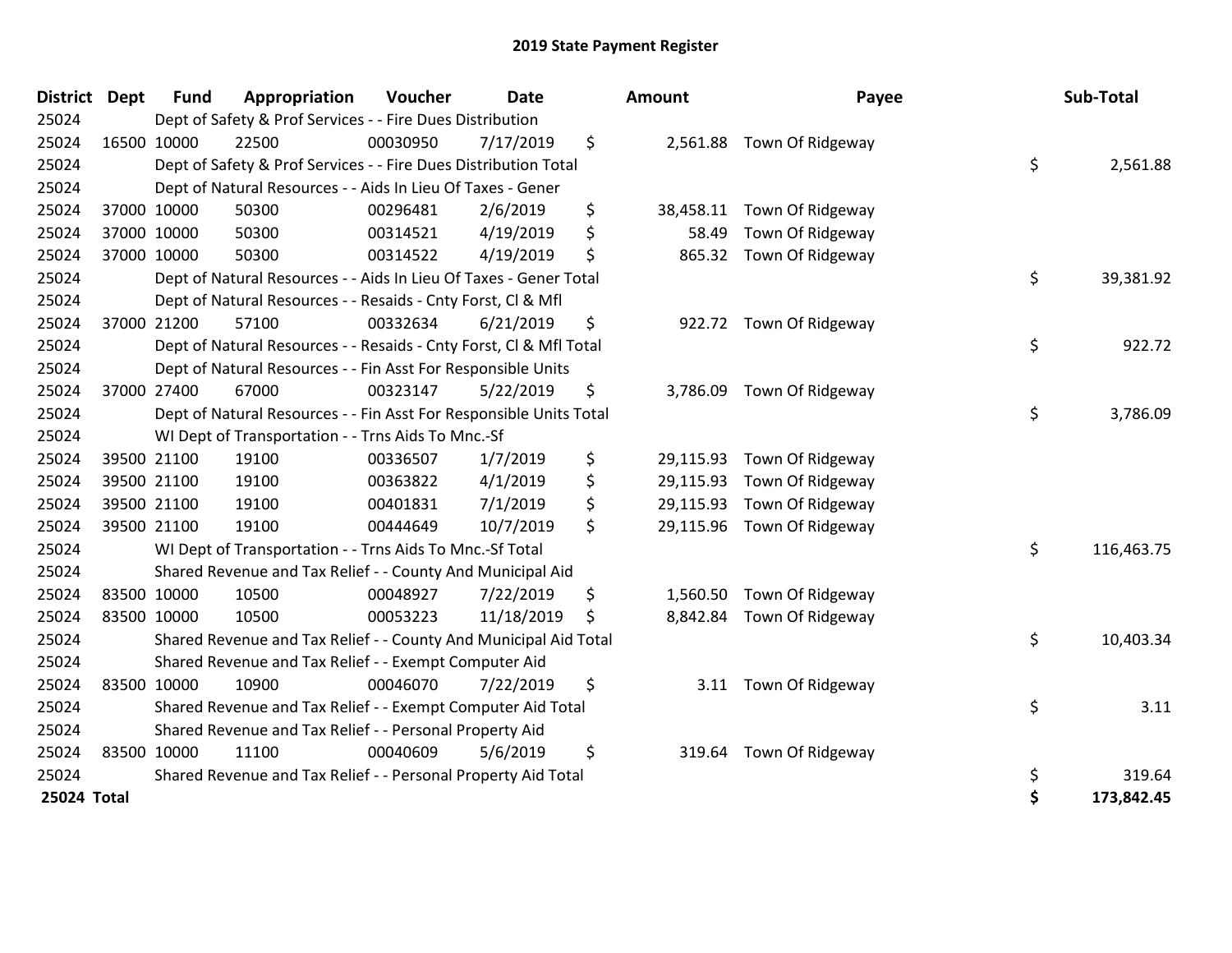| <b>District</b> | <b>Dept</b> | <b>Fund</b> | Appropriation                                                      | Voucher  | <b>Date</b> | <b>Amount</b>   | Payee                      | Sub-Total       |
|-----------------|-------------|-------------|--------------------------------------------------------------------|----------|-------------|-----------------|----------------------------|-----------------|
| 25026           |             |             | Dept of Safety & Prof Services - - Fire Dues Distribution          |          |             |                 |                            |                 |
| 25026           |             | 16500 10000 | 22500                                                              | 00031216 | 7/18/2019   | \$              | 1,684.92 Town Of Waldwick  |                 |
| 25026           |             |             | Dept of Safety & Prof Services - - Fire Dues Distribution Total    |          |             |                 |                            | \$<br>1,684.92  |
| 25026           |             |             | Dept of Natural Resources - - Resaids - Cnty Forst, CI & Mfl       |          |             |                 |                            |                 |
| 25026           |             | 37000 21200 | 57100                                                              | 00332635 | 6/21/2019   | \$              | 137.51 Town Of Waldwick    |                 |
| 25026           |             |             | Dept of Natural Resources - - Resaids - Cnty Forst, CI & Mfl Total |          |             |                 |                            | \$<br>137.51    |
| 25026           |             |             | Dept of Natural Resources - - Fin Asst For Responsible Units       |          |             |                 |                            |                 |
| 25026           |             | 37000 27400 | 67000                                                              | 00323003 | 5/22/2019   | \$<br>442.99    | Town Of Waldwick           |                 |
| 25026           |             |             | Dept of Natural Resources - - Fin Asst For Responsible Units Total |          |             |                 |                            | \$<br>442.99    |
| 25026           |             |             | WI Dept of Transportation - - Trns Aids To Mnc.-Sf                 |          |             |                 |                            |                 |
| 25026           |             | 39500 21100 | 19100                                                              | 00336508 | 1/7/2019    | \$              | 19,219.50 Town Of Waldwick |                 |
| 25026           |             | 39500 21100 | 19100                                                              | 00363823 | 4/1/2019    | \$<br>19,219.50 | Town Of Waldwick           |                 |
| 25026           |             | 39500 21100 | 19100                                                              | 00401832 | 7/1/2019    | \$              | 19,219.50 Town Of Waldwick |                 |
| 25026           |             | 39500 21100 | 19100                                                              | 00444650 | 10/7/2019   | \$              | 19,219.52 Town Of Waldwick |                 |
| 25026           |             |             | WI Dept of Transportation - - Trns Aids To Mnc.-Sf Total           |          |             |                 |                            | \$<br>76,878.02 |
| 25026           |             |             | Shared Revenue and Tax Relief - - County And Municipal Aid         |          |             |                 |                            |                 |
| 25026           |             | 83500 10000 | 10500                                                              | 00048928 | 7/22/2019   | \$<br>2,410.27  | Town Of Waldwick           |                 |
| 25026           |             | 83500 10000 | 10500                                                              | 00053224 | 11/18/2019  | \$              | 13,658.19 Town Of Waldwick |                 |
| 25026           |             |             | Shared Revenue and Tax Relief - - County And Municipal Aid Total   |          |             |                 |                            | \$<br>16,068.46 |
| 25026           |             |             | Shared Revenue and Tax Relief - - Exempt Computer Aid              |          |             |                 |                            |                 |
| 25026           |             | 83500 10000 | 10900                                                              | 00046071 | 7/22/2019   | \$<br>2.08      | Town Of Waldwick           |                 |
| 25026           |             |             | Shared Revenue and Tax Relief - - Exempt Computer Aid Total        |          |             |                 |                            | \$<br>2.08      |
| 25026           |             |             | Shared Revenue and Tax Relief - - Utility Aid                      |          |             |                 |                            |                 |
| 25026           |             | 83500 10000 | 11000                                                              | 00048928 | 7/22/2019   | \$<br>29.32     | Town Of Waldwick           |                 |
| 25026           |             | 83500 10000 | 11000                                                              | 00053224 | 11/18/2019  | \$<br>277.30    | Town Of Waldwick           |                 |
| 25026           |             |             | Shared Revenue and Tax Relief - - Utility Aid Total                |          |             |                 |                            | \$<br>306.62    |
| 25026           |             |             | Shared Revenue and Tax Relief - - Personal Property Aid            |          |             |                 |                            |                 |
| 25026           |             | 83500 10000 | 11100                                                              | 00040610 | 5/6/2019    | \$<br>0.29      | Town Of Waldwick           |                 |
| 25026           |             |             | Shared Revenue and Tax Relief - - Personal Property Aid Total      |          |             |                 |                            | \$<br>0.29      |
| 25026 Total     |             |             |                                                                    |          |             |                 |                            | \$<br>95,520.89 |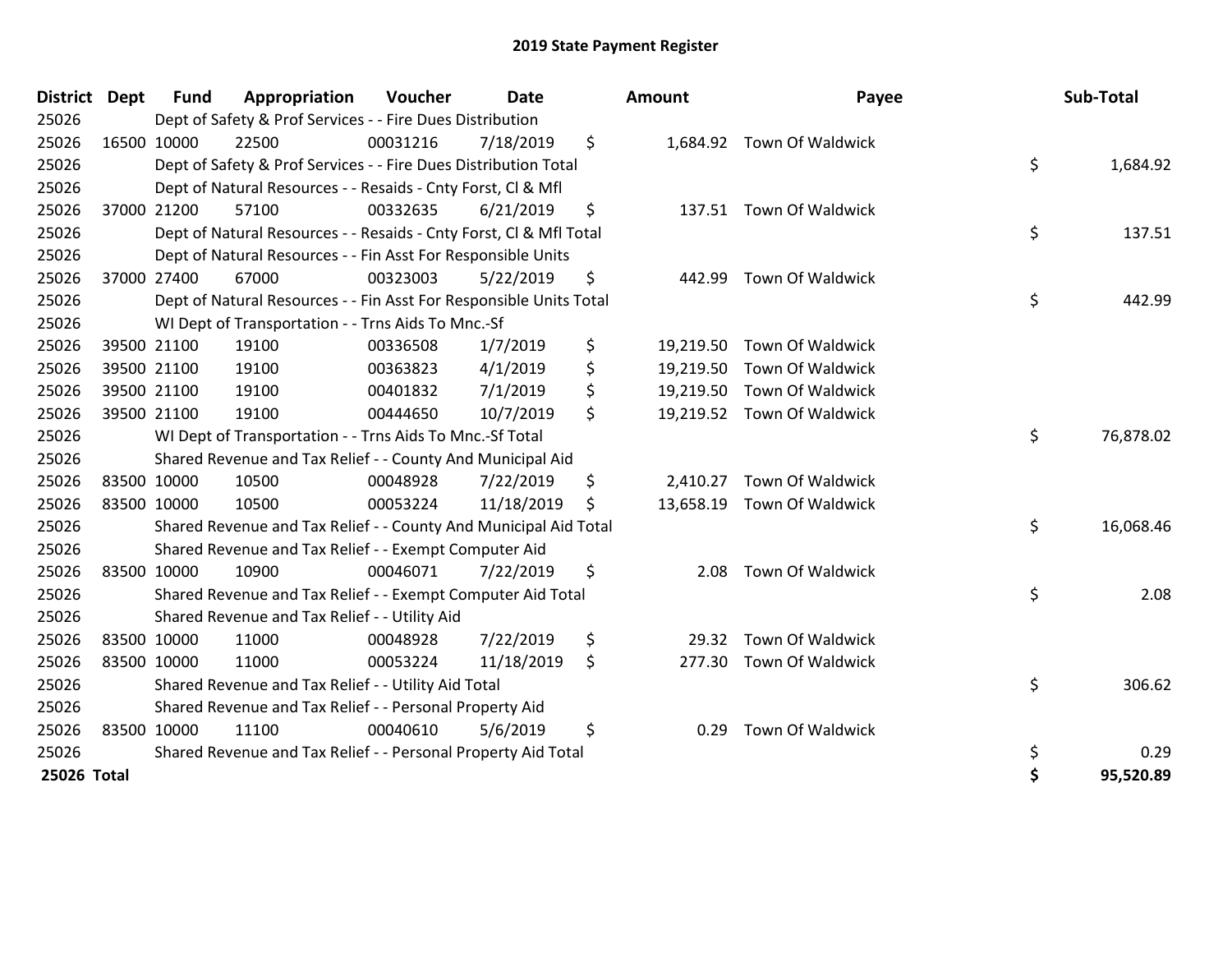| <b>District</b> | <b>Dept</b> | <b>Fund</b> | Appropriation                                                      | Voucher  | <b>Date</b> | Amount         | Payee                     | Sub-Total       |
|-----------------|-------------|-------------|--------------------------------------------------------------------|----------|-------------|----------------|---------------------------|-----------------|
| 25028           |             |             | Dept of Safety & Prof Services - - Fire Dues Distribution          |          |             |                |                           |                 |
| 25028           |             | 16500 10000 | 22500                                                              | 00030724 | 7/17/2019   | \$             | 3,483.76 Town of Wyoming  |                 |
| 25028           |             |             | Dept of Safety & Prof Services - - Fire Dues Distribution Total    |          |             |                |                           | \$<br>3,483.76  |
| 25028           |             |             | Dept of Natural Resources - - Aids In Lieu Of Taxes - Gener        |          |             |                |                           |                 |
| 25028           |             | 37000 10000 | 50300                                                              | 00296496 | 2/6/2019    | \$<br>2,268.31 | Town of Wyoming           |                 |
| 25028           |             | 37000 10000 | 50300                                                              | 00296497 | 2/6/2019    | \$<br>6,448.18 | Town of Wyoming           |                 |
| 25028           |             | 37000 10000 | 50300                                                              | 00314820 | 4/19/2019   | \$<br>394.84   | Town of Wyoming           |                 |
| 25028           |             | 37000 10000 | 50300                                                              | 00314822 | 4/19/2019   | \$<br>5.84     | Town of Wyoming           |                 |
| 25028           |             |             | Dept of Natural Resources - - Aids In Lieu Of Taxes - Gener Total  |          |             |                |                           | \$<br>9,117.17  |
| 25028           |             |             | Dept of Natural Resources - - Resaids - Cnty Forst, CI & Mfl       |          |             |                |                           |                 |
| 25028           |             | 37000 21200 | 57100                                                              | 00332636 | 6/21/2019   | \$             | 1,337.42 Town of Wyoming  |                 |
| 25028           |             |             | Dept of Natural Resources - - Resaids - Cnty Forst, Cl & Mfl Total |          |             |                |                           | \$<br>1,337.42  |
| 25028           |             |             | Dept of Natural Resources - - Aids In Lieu Of Taxes - Sum S        |          |             |                |                           |                 |
| 25028           |             | 37000 21200 | 57900                                                              | 00314821 | 4/19/2019   | \$             | 58.52 Town of Wyoming     |                 |
| 25028           |             | 37000 21200 | 57900                                                              | 00314823 | 4/19/2019   | \$<br>41.54    | Town of Wyoming           |                 |
| 25028           |             |             | Dept of Natural Resources - - Aids In Lieu Of Taxes - Sum S Total  |          |             |                |                           | \$<br>100.06    |
| 25028           |             |             | Dept of Natural Resources - - Fin Asst For Responsible Units       |          |             |                |                           |                 |
| 25028           |             | 37000 27400 | 67000                                                              | 00323034 | 5/22/2019   | \$<br>1,228.33 | Town of Wyoming           |                 |
| 25028           |             |             | Dept of Natural Resources - - Fin Asst For Responsible Units Total |          |             |                |                           | \$<br>1,228.33  |
| 25028           |             |             | WI Dept of Transportation - - Trns Aids To Mnc.-Sf                 |          |             |                |                           |                 |
| 25028           |             | 39500 21100 | 19100                                                              | 00336509 | 1/7/2019    | \$             | 17,672.62 Town of Wyoming |                 |
| 25028           |             | 39500 21100 | 19100                                                              | 00363824 | 4/1/2019    | \$             | 17,672.62 Town of Wyoming |                 |
| 25028           |             | 39500 21100 | 19100                                                              | 00401833 | 7/1/2019    | \$             | 17,672.62 Town of Wyoming |                 |
| 25028           |             | 39500 21100 | 19100                                                              | 00444651 | 10/7/2019   | \$             | 17,672.65 Town of Wyoming |                 |
| 25028           |             |             | WI Dept of Transportation - - Trns Aids To Mnc.-Sf Total           |          |             |                |                           | \$<br>70,690.51 |
| 25028           |             |             | WI Dept of Transportation - - Loc Rd Imp Prg St Fd                 |          |             |                |                           |                 |
| 25028           |             | 39500 21100 | 27800                                                              | 00464635 | 11/22/2019  | \$             | 25,808.41 Town of Wyoming |                 |
| 25028           |             |             | WI Dept of Transportation - - Loc Rd Imp Prg St Fd Total           |          |             |                |                           | \$<br>25,808.41 |
| 25028           |             |             | Elections Commission - - 2018 Hava Election Security               |          |             |                |                           |                 |
| 25028           |             | 51000 22000 | 18200                                                              | 00002849 | 11/22/2019  | \$<br>1,200.00 | Town of Wyoming           |                 |
| 25028           |             |             | Elections Commission - - 2018 Hava Election Security Total         |          |             |                |                           | \$<br>1,200.00  |
| 25028           |             |             | Shared Revenue and Tax Relief - - County And Municipal Aid         |          |             |                |                           |                 |
| 25028           |             | 83500 10000 | 10500                                                              | 00048929 | 7/22/2019   | \$             | 892.12 Town of Wyoming    |                 |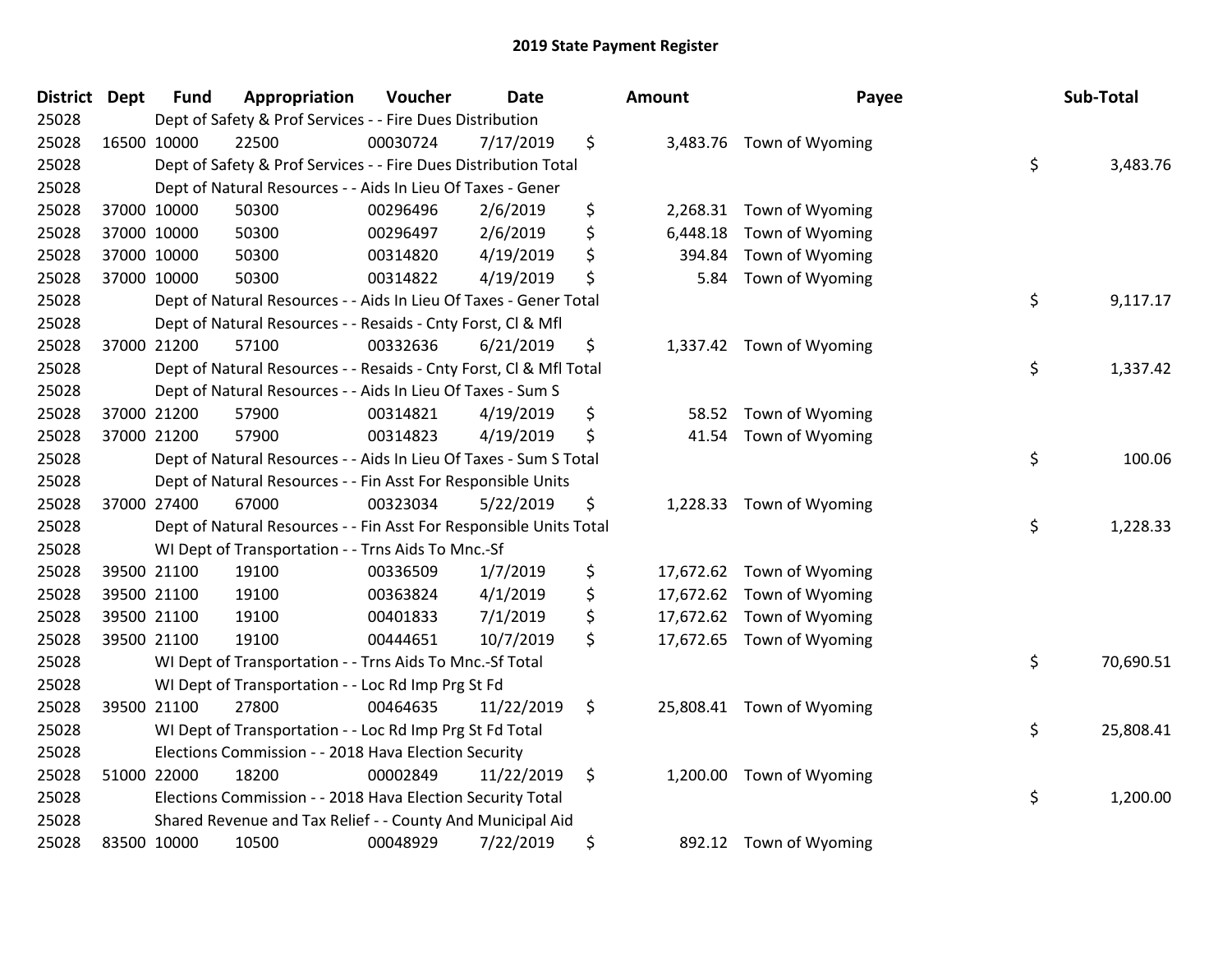| <b>District</b> | Dept        | <b>Fund</b> | Appropriation                                                       | Voucher  | Date       |     | Amount   | Payee           | Sub-Total      |
|-----------------|-------------|-------------|---------------------------------------------------------------------|----------|------------|-----|----------|-----------------|----------------|
| 25028           | 83500 10000 |             | 10500                                                               | 00053225 | 11/18/2019 | \$  | 5,055.32 | Town of Wyoming |                |
| 25028           |             |             | Shared Revenue and Tax Relief - - County And Municipal Aid Total    |          |            |     |          |                 | \$<br>5,947.44 |
| 25028           |             |             | Shared Revenue and Tax Relief - - Exempt Computer Aid               |          |            |     |          |                 |                |
| 25028           |             | 83500 10000 | 10900                                                               | 00046072 | 7/22/2019  | \$  | 106.00   | Town of Wyoming |                |
| 25028           |             |             | Shared Revenue and Tax Relief - - Exempt Computer Aid Total         |          |            |     |          |                 | \$<br>106.00   |
| 25028           |             |             | Shared Revenue and Tax Relief - - Utility Aid                       |          |            |     |          |                 |                |
| 25028           |             | 83500 10000 | 11000                                                               | 00048929 | 7/22/2019  | \$  | 256.56   | Town of Wyoming |                |
| 25028           |             | 83500 10000 | 11000                                                               | 00053225 | 11/18/2019 | \$. | 2,182.37 | Town of Wyoming |                |
| 25028           |             |             | Shared Revenue and Tax Relief - - Utility Aid Total                 |          |            |     |          |                 | \$<br>2,438.93 |
| 25028           |             |             | Shared Revenue and Tax Relief - - Personal Property Aid             |          |            |     |          |                 |                |
| 25028           |             | 83500 10000 | 11100                                                               | 00040611 | 5/6/2019   | \$  | 320.16   | Town of Wyoming |                |
| 25028           |             |             | Shared Revenue and Tax Relief - - Personal Property Aid Total       |          |            |     |          |                 | \$<br>320.16   |
| 25028           |             |             | Shared Revenue and Tax Relief - - Payments For Municipal Svcs       |          |            |     |          |                 |                |
| 25028           |             | 83500 10000 | 50100                                                               | 00037994 | 1/31/2019  | \$  | 350.35   | Town of Wyoming |                |
| 25028           |             |             | Shared Revenue and Tax Relief - - Payments For Municipal Svcs Total |          |            |     |          |                 | 350.35         |
| 25028 Total     |             |             |                                                                     |          |            |     |          |                 | 122,128.54     |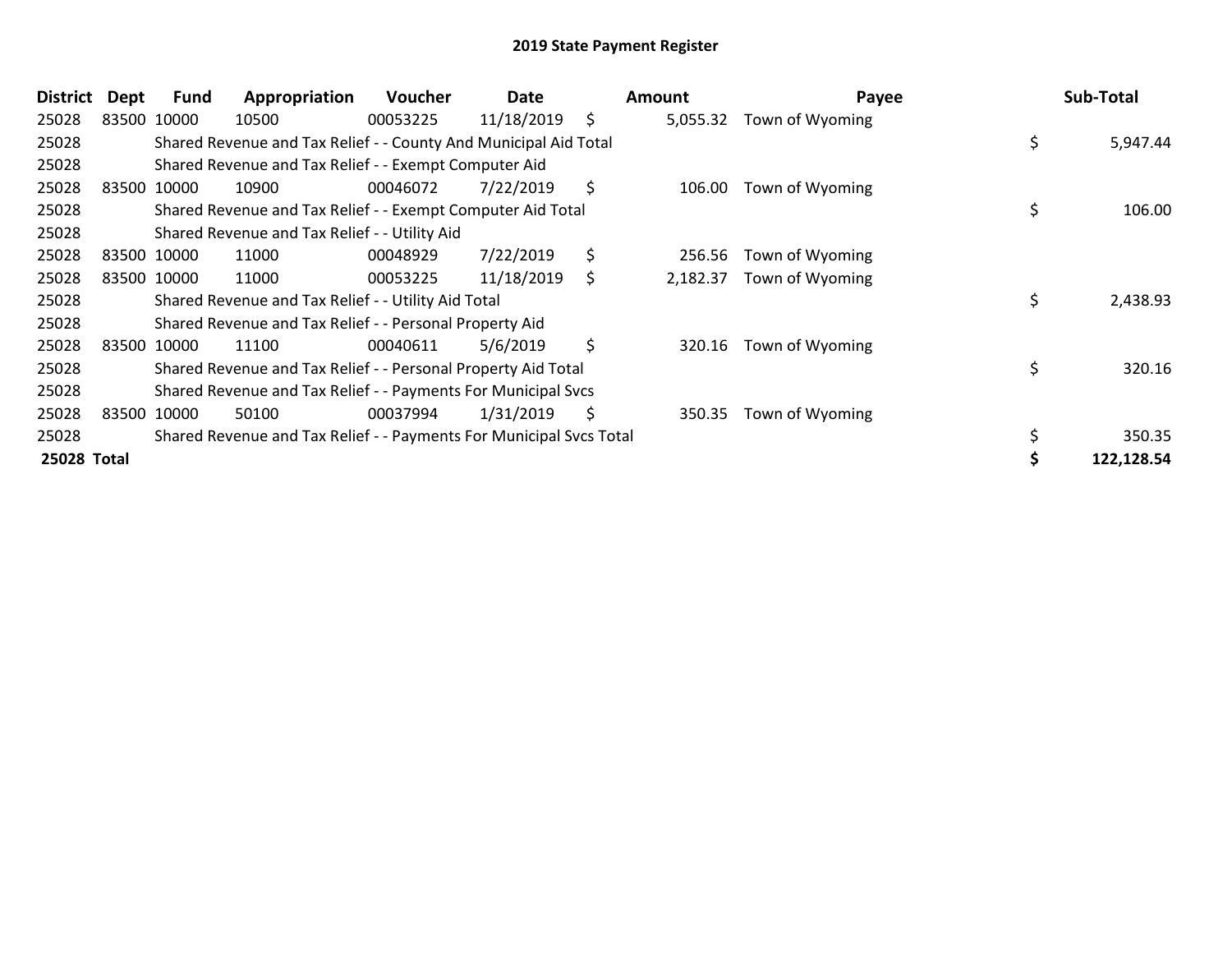| <b>District Dept</b> |             | <b>Fund</b> | Appropriation                                                         | <b>Voucher</b> | <b>Date</b> |     | Amount   | Payee                      | Sub-Total        |
|----------------------|-------------|-------------|-----------------------------------------------------------------------|----------------|-------------|-----|----------|----------------------------|------------------|
| 25101                |             |             | Dept of Safety & Prof Services - - Fire Dues Distribution             |                |             |     |          |                            |                  |
| 25101                | 16500 10000 |             | 22500                                                                 | 00031081       | 7/17/2019   | \$  |          | 2,140.70 Village Of Arena  |                  |
| 25101                |             |             | Dept of Safety & Prof Services - - Fire Dues Distribution Total       |                |             |     |          |                            | \$<br>2,140.70   |
| 25101                |             |             | Dept of Natural Resources - - Fin Asst For Responsible Units          |                |             |     |          |                            |                  |
| 25101                |             | 37000 27400 | 67000                                                                 | 00322908       | 5/22/2019   | \$  |          | 1,106.29 Village Of Arena  |                  |
| 25101                |             |             | Dept of Natural Resources - - Fin Asst For Responsible Units Total    |                |             |     |          |                            | \$<br>1,106.29   |
| 25101                |             |             | WI Dept of Transportation - - Trns Aids To Mnc.-Sf                    |                |             |     |          |                            |                  |
| 25101                |             | 39500 21100 | 19100                                                                 | 00336510       | 1/7/2019    | \$  |          | 8,237.22 Village Of Arena  |                  |
| 25101                |             | 39500 21100 | 19100                                                                 | 00363825       | 4/1/2019    | \$  | 8,237.22 | Village Of Arena           |                  |
| 25101                |             | 39500 21100 | 19100                                                                 | 00401834       | 7/1/2019    | \$  | 8,237.22 | Village Of Arena           |                  |
| 25101                |             | 39500 21100 | 19100                                                                 | 00444652       | 10/7/2019   | \$  |          | 8,237.23 Village Of Arena  |                  |
| 25101                |             |             | WI Dept of Transportation - - Trns Aids To Mnc.-Sf Total              |                |             |     |          |                            | \$<br>32,948.89  |
| 25101                |             |             | Department of Justice - - Law Enforcement Train, Local                |                |             |     |          |                            |                  |
| 25101                |             | 45500 10000 | 23100                                                                 | 00072317       | 10/2/2019   | \$  |          | 480.00 Village Of Arena    |                  |
| 25101                |             |             | Department of Justice - - Law Enforcement Train, Local Total          |                |             |     |          |                            | \$<br>480.00     |
| 25101                |             |             | Elections Commission - - 2018 Hava Election Security                  |                |             |     |          |                            |                  |
| 25101                |             | 51000 22000 | 18200                                                                 | 00002617       | 11/18/2019  | \$  |          | 1,200.00 Village Of Arena  |                  |
| 25101                |             |             | Elections Commission - - 2018 Hava Election Security Total            |                |             |     |          |                            | \$<br>1,200.00   |
| 25101                |             |             | Shared Revenue and Tax Relief - - Expenditure Restraint Program       |                |             |     |          |                            |                  |
| 25101                | 83500 10000 |             | 10100                                                                 | 00048930       | 7/22/2019   | \$. |          | 13,595.15 Village Of Arena |                  |
| 25101                |             |             | Shared Revenue and Tax Relief - - Expenditure Restraint Program Total |                |             |     |          |                            | \$<br>13,595.15  |
| 25101                |             |             | Shared Revenue and Tax Relief - - County And Municipal Aid            |                |             |     |          |                            |                  |
| 25101                |             | 83500 10000 | 10500                                                                 | 00048930       | 7/22/2019   | \$  |          | 14,850.91 Village Of Arena |                  |
| 25101                | 83500 10000 |             | 10500                                                                 | 00053226       | 11/18/2019  | \$  |          | 84,155.14 Village Of Arena |                  |
| 25101                |             |             | Shared Revenue and Tax Relief - - County And Municipal Aid Total      |                |             |     |          |                            | \$<br>99,006.05  |
| 25101                |             |             | Shared Revenue and Tax Relief - - Exempt Computer Aid                 |                |             |     |          |                            |                  |
| 25101                |             | 83500 10000 | 10900                                                                 | 00046073       | 7/22/2019   | \$  | 97.69    | Village Of Arena           |                  |
| 25101                |             |             | Shared Revenue and Tax Relief - - Exempt Computer Aid Total           |                |             |     |          |                            | \$<br>97.69      |
| 25101                |             |             | Shared Revenue and Tax Relief - - Personal Property Aid               |                |             |     |          |                            |                  |
| 25101                | 83500 10000 |             | 11100                                                                 | 00040612       | 5/6/2019    | \$  | 448.39   | Village Of Arena           |                  |
| 25101                |             | 83500 10000 | 11100                                                                 | 00042576       | 5/6/2019    | \$  | 133.30   | Village Of Arena           |                  |
| 25101                |             |             | Shared Revenue and Tax Relief - - Personal Property Aid Total         |                |             |     |          |                            | \$<br>581.69     |
| 25101 Total          |             |             |                                                                       |                |             |     |          |                            | \$<br>151,156.46 |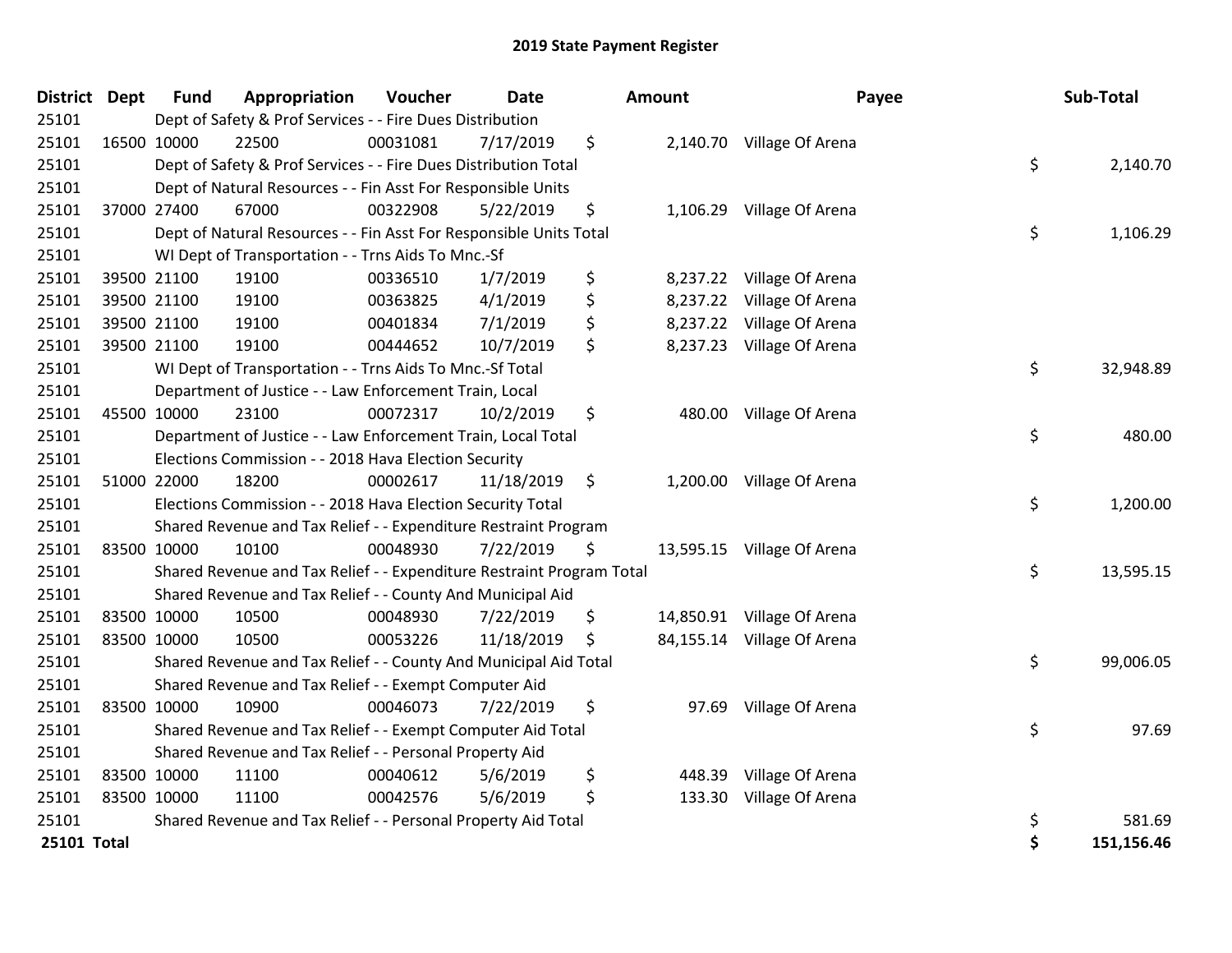| <b>District Dept</b> |             | <b>Fund</b> | Appropriation                                                          | Voucher  | <b>Date</b> |                    | <b>Amount</b> | Payee                      | Sub-Total       |
|----------------------|-------------|-------------|------------------------------------------------------------------------|----------|-------------|--------------------|---------------|----------------------------|-----------------|
| 25102                |             |             | Dept of Safety & Prof Services - - Fire Dues Distribution              |          |             |                    |               |                            |                 |
| 25102                |             | 16500 10000 | 22500                                                                  | 00031498 | 7/17/2019   | \$                 |               | 811.98 Village Of Avoca    |                 |
| 25102                |             |             | Dept of Safety & Prof Services - - Fire Dues Distribution Total        |          |             |                    |               |                            | \$<br>811.98    |
| 25102                |             |             | Dept of Natural Resources - - Aids In Lieu Of Taxes - Gener            |          |             |                    |               |                            |                 |
| 25102                |             | 37000 10000 | 50300                                                                  | 00296500 | 2/5/2019    | \$                 | 1,816.30      | Village Of Avoca           |                 |
| 25102                |             | 37000 10000 | 50300                                                                  | 00314837 | 4/22/2019   | \$                 | 69.19         | Village Of Avoca           |                 |
| 25102                |             |             | Dept of Natural Resources - - Aids In Lieu Of Taxes - Gener Total      |          |             |                    |               |                            | \$<br>1,885.49  |
| 25102                |             |             | Dept of Natural Resources - - Resaids - Cnty Forst, Cl & Mfl           |          |             |                    |               |                            |                 |
| 25102                |             | 37000 21200 | 57100                                                                  | 00332637 | 6/21/2019   | \$                 |               | 29.23 Village Of Avoca     |                 |
| 25102                |             |             | Dept of Natural Resources - - Resaids - Cnty Forst, CI & Mfl Total     |          |             |                    |               |                            | \$<br>29.23     |
| 25102                |             |             | Dept of Natural Resources - - Aids In Lieu Of Taxes - Sum S            |          |             |                    |               |                            |                 |
| 25102                |             | 37000 21200 | 57900                                                                  | 00314836 | 4/22/2019   | \$                 |               | 479.73 Village Of Avoca    |                 |
| 25102                |             |             | Dept of Natural Resources - - Aids In Lieu Of Taxes - Sum S Total      |          |             |                    |               |                            | \$<br>479.73    |
| 25102                |             |             | Dept of Natural Resources - - Fin Asst For Responsible Units           |          |             |                    |               |                            |                 |
| 25102                |             | 37000 27400 | 67000                                                                  | 00322748 | 5/22/2019   | \$                 | 2,433.68      | Village Of Avoca           |                 |
| 25102                |             |             | Dept of Natural Resources - - Fin Asst For Responsible Units Total     |          |             |                    |               |                            | \$<br>2,433.68  |
| 25102                |             |             | WI Dept of Transportation - - Trns Aids To Mnc.-Sf                     |          |             |                    |               |                            |                 |
| 25102                |             | 39500 21100 | 19100                                                                  | 00336511 | 1/7/2019    | \$                 |               | 13,818.31 Village Of Avoca |                 |
| 25102                |             | 39500 21100 | 19100                                                                  | 00363826 | 4/1/2019    | \$                 | 13,818.31     | Village Of Avoca           |                 |
| 25102                |             | 39500 21100 | 19100                                                                  | 00401835 | 7/1/2019    | \$                 | 13,818.31     | Village Of Avoca           |                 |
| 25102                |             | 39500 21100 | 19100                                                                  | 00444653 | 10/7/2019   | \$                 | 13,818.33     | Village Of Avoca           |                 |
| 25102                |             |             | WI Dept of Transportation - - Trns Aids To Mnc.-Sf Total               |          |             |                    |               |                            | \$<br>55,273.26 |
| 25102                |             |             | Department of Health Services - - Emergency Medical Services, Ai       |          |             |                    |               |                            |                 |
| 25102                |             | 43500 10000 | 11900                                                                  | 00307846 | 9/5/2019    | \$                 | 5,056.99      | Village Of Avoca           |                 |
| 25102                |             |             | Department of Health Services - - Emergency Medical Services, Ai Total |          |             |                    |               |                            | \$<br>5,056.99  |
| 25102                |             |             | Department of Justice - - Law Enforcement Train, Local                 |          |             |                    |               |                            |                 |
| 25102                |             | 45500 10000 | 23100                                                                  | 00076764 | 12/20/2019  | $\ddot{\varsigma}$ | 160.00        | Village Of Avoca           |                 |
| 25102                |             |             | Department of Justice - - Law Enforcement Train, Local Total           |          |             |                    |               |                            | \$<br>160.00    |
| 25102                |             |             | Shared Revenue and Tax Relief - - Expenditure Restraint Program        |          |             |                    |               |                            |                 |
| 25102                | 83500 10000 |             | 10100                                                                  | 00048931 | 7/22/2019   | S                  |               | 7,535.92 Village Of Avoca  |                 |
| 25102                |             |             | Shared Revenue and Tax Relief - - Expenditure Restraint Program Total  |          |             |                    |               |                            | \$<br>7,535.92  |
| 25102                |             |             | Shared Revenue and Tax Relief - - County And Municipal Aid             |          |             |                    |               |                            |                 |
| 25102                | 83500 10000 |             | 10500                                                                  | 00048931 | 7/22/2019   | \$                 |               | 23,433.14 Village Of Avoca |                 |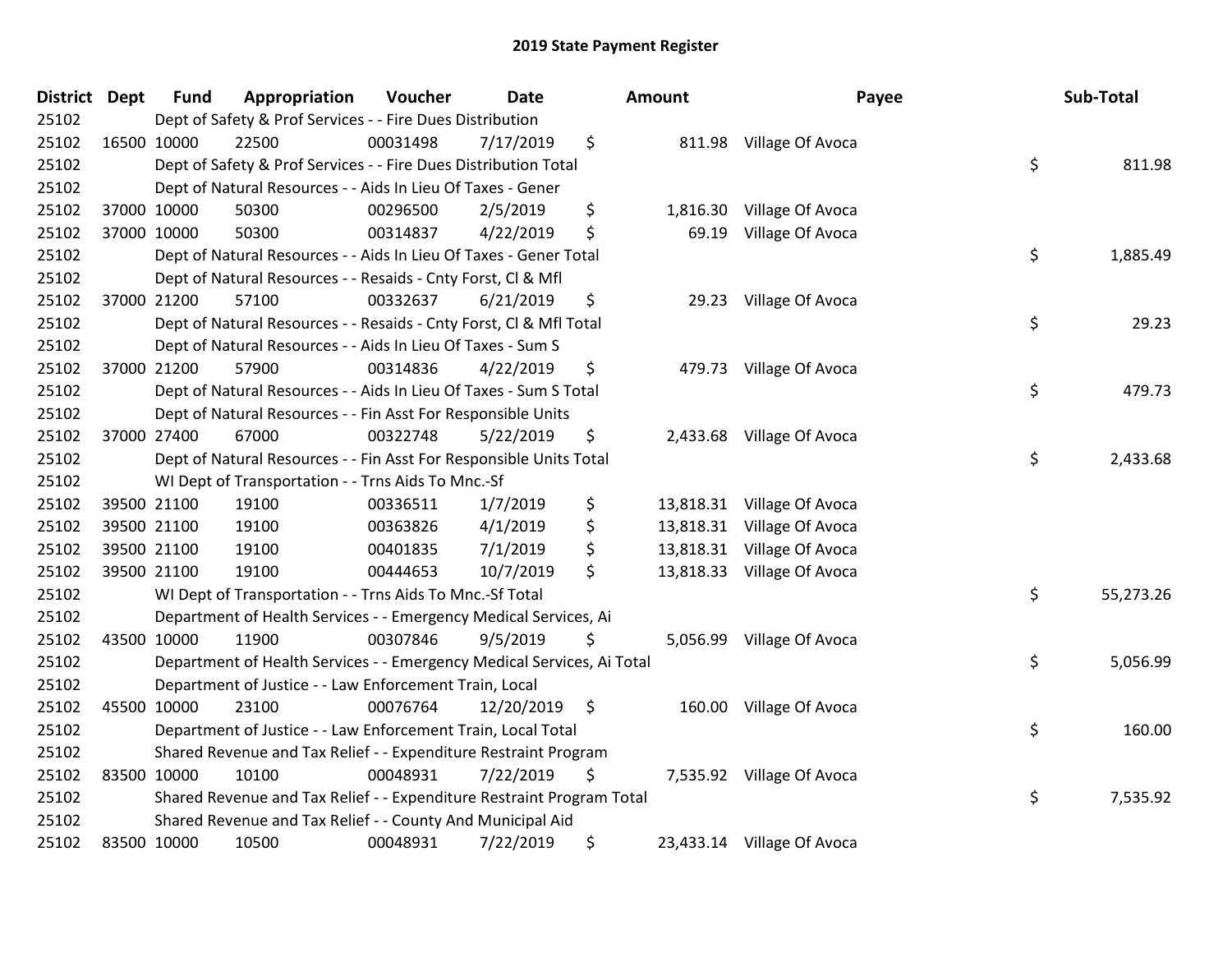| <b>District</b> | <b>Dept</b> | <b>Fund</b> | Appropriation                                                    | Voucher  | Date       |     | Amount     | Payee            | Sub-Total        |
|-----------------|-------------|-------------|------------------------------------------------------------------|----------|------------|-----|------------|------------------|------------------|
| 25102           |             | 83500 10000 | 10500                                                            | 00053227 | 11/18/2019 | \$. | 132,787.76 | Village Of Avoca |                  |
| 25102           |             |             | Shared Revenue and Tax Relief - - County And Municipal Aid Total |          |            |     |            |                  | \$<br>156,220.90 |
| 25102           |             |             | Shared Revenue and Tax Relief - - Exempt Computer Aid            |          |            |     |            |                  |                  |
| 25102           |             | 83500 10000 | 10900                                                            | 00046074 | 7/22/2019  | \$  | 70.67      | Village Of Avoca |                  |
| 25102           |             | 83500 10000 | 10900                                                            | 00047843 | 7/22/2019  | \$  | 9.01       | Village Of Avoca |                  |
| 25102           |             |             | Shared Revenue and Tax Relief - - Exempt Computer Aid Total      |          |            |     |            |                  | 79.68            |
| 25102           |             |             | Shared Revenue and Tax Relief - - Personal Property Aid          |          |            |     |            |                  |                  |
| 25102           |             | 83500 10000 | 11100                                                            | 00040613 | 5/6/2019   | \$  | 67.07      | Village Of Avoca |                  |
| 25102           |             | 83500 10000 | 11100                                                            | 00042577 | 5/6/2019   | \$  | 42.80      | Village Of Avoca |                  |
| 25102           |             |             | Shared Revenue and Tax Relief - - Personal Property Aid Total    |          |            |     |            |                  | \$<br>109.87     |
| 25102           |             |             | Shared Revenue and Tax Relief - - Lottery & Gaming Credit        |          |            |     |            |                  |                  |
| 25102           |             | 83500 52100 | 36300                                                            | 00038293 | 3/25/2019  | \$  | 1,325.00   | Village Of Avoca |                  |
| 25102           |             |             | Shared Revenue and Tax Relief - - Lottery & Gaming Credit Total  |          |            |     |            |                  | 1,325.00         |
| 25102 Total     |             |             |                                                                  |          |            |     |            |                  | 231,401.73       |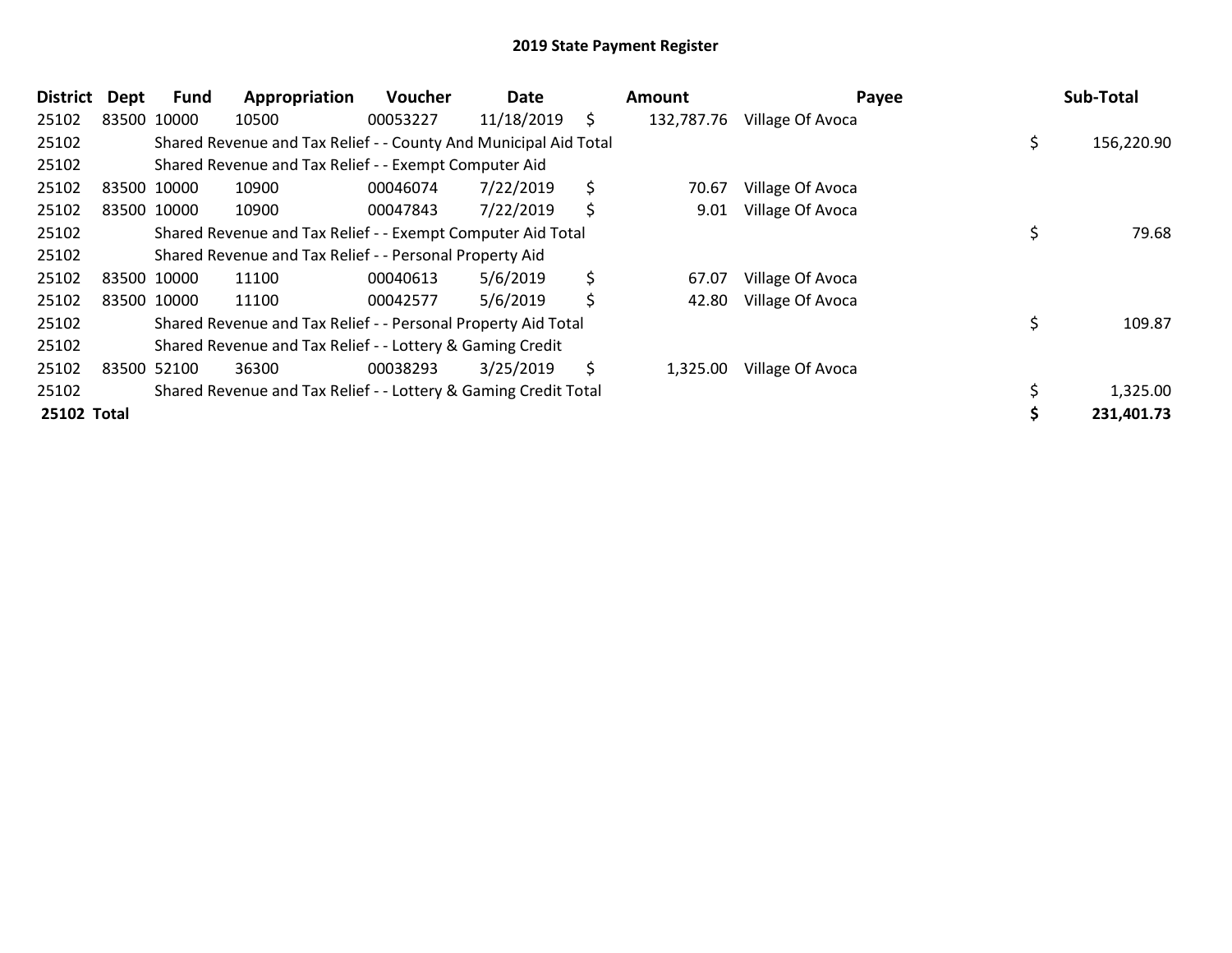| <b>District Dept</b> |             | <b>Fund</b> | Appropriation                                                                   | Voucher   | <b>Date</b> |         | Amount    | Payee                          | Sub-Total       |
|----------------------|-------------|-------------|---------------------------------------------------------------------------------|-----------|-------------|---------|-----------|--------------------------------|-----------------|
| 25106                |             |             | Dept of Safety & Prof Services - - Fire Dues Distribution                       |           |             |         |           |                                |                 |
| 25106                | 16500 10000 |             | 22500                                                                           | 00030410  | 7/16/2019   | \$      |           | 6,109.57 Village Of Barneveld  |                 |
| 25106                |             |             | Dept of Safety & Prof Services - - Fire Dues Distribution Total                 |           |             |         |           |                                | \$<br>6,109.57  |
| 25106                |             |             | Dept of Natural Resources - - Aids In Lieu Of Taxes - Gener                     |           |             |         |           |                                |                 |
| 25106                |             | 37000 10000 | 50300                                                                           | 00313338  | 4/19/2019   | \$      | 52.19     | Village Of Barneveld           |                 |
| 25106                |             |             | Dept of Natural Resources - - Aids In Lieu Of Taxes - Gener Total               |           |             |         |           |                                | \$<br>52.19     |
| 25106                |             |             | Dept of Natural Resources - - Fin Asst For Responsible Units                    |           |             |         |           |                                |                 |
| 25106                |             | 37000 27400 | 67000                                                                           | 00323113  | 5/22/2019   | \$      |           | 1,897.97 Village Of Barneveld  |                 |
| 25106                |             |             | Dept of Natural Resources - - Fin Asst For Responsible Units Total              |           |             |         |           |                                | \$<br>1,897.97  |
| 25106                |             |             | WI Dept of Transportation - - Trns Aids To Mnc.-Sf                              |           |             |         |           |                                |                 |
| 25106                |             | 39500 21100 | 19100                                                                           | 00336512  | 1/7/2019    | \$      | 17,435.86 | Village Of Barneveld           |                 |
| 25106                |             | 39500 21100 | 19100                                                                           | 00363827  | 4/1/2019    | \$      | 17,435.86 | Village Of Barneveld           |                 |
| 25106                |             | 39500 21100 | 19100                                                                           | 00401836  | 7/1/2019    | \$      |           | 17,435.86 Village Of Barneveld |                 |
| 25106                |             | 39500 21100 | 19100                                                                           | 00444654  | 10/7/2019   | \$      | 17,435.87 | Village Of Barneveld           |                 |
| 25106                |             |             | WI Dept of Transportation - - Trns Aids To Mnc.-Sf Total                        |           |             |         |           |                                | \$<br>69,743.45 |
| 25106                |             |             | Department of Health Services - - Prepaid Medical Transport Reimbursement       |           |             |         |           |                                |                 |
| 25106                |             | 43500 10000 | 16300                                                                           | AMBULANCE | 11/18/2019  | $\zeta$ | 2,000.00  | Village Of Barneveld           |                 |
| 25106                |             |             | Department of Health Services - - Prepaid Medical Transport Reimbursement Total |           |             |         |           |                                | \$<br>2,000.00  |
| 25106                |             |             | Department of Justice - - Law Enforcement Train, Local                          |           |             |         |           |                                |                 |
| 25106                |             | 45500 10000 | 23100                                                                           | 00072384  | 10/9/2019   | \$      | 160.00    | Village Of Barneveld           |                 |
| 25106                |             |             | Department of Justice - - Law Enforcement Train, Local Total                    |           |             |         |           |                                | \$<br>160.00    |
| 25106                |             |             | Shared Revenue and Tax Relief - - County And Municipal Aid                      |           |             |         |           |                                |                 |
| 25106                | 83500 10000 |             | 10500                                                                           | 00048932  | 7/22/2019   | \$      | 9,227.65  | Village Of Barneveld           |                 |
| 25106                | 83500 10000 |             | 10500                                                                           | 00053228  | 11/18/2019  | \$      |           | 50,290.04 Village Of Barneveld |                 |
| 25106                |             |             | Shared Revenue and Tax Relief - - County And Municipal Aid Total                |           |             |         |           |                                | \$<br>59,517.69 |
| 25106                |             |             | Shared Revenue and Tax Relief - - Exempt Computer Aid                           |           |             |         |           |                                |                 |
| 25106                |             | 83500 10000 | 10900                                                                           | 00046075  | 7/22/2019   | \$      | 266.05    | Village Of Barneveld           |                 |
| 25106                | 83500 10000 |             | 10900                                                                           | 00047844  | 7/22/2019   | \$      | 666.72    | Village Of Barneveld           |                 |
| 25106                |             |             | Shared Revenue and Tax Relief - - Exempt Computer Aid Total                     |           |             |         |           |                                | \$<br>932.77    |
| 25106                |             |             | Shared Revenue and Tax Relief - - Personal Property Aid                         |           |             |         |           |                                |                 |
| 25106                | 83500 10000 |             | 11100                                                                           | 00040614  | 5/6/2019    | \$      | 3,362.24  | Village Of Barneveld           |                 |
| 25106                | 83500 10000 |             | 11100                                                                           | 00042578  | 5/6/2019    | \$      | 3,243.14  | Village Of Barneveld           |                 |
| 25106                |             |             | Shared Revenue and Tax Relief - - Personal Property Aid Total                   |           |             |         |           |                                | \$<br>6,605.38  |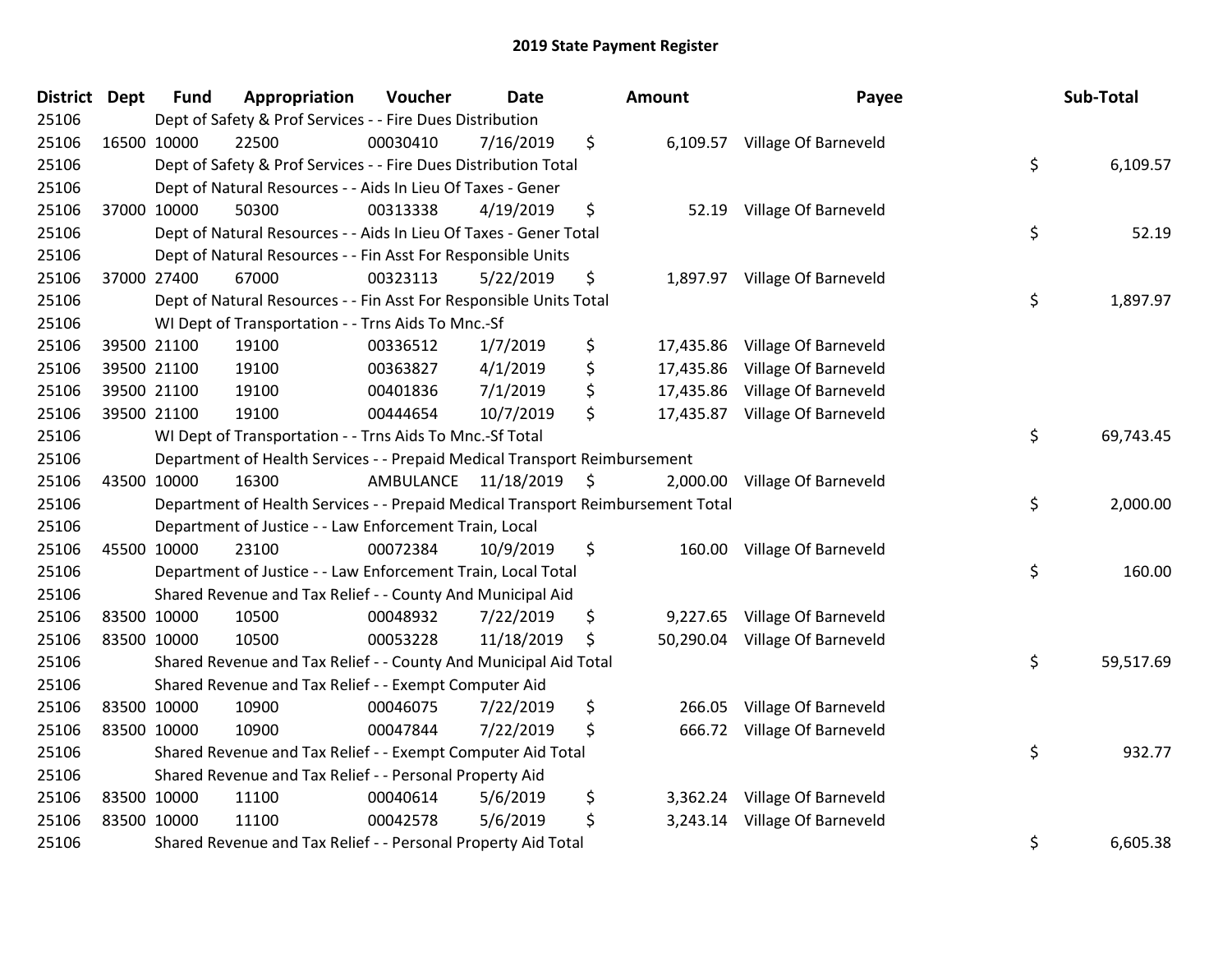| District Dept Fund | Appropriation | Voucher | Date | Amount | Payee | Sub-Total  |
|--------------------|---------------|---------|------|--------|-------|------------|
| 25106 Total        |               |         |      |        |       | 147,019.02 |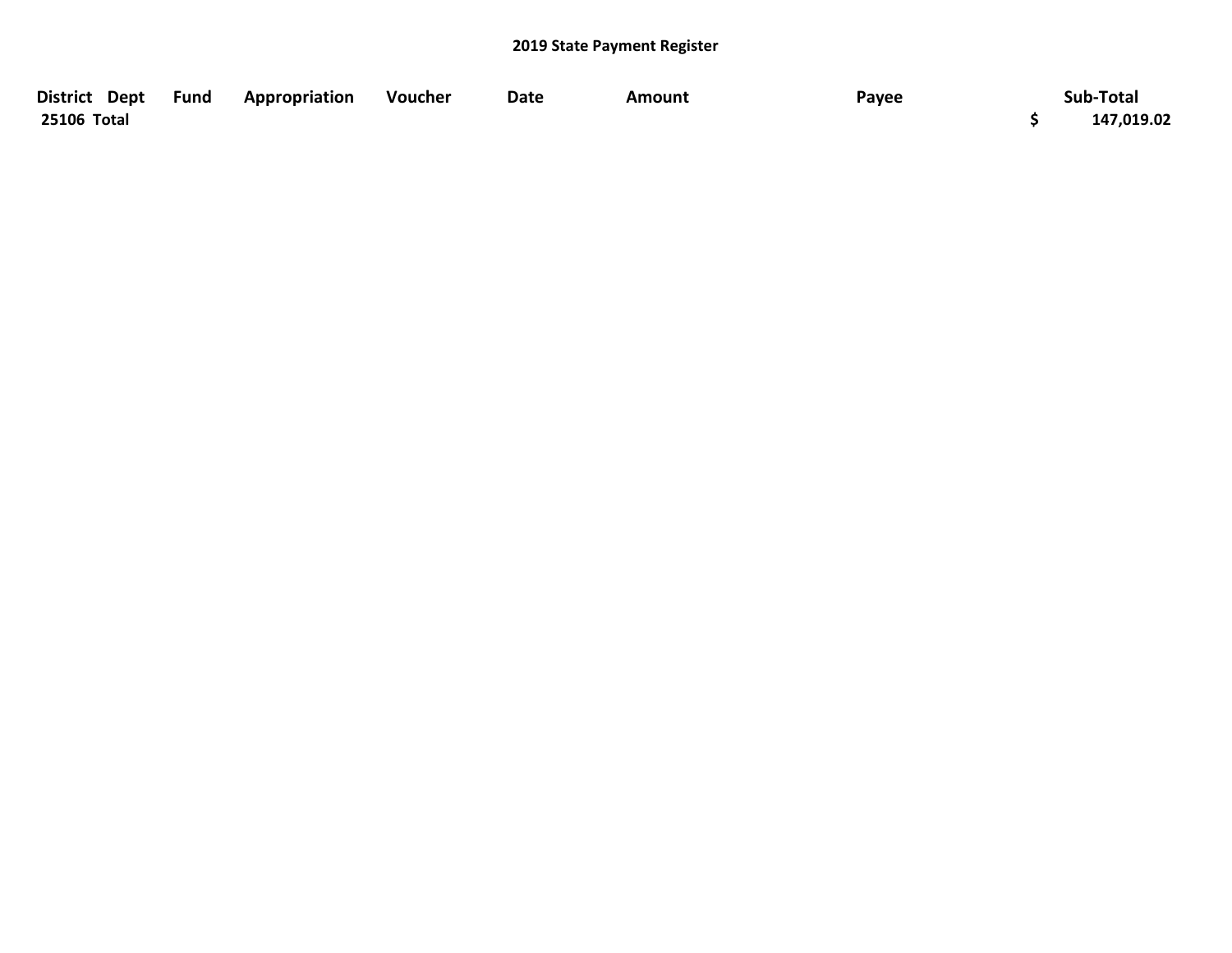| <b>District</b>    | <b>Dept</b> | <b>Fund</b> | Appropriation                                                          | Voucher  | <b>Date</b> |    | Amount   | Payee                     | Sub-Total       |
|--------------------|-------------|-------------|------------------------------------------------------------------------|----------|-------------|----|----------|---------------------------|-----------------|
| 25108              |             |             | Dept of Natural Resources - - Rec & Resource Aids, Fed                 |          |             |    |          |                           |                 |
| 25108              |             | 37000 21200 | 58300                                                                  | 00311113 | 4/12/2019   | \$ | 1,622.69 | Village of Blanchardville |                 |
| 25108              |             |             | Dept of Natural Resources - - Rec & Resource Aids, Fed Total           |          |             |    |          |                           | \$<br>1,622.69  |
| 25108              |             |             | Dept of Natural Resources - - Fin Asst For Responsible Units           |          |             |    |          |                           |                 |
| 25108              |             | 37000 27400 | 67000                                                                  | 00324495 | 5/28/2019   | \$ | 3,026.45 | Village of Blanchardville |                 |
| 25108              |             |             | Dept of Natural Resources - - Fin Asst For Responsible Units Total     |          |             |    |          |                           | \$<br>3,026.45  |
| 25108              |             |             | Department of Health Services - - Emergency Medical Services, Ai       |          |             |    |          |                           |                 |
| 25108              | 43500       | 10000       | 11900                                                                  | 00307770 | 9/4/2019    | S. | 5,345.48 | Village of Blanchardville |                 |
| 25108              |             |             | Department of Health Services - - Emergency Medical Services, Ai Total |          |             |    |          |                           | \$<br>5,345.48  |
| 25108              |             |             | Department of Justice - - Law Enforcement Train, Local                 |          |             |    |          |                           |                 |
| 25108              | 45500       | 10000       | 23100                                                                  | 00072322 | 10/2/2019   | \$ | 160.00   | Village of Blanchardville |                 |
| 25108              |             |             | Department of Justice - - Law Enforcement Train, Local Total           |          |             |    |          |                           | \$<br>160.00    |
| 25108              |             |             | Department of Military Affairs - - Disaster Recovery Aid               |          |             |    |          |                           |                 |
| 25108              |             | 46500 10000 | 30500                                                                  | 00058003 | 3/19/2019   | \$ | 117.11   | Village of Blanchardville |                 |
| 25108              |             |             | Department of Military Affairs - - Disaster Recovery Aid Total         |          |             |    |          |                           | \$<br>117.11    |
| 25108              |             |             | Department of Military Affairs - - Federal Aid, Local Assistance       |          |             |    |          |                           |                 |
| 25108              | 46500       | 10000       | 34200                                                                  | 00058003 | 3/19/2019   | \$ | 702.68   | Village of Blanchardville |                 |
| 25108              |             |             | Department of Military Affairs - - Federal Aid, Local Assistance Total |          |             |    |          |                           | \$<br>702.68    |
| 25108              |             |             | Department of Military Affairs - - Major Disaster Assist; Pif          |          |             |    |          |                           |                 |
| 25108              |             | 46500 27200 | 36500                                                                  | 00067600 | 10/3/2019   | \$ | 4,257.41 | Village of Blanchardville |                 |
| 25108              |             |             | Department of Military Affairs - - Major Disaster Assist; Pif Total    |          |             |    |          |                           | \$<br>4,257.41  |
| 25108              |             |             | Shared Revenue and Tax Relief - - Personal Property Aid                |          |             |    |          |                           |                 |
| 25108              | 83500       | 10000       | 11100                                                                  | 00040615 | 5/6/2019    | \$ | 6.95     | Village of Blanchardville |                 |
| 25108              |             |             | Shared Revenue and Tax Relief - - Personal Property Aid Total          |          |             |    |          |                           | \$<br>6.95      |
| <b>25108 Total</b> |             |             |                                                                        |          |             |    |          |                           | \$<br>15,238.77 |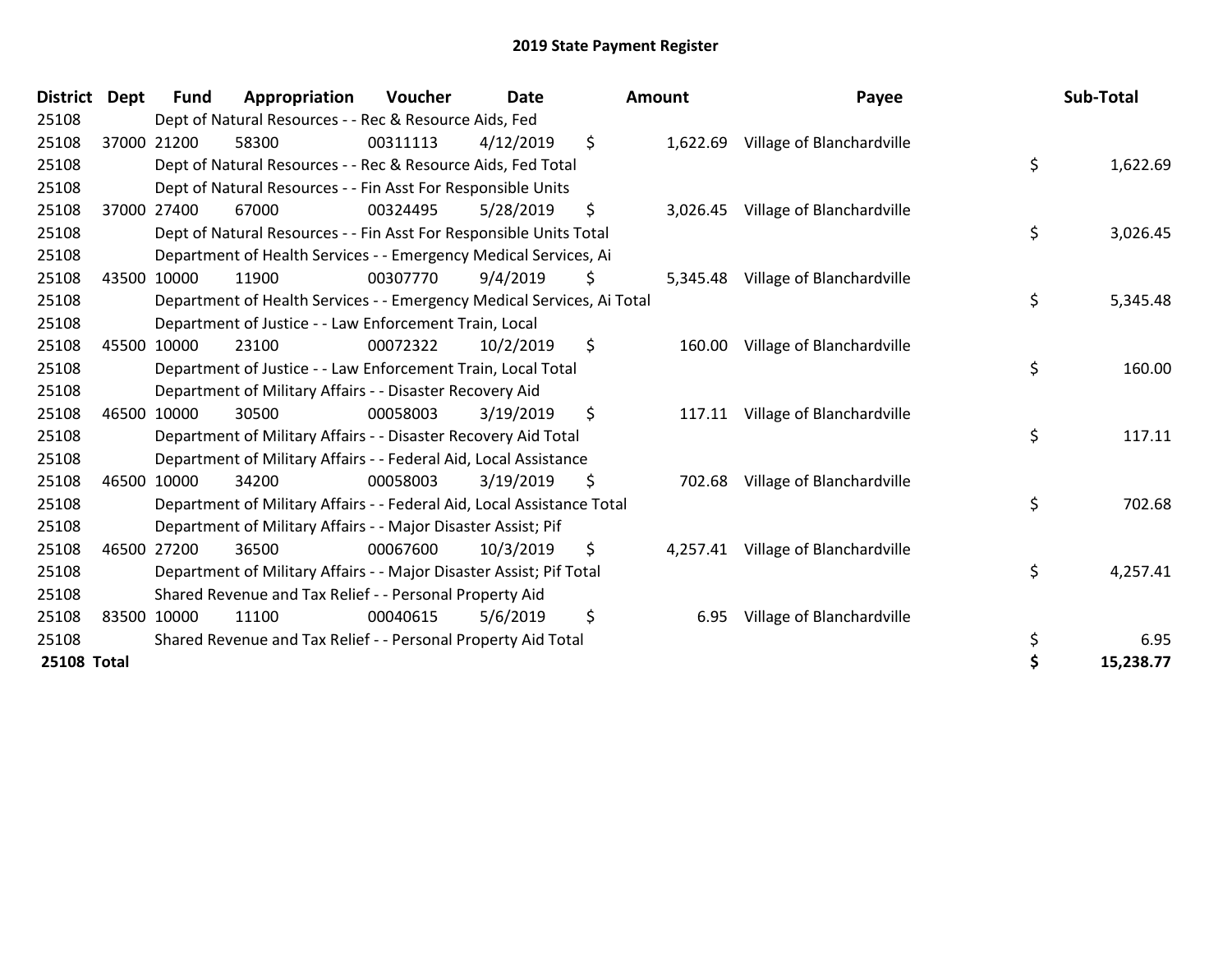| District Dept | <b>Fund</b> | Appropriation                                                         | Voucher  | <b>Date</b> | Amount           |                          | Payee | Sub-Total  |
|---------------|-------------|-----------------------------------------------------------------------|----------|-------------|------------------|--------------------------|-------|------------|
| 25111         |             | Dept of Safety & Prof Services - - Fire Dues Distribution             |          |             |                  |                          |       |            |
| 25111         | 16500 10000 | 22500                                                                 | 00031379 | 7/18/2019   | \$               | 1,184.19 Village Of Cobb |       |            |
| 25111         |             | Dept of Safety & Prof Services - - Fire Dues Distribution Total       |          |             |                  |                          | \$    | 1,184.19   |
| 25111         |             | Dept of Natural Resources - - Fin Asst For Responsible Units          |          |             |                  |                          |       |            |
| 25111         | 37000 27400 | 67000                                                                 | 00323339 | 5/22/2019   | \$<br>1,807.63   | Village Of Cobb          |       |            |
| 25111         |             | Dept of Natural Resources - - Fin Asst For Responsible Units Total    |          |             |                  |                          | \$    | 1,807.63   |
| 25111         |             | WI Dept of Transportation - - Trns Aids To Mnc.-Sf                    |          |             |                  |                          |       |            |
| 25111         | 39500 21100 | 19100                                                                 | 00336513 | 1/7/2019    | \$<br>5,038.19   | Village Of Cobb          |       |            |
| 25111         | 39500 21100 | 19100                                                                 | 00363828 | 4/1/2019    | \$<br>5,038.19   | Village Of Cobb          |       |            |
| 25111         | 39500 21100 | 19100                                                                 | 00401837 | 7/1/2019    | \$<br>5,038.19   | Village Of Cobb          |       |            |
| 25111         | 39500 21100 | 19100                                                                 | 00444655 | 10/7/2019   | \$<br>5,038.20   | Village Of Cobb          |       |            |
| 25111         |             | WI Dept of Transportation - - Trns Aids To Mnc.-Sf Total              |          |             |                  |                          | \$    | 20,152.77  |
| 25111         |             | Department of Administration - - Federal Aid, Local Assistance        |          |             |                  |                          |       |            |
| 25111         | 50500 10000 | 74300                                                                 | 00099283 | 3/27/2019   | \$<br>74,500.00  | Village Of Cobb          |       |            |
| 25111         | 50500 10000 | 74300                                                                 | 00100253 | 4/17/2019   | \$<br>80,000.00  | Village Of Cobb          |       |            |
| 25111         | 50500 10000 | 74300                                                                 | 00106538 | 8/9/2019    | \$<br>48,493.00  | Village Of Cobb          |       |            |
| 25111         | 50500 10000 | 74300                                                                 | 00107437 | 8/26/2019   | \$<br>117,000.00 | Village Of Cobb          |       |            |
| 25111         | 50500 10000 | 74300                                                                 | 00109628 | 9/30/2019   | \$<br>62,500.00  | Village Of Cobb          |       |            |
| 25111         | 50500 10000 | 74300                                                                 | 00111056 | 10/22/2019  | \$<br>31,000.00  | Village Of Cobb          |       |            |
| 25111         | 50500 10000 | 74300                                                                 | 00113771 | 12/12/2019  | \$<br>3,321.50   | Village Of Cobb          |       |            |
| 25111         |             | Department of Administration - - Federal Aid, Local Assistance Total  |          |             |                  |                          | \$    | 416,814.50 |
| 25111         |             | Shared Revenue and Tax Relief - - Expenditure Restraint Program       |          |             |                  |                          |       |            |
| 25111         | 83500 10000 | 10100                                                                 | 00048933 | 7/22/2019   | \$               | 440.84 Village Of Cobb   |       |            |
| 25111         |             | Shared Revenue and Tax Relief - - Expenditure Restraint Program Total |          |             |                  |                          | \$    | 440.84     |
| 25111         |             | Shared Revenue and Tax Relief - - County And Municipal Aid            |          |             |                  |                          |       |            |
| 25111         | 83500 10000 | 10500                                                                 | 00048933 | 7/22/2019   | \$<br>16,508.14  | Village Of Cobb          |       |            |
| 25111         | 83500 10000 | 10500                                                                 | 00053229 | 11/18/2019  | \$<br>93,546.11  | Village Of Cobb          |       |            |
| 25111         |             | Shared Revenue and Tax Relief - - County And Municipal Aid Total      |          |             |                  |                          | \$    | 110,054.25 |
| 25111         |             | Shared Revenue and Tax Relief - - Exempt Computer Aid                 |          |             |                  |                          |       |            |
| 25111         | 83500 10000 | 10900                                                                 | 00046076 | 7/22/2019   | \$<br>99.77      | Village Of Cobb          |       |            |
| 25111         |             | Shared Revenue and Tax Relief - - Exempt Computer Aid Total           |          |             |                  |                          | \$    | 99.77      |
| 25111         |             | Shared Revenue and Tax Relief - - Utility Aid                         |          |             |                  |                          |       |            |
| 25111         | 83500 10000 | 11000                                                                 | 00048933 | 7/22/2019   | \$<br>8.94       | Village Of Cobb          |       |            |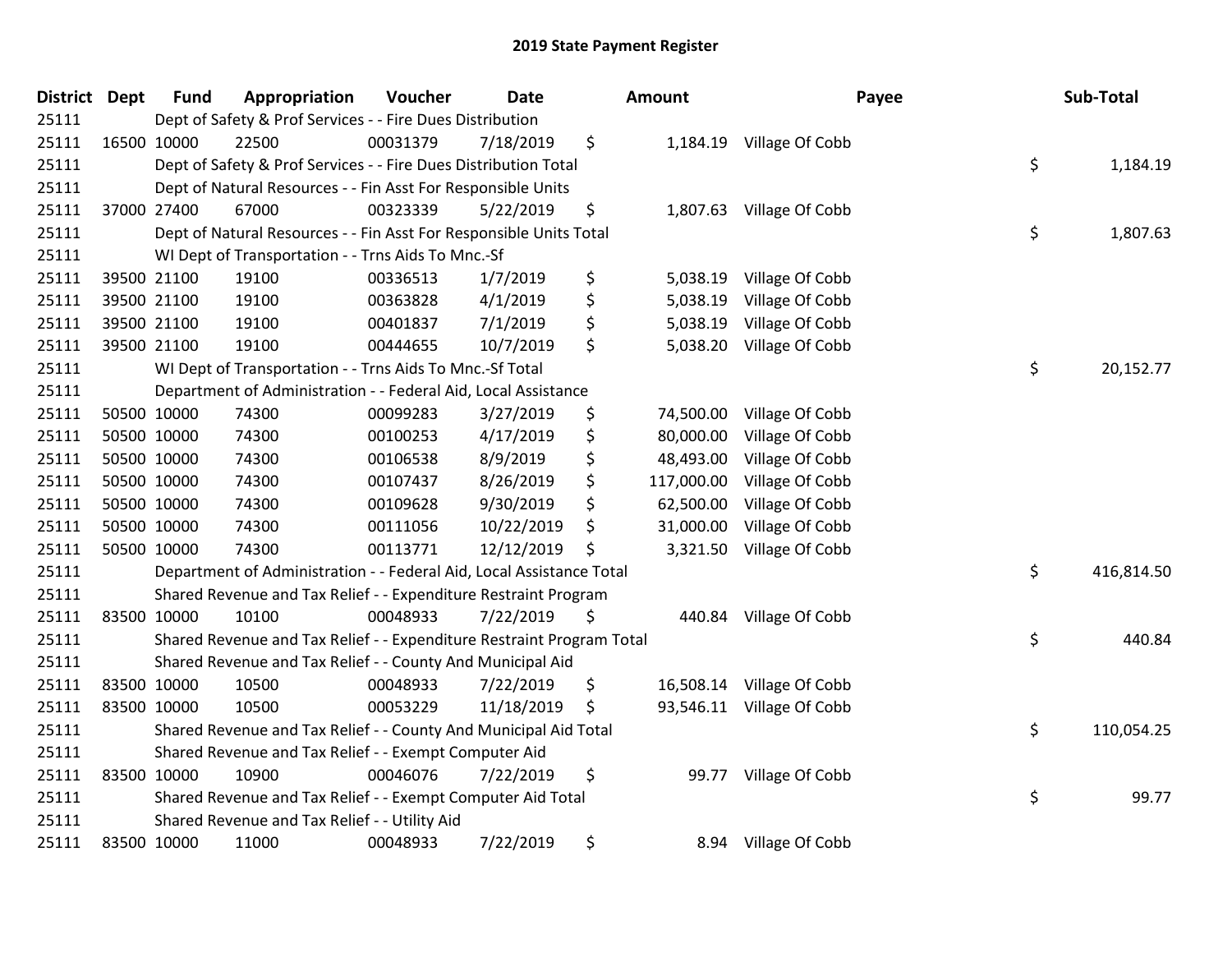| District Dept | <b>Fund</b> | Appropriation                                                 | Voucher  | Date       | Amount | Payee                    | Sub-Total  |
|---------------|-------------|---------------------------------------------------------------|----------|------------|--------|--------------------------|------------|
| 25111         | 83500 10000 | 11000                                                         | 00053229 | 11/18/2019 |        | 54.98 Village Of Cobb    |            |
| 25111         |             | Shared Revenue and Tax Relief - - Utility Aid Total           |          |            |        |                          | 63.92      |
| 25111         |             | Shared Revenue and Tax Relief - - Personal Property Aid       |          |            |        |                          |            |
| 25111         | 83500 10000 | 11100                                                         | 00040616 | 5/6/2019   |        | 2,614.22 Village Of Cobb |            |
| 25111         |             | Shared Revenue and Tax Relief - - Personal Property Aid Total |          |            |        |                          | 2,614.22   |
| 25111 Total   |             |                                                               |          |            |        |                          | 553,232.09 |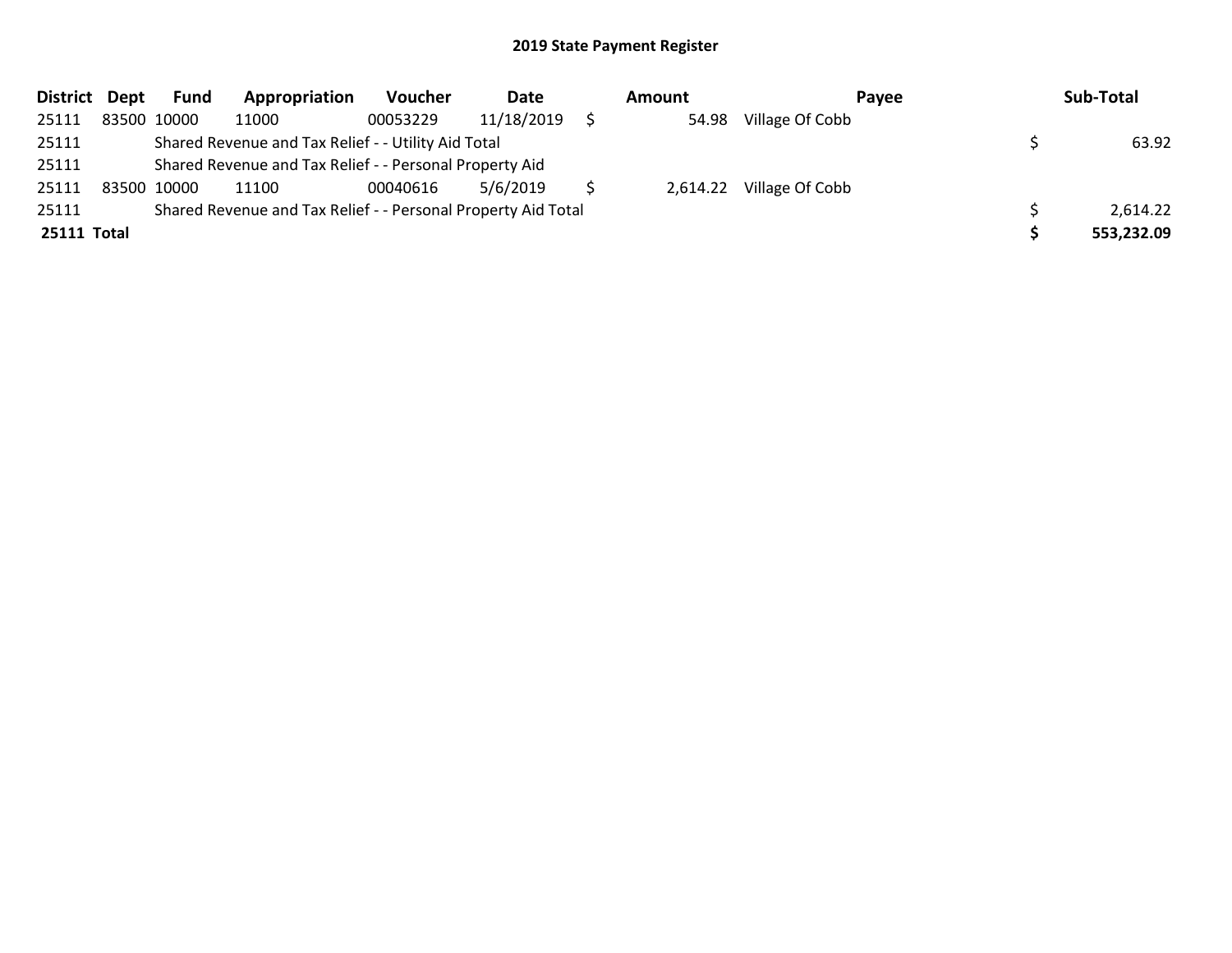| District Dept | <b>Fund</b> | Appropriation                                                                   | Voucher                 | <b>Date</b> |      | Amount    | Payee                          | Sub-Total       |
|---------------|-------------|---------------------------------------------------------------------------------|-------------------------|-------------|------|-----------|--------------------------------|-----------------|
| 25136         |             | Dept of Safety & Prof Services - - Fire Dues Distribution                       |                         |             |      |           |                                |                 |
| 25136         | 16500 10000 | 22500                                                                           | 00031173                | 7/17/2019   | \$   |           | 1,818.25 Village Of Highland   |                 |
| 25136         |             | Dept of Safety & Prof Services - - Fire Dues Distribution Total                 |                         |             |      |           |                                | \$<br>1,818.25  |
| 25136         |             | Dept of Natural Resources - - General Program Operations --                     |                         |             |      |           |                                |                 |
| 25136         | 37000 21200 | 25400                                                                           | 00315444                | 4/26/2019   | \$   | 170.00    | Village Of Highland            |                 |
| 25136         |             | Dept of Natural Resources - - General Program Operations -- Total               |                         |             |      |           |                                | \$<br>170.00    |
| 25136         |             | Dept of Natural Resources - - Fin Asst For Responsible Units                    |                         |             |      |           |                                |                 |
| 25136         | 37000 27400 | 67000                                                                           | 00323431                | 5/22/2019   | \$   |           | 2,414.66 Village Of Highland   |                 |
| 25136         |             | Dept of Natural Resources - - Fin Asst For Responsible Units Total              |                         |             |      |           |                                | \$<br>2,414.66  |
| 25136         |             | WI Dept of Transportation - - Hwy Sfty Loc Aid Ffd                              |                         |             |      |           |                                |                 |
| 25136         | 39500 21100 | 18500                                                                           | 00423308                | 8/13/2019   | \$   |           | 3,914.90 Village Of Highland   |                 |
| 25136         |             | WI Dept of Transportation - - Hwy Sfty Loc Aid Ffd Total                        |                         |             |      |           |                                | \$<br>3,914.90  |
| 25136         |             | WI Dept of Transportation - - Trns Aids To Mnc.-Sf                              |                         |             |      |           |                                |                 |
| 25136         | 39500 21100 | 19100                                                                           | 00336514                | 1/7/2019    | \$   | 11,247.46 | Village Of Highland            |                 |
| 25136         | 39500 21100 | 19100                                                                           | 00363829                | 4/1/2019    | \$   | 11,247.46 | Village Of Highland            |                 |
| 25136         | 39500 21100 | 19100                                                                           | 00401838                | 7/1/2019    | \$   | 11,247.46 | Village Of Highland            |                 |
| 25136         | 39500 21100 | 19100                                                                           | 00444656                | 10/7/2019   | \$   |           | 11,247.47 Village Of Highland  |                 |
| 25136         |             | WI Dept of Transportation - - Trns Aids To Mnc.-Sf Total                        |                         |             |      |           |                                | \$<br>44,989.85 |
| 25136         |             | WI Dept of Transportation - - Loc Rd Imp Prg St Fd                              |                         |             |      |           |                                |                 |
| 25136         | 39500 21100 | 27800                                                                           | 00378296                | 5/2/2019    | \$   |           | 13,610.85 Village Of Highland  |                 |
| 25136         |             | WI Dept of Transportation - - Loc Rd Imp Prg St Fd Total                        |                         |             |      |           |                                | \$<br>13,610.85 |
| 25136         |             | Department of Health Services - - Prepaid Medical Transport Reimbursement       |                         |             |      |           |                                |                 |
| 25136         | 43500 10000 | 16300                                                                           | AMBULANCE 11/18/2019 \$ |             |      |           | 2,429.93 Village Of Highland   |                 |
| 25136         |             | Department of Health Services - - Prepaid Medical Transport Reimbursement Total |                         |             |      |           |                                | \$<br>2,429.93  |
| 25136         |             | Department of Justice - - Law Enforcement Train, Local                          |                         |             |      |           |                                |                 |
| 25136         | 45500 10000 | 23100                                                                           | 00073213                | 10/21/2019  | - \$ | 320.00    | Village Of Highland            |                 |
| 25136         |             | Department of Justice - - Law Enforcement Train, Local Total                    |                         |             |      |           |                                | \$<br>320.00    |
| 25136         |             | Department of Administration - - Federal Aid, Local Assistance                  |                         |             |      |           |                                |                 |
| 25136         | 50500 10000 | 74300                                                                           | 00096969                | 2/20/2019   | \$   |           | 25,000.00 Village Of Highland  |                 |
| 25136         |             | Department of Administration - - Federal Aid, Local Assistance Total            |                         |             |      |           |                                | \$<br>25,000.00 |
| 25136         |             | Shared Revenue and Tax Relief - - County And Municipal Aid                      |                         |             |      |           |                                |                 |
| 25136         | 83500 10000 | 10500                                                                           | 00048934                | 7/22/2019   | \$   | 27,730.30 | Village Of Highland            |                 |
| 25136         | 83500 10000 | 10500                                                                           | 00053230                | 11/18/2019  | \$   |           | 154,708.46 Village Of Highland |                 |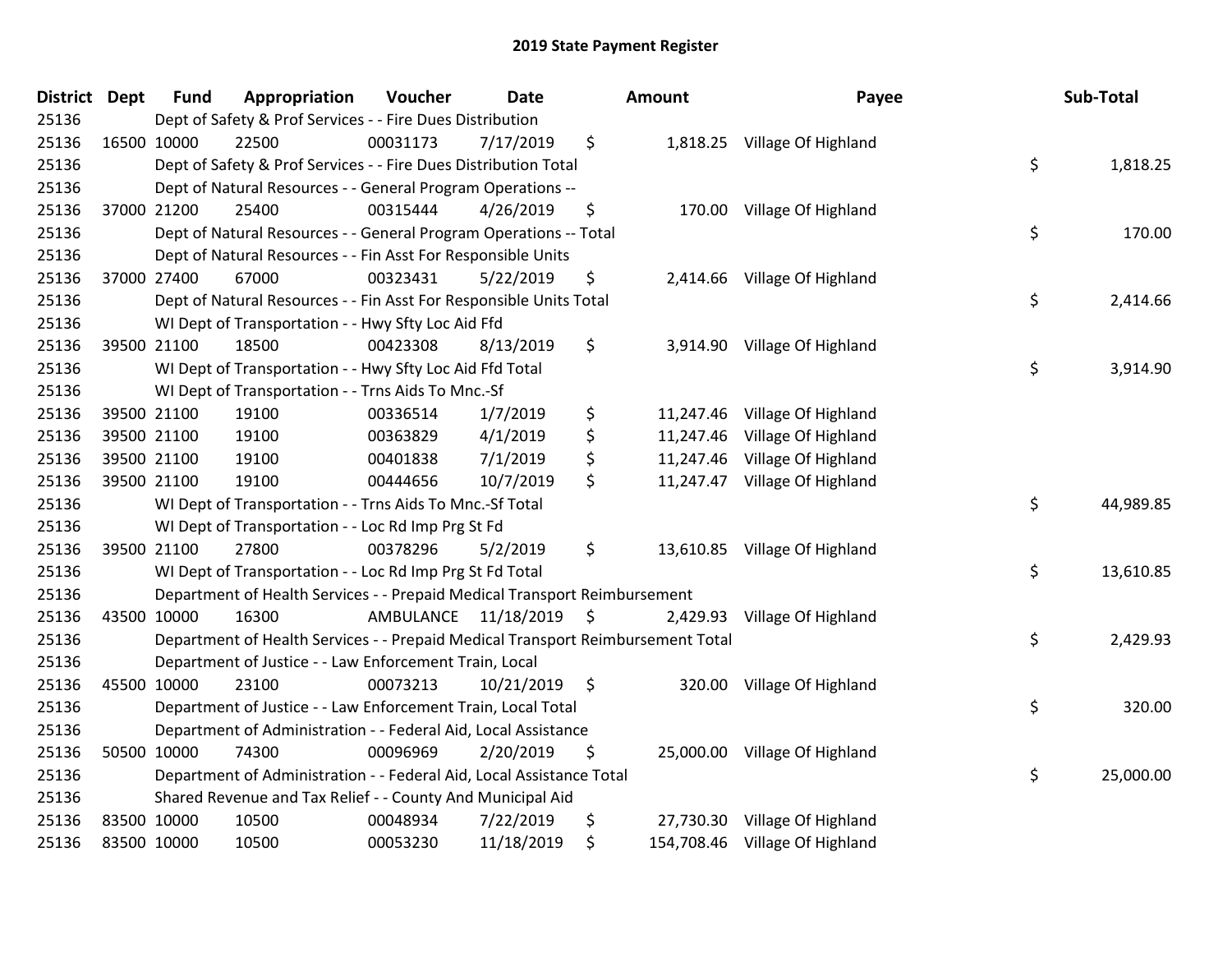| <b>District</b> | Dept | Fund        | Appropriation                                                    | <b>Voucher</b> | Date      | Amount         | Payee               | Sub-Total  |
|-----------------|------|-------------|------------------------------------------------------------------|----------------|-----------|----------------|---------------------|------------|
| 25136           |      |             | Shared Revenue and Tax Relief - - County And Municipal Aid Total |                |           |                |                     | 182,438.76 |
| 25136           |      |             | Shared Revenue and Tax Relief - - Exempt Computer Aid            |                |           |                |                     |            |
| 25136           |      | 83500 10000 | 10900                                                            | 00046077       | 7/22/2019 | \$<br>235.91   | Village Of Highland |            |
| 25136           |      |             | Shared Revenue and Tax Relief - - Exempt Computer Aid Total      |                |           |                |                     | 235.91     |
| 25136           |      |             | Shared Revenue and Tax Relief - - Personal Property Aid          |                |           |                |                     |            |
| 25136           |      | 83500 10000 | 11100                                                            | 00040617       | 5/6/2019  | \$<br>1,123.28 | Village Of Highland |            |
| 25136           |      | 83500 10000 | 11100                                                            | 00042579       | 5/6/2019  | \$<br>531.52   | Village Of Highland |            |
| 25136           |      |             | Shared Revenue and Tax Relief - - Personal Property Aid Total    |                |           |                |                     | 1,654.80   |
| 25136           |      |             | Shared Revenue and Tax Relief - - Lottery & Gaming Credit        |                |           |                |                     |            |
| 25136           |      | 83500 52100 | 36300                                                            | 00038294       | 3/25/2019 | \$<br>149.23   | Village Of Highland |            |
| 25136           |      |             | Shared Revenue and Tax Relief - - Lottery & Gaming Credit Total  |                |           |                |                     | 149.23     |
| 25136 Total     |      |             |                                                                  |                |           |                |                     | 279,147.14 |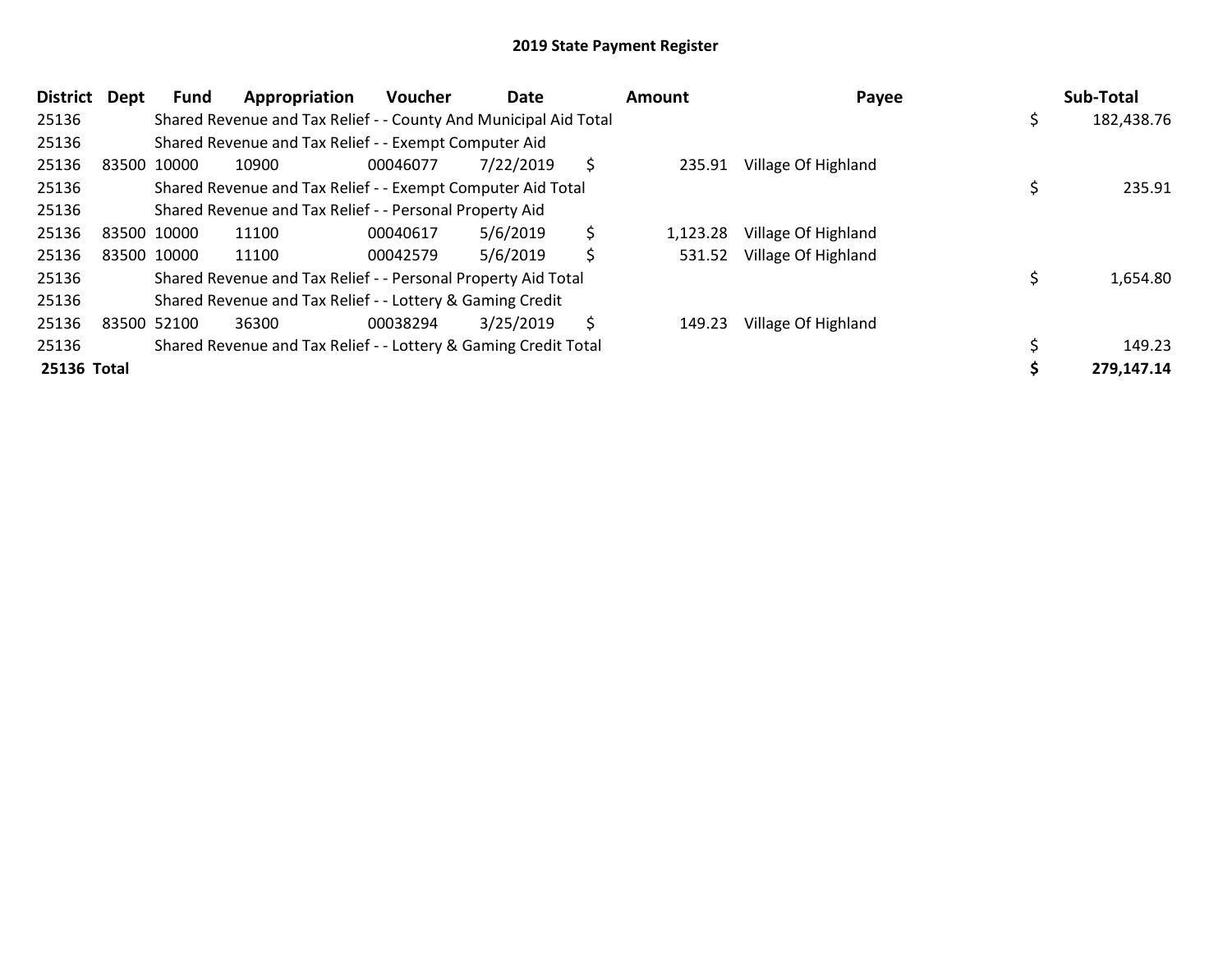| <b>District</b> | <b>Dept</b> | <b>Fund</b> | Appropriation                                                      | Voucher  | <b>Date</b> | Amount          | Payee                           | Sub-Total       |
|-----------------|-------------|-------------|--------------------------------------------------------------------|----------|-------------|-----------------|---------------------------------|-----------------|
| 25137           |             |             | Dept of Safety & Prof Services - - Fire Dues Distribution          |          |             |                 |                                 |                 |
| 25137           |             | 16500 10000 | 22500                                                              | 00031561 | 7/18/2019   | \$              | 625.24 Village Of Hollandale    |                 |
| 25137           |             |             | Dept of Safety & Prof Services - - Fire Dues Distribution Total    |          |             |                 |                                 | \$<br>625.24    |
| 25137           |             |             | Dept of Natural Resources - - Fin Asst For Responsible Units       |          |             |                 |                                 |                 |
| 25137           |             | 37000 27400 | 67000                                                              | 00322885 | 5/22/2019   | \$<br>948.59    | Village Of Hollandale           |                 |
| 25137           |             |             | Dept of Natural Resources - - Fin Asst For Responsible Units Total |          |             |                 |                                 | \$<br>948.59    |
| 25137           |             |             | WI Dept of Transportation - - Trns Aids To Mnc.-Sf                 |          |             |                 |                                 |                 |
| 25137           |             | 39500 21100 | 19100                                                              | 00336515 | 1/7/2019    | \$<br>3,183.55  | Village Of Hollandale           |                 |
| 25137           |             | 39500 21100 | 19100                                                              | 00363830 | 4/1/2019    | \$<br>3,183.55  | Village Of Hollandale           |                 |
| 25137           |             | 39500 21100 | 19100                                                              | 00401839 | 7/1/2019    | \$<br>3,183.55  | Village Of Hollandale           |                 |
| 25137           |             | 39500 21100 | 19100                                                              | 00444657 | 10/7/2019   | \$<br>3,183.57  | Village Of Hollandale           |                 |
| 25137           |             |             | WI Dept of Transportation - - Trns Aids To Mnc.-Sf Total           |          |             |                 |                                 | \$<br>12,734.22 |
| 25137           |             |             | Elections Commission - - 2018 Hava Election Security               |          |             |                 |                                 |                 |
| 25137           |             | 51000 22000 | 18200                                                              | 00002827 | 11/21/2019  | \$<br>100.00    | Village Of Hollandale           |                 |
| 25137           |             |             | Elections Commission - - 2018 Hava Election Security Total         |          |             |                 |                                 | \$<br>100.00    |
| 25137           |             |             | Shared Revenue and Tax Relief - - County And Municipal Aid         |          |             |                 |                                 |                 |
| 25137           |             | 83500 10000 | 10500                                                              | 00048935 | 7/22/2019   | \$<br>10,396.26 | Village Of Hollandale           |                 |
| 25137           |             | 83500 10000 | 10500                                                              | 00053231 | 11/18/2019  | \$              | 58,912.12 Village Of Hollandale |                 |
| 25137           |             |             | Shared Revenue and Tax Relief - - County And Municipal Aid Total   |          |             |                 |                                 | \$<br>69,308.38 |
| 25137           |             |             | Shared Revenue and Tax Relief - - Exempt Computer Aid              |          |             |                 |                                 |                 |
| 25137           |             | 83500 10000 | 10900                                                              | 00046078 | 7/22/2019   | \$<br>18.70     | Village Of Hollandale           |                 |
| 25137           |             |             | Shared Revenue and Tax Relief - - Exempt Computer Aid Total        |          |             |                 |                                 | \$<br>18.70     |
| 25137           |             |             | Shared Revenue and Tax Relief - - Utility Aid                      |          |             |                 |                                 |                 |
| 25137           |             | 83500 10000 | 11000                                                              | 00048935 | 7/22/2019   | \$<br>4.07      | Village Of Hollandale           |                 |
| 25137           |             | 83500 10000 | 11000                                                              | 00053231 | 11/18/2019  | \$<br>20.68     | Village Of Hollandale           |                 |
| 25137           |             |             | Shared Revenue and Tax Relief - - Utility Aid Total                |          |             |                 |                                 | \$<br>24.75     |
| 25137           |             |             | Shared Revenue and Tax Relief - - Personal Property Aid            |          |             |                 |                                 |                 |
| 25137           |             | 83500 10000 | 11100                                                              | 00040618 | 5/6/2019    | \$<br>343.26    | Village Of Hollandale           |                 |
| 25137           |             |             | Shared Revenue and Tax Relief - - Personal Property Aid Total      |          |             |                 |                                 | \$<br>343.26    |
| 25137 Total     |             |             |                                                                    |          |             |                 |                                 | \$<br>84,103.14 |

| ount      | Payee                 |          | Sub-Total |
|-----------|-----------------------|----------|-----------|
| 625.24    | Village Of Hollandale |          |           |
|           |                       | \$       | 625.24    |
| 948.59    | Village Of Hollandale | \$       | 948.59    |
|           |                       |          |           |
| 3,183.55  | Village Of Hollandale |          |           |
| 3,183.55  | Village Of Hollandale |          |           |
| 3,183.55  | Village Of Hollandale |          |           |
| 3,183.57  | Village Of Hollandale |          |           |
|           |                       | \$       | 12,734.22 |
| 100.00    | Village Of Hollandale |          |           |
|           |                       | \$       | 100.00    |
| 10,396.26 | Village Of Hollandale |          |           |
| 58,912.12 | Village Of Hollandale |          |           |
|           |                       | \$       | 69,308.38 |
| 18.70     | Village Of Hollandale |          |           |
|           |                       | \$       | 18.70     |
| 4.07      | Village Of Hollandale |          |           |
| 20.68     | Village Of Hollandale |          |           |
|           |                       | \$       | 24.75     |
| 343.26    | Village Of Hollandale |          |           |
|           |                       | \$<br>\$ | 343.26    |
|           |                       |          | 84,103.14 |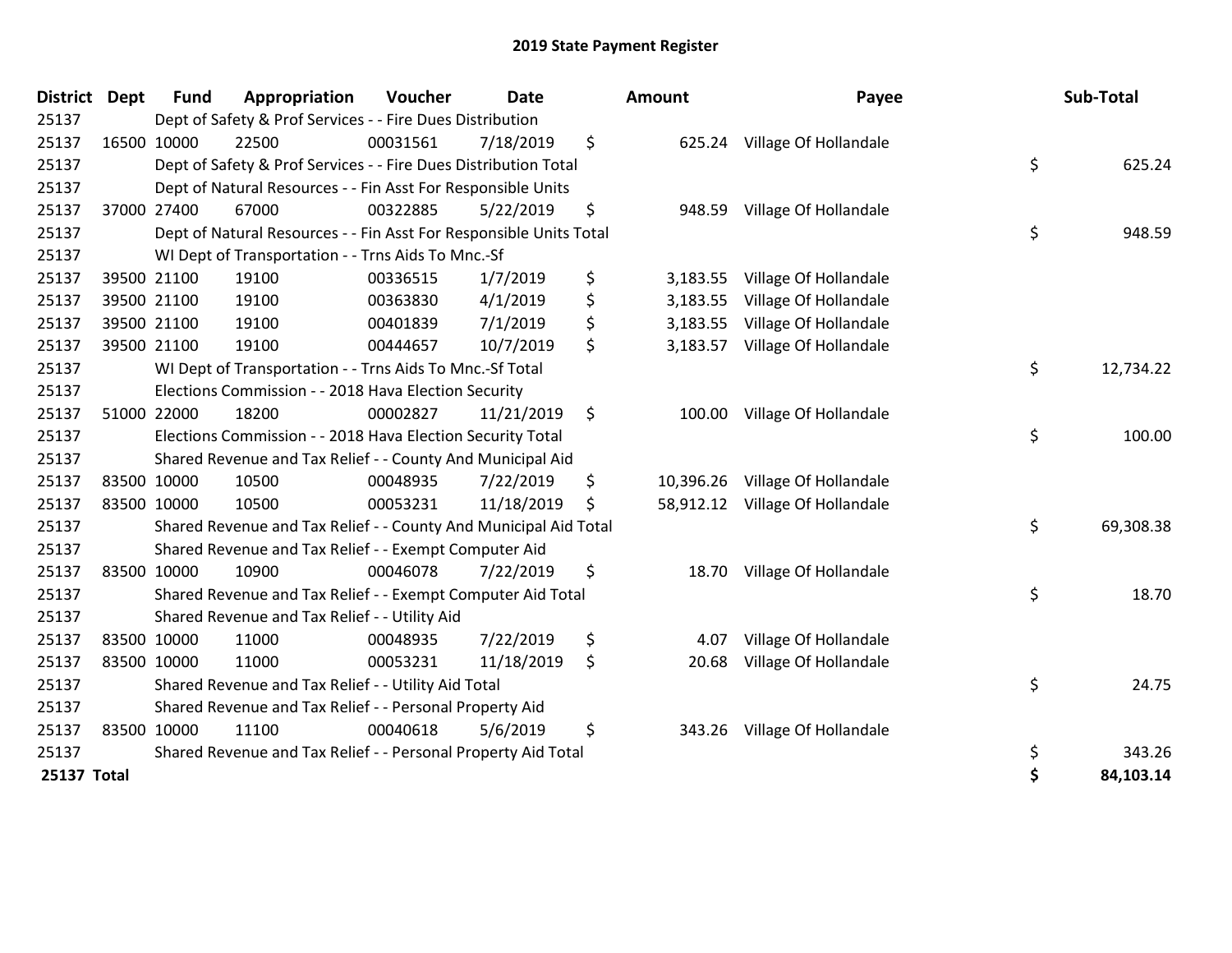| <b>District</b> | <b>Dept</b> | <b>Fund</b> | Appropriation                                                      | Voucher  | <b>Date</b> | Amount          | Payee                        | Sub-Total        |
|-----------------|-------------|-------------|--------------------------------------------------------------------|----------|-------------|-----------------|------------------------------|------------------|
| 25146           |             |             | Dept of Safety & Prof Services - - Fire Dues Distribution          |          |             |                 |                              |                  |
| 25146           |             | 16500 10000 | 22500                                                              | 00031481 | 7/17/2019   | \$              | 871.20 Village of Linden     |                  |
| 25146           |             |             | Dept of Safety & Prof Services - - Fire Dues Distribution Total    |          |             |                 |                              | \$<br>871.20     |
| 25146           |             |             | Dept of Natural Resources - - Fin Asst For Responsible Units       |          |             |                 |                              |                  |
| 25146           |             | 37000 27400 | 67000                                                              | 00322895 | 5/22/2019   | \$              | 1,686.38 Village of Linden   |                  |
| 25146           |             |             | Dept of Natural Resources - - Fin Asst For Responsible Units Total |          |             |                 |                              | \$<br>1,686.38   |
| 25146           |             |             | WI Dept of Transportation - - Trns Aids To Mnc.-Sf                 |          |             |                 |                              |                  |
| 25146           |             | 39500 21100 | 19100                                                              | 00336516 | 1/7/2019    | \$<br>5,162.16  | Village of Linden            |                  |
| 25146           |             | 39500 21100 | 19100                                                              | 00363831 | 4/1/2019    | \$<br>5,162.16  | Village of Linden            |                  |
| 25146           |             | 39500 21100 | 19100                                                              | 00401840 | 7/1/2019    | \$<br>5,162.16  | Village of Linden            |                  |
| 25146           |             | 39500 21100 | 19100                                                              | 00444658 | 10/7/2019   | \$<br>5,162.16  | Village of Linden            |                  |
| 25146           |             |             | WI Dept of Transportation - - Trns Aids To Mnc.-Sf Total           |          |             |                 |                              | \$<br>20,648.64  |
| 25146           |             |             | Elections Commission - - 2018 Hava Election Security               |          |             |                 |                              |                  |
| 25146           |             | 51000 22000 | 18200                                                              | 00002704 | 11/18/2019  | \$              | 1,100.00 Village of Linden   |                  |
| 25146           |             |             | Elections Commission - - 2018 Hava Election Security Total         |          |             |                 |                              | \$<br>1,100.00   |
| 25146           |             |             | Shared Revenue and Tax Relief - - County And Municipal Aid         |          |             |                 |                              |                  |
| 25146           |             | 83500 10000 | 10500                                                              | 00048936 | 7/22/2019   | \$<br>25,538.50 | Village of Linden            |                  |
| 25146           |             | 83500 10000 | 10500                                                              | 00053232 | 11/18/2019  | \$              | 144,718.14 Village of Linden |                  |
| 25146           |             |             | Shared Revenue and Tax Relief - - County And Municipal Aid Total   |          |             |                 |                              | \$<br>170,256.64 |
| 25146           |             |             | Shared Revenue and Tax Relief - - Exempt Computer Aid              |          |             |                 |                              |                  |
| 25146           |             | 83500 10000 | 10900                                                              | 00046079 | 7/22/2019   | \$<br>10.40     | Village of Linden            |                  |
| 25146           |             |             | Shared Revenue and Tax Relief - - Exempt Computer Aid Total        |          |             |                 |                              | \$<br>10.40      |
| 25146           |             |             | Shared Revenue and Tax Relief - - Personal Property Aid            |          |             |                 |                              |                  |
| 25146           |             | 83500 10000 | 11100                                                              | 00040619 | 5/6/2019    | \$<br>333.26    | Village of Linden            |                  |
| 25146           |             |             | Shared Revenue and Tax Relief - - Personal Property Aid Total      |          |             |                 |                              | \$<br>333.26     |
| 25146           |             |             | Shared Revenue and Tax Relief - - Lottery & Gaming Credit          |          |             |                 |                              |                  |
| 25146           |             | 83500 52100 | 36300                                                              | 00038295 | 3/25/2019   | \$<br>1,374.48  | Village of Linden            |                  |
| 25146           |             |             | Shared Revenue and Tax Relief - - Lottery & Gaming Credit Total    |          |             |                 |                              | \$<br>1,374.48   |
| 25146 Total     |             |             |                                                                    |          |             |                 |                              | \$<br>196,281.00 |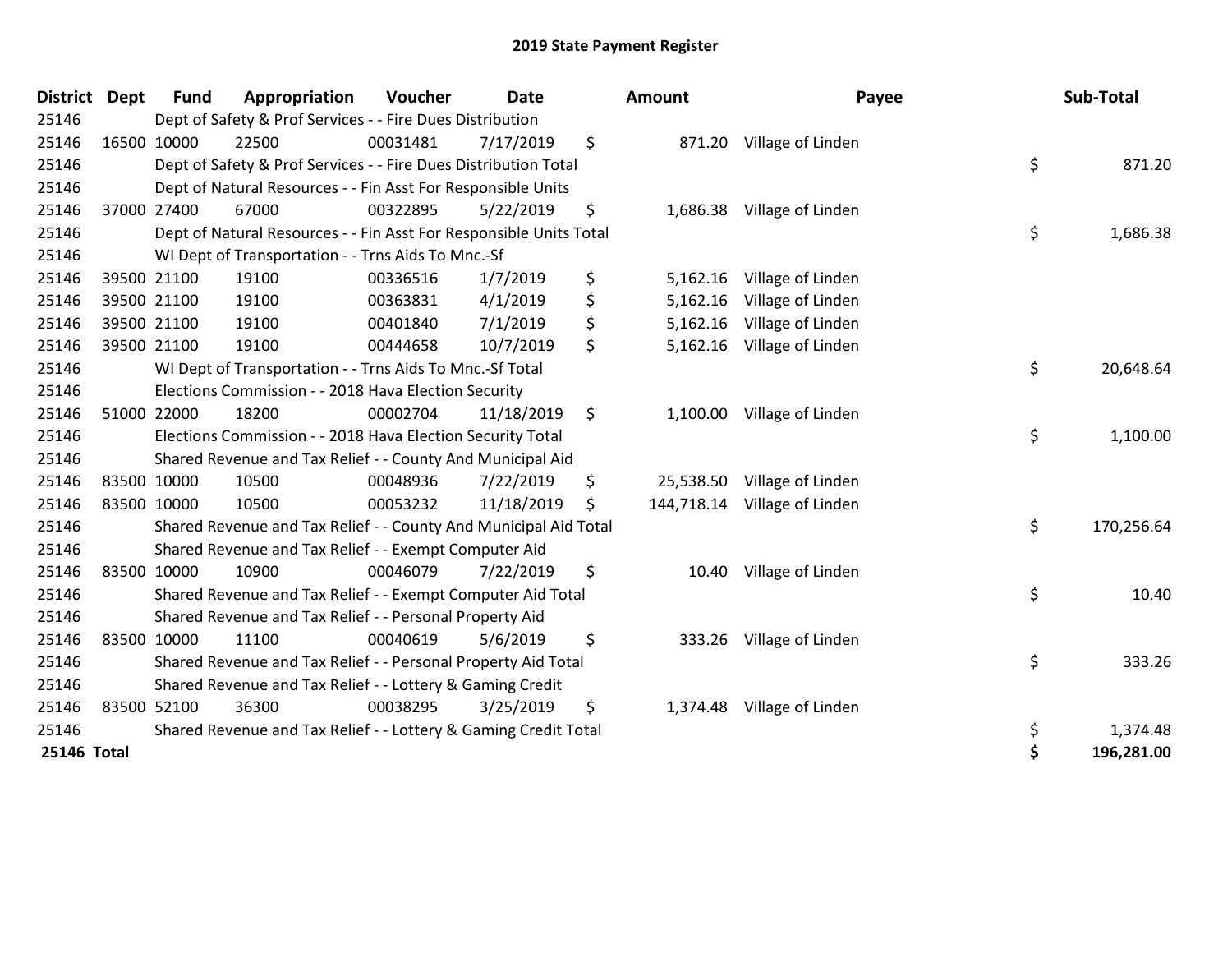| <b>District</b> | Dept | <b>Fund</b> | Appropriation                                                 | <b>Voucher</b> | Date      |   | <b>Amount</b> | Payee                 | Sub-Total |
|-----------------|------|-------------|---------------------------------------------------------------|----------------|-----------|---|---------------|-----------------------|-----------|
| 25147           |      |             | Shared Revenue and Tax Relief - - Exempt Computer Aid         |                |           |   |               |                       |           |
| 25147           |      | 83500 10000 | 10900                                                         | 00046080       | 7/22/2019 | Ŝ | 8.32          | Village of Livingston |           |
| 25147           |      | 83500 10000 | 10900                                                         | 00047845       | 7/22/2019 | Ś | 8.33          | Village of Livingston |           |
| 25147           |      |             | Shared Revenue and Tax Relief - - Exempt Computer Aid Total   |                |           |   |               |                       | 16.65     |
| 25147           |      |             | Shared Revenue and Tax Relief - - Personal Property Aid       |                |           |   |               |                       |           |
| 25147           |      | 83500 10000 | 11100                                                         | 00040620       | 5/6/2019  | Ś | 0.45          | Village of Livingston |           |
| 25147           |      | 83500 10000 | 11100                                                         | 00042580       | 5/6/2019  | Ŝ | 6.68          | Village of Livingston |           |
| 25147           |      |             | Shared Revenue and Tax Relief - - Personal Property Aid Total |                |           |   |               |                       | 7.13      |
| 25147 Total     |      |             |                                                               |                |           |   |               |                       | 23.78     |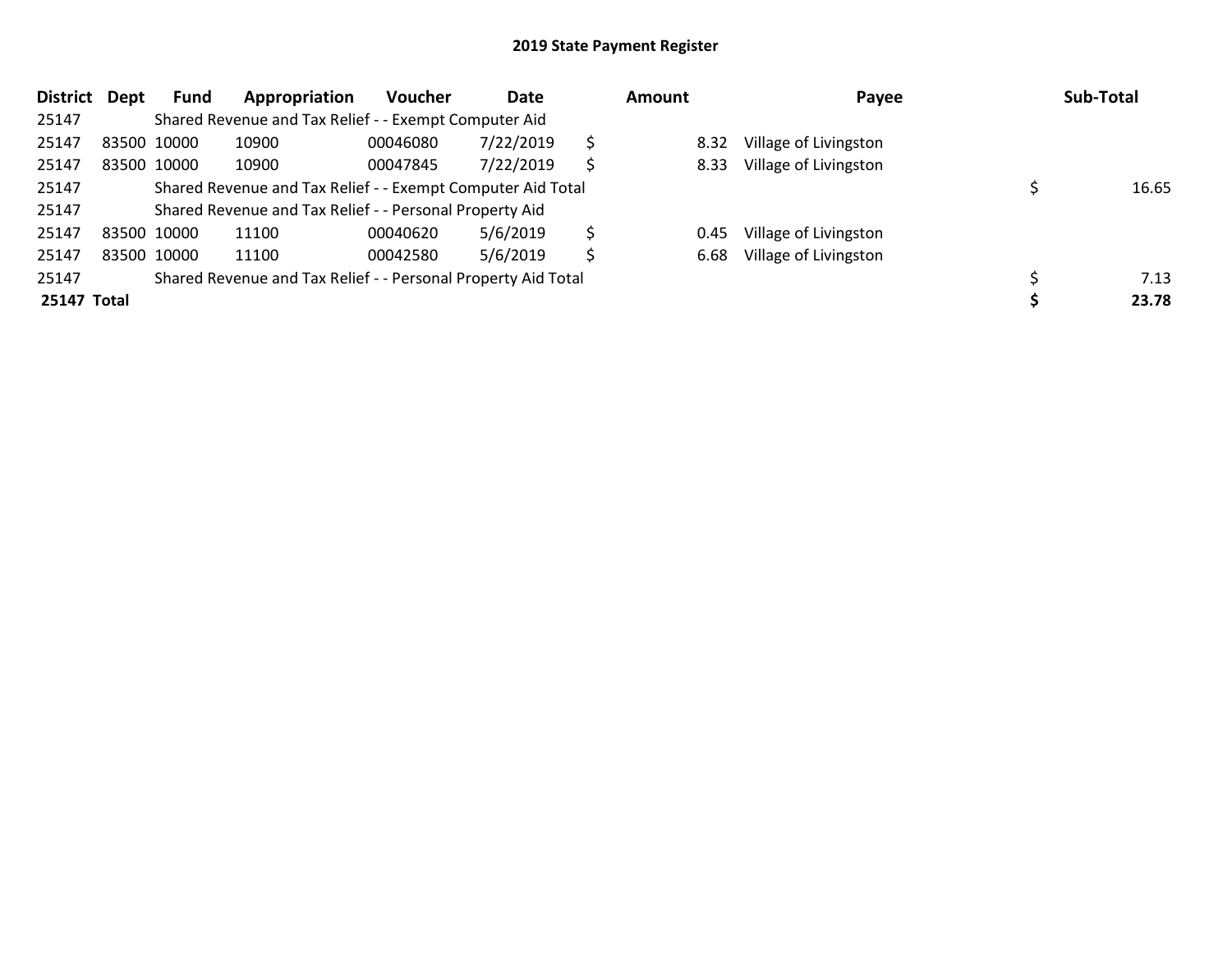| District Dept | <b>Fund</b> | Appropriation                                                 | Voucher  | Date     | Amount | Payee               | Sub-Total |
|---------------|-------------|---------------------------------------------------------------|----------|----------|--------|---------------------|-----------|
| 25151         |             | Shared Revenue and Tax Relief - - Personal Property Aid       |          |          |        |                     |           |
| 25151         | 83500 10000 | 11100                                                         | 00040621 | 5/6/2019 | 0.73   | Village of Montfort |           |
| 25151         |             | Shared Revenue and Tax Relief - - Personal Property Aid Total |          |          |        |                     | 0.73      |
| 25151 Total   |             |                                                               |          |          |        |                     | 0.73      |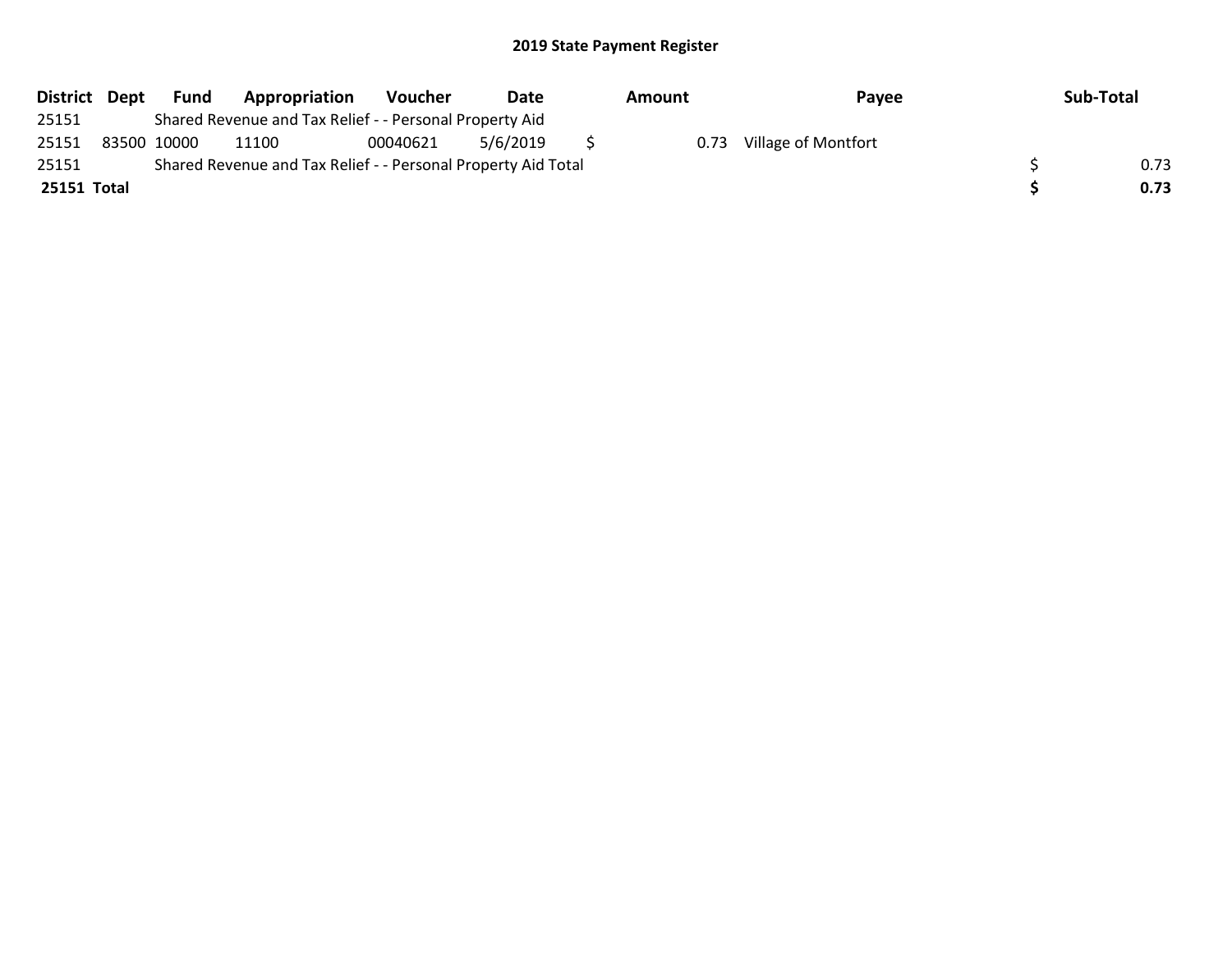| <b>District</b> | <b>Dept</b> | Fund        | Appropriation                                                   | <b>Voucher</b> | Date       |    | Amount   | Payee              | Sub-Total    |
|-----------------|-------------|-------------|-----------------------------------------------------------------|----------------|------------|----|----------|--------------------|--------------|
| 25153           |             |             | Elections Commission - - 2018 Hava Election Security            |                |            |    |          |                    |              |
| 25153           |             | 51000 22000 | 18200                                                           | 00002845       | 11/21/2019 | \$ | 100.00   | Village of Muscoda |              |
| 25153           |             | 51000 22000 | 18200                                                           | 00002998       | 12/10/2019 | S  | 600.00   | Village of Muscoda |              |
| 25153           |             |             | Elections Commission - - 2018 Hava Election Security Total      |                |            |    |          |                    | \$<br>700.00 |
| 25153           |             |             | Shared Revenue and Tax Relief - - Exempt Computer Aid           |                |            |    |          |                    |              |
| 25153           |             | 83500 10000 | 10900                                                           | 00046081       | 7/22/2019  | \$ | 1.03     | Village of Muscoda |              |
| 25153           |             |             | Shared Revenue and Tax Relief - - Exempt Computer Aid Total     |                |            |    |          |                    | \$<br>1.03   |
| 25153           |             |             | Shared Revenue and Tax Relief - - Personal Property Aid         |                |            |    |          |                    |              |
| 25153           |             | 83500 10000 | 11100                                                           | 00040622       | 5/6/2019   | \$ | 8.59     | Village of Muscoda |              |
| 25153           |             | 83500 10000 | 11100                                                           | 00042581       | 5/6/2019   | \$ | 51.55    | Village of Muscoda |              |
| 25153           |             |             | Shared Revenue and Tax Relief - - Personal Property Aid Total   |                |            |    |          |                    | \$<br>60.14  |
| 25153           |             |             | Shared Revenue and Tax Relief - - Lottery & Gaming Credit       |                |            |    |          |                    |              |
| 25153           |             | 83500 52100 | 36300                                                           | 00038296       | 3/25/2019  | \$ | 1,770.60 | Village of Muscoda |              |
| 25153           |             |             | Shared Revenue and Tax Relief - - Lottery & Gaming Credit Total |                |            |    |          |                    | 1,770.60     |
| 25153 Total     |             |             |                                                                 |                |            |    |          |                    | 2,531.77     |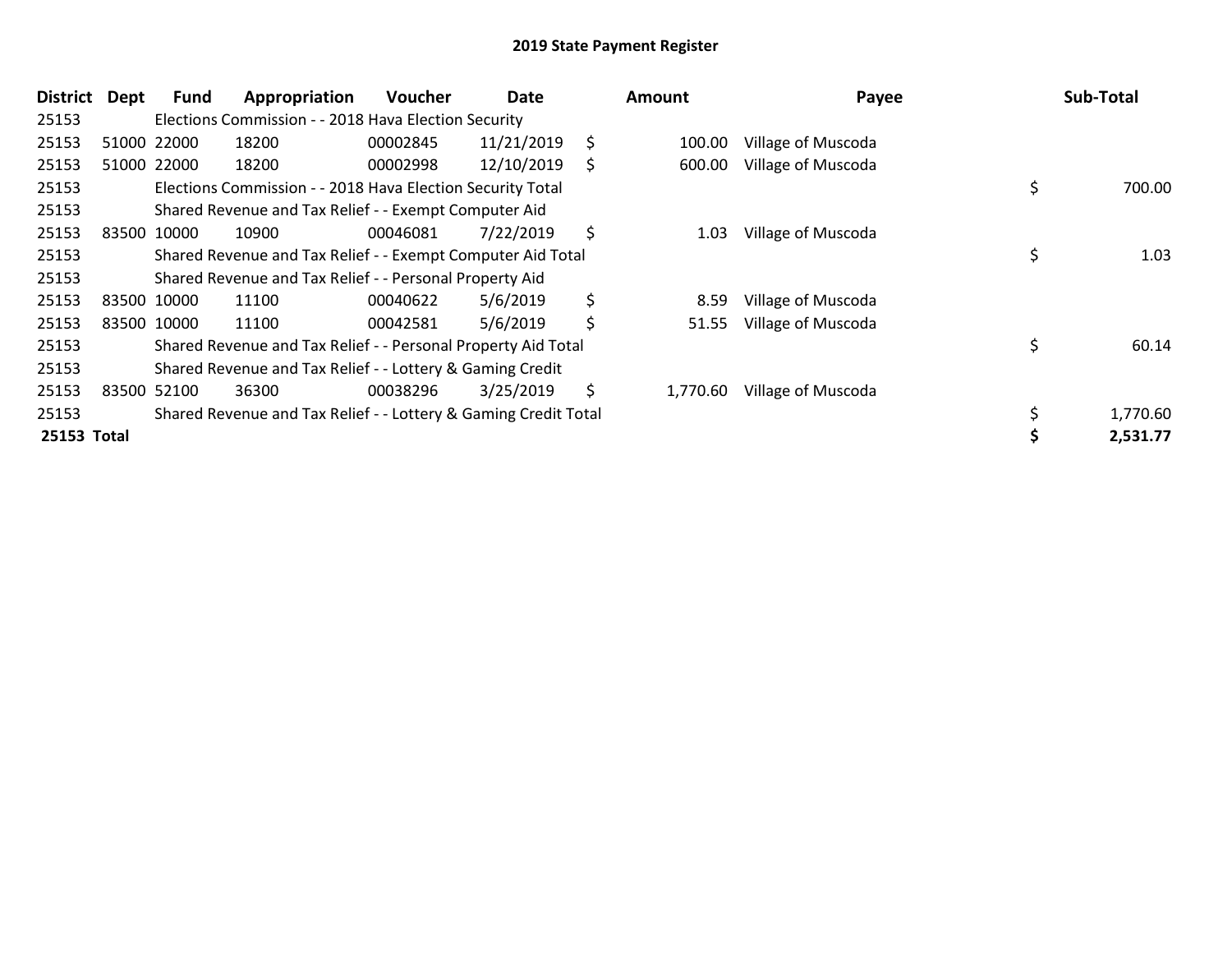| <b>District Dept</b> | <b>Fund</b> | Appropriation                                                         | Voucher  | <b>Date</b> | Amount         | Payee                      | Sub-Total       |
|----------------------|-------------|-----------------------------------------------------------------------|----------|-------------|----------------|----------------------------|-----------------|
| 25176                |             | Dept of Safety & Prof Services - - Fire Dues Distribution             |          |             |                |                            |                 |
| 25176                | 16500 10000 | 22500                                                                 | 00031606 | 7/18/2019   | \$             | 421.38 Village Of Rewey    |                 |
| 25176                |             | Dept of Safety & Prof Services - - Fire Dues Distribution Total       |          |             |                |                            | \$<br>421.38    |
| 25176                |             | Dept of Natural Resources - - Fin Asst For Responsible Units          |          |             |                |                            |                 |
| 25176                | 37000 27400 | 67000                                                                 | 00322989 | 5/22/2019   | \$<br>916.89   | Village Of Rewey           |                 |
| 25176                |             | Dept of Natural Resources - - Fin Asst For Responsible Units Total    |          |             |                |                            | \$<br>916.89    |
| 25176                |             | WI Dept of Transportation - - Trns Aids To Mnc.-Sf                    |          |             |                |                            |                 |
| 25176                | 39500 21100 | 19100                                                                 | 00336517 | 1/7/2019    | \$             | 1,708.13 Village Of Rewey  |                 |
| 25176                | 39500 21100 | 19100                                                                 | 00363832 | 4/1/2019    | \$<br>1,708.13 | Village Of Rewey           |                 |
| 25176                | 39500 21100 | 19100                                                                 | 00401841 | 7/1/2019    | \$<br>1,708.13 | Village Of Rewey           |                 |
| 25176                | 39500 21100 | 19100                                                                 | 00444659 | 10/7/2019   | \$             | 1,708.15 Village Of Rewey  |                 |
| 25176                |             | WI Dept of Transportation - - Trns Aids To Mnc.-Sf Total              |          |             |                |                            | \$<br>6,832.54  |
| 25176                |             | WI Dept of Transportation - - Loc Rd Imp Prg St Fd                    |          |             |                |                            |                 |
| 25176                | 39500 21100 | 27800                                                                 | 00339944 | 1/9/2019    | \$             | 13,610.85 Village Of Rewey |                 |
| 25176                |             | WI Dept of Transportation - - Loc Rd Imp Prg St Fd Total              |          |             |                |                            | \$<br>13,610.85 |
| 25176                |             | Shared Revenue and Tax Relief - - Expenditure Restraint Program       |          |             |                |                            |                 |
| 25176                | 83500 10000 | 10100                                                                 | 00048937 | 7/22/2019   | \$             | 675.03 Village Of Rewey    |                 |
| 25176                |             | Shared Revenue and Tax Relief - - Expenditure Restraint Program Total |          |             |                |                            | \$<br>675.03    |
| 25176                |             | Shared Revenue and Tax Relief - - County And Municipal Aid            |          |             |                |                            |                 |
| 25176                | 83500 10000 | 10500                                                                 | 00048937 | 7/22/2019   | \$<br>9,405.66 | Village Of Rewey           |                 |
| 25176                | 83500 10000 | 10500                                                                 | 00053233 | 11/18/2019  | \$             | 53,298.74 Village Of Rewey |                 |
| 25176                |             | Shared Revenue and Tax Relief - - County And Municipal Aid Total      |          |             |                |                            | \$<br>62,704.40 |
| 25176                |             | Shared Revenue and Tax Relief - - Exempt Computer Aid                 |          |             |                |                            |                 |
| 25176                | 83500 10000 | 10900                                                                 | 00046082 | 7/22/2019   | \$<br>12.47    | Village Of Rewey           |                 |
| 25176                |             | Shared Revenue and Tax Relief - - Exempt Computer Aid Total           |          |             |                |                            | \$<br>12.47     |
| 25176                |             | Shared Revenue and Tax Relief - - Utility Aid                         |          |             |                |                            |                 |
| 25176                | 83500 10000 | 11000                                                                 | 00048937 | 7/22/2019   | \$<br>37.17    | Village Of Rewey           |                 |
| 25176                | 83500 10000 | 11000                                                                 | 00053233 | 11/18/2019  | \$             | 304.31 Village Of Rewey    |                 |
| 25176                |             | Shared Revenue and Tax Relief - - Utility Aid Total                   |          |             |                |                            | \$<br>341.48    |
| 25176                |             | Shared Revenue and Tax Relief - - Personal Property Aid               |          |             |                |                            |                 |
| 25176                | 83500 10000 | 11100                                                                 | 00040623 | 5/6/2019    | \$<br>91.80    | Village Of Rewey           |                 |
| 25176                |             | Shared Revenue and Tax Relief - - Personal Property Aid Total         |          |             |                |                            | \$<br>91.80     |
| 25176 Total          |             |                                                                       |          |             |                |                            | \$<br>85,606.84 |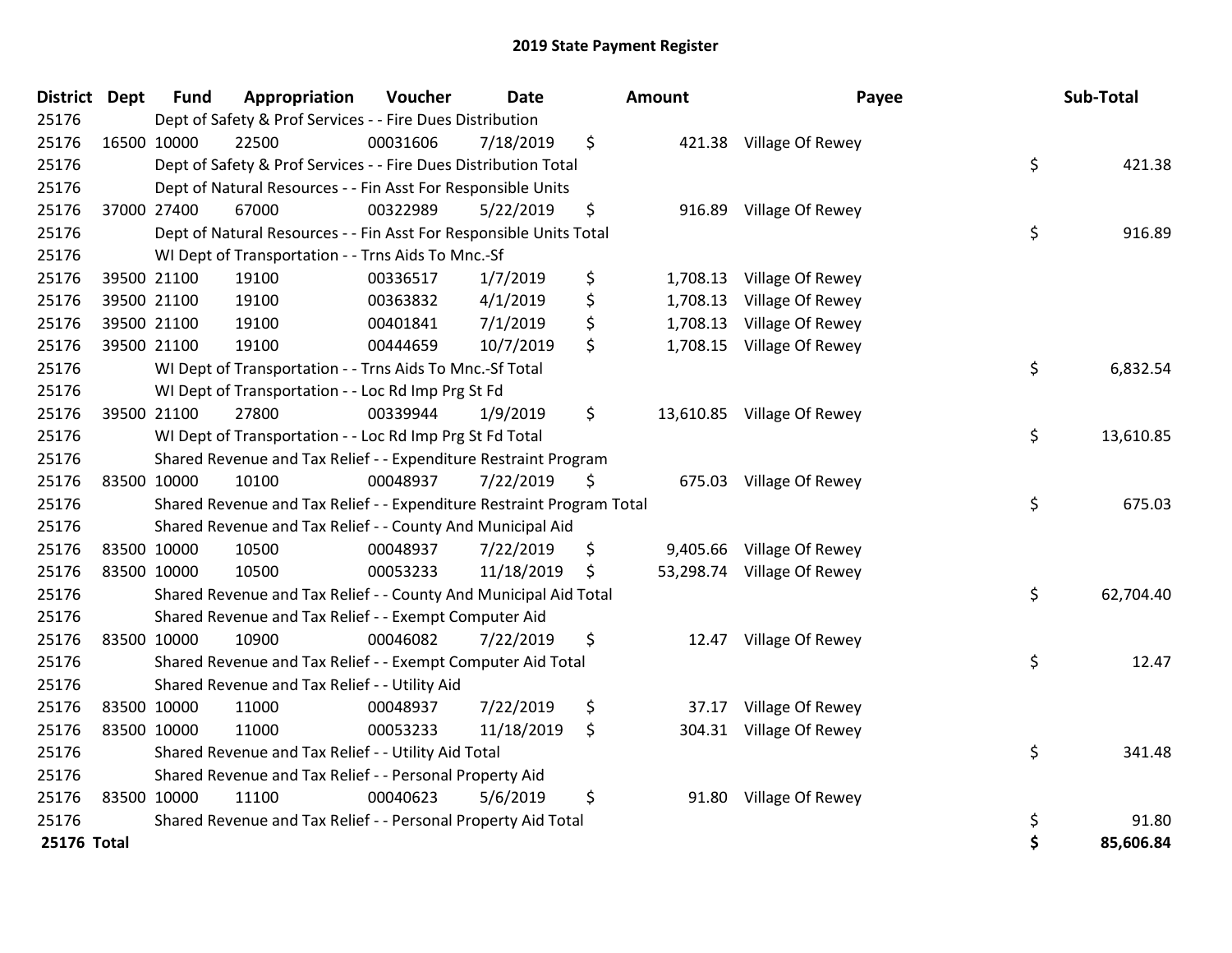| District Dept | <b>Fund</b> | Appropriation                                                        | Voucher  | <b>Date</b> | Amount           | Payee                          | Sub-Total        |
|---------------|-------------|----------------------------------------------------------------------|----------|-------------|------------------|--------------------------------|------------------|
| 25177         |             | Dept of Safety & Prof Services - - Fire Dues Distribution            |          |             |                  |                                |                  |
| 25177         | 16500 10000 | 22500                                                                | 00031256 | 7/18/2019   | \$               | 1,571.60 Village Of Ridgeway   |                  |
| 25177         |             | Dept of Safety & Prof Services - - Fire Dues Distribution Total      |          |             |                  |                                | \$<br>1,571.60   |
| 25177         |             | Dept of Natural Resources - - Aids In Lieu Of Taxes - Gener          |          |             |                  |                                |                  |
| 25177         | 37000 10000 | 50300                                                                | 00313580 | 4/19/2019   | \$               | 34.85 Village Of Ridgeway      |                  |
| 25177         |             | Dept of Natural Resources - - Aids In Lieu Of Taxes - Gener Total    |          |             |                  |                                | \$<br>34.85      |
| 25177         |             | Dept of Natural Resources - - Fin Asst For Responsible Units         |          |             |                  |                                |                  |
| 25177         | 37000 27400 | 67000                                                                | 00322990 | 5/22/2019   | \$               | 2,633.38 Village Of Ridgeway   |                  |
| 25177         |             | Dept of Natural Resources - - Fin Asst For Responsible Units Total   |          |             |                  |                                | \$<br>2,633.38   |
| 25177         |             | WI Dept of Transportation - - Trns Aids To Mnc.-Sf                   |          |             |                  |                                |                  |
| 25177         | 39500 21100 | 19100                                                                | 00336518 | 1/7/2019    | \$               | 9,915.79 Village Of Ridgeway   |                  |
| 25177         | 39500 21100 | 19100                                                                | 00363833 | 4/1/2019    | \$<br>9,915.79   | Village Of Ridgeway            |                  |
| 25177         | 39500 21100 | 19100                                                                | 00401842 | 7/1/2019    | \$               | 9,915.79 Village Of Ridgeway   |                  |
| 25177         | 39500 21100 | 19100                                                                | 00444660 | 10/7/2019   | \$               | 9,915.79 Village Of Ridgeway   |                  |
| 25177         |             | WI Dept of Transportation - - Trns Aids To Mnc.-Sf Total             |          |             |                  |                                | \$<br>39,663.16  |
| 25177         |             | Department of Justice - - Law Enforcement Train, Local               |          |             |                  |                                |                  |
| 25177         | 45500 10000 | 23100                                                                | 00074323 | 11/7/2019   | \$               | 160.00 Village Of Ridgeway     |                  |
| 25177         |             | Department of Justice - - Law Enforcement Train, Local Total         |          |             |                  |                                | \$<br>160.00     |
| 25177         |             | Department of Administration - - Federal Aid, Local Assistance       |          |             |                  |                                |                  |
| 25177         | 50500 10000 | 74300                                                                | 00104564 | 6/28/2019   | \$<br>135,000.00 | Village Of Ridgeway            |                  |
| 25177         | 50500 10000 | 74300                                                                | 00106076 | 8/1/2019    | \$<br>100,000.00 | Village Of Ridgeway            |                  |
| 25177         | 50500 10000 | 74300                                                                | 00107149 | 8/20/2019   | \$<br>95,000.00  | Village Of Ridgeway            |                  |
| 25177         | 50500 10000 | 74300                                                                | 00109033 | 9/26/2019   | \$<br>60,000.00  | Village Of Ridgeway            |                  |
| 25177         | 50500 10000 | 74300                                                                | 00111296 | 10/29/2019  | \$<br>85,000.00  | Village Of Ridgeway            |                  |
| 25177         |             | Department of Administration - - Federal Aid, Local Assistance Total |          |             |                  |                                | \$<br>475,000.00 |
| 25177         |             | Shared Revenue and Tax Relief - - County And Municipal Aid           |          |             |                  |                                |                  |
| 25177         | 83500 10000 | 10500                                                                | 00048938 | 7/22/2019   | \$               | 18,821.56 Village Of Ridgeway  |                  |
| 25177         | 83500 10000 | 10500                                                                | 00053234 | 11/18/2019  | \$               | 106,655.52 Village Of Ridgeway |                  |
| 25177         |             | Shared Revenue and Tax Relief - - County And Municipal Aid Total     |          |             |                  |                                | \$<br>125,477.08 |
| 25177         |             | Shared Revenue and Tax Relief - - Exempt Computer Aid                |          |             |                  |                                |                  |
| 25177         | 83500 10000 | 10900                                                                | 00046083 | 7/22/2019   | \$<br>7.27       | Village Of Ridgeway            |                  |
| 25177         |             | Shared Revenue and Tax Relief - - Exempt Computer Aid Total          |          |             |                  |                                | \$<br>7.27       |
| 25177         |             | Shared Revenue and Tax Relief - - Personal Property Aid              |          |             |                  |                                |                  |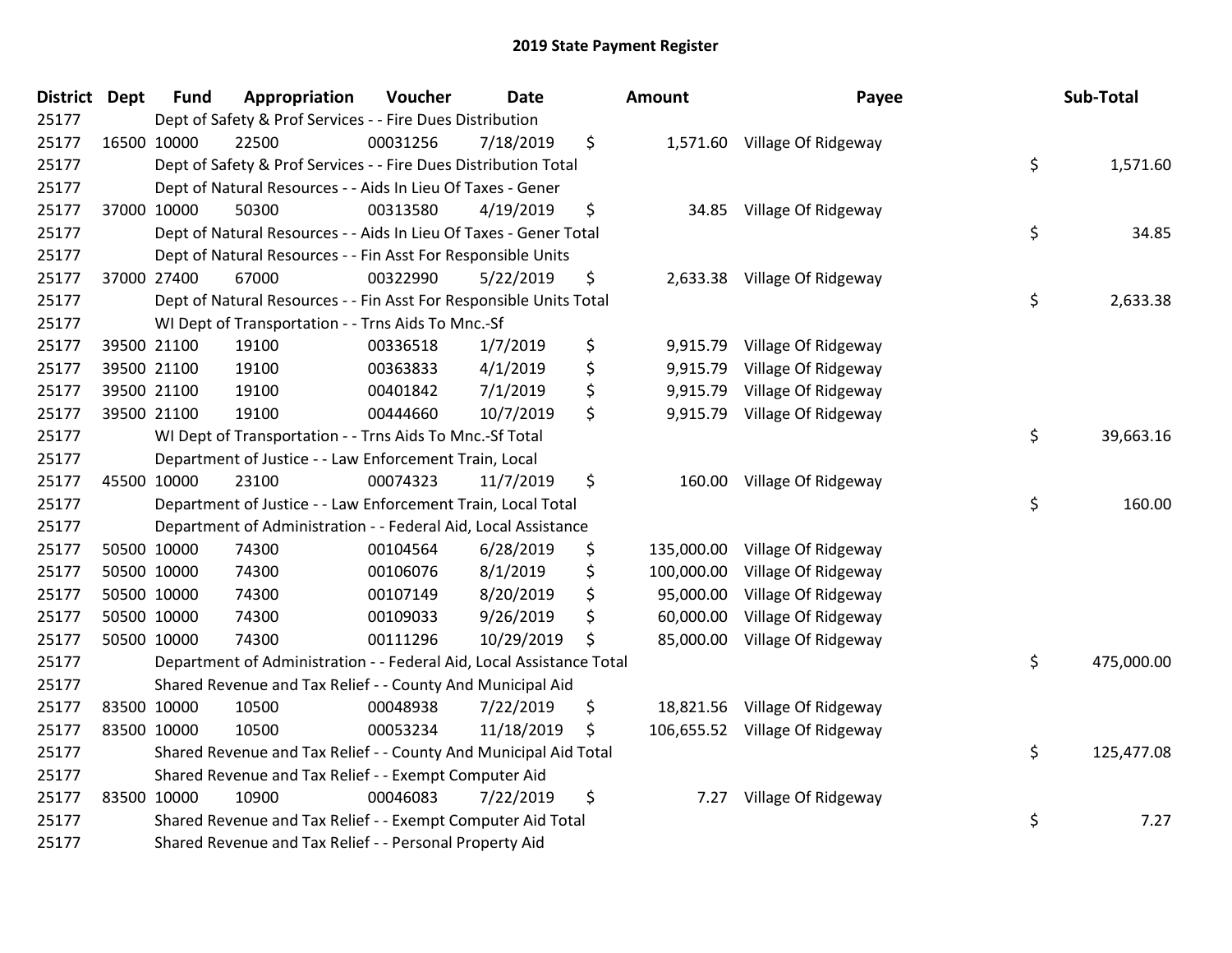| District Dept | Fund        | Appropriation                                                 | Voucher  | Date     | Amount |          | Payee               |  | Sub-Total  |
|---------------|-------------|---------------------------------------------------------------|----------|----------|--------|----------|---------------------|--|------------|
| 25177         | 83500 10000 | 11100                                                         | 00040624 | 5/6/2019 |        | 1,451.39 | Village Of Ridgeway |  |            |
| 25177         | 83500 10000 | 11100                                                         | 00042582 | 5/6/2019 |        | 15.74    | Village Of Ridgeway |  |            |
| 25177         |             | Shared Revenue and Tax Relief - - Personal Property Aid Total |          |          |        |          |                     |  | 1,467.13   |
| 25177 Total   |             |                                                               |          |          |        |          |                     |  | 646,014.47 |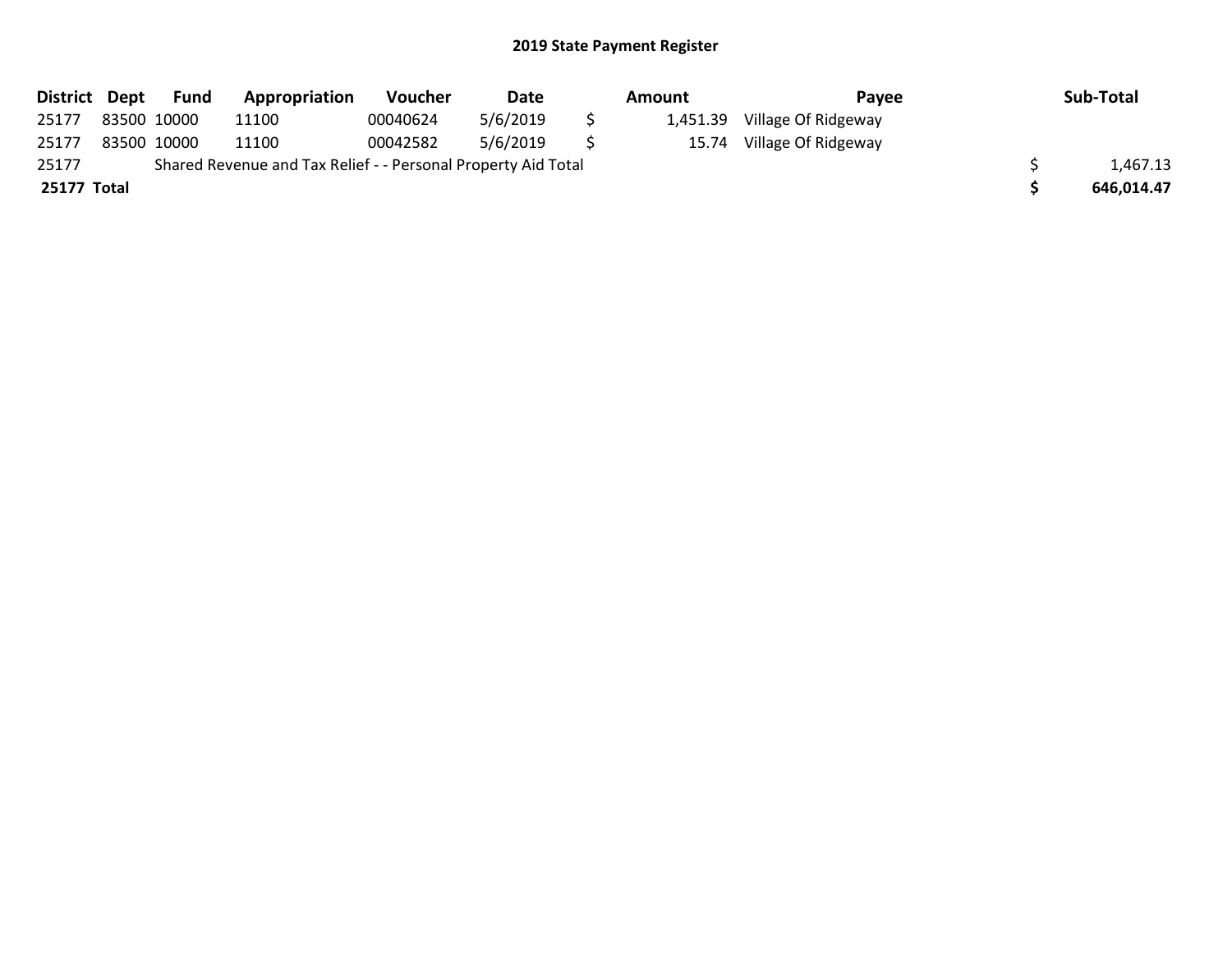| <b>District</b> | <b>Dept</b> | <b>Fund</b> | Appropriation                                                      | Voucher  | <b>Date</b> | <b>Amount</b>   | Payee                        | Sub-Total       |
|-----------------|-------------|-------------|--------------------------------------------------------------------|----------|-------------|-----------------|------------------------------|-----------------|
| 25216           |             |             | Dept of Safety & Prof Services - - Fire Dues Distribution          |          |             |                 |                              |                 |
| 25216           |             | 16500 10000 | 22500                                                              | 00030046 | 7/15/2019   | \$              | 16,991.42 City Of Dodgeville |                 |
| 25216           |             |             | Dept of Safety & Prof Services - - Fire Dues Distribution Total    |          |             |                 |                              | \$<br>16,991.42 |
| 25216           |             |             | Dept of Natural Resources - - Aids In Lieu Of Taxes - Gener        |          |             |                 |                              |                 |
| 25216           |             | 37000 10000 | 50300                                                              | 00314130 | 4/19/2019   | \$<br>52.16     | City Of Dodgeville           |                 |
| 25216           |             |             | Dept of Natural Resources - - Aids In Lieu Of Taxes - Gener Total  |          |             |                 |                              | \$<br>52.16     |
| 25216           |             |             | Dept of Natural Resources - - GPO--State Funds                     |          |             |                 |                              |                 |
| 25216           |             | 37000 21200 | 86100                                                              | 00288391 | 1/4/2019    | \$<br>108.22    | City Of Dodgeville           |                 |
| 25216           |             | 37000 21200 | 86100                                                              | 00296125 | 2/7/2019    | \$<br>98.43     | City Of Dodgeville           |                 |
| 25216           |             | 37000 21200 | 86100                                                              | 00302823 | 3/4/2019    | \$<br>102.48    | City Of Dodgeville           |                 |
| 25216           |             | 37000 21200 | 86100                                                              | 00308813 | 4/1/2019    | \$<br>104.62    | City Of Dodgeville           |                 |
| 25216           |             | 37000 21200 | 86100                                                              | 00318477 | 5/7/2019    | \$<br>120.00    | City Of Dodgeville           |                 |
| 25216           |             | 37000 21200 | 86100                                                              | 00327038 | 6/6/2019    | \$<br>111.24    | City Of Dodgeville           |                 |
| 25216           |             | 37000 21200 | 86100                                                              | 00337742 | 7/5/2019    | \$<br>117.95    | City Of Dodgeville           |                 |
| 25216           |             | 37000 21200 | 86100                                                              | 00347791 | 8/6/2019    | \$<br>96.20     | City Of Dodgeville           |                 |
| 25216           |             | 37000 21200 | 86100                                                              | 00356206 | 9/13/2019   | \$<br>108.05    | City Of Dodgeville           |                 |
| 25216           |             | 37000 21200 | 86100                                                              | 00364243 | 10/15/2019  | \$<br>101.32    | City Of Dodgeville           |                 |
| 25216           |             | 37000 21200 | 86100                                                              | 00369734 | 11/4/2019   | \$<br>102.58    | City Of Dodgeville           |                 |
| 25216           |             | 37000 21200 | 86100                                                              | 00375739 | 12/6/2019   | \$<br>105.88    | City Of Dodgeville           |                 |
| 25216           |             |             | Dept of Natural Resources - - GPO--State Funds Total               |          |             |                 |                              | \$<br>1,276.97  |
| 25216           |             |             | Dept of Natural Resources - - Petrostorage Envr Remd Awards        |          |             |                 |                              |                 |
| 25216           |             | 37000 27200 | 66700                                                              | 00301214 | 2/27/2019   | \$<br>2,402.45  | City Of Dodgeville           |                 |
| 25216           |             | 37000 27200 | 66700                                                              | 00323673 | 5/23/2019   | \$<br>1,856.45  | City Of Dodgeville           |                 |
| 25216           |             | 37000 27200 | 66700                                                              | 00348439 | 8/9/2019    | \$<br>1,444.82  | City Of Dodgeville           |                 |
| 25216           |             | 37000 27200 | 66700                                                              | 00357891 | 9/17/2019   | \$<br>411.40    | City Of Dodgeville           |                 |
| 25216           |             |             | Dept of Natural Resources - - Petrostorage Envr Remd Awards Total  |          |             |                 |                              | \$<br>6,115.12  |
| 25216           |             |             | Dept of Natural Resources - - Fin Asst For Responsible Units       |          |             |                 |                              |                 |
| 25216           |             | 37000 27400 | 67000                                                              | 00322876 | 5/22/2019   | \$<br>15,120.37 | City Of Dodgeville           |                 |
| 25216           |             |             | Dept of Natural Resources - - Fin Asst For Responsible Units Total |          |             |                 |                              | \$<br>15,120.37 |
| 25216           |             |             | WI Dept of Transportation - - Conn Hwy Aids St Fds                 |          |             |                 |                              |                 |
| 25216           |             | 39500 21100 | 16200                                                              | 00337728 | 1/7/2019    | \$<br>5,467.90  | City Of Dodgeville           |                 |
| 25216           |             | 39500 21100 | 16200                                                              | 00365042 | 4/1/2019    | \$<br>5,467.90  | City Of Dodgeville           |                 |
| 25216           |             | 39500 21100 | 16200                                                              | 00403051 | 7/1/2019    | \$<br>5,467.90  | City Of Dodgeville           |                 |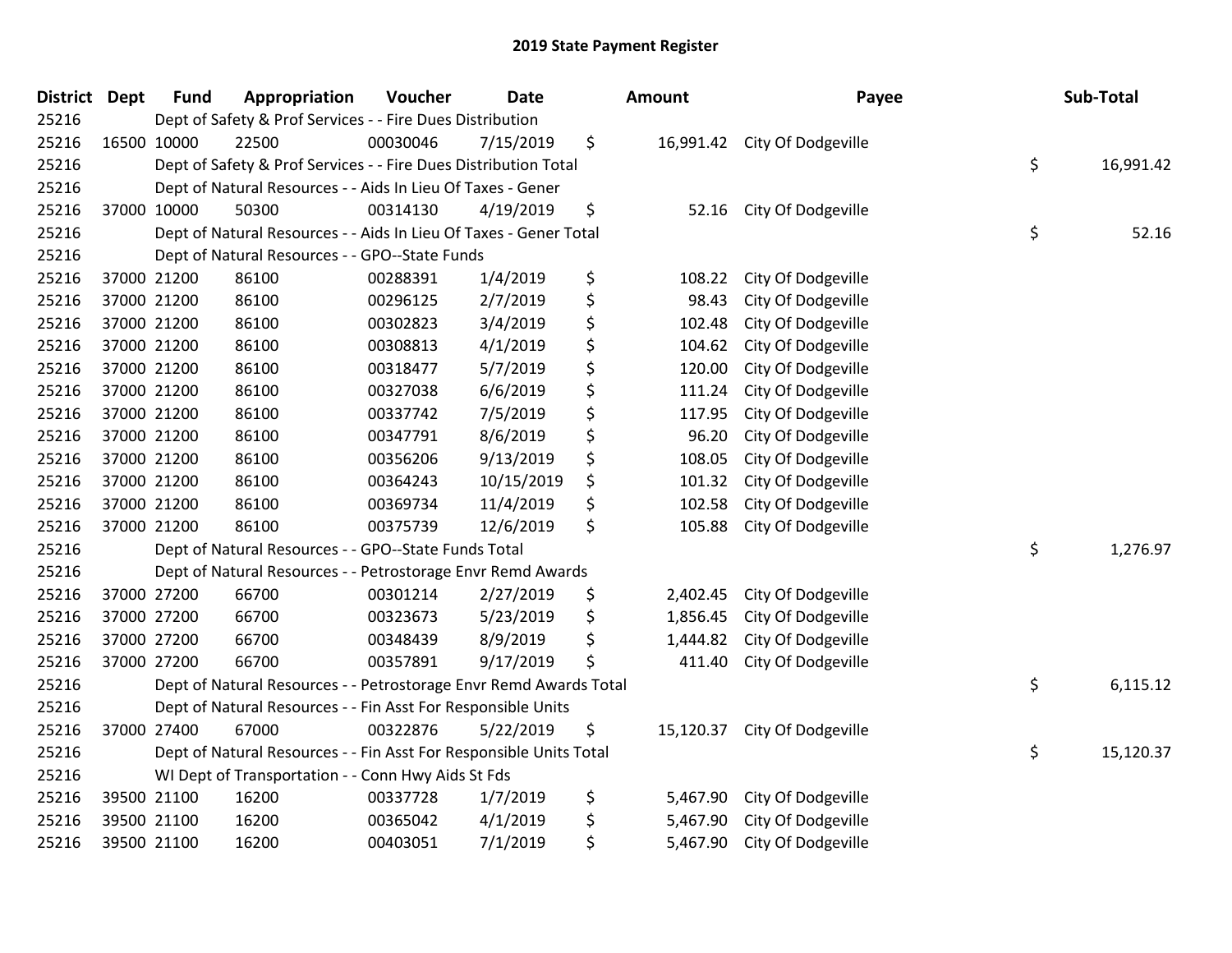| <b>District</b> | <b>Dept</b> | <b>Fund</b> | Appropriation                                                                   | Voucher                 | <b>Date</b> |               | Amount    | Payee                         | Sub-Total        |
|-----------------|-------------|-------------|---------------------------------------------------------------------------------|-------------------------|-------------|---------------|-----------|-------------------------------|------------------|
| 25216           |             | 39500 21100 | 16200                                                                           | 00445869                | 10/7/2019   | \$            |           | 5,467.92 City Of Dodgeville   |                  |
| 25216           |             |             | WI Dept of Transportation - - Conn Hwy Aids St Fds Total                        |                         |             |               |           |                               | \$<br>21,871.62  |
| 25216           |             |             | WI Dept of Transportation - - Trns Aids To Mnc.-Sf                              |                         |             |               |           |                               |                  |
| 25216           |             | 39500 21100 | 19100                                                                           | 00336519                | 1/7/2019    | \$            | 63,730.36 | City Of Dodgeville            |                  |
| 25216           |             | 39500 21100 | 19100                                                                           | 00363834                | 4/1/2019    | \$            | 63,730.36 | City Of Dodgeville            |                  |
| 25216           |             | 39500 21100 | 19100                                                                           | 00401843                | 7/1/2019    | \$            | 63,730.36 | City Of Dodgeville            |                  |
| 25216           |             | 39500 21100 | 19100                                                                           | 00444661                | 10/7/2019   | \$            | 63,730.37 | City Of Dodgeville            |                  |
| 25216           |             |             | WI Dept of Transportation - - Trns Aids To Mnc.-Sf Total                        |                         |             |               |           |                               | \$<br>254,921.45 |
| 25216           |             |             | Department of Health Services - - Emergency Medical Services, Ai                |                         |             |               |           |                               |                  |
| 25216           |             | 43500 10000 | 11900                                                                           | 00307887                | 9/4/2019    | Ş             |           | 5,840.43 City Of Dodgeville   |                  |
| 25216           |             |             | Department of Health Services - - Emergency Medical Services, Ai Total          |                         |             |               |           |                               | \$<br>5,840.43   |
| 25216           |             |             | Department of Health Services - - Prepaid Medical Transport Reimbursement       |                         |             |               |           |                               |                  |
| 25216           |             | 43500 10000 | 16300                                                                           | AMBULANCE 11/18/2019 \$ |             |               |           | 17,196.44 City Of Dodgeville  |                  |
| 25216           |             |             | Department of Health Services - - Prepaid Medical Transport Reimbursement Total |                         |             |               |           |                               | \$<br>17,196.44  |
| 25216           |             |             | Department of Justice - - Law Enforcement Train, Local                          |                         |             |               |           |                               |                  |
| 25216           |             | 45500 10000 | 23100                                                                           | 00066294                | 6/10/2019   | \$            |           | 2,080.00 City Of Dodgeville   |                  |
| 25216           |             |             | Department of Justice - - Law Enforcement Train, Local Total                    |                         |             |               |           |                               | \$<br>2,080.00   |
| 25216           |             |             | Elections Commission - - 2018 Hava Election Security                            |                         |             |               |           |                               |                  |
| 25216           |             | 51000 22000 | 18200                                                                           | 00002928                | 11/26/2019  | $\ddot{\phi}$ |           | 1,100.00 City Of Dodgeville   |                  |
| 25216           |             |             | Elections Commission - - 2018 Hava Election Security Total                      |                         |             |               |           |                               | \$<br>1,100.00   |
| 25216           |             |             | Shared Revenue and Tax Relief - - County And Municipal Aid                      |                         |             |               |           |                               |                  |
| 25216           |             | 83500 10000 | 10500                                                                           | 00048939                | 7/22/2019   | \$            |           | 23,386.78 City Of Dodgeville  |                  |
| 25216           |             | 83500 10000 | 10500                                                                           | 00053235                | 11/18/2019  | \$            |           | 115,328.65 City Of Dodgeville |                  |
| 25216           |             |             | Shared Revenue and Tax Relief - - County And Municipal Aid Total                |                         |             |               |           |                               | \$<br>138,715.43 |
| 25216           |             |             | Shared Revenue and Tax Relief - - Exempt Computer Aid                           |                         |             |               |           |                               |                  |
| 25216           |             | 83500 10000 | 10900                                                                           | 00046084                | 7/22/2019   | \$            |           | 198,625.11 City Of Dodgeville |                  |
| 25216           |             | 83500 10000 | 10900                                                                           | 00047846                | 7/22/2019   | \$            |           | 8,415.32 City Of Dodgeville   |                  |
| 25216           |             |             | Shared Revenue and Tax Relief - - Exempt Computer Aid Total                     |                         |             |               |           |                               | \$<br>207,040.43 |
| 25216           |             |             | Shared Revenue and Tax Relief - - Utility Aid                                   |                         |             |               |           |                               |                  |
| 25216           |             | 83500 10000 | 11000                                                                           | 00048939                | 7/22/2019   | \$            | 1,951.89  | City Of Dodgeville            |                  |
| 25216           |             | 83500 10000 | 11000                                                                           | 00053235                | 11/18/2019  | $\zeta$       | 11,223.50 | City Of Dodgeville            |                  |
| 25216           |             |             | Shared Revenue and Tax Relief - - Utility Aid Total                             |                         |             |               |           |                               | \$<br>13,175.39  |
| 25216           |             |             | Shared Revenue and Tax Relief - - Personal Property Aid                         |                         |             |               |           |                               |                  |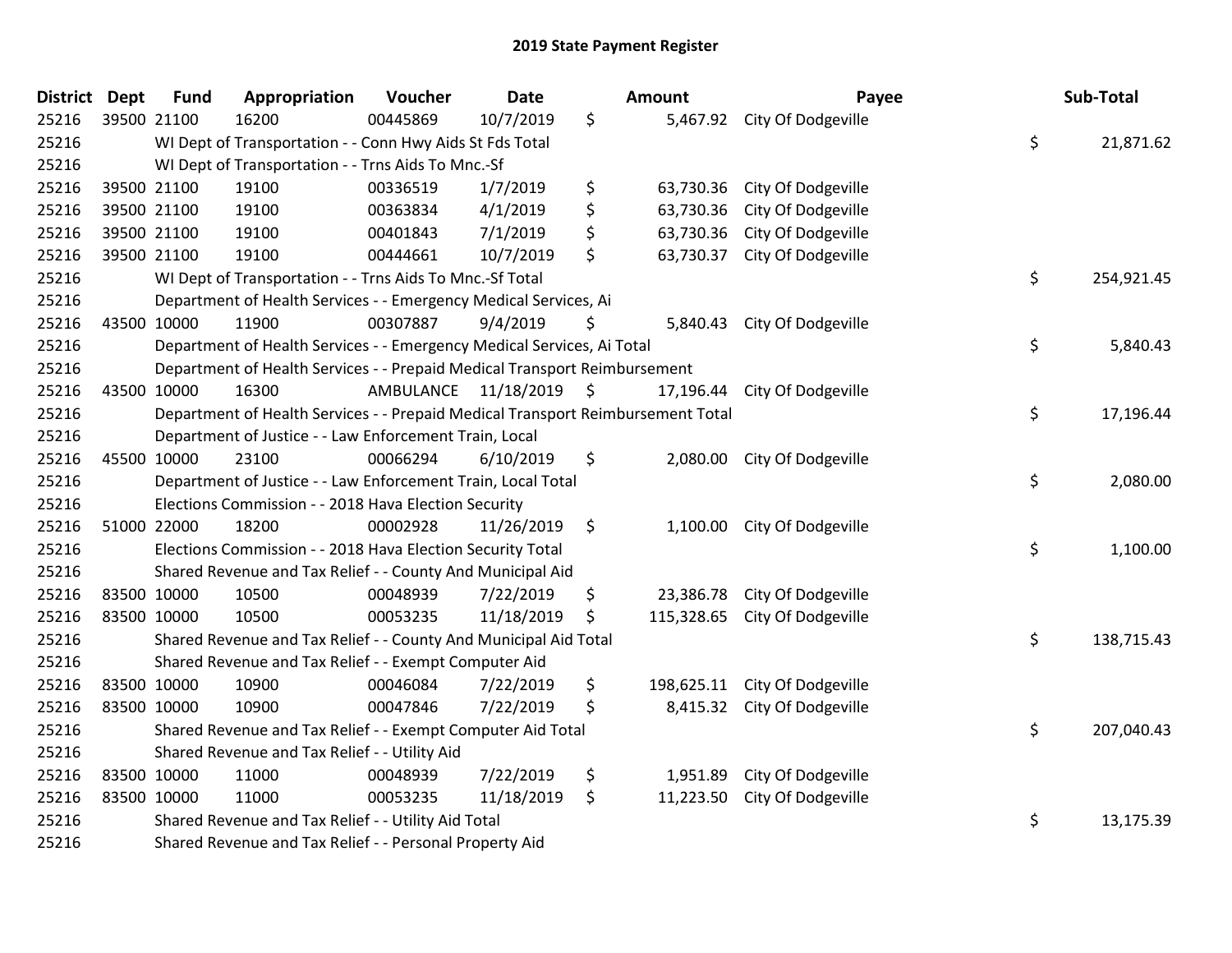| <b>District</b> | Dept        | <b>Fund</b> | Appropriation                                                       | <b>Voucher</b> | Date      | Amount |            | Payee              |  | Sub-Total  |  |
|-----------------|-------------|-------------|---------------------------------------------------------------------|----------------|-----------|--------|------------|--------------------|--|------------|--|
| 25216           |             | 83500 10000 | 11100                                                               | 00040625       | 5/6/2019  | \$     | 139,148.86 | City Of Dodgeville |  |            |  |
| 25216           |             | 83500 10000 | 11100                                                               | 00042583       | 5/6/2019  | \$     | 18,539.03  | City Of Dodgeville |  |            |  |
| 25216           |             |             | Shared Revenue and Tax Relief - - Personal Property Aid Total       |                |           |        |            |                    |  | 157,687.89 |  |
| 25216           |             |             | Shared Revenue and Tax Relief - - Payments For Municipal Svcs       |                |           |        |            |                    |  |            |  |
| 25216           | 83500 10000 |             | 50100                                                               | 00037809       | 1/31/2019 | S      | 2,703.58   | City Of Dodgeville |  |            |  |
| 25216           |             |             | Shared Revenue and Tax Relief - - Payments For Municipal Svcs Total |                |           |        |            |                    |  | 2,703.58   |  |
| 25216           |             |             | Shared Revenue and Tax Relief - - Lottery & Gaming Credit           |                |           |        |            |                    |  |            |  |
| 25216           |             | 83500 52100 | 36300                                                               | 00038297       | 3/25/2019 | S      | 5,139.00   | City Of Dodgeville |  |            |  |
| 25216           |             |             | Shared Revenue and Tax Relief - - Lottery & Gaming Credit Total     |                |           |        |            |                    |  | 5,139.00   |  |
| 25216 Total     |             |             |                                                                     |                |           |        |            |                    |  | 867,027.70 |  |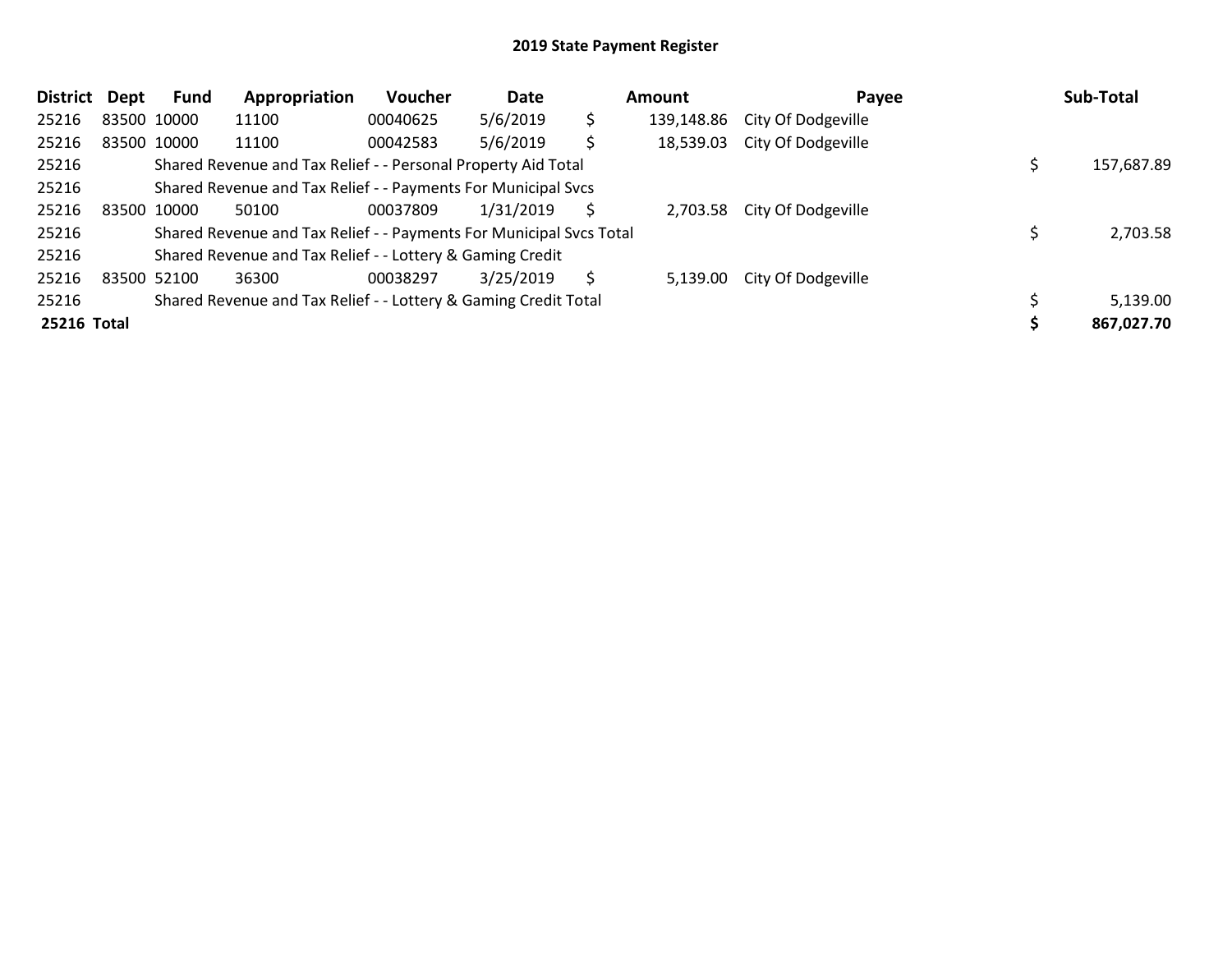| <b>District</b> | <b>Dept</b> | <b>Fund</b>                                                           | Appropriation | Voucher  | Date       |    | <b>Amount</b> | Payee                        |  | Sub-Total |  |
|-----------------|-------------|-----------------------------------------------------------------------|---------------|----------|------------|----|---------------|------------------------------|--|-----------|--|
| 25251           |             | Dept of Safety & Prof Services - - Fire Dues Distribution             |               |          |            |    |               |                              |  |           |  |
| 25251           |             | 16500 10000                                                           | 22500         | 00030222 | 7/16/2019  | \$ | 9,188.49      | City Of Mineral Point        |  |           |  |
| 25251           |             | \$<br>Dept of Safety & Prof Services - - Fire Dues Distribution Total |               |          |            |    |               |                              |  | 9,188.49  |  |
| 25251           |             | Wisconsin Historical Society - - Energy Costs                         |               |          |            |    |               |                              |  |           |  |
| 25251           |             | 24500 10000                                                           | 10500         | 00021340 | 1/8/2019   | \$ | 72.03         | City Of Mineral Point        |  |           |  |
| 25251           |             | 24500 10000                                                           | 10500         | 00021341 | 1/8/2019   | \$ | 34.96         | City Of Mineral Point        |  |           |  |
| 25251           |             | 24500 10000                                                           | 10500         | 00021490 | 1/11/2019  | \$ | 29.14         | <b>City Of Mineral Point</b> |  |           |  |
| 25251           |             | 24500 10000                                                           | 10500         | 00021765 | 2/15/2019  | \$ | 29.14         | City Of Mineral Point        |  |           |  |
| 25251           |             | 24500 10000                                                           | 10500         | 00021766 | 2/15/2019  | \$ | 34.56         | City Of Mineral Point        |  |           |  |
| 25251           |             | 24500 10000                                                           | 10500         | 00021767 | 2/15/2019  | \$ | 72.03         | City Of Mineral Point        |  |           |  |
| 25251           |             | 24500 10000                                                           | 10500         | 00022167 | 3/15/2019  | \$ | 62.17         | City Of Mineral Point        |  |           |  |
| 25251           |             | 24500 10000                                                           | 10500         | 00022168 | 3/15/2019  | \$ | 29.14         | City Of Mineral Point        |  |           |  |
| 25251           |             | 24500 10000                                                           | 10500         | 00022169 | 3/15/2019  | \$ | 34.56         | City Of Mineral Point        |  |           |  |
| 25251           | 24500 10000 |                                                                       | 10500         | 00022605 | 4/11/2019  | \$ | 29.14         | City Of Mineral Point        |  |           |  |
| 25251           |             | 24500 10000                                                           | 10500         | 00022606 | 4/11/2019  | \$ | 72.03         | City Of Mineral Point        |  |           |  |
| 25251           |             | 24500 10000                                                           | 10500         | 00022607 | 4/11/2019  | \$ | 36.73         | City Of Mineral Point        |  |           |  |
| 25251           |             | 24500 10000                                                           | 10500         | 00022963 | 5/10/2019  | \$ | 72.03         | <b>City Of Mineral Point</b> |  |           |  |
| 25251           |             | 24500 10000                                                           | 10500         | 00022964 | 5/10/2019  | \$ | 29.14         | City Of Mineral Point        |  |           |  |
| 25251           |             | 24500 10000                                                           | 10500         | 00022965 | 5/10/2019  | \$ | 34.17         | City Of Mineral Point        |  |           |  |
| 25251           |             | 24500 10000                                                           | 10500         | 00023501 | 6/7/2019   | \$ | 62.99         | City Of Mineral Point        |  |           |  |
| 25251           |             | 24500 10000                                                           | 10500         | 00023502 | 6/7/2019   | \$ | 29.54         | City Of Mineral Point        |  |           |  |
| 25251           |             | 24500 10000                                                           | 10500         | 00023503 | 6/7/2019   | \$ | 47.22         | City Of Mineral Point        |  |           |  |
| 25251           |             | 24500 10000                                                           | 10500         | 00024089 | 7/12/2019  | \$ | 29.54         | City Of Mineral Point        |  |           |  |
| 25251           |             | 24500 10000                                                           | 10500         | 00024090 | 7/12/2019  | \$ | 72.92         | City Of Mineral Point        |  |           |  |
| 25251           |             | 24500 10000                                                           | 10500         | 00024103 | 7/12/2019  | \$ | 32.52         | City Of Mineral Point        |  |           |  |
| 25251           |             | 24500 10000                                                           | 10500         | 00024492 | 8/8/2019   | \$ | 29.54         | City Of Mineral Point        |  |           |  |
| 25251           |             | 24500 10000                                                           | 10500         | 00024493 | 8/8/2019   | \$ | 72.92         | City Of Mineral Point        |  |           |  |
| 25251           |             | 24500 10000                                                           | 10500         | 00024494 | 8/8/2019   | \$ | 34.20         | <b>City Of Mineral Point</b> |  |           |  |
| 25251           |             | 24500 10000                                                           | 10500         | 00024879 | 9/13/2019  | \$ | 36.69         | City Of Mineral Point        |  |           |  |
| 25251           |             | 24500 10000                                                           | 10500         | 00025373 | 10/11/2019 | \$ | 33.02         | City Of Mineral Point        |  |           |  |
| 25251           |             | 24500 10000                                                           | 10500         | 00025977 | 11/15/2019 | \$ | 36.49         | City Of Mineral Point        |  |           |  |
| 25251           |             | 24500 10000                                                           | 10500         | 00026290 | 12/17/2019 | \$ | 265.69        | City Of Mineral Point        |  |           |  |
| 25251           |             | 24500 10000                                                           | 10500         | 00026292 | 12/17/2019 | \$ | 38.97         | <b>City Of Mineral Point</b> |  |           |  |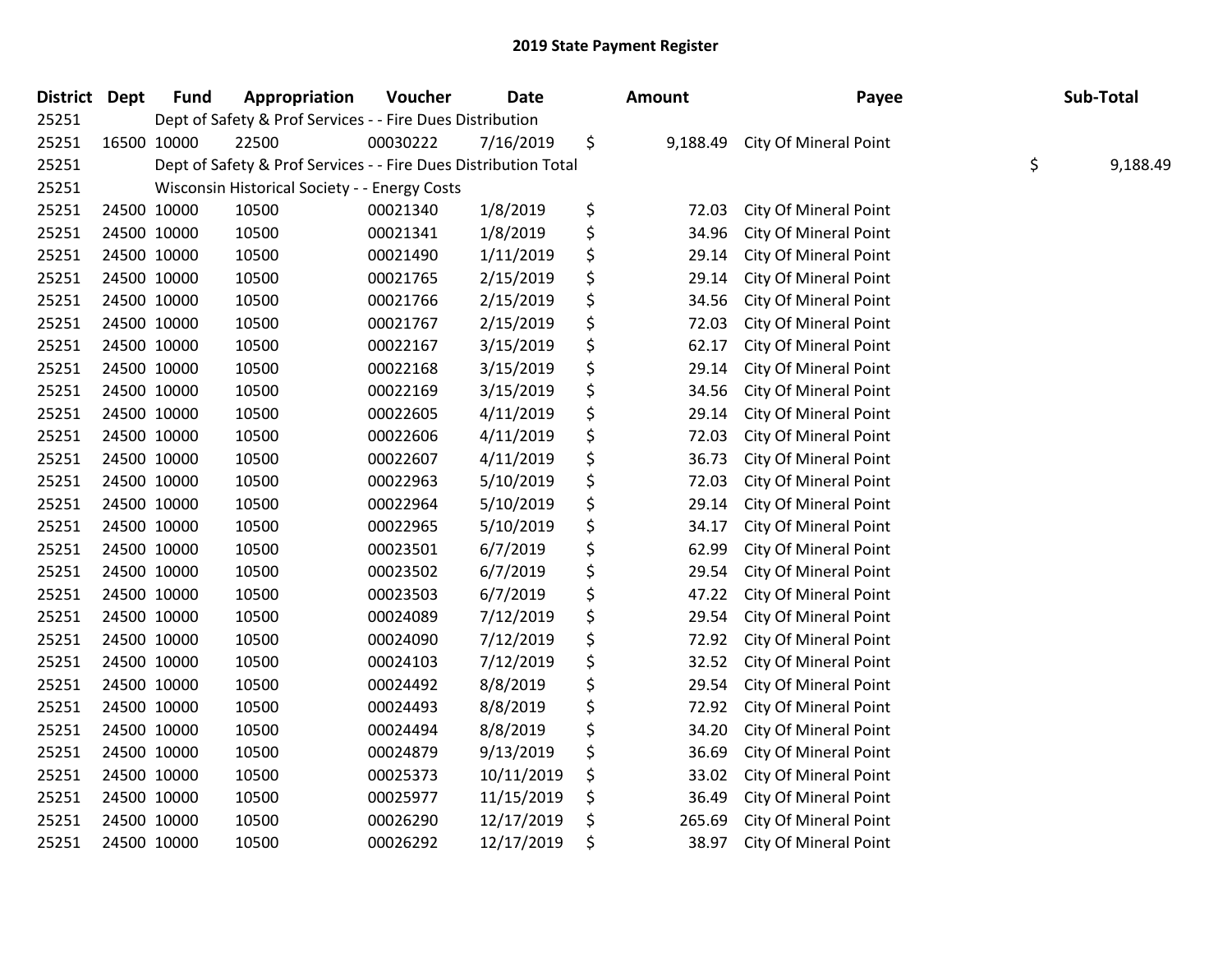| <b>District Dept</b> | <b>Fund</b>                                                         | Appropriation                                                      | Voucher  | <b>Date</b> |    | Amount     | Payee                          |          | Sub-Total  |
|----------------------|---------------------------------------------------------------------|--------------------------------------------------------------------|----------|-------------|----|------------|--------------------------------|----------|------------|
| 25251                | Wisconsin Historical Society - - Energy Costs Total                 |                                                                    |          |             |    |            |                                | \$       | 1,493.22   |
| 25251                |                                                                     | Dept of Natural Resources - - Fin Asst For Responsible Units       |          |             |    |            |                                |          |            |
| 25251                | 37000 27400                                                         | 67000                                                              | 00322899 | 5/22/2019   | \$ |            | 9,124.52 City Of Mineral Point |          |            |
| 25251                |                                                                     | Dept of Natural Resources - - Fin Asst For Responsible Units Total |          |             |    |            |                                | \$       | 9,124.52   |
| 25251                |                                                                     | WI Dept of Transportation - - Conn Hwy Aids St Fds                 |          |             |    |            |                                |          |            |
| 25251                | 39500 21100                                                         | 16200                                                              | 00337729 | 1/7/2019    | \$ | 3,850.18   | City Of Mineral Point          |          |            |
| 25251                | 39500 21100                                                         | 16200                                                              | 00365043 | 4/1/2019    | \$ | 3,850.18   | City Of Mineral Point          |          |            |
| 25251                | 39500 21100                                                         | 16200                                                              | 00403052 | 7/1/2019    | \$ | 3,850.18   | City Of Mineral Point          |          |            |
| 25251                | 39500 21100                                                         | 16200                                                              | 00445870 | 10/7/2019   | \$ | 3,850.18   | City Of Mineral Point          |          |            |
| 25251                |                                                                     | WI Dept of Transportation - - Conn Hwy Aids St Fds Total           |          |             |    |            |                                | \$       | 15,400.72  |
| 25251                |                                                                     | WI Dept of Transportation - - Trns Aids To Mnc.-Sf                 |          |             |    |            |                                |          |            |
| 25251                | 39500 21100                                                         | 19100                                                              | 00336520 | 1/7/2019    | \$ | 41,377.31  | City Of Mineral Point          |          |            |
| 25251                | 39500 21100                                                         | 19100                                                              | 00363835 | 4/1/2019    | \$ | 41,377.31  | City Of Mineral Point          |          |            |
| 25251                | 39500 21100                                                         | 19100                                                              | 00401844 | 7/1/2019    | \$ | 41,377.31  | City Of Mineral Point          |          |            |
| 25251                | 39500 21100                                                         | 19100                                                              | 00444662 | 10/7/2019   | \$ | 41,377.33  | City Of Mineral Point          |          |            |
| 25251                |                                                                     | WI Dept of Transportation - - Trns Aids To Mnc.-Sf Total           |          |             |    |            |                                | \$       | 165,509.26 |
| 25251                | Department of Justice - - Law Enforcement Train, Local              |                                                                    |          |             |    |            |                                |          |            |
| 25251                | 45500 10000                                                         | 23100                                                              | 00073619 | 10/28/2019  | \$ | 1,120.00   | City Of Mineral Point          |          |            |
| 25251                |                                                                     | Department of Justice - - Law Enforcement Train, Local Total       |          |             |    |            |                                | \$       | 1,120.00   |
| 25251                |                                                                     | Public Defender Board - - Transcript, Discovery And Int            |          |             |    |            |                                |          |            |
| 25251                | 55000 10000                                                         | 10600                                                              | 00191500 | 4/18/2019   | \$ | 7.00       | City Of Mineral Point          |          |            |
| 25251                | \$<br>Public Defender Board - - Transcript, Discovery And Int Total |                                                                    |          |             |    |            |                                |          | 7.00       |
| 25251                | Shared Revenue and Tax Relief - - County And Municipal Aid          |                                                                    |          |             |    |            |                                |          |            |
| 25251                | 83500 10000                                                         | 10500                                                              | 00048940 | 7/22/2019   | \$ | 45,746.97  | City Of Mineral Point          |          |            |
| 25251                | 83500 10000                                                         | 10500                                                              | 00053236 | 11/18/2019  | \$ | 259,232.80 | <b>City Of Mineral Point</b>   |          |            |
| 25251                | Shared Revenue and Tax Relief - - County And Municipal Aid Total    |                                                                    |          |             |    |            |                                |          | 304,979.77 |
| 25251                | Shared Revenue and Tax Relief - - Exempt Computer Aid               |                                                                    |          |             |    |            |                                |          |            |
| 25251                | 83500 10000                                                         | 10900                                                              | 00046085 | 7/22/2019   | \$ | 6,180.19   | City Of Mineral Point          |          |            |
| 25251                | \$<br>Shared Revenue and Tax Relief - - Exempt Computer Aid Total   |                                                                    |          |             |    |            |                                |          | 6,180.19   |
| 25251                | Shared Revenue and Tax Relief - - Utility Aid                       |                                                                    |          |             |    |            |                                |          |            |
| 25251                | 83500 10000                                                         | 11000                                                              | 00048940 | 7/22/2019   | \$ | 1,403.68   | City Of Mineral Point          |          |            |
| 25251                | 83500 10000                                                         | 11000                                                              | 00053236 | 11/18/2019  | \$ | 8,567.73   | City Of Mineral Point          |          |            |
| 25251                | Shared Revenue and Tax Relief - - Utility Aid Total                 |                                                                    |          |             |    |            | \$                             | 9,971.41 |            |